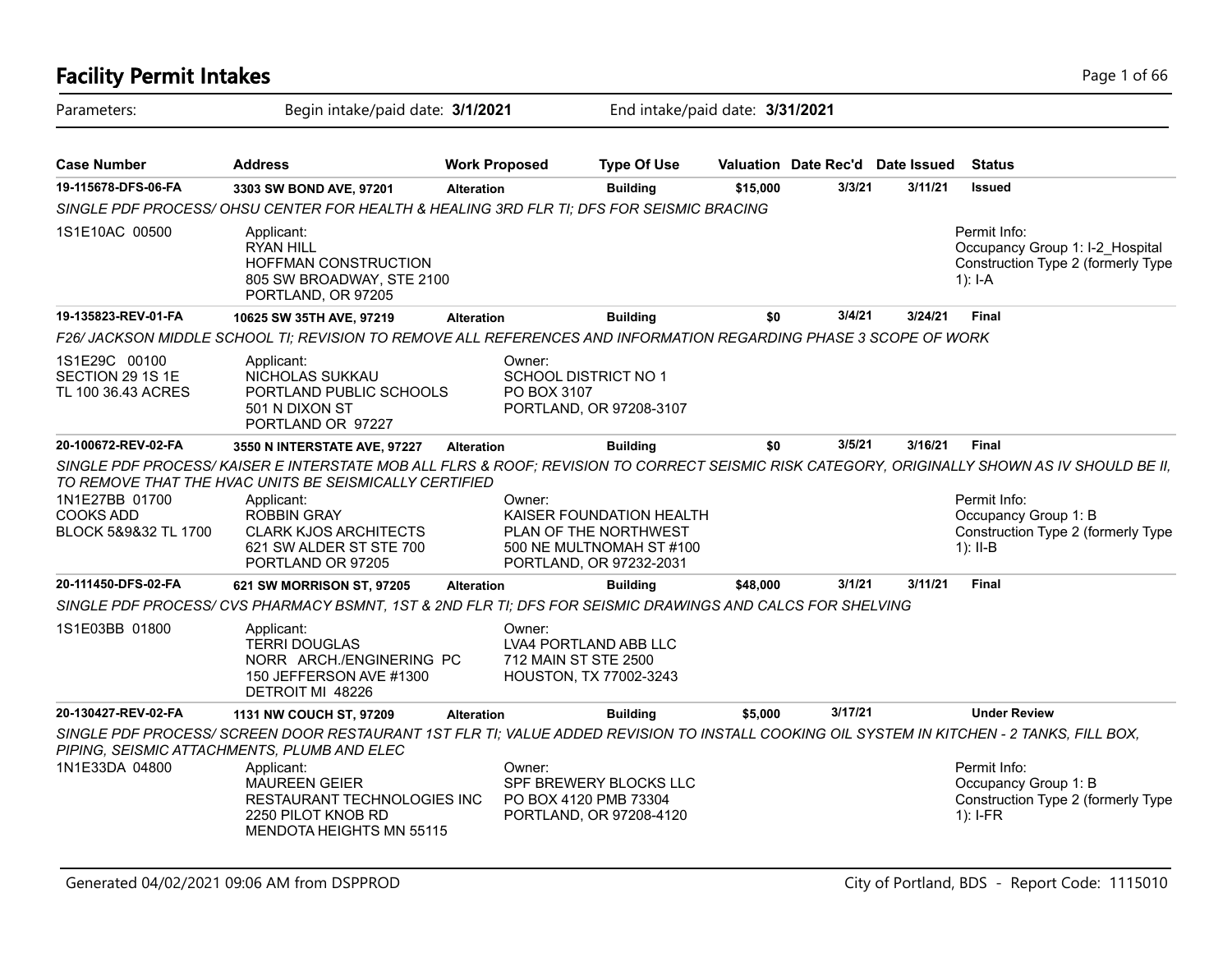# **Facility Permit Intakes** Page 2 of 66

| <b>Case Number</b>                    | <b>Address</b>                                                                                                                       | <b>Work Proposed</b>                    | <b>Type Of Use</b>                         |           |         | Valuation Date Rec'd Date Issued | <b>Status</b>                                     |
|---------------------------------------|--------------------------------------------------------------------------------------------------------------------------------------|-----------------------------------------|--------------------------------------------|-----------|---------|----------------------------------|---------------------------------------------------|
| 20-184342-DFS-01-FA                   | 7000 NE AIRPORT WAY, 97218                                                                                                           | <b>Alteration</b>                       | <b>Building</b>                            | \$300,000 | 3/2/21  |                                  | <b>Under Review</b>                               |
| <b>TRANSFORMER SEISMIC ANCHORAGE</b>  | SINGLE PDF PROCESS/PDX TERMINAL 5 TENANT RELOCATES (GROUP 1) ALL CONCOURSES DEPLANNING & ENPLANNING LEVELS; DFS FOR ELECTRICAL       |                                         |                                            |           |         |                                  |                                                   |
| 1N2E08B 00400<br>SECTION 08 1N 2E     | Applicant:<br>AUSTIN CHEADLE                                                                                                         | Owner:<br>PORT OF PORTLAND              |                                            |           |         |                                  | Permit Info:<br>Occupancy Group 1: A-3            |
| TL 400 7.39 ACRES<br>SEE SUB ACCOUNTS | <b>FASTER PERMITS</b><br>2000 SW 1ST AVE SUITE 420<br>PORTLAND, OR 97201                                                             | PO BOX 3529                             | PORTLAND, OR 97208-3529                    |           |         |                                  | Construction Type 2 (formerly Type<br>1): $I - A$ |
| 20-202287-DFS-01-FA                   | 1300 SW 5TH AVE, 97201                                                                                                               | <b>Alteration</b>                       | <b>Building</b>                            | \$500     | 3/1/21  | 3/16/21                          | <b>Under Inspection</b>                           |
|                                       | F31/LITTLER STE 2050 TI; DFS TO MECHANICAL PERMIT 20-202291 FA FOR STRUCTURAL CALCULATIONS AND ATTACHEMENTS FOR HVAC EQUIPMENT       |                                         |                                            |           |         |                                  |                                                   |
| 1S1E03BC 01800                        | Applicant:                                                                                                                           | Owner:                                  |                                            |           |         |                                  |                                                   |
| <b>PORTLAND</b>                       | <b>MELINA VACA</b>                                                                                                                   |                                         | SOF-XI WFP OWNER LLC                       |           |         |                                  |                                                   |
| <b>BLOCK 148 TL 1800</b>              | <b>AMERICAN HEATING</b><br>5035 SE 24TH AVE                                                                                          | 591 W PUTNAM AVE<br>GREENWICH, CT 06830 |                                            |           |         |                                  |                                                   |
|                                       | PORTLAND, OR 97202                                                                                                                   |                                         |                                            |           |         |                                  |                                                   |
| 20-202287-REV-01-FA                   | 1300 SW 5TH AVE, 97201                                                                                                               | <b>Alteration</b>                       | <b>Building</b>                            | \$0       | 3/19/21 | 3/30/21                          | <b>Issued</b>                                     |
|                                       | F31/ LITTLER STE 2050 TI; REVISION TO 20-202287 DFS 01 FOR NEW CALCULATIONS TO MEET CURRENT FIELD CONDITIONS                         |                                         |                                            |           |         |                                  |                                                   |
| 1S1E03BC 01800                        | Applicant:                                                                                                                           | Owner:                                  |                                            |           |         |                                  |                                                   |
| <b>PORTLAND</b>                       | <b>MELINA VACA</b>                                                                                                                   |                                         | SOF-XI WFP OWNER LLC                       |           |         |                                  |                                                   |
| <b>BLOCK 148 TL 1800</b>              | AMERICAN HEATING                                                                                                                     | 591 W PUTNAM AVE                        |                                            |           |         |                                  |                                                   |
|                                       | 5035 SE 24TH AVE<br>PORTLAND, OR 97202                                                                                               | GREENWICH, CT 06830                     |                                            |           |         |                                  |                                                   |
| 20-203103-DFS-02-FA                   | 12000 SW 49TH AVE, 97219                                                                                                             | <b>Alteration</b>                       | <b>Building</b>                            | \$8,000   | 3/5/21  | 3/11/21                          | <b>Issued</b>                                     |
|                                       | SINGLE PDF PROCESS/ PCC HEALTH TECH BLDG MEDICAL IMAGING TI LVL 0; DFS FOR SEISMIC ANCHORAGE OF ELECTRICAL                           |                                         |                                            |           |         |                                  |                                                   |
| 1S1E31D 00200                         | Applicant:                                                                                                                           | Owner:                                  |                                            |           |         |                                  | Permit Info:                                      |
|                                       | <b>JEFF HAGA</b>                                                                                                                     |                                         | PORTLAND COMMUNITY                         |           |         |                                  | Occupancy Group 1: B                              |
|                                       | <b>AC&amp;E ELECTRIC</b>                                                                                                             | <b>COLLEGE DISTRICT</b>                 |                                            |           |         |                                  | Construction Type 2 (formerly Type                |
|                                       | 3535 Del Webb Ave, STE 100                                                                                                           | PO BOX 19000                            |                                            |           |         |                                  | $1$ : I-B                                         |
| 20-203103-DFS-03-FA                   | Salem, OR 97301                                                                                                                      |                                         | PORTLAND, OR 97280-0990<br><b>Building</b> | \$6.549   | 3/16/21 | 3/26/21                          | <b>Issued</b>                                     |
|                                       | 12000 SW 49TH AVE, 97219<br>F37/ PCC HEALTH TECH BLDG MEDICAL IMAGING TI LVL 0; DFS FOR SEISMIC ANCHORAGE OF PLUMBING AND MECHANICAL | <b>Alteration</b>                       |                                            |           |         |                                  |                                                   |
|                                       |                                                                                                                                      |                                         |                                            |           |         |                                  |                                                   |
| 1S1E31D 00200                         | Applicant:<br><b>ALISSA TSEU</b>                                                                                                     | Owner:                                  | PORTLAND COMMUNITY                         |           |         |                                  | Permit Info:<br>Occupancy Group 1: B              |
|                                       | TOTAL MECHANICAL                                                                                                                     | <b>COLLEGE DISTRICT</b>                 |                                            |           |         |                                  | Construction Type 2 (formerly Type                |
|                                       | 4857 NW LAKE RD STE 300                                                                                                              | PO BOX 19000                            |                                            |           |         |                                  | $1$ : I-B                                         |
|                                       | <b>CAMAS WA 98607</b>                                                                                                                |                                         | PORTLAND, OR 97280-0990                    |           |         |                                  |                                                   |
|                                       |                                                                                                                                      |                                         |                                            |           |         |                                  |                                                   |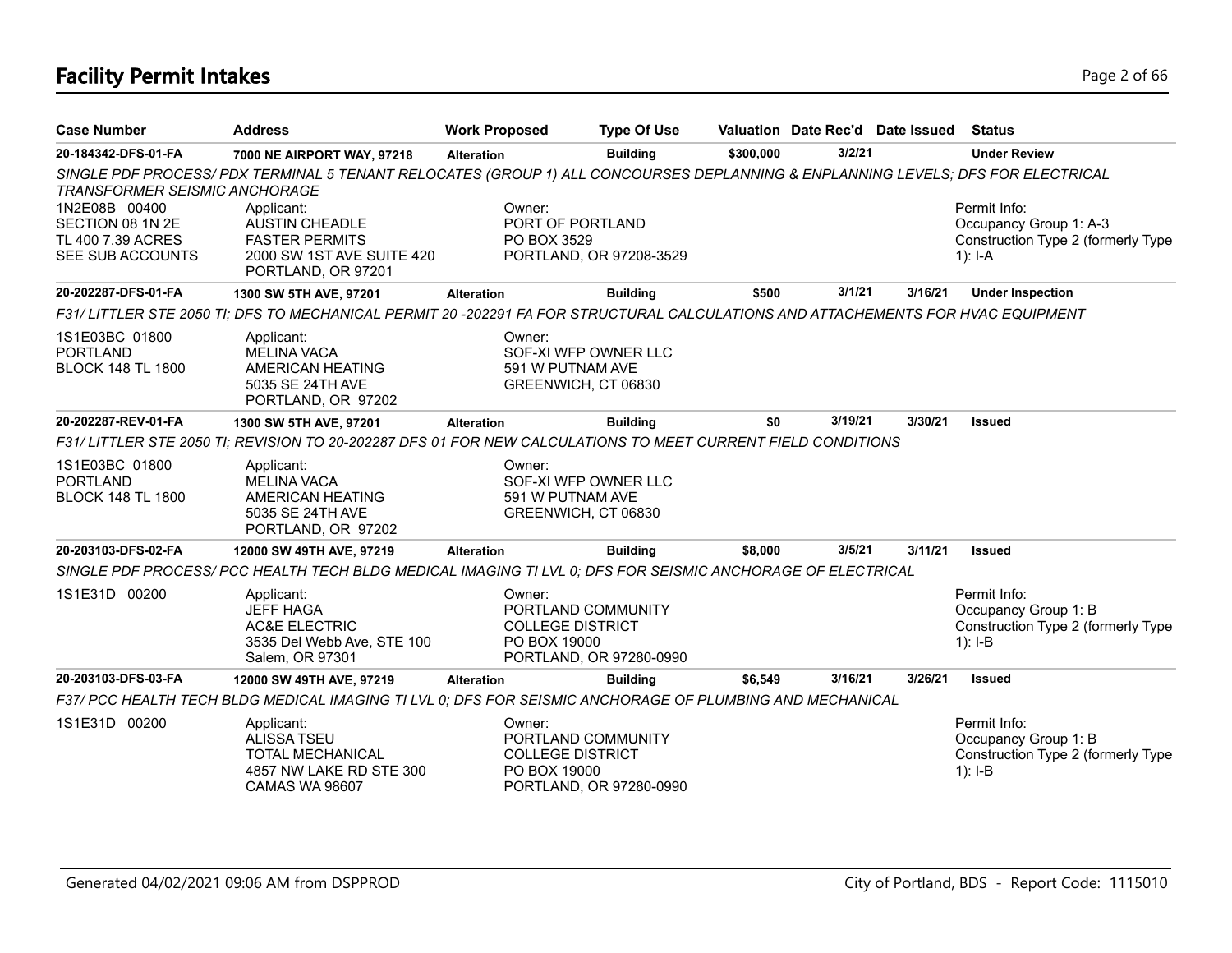# **Facility Permit Intakes** Page 3 of 66

| <b>Case Number</b>                                                         | <b>Address</b>                                                                                                                                                                                                                                                                  | <b>Work Proposed</b>   | <b>Type Of Use</b>                                                         |                                      | Valuation Date Rec'd Date Issued                                         |         |            | <b>Status</b>                                                                |
|----------------------------------------------------------------------------|---------------------------------------------------------------------------------------------------------------------------------------------------------------------------------------------------------------------------------------------------------------------------------|------------------------|----------------------------------------------------------------------------|--------------------------------------|--------------------------------------------------------------------------|---------|------------|------------------------------------------------------------------------------|
| 20-203103-DFS-04-FA                                                        | 12000 SW 49TH AVE, 97219                                                                                                                                                                                                                                                        | <b>Alteration</b>      | <b>Building</b>                                                            | \$3,500                              | 3/26/21                                                                  |         |            | <b>Under Review</b>                                                          |
|                                                                            | SINGLE PDF PROCESS/ PCC HEALTH TECH BLDG MEDICAL IMAGING TI LVL 0; DFS FOR HVAC DUCT SEISMIC ATTACHMENTS                                                                                                                                                                        |                        |                                                                            |                                      |                                                                          |         |            |                                                                              |
| 1S1E31D 00200                                                              | Applicant:<br><b>ALISSA TSEU</b><br>TOTAL MECHANICAL<br>4857 NW LAKE RD STE 300<br><b>CAMAS WA 98607</b>                                                                                                                                                                        | Owner:<br>PO BOX 19000 | PORTLAND COMMUNITY<br><b>COLLEGE DISTRICT</b><br>PORTLAND, OR 97280-0990   |                                      |                                                                          |         | $1$ : I-B  | Permit Info:<br>Occupancy Group 1: B<br>Construction Type 2 (formerly Type   |
| 20-206981-REV-01-FA                                                        | 1125 NW COUCH ST, 97209                                                                                                                                                                                                                                                         | <b>Alteration</b>      | <b>Building</b>                                                            | \$187,000                            | 3/11/21                                                                  | 3/24/21 |            | <b>Issued</b>                                                                |
|                                                                            | SINGLE PDF PROCESS/M FINANCIAL FL 8-10 TI; VALUE ADDED REVISION, DEMO WALLS, NEW WALLS TO CREATE 8TH FLR - PRODUCTION RM, 9TH FLR -<br>PRODUCTION RM, CHANGE TO CONFERENCE RM WALL, 10TH FLR - COPY SUPPLY RM, STORAGE RM, BREAKRM, CEILING, FLOORING, FINISHES, PLUMB AND ELEC |                        |                                                                            |                                      |                                                                          |         |            |                                                                              |
| 1N1E33DA 04800                                                             | Applicant:<br><b>CHELSEY BOREAS</b><br><b>GBD ARCHITECTS</b><br>1120 NW COUCH STE 300<br>PORTLAND OR 97209                                                                                                                                                                      | Owner:                 | SPF BREWERY BLOCKS LLC<br>PO BOX 4120 PMB 73304<br>PORTLAND, OR 97208-4120 |                                      |                                                                          |         | $1$ : I-FR | Permit Info:<br>Occupancy Group 1: B<br>Construction Type 2 (formerly Type   |
| 20-227946-REV-01-FA                                                        | 1250 NW 9TH AVE, 97209                                                                                                                                                                                                                                                          | <b>Alteration</b>      | <b>Building</b>                                                            | \$0                                  | 3/2/21                                                                   | 3/11/21 |            | <b>Issued</b>                                                                |
|                                                                            | SINGLE PDF PROCESS/ BRAINIUM STUDIOS 6TH FL TI; REVISION TO LIGHTING COMCHECK INFORMATION                                                                                                                                                                                       |                        |                                                                            |                                      |                                                                          |         |            |                                                                              |
| 1N1E34BB 01305<br><b>STATION PLACE</b><br>LOT <sub>5</sub>                 | Applicant:<br><b>KERI WOLTZ</b><br><b>HACKER ARCHITECTS</b><br>555 SE MLK BLVD STE 501<br>PORTLAND OR 97214                                                                                                                                                                     | Owner:<br>PO BOX 638   | <b>CSHV 9NORTH LLC</b><br>ADDISON, TX 75001-0638                           |                                      |                                                                          |         |            |                                                                              |
| 21-019615-000-00-FA                                                        | 7000 NE AIRPORT WAY, 97218                                                                                                                                                                                                                                                      | <b>Alteration</b>      | <b>Building</b>                                                            | \$145,000                            | 3/1/21                                                                   | 3/24/21 |            | <b>Issued</b>                                                                |
|                                                                            | F11/ TERMINAL CONCOURSE C DEPLANNING LVL ESCALATOR WASH STATION; MINOR DEMO, CREATE NEW ESCALATOR WASH AREA, INSTALL NEW CHAIN LINK<br>FENCE W/ FABRIC COVERING, CEILING, FLOORING, FINISHES, PLUMB AND ELEC                                                                    |                        |                                                                            |                                      |                                                                          |         |            |                                                                              |
| 1N2E08B 00400<br>SECTION 08 1N 2E<br>TL 400 7.39 ACRES<br>SEE SUB ACCOUNTS | Applicant:<br><b>AUSTIN CHEADLE</b><br><b>FASTER PERMITS</b><br>2000 SW 1ST AVE SUITE 420<br>PORTLAND, OR 97201                                                                                                                                                                 | Owner:<br>PO BOX 3529  | PORT OF PORTLAND<br>PORTLAND, OR 97208-3529                                | CCB - Contractor:<br><b>FLOOR</b>    | HOFFMAN SKANSKA LLC<br>389 INTERPACE PARKWAY 5TH<br>PARSIPPANY, NJ 07054 |         | $1$ : I-A  | Permit Info:<br>Occupancy Group 1: A-3<br>Construction Type 2 (formerly Type |
| 21-019647-000-00-FA                                                        | 7200 NE AIRPORT WAY, 97218                                                                                                                                                                                                                                                      | <b>Alteration</b>      | <b>Building</b>                                                            | \$13,000                             | 3/1/21                                                                   |         |            | <b>Under Review</b>                                                          |
|                                                                            | F11/HQP2 REDUNDANT UPS INSTALL 8TH FLR; INSTALL NEW UPS EQUIPMENT/CABINET, SEISMIC SUPPORTS/ANCHORS, FINISHES AND ELEC                                                                                                                                                          |                        |                                                                            |                                      |                                                                          |         |            |                                                                              |
| 1N2E08B 00400                                                              | Applicant:<br><b>AUSTIN CHEADLE</b><br><b>FASTER PERMITS</b><br>2000 SW 1ST AVE SUITE 420<br>PORTLAND, OR 97201                                                                                                                                                                 | Owner:<br>PO BOX 3529  | PORT OF PORTLAND<br>PORTLAND, OR 97208-3529                                | Primary Contractor:<br><b>TO BID</b> |                                                                          |         |            |                                                                              |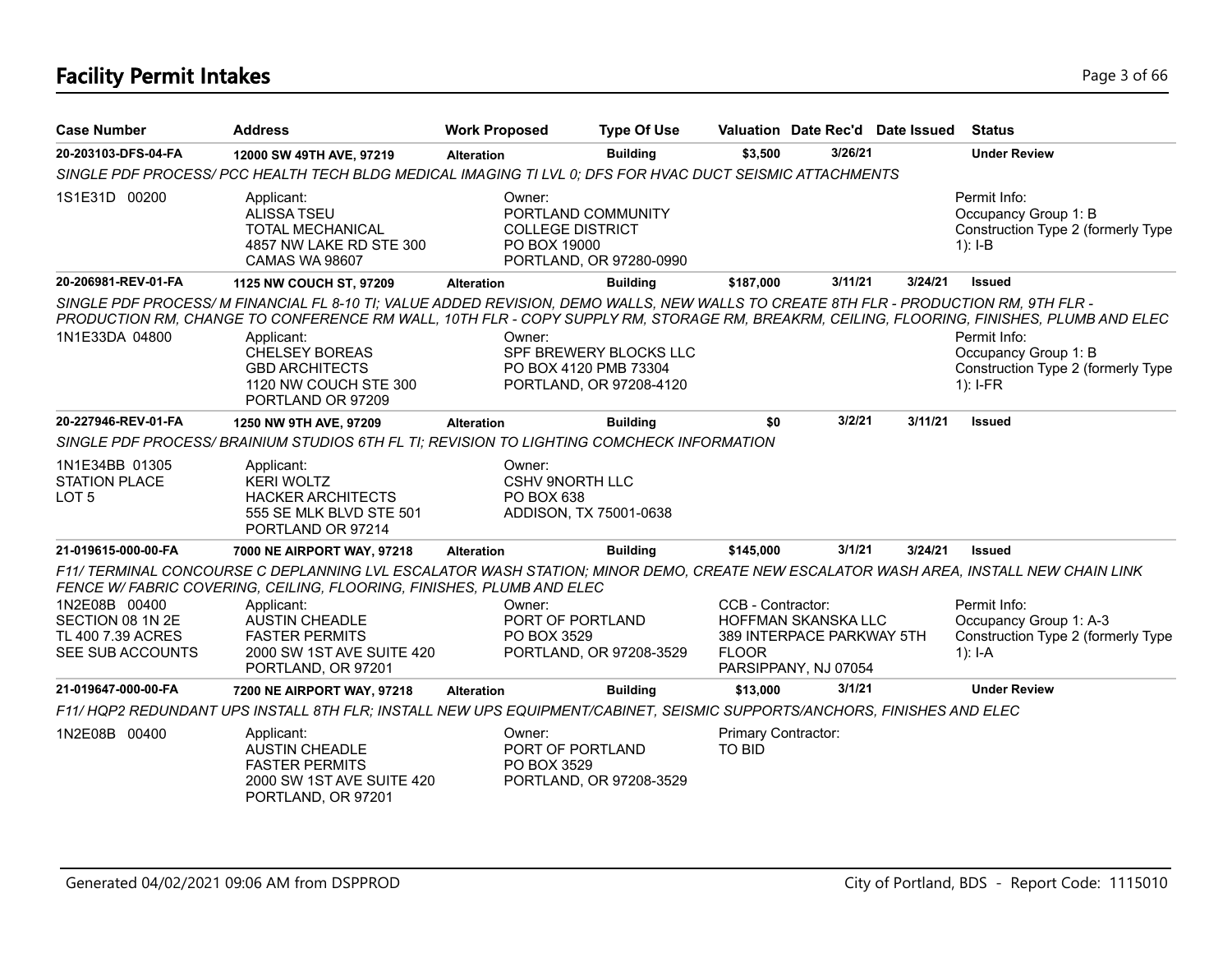# **Facility Permit Intakes** Page 4 of 66

| <b>Case Number</b>                                                                                                                | <b>Address</b>                                                                                                                                                                                                                                                                                            | <b>Work Proposed</b> |                                                                                                          | <b>Type Of Use</b> | Valuation Date Rec'd Date Issued                                                                 |        |        | <b>Status</b>                                                                                               |
|-----------------------------------------------------------------------------------------------------------------------------------|-----------------------------------------------------------------------------------------------------------------------------------------------------------------------------------------------------------------------------------------------------------------------------------------------------------|----------------------|----------------------------------------------------------------------------------------------------------|--------------------|--------------------------------------------------------------------------------------------------|--------|--------|-------------------------------------------------------------------------------------------------------------|
| 21-019684-000-00-FA                                                                                                               | 6936 N FATHOM ST, 97217                                                                                                                                                                                                                                                                                   | <b>Alteration</b>    |                                                                                                          | <b>Building</b>    | \$100,585                                                                                        | 3/1/21 | 3/2/21 | <b>Issued</b>                                                                                               |
|                                                                                                                                   | SINGLE PDF PROCESS/DAIMLER WESTERN STAR FABRICATION AREA TI; FUR OUT EXISTING WALLS IN FABRICATION AREA, FINISHES AND ELEC                                                                                                                                                                                |                      |                                                                                                          |                    |                                                                                                  |        |        |                                                                                                             |
| 1N1E17B 00200<br>SECTION 17 1N 1E<br>TL 200 24.90 ACRES<br><b>LAND &amp; IMPS SEE</b><br>R646162 (R941170881)<br>FOR MACH & EQUIP | Applicant:<br><b>CRAIG SHEARMIRE</b><br>15796 S BROADWALK<br>OREGON CITY, OR 97045                                                                                                                                                                                                                        |                      | Owner:<br>DAIMLER TRUCKS NORTH<br><b>AMERICA LLC</b><br>PO BOX 3820<br>PORTLAND, OR 97208-3820           |                    | CCB - Contractor:<br>BROCKAMP & JAEGER INC<br>15796 S BOARDWALK ST<br>OREGON CITY, OR 97045-1196 |        |        | Permit Info:<br>Occupancy Group 1: H-2 High<br>Hazard 2<br>Construction Type 2 (formerly Type<br>$1$ : II-B |
| 21-019713-000-00-FA                                                                                                               | 7528 N FENWICK AVE, 97217                                                                                                                                                                                                                                                                                 | <b>Alteration</b>    |                                                                                                          | <b>Building</b>    | \$350,000                                                                                        | 3/1/21 |        | <b>Under Review</b>                                                                                         |
| 1N1E09DD 15900<br><b>KENTON</b>                                                                                                   | SINGLE PDF PROCESS/KENTON SCHOOL SWING SITE ALL FLRS TI; DEMO WALLS, NEW WALLS TO CREATE LOWER LVL - NEW BATHRMS, REMODEL CLASSRMS;<br>MAIN LVL - REMODEL KITCHEN, CLASSRMS, ALLIANCE OFFICES; UPPER LVL - REMODEL CLASSRMS, CEILING, FLOORING, FINISHES, PLUMB AND ELEC<br>Applicant:<br>NICHOLAS SUKKAU |                      | Owner:<br><b>SCHOOL DISTRICT NO 1</b>                                                                    |                    | Primary Contractor:<br><b>TO BID</b>                                                             |        |        |                                                                                                             |
| INC VAC ST BLOCK 13&14<br>EXC PT IN STS                                                                                           | PORTLAND PUBLIC SCHOOLS<br>501 N DIXON ST<br>PORTLAND OR 97227                                                                                                                                                                                                                                            |                      | PO BOX 3107<br>PORTLAND, OR 97208-3107                                                                   |                    |                                                                                                  |        |        |                                                                                                             |
| 21-020219-000-00-FA                                                                                                               | 16233 NE CAMERON BLVD,                                                                                                                                                                                                                                                                                    | <b>Alteration</b>    |                                                                                                          | <b>Building</b>    | \$35,000                                                                                         | 3/2/21 |        | <b>Under Review</b>                                                                                         |
| <b>CEILING, FLOORING, FINISHES</b>                                                                                                | 97230<br>SINGLE PDF PROCESS/BLDG 4 CONTROL4 TI; NEW TENANT - NEW DEMISING WALL, NEW WALLS TO CREATE COMPRESSOR RM, REST RMS, IT RM, PLUMB, ELEC,                                                                                                                                                          |                      |                                                                                                          |                    |                                                                                                  |        |        |                                                                                                             |
| 1N2E24AA 00400<br><b>INTERSTATE</b><br><b>CROSSROADS</b><br>LOT 1 EXC PT IN ST                                                    | Applicant:<br><b>MICHAEL MCLAUGHLIN</b><br><b>FLUENT DESIGN</b><br>4075 N WILLIAMS, SUITE 210<br>PORTLAND OR 97227                                                                                                                                                                                        |                      | Owner:<br><b>ICON OWNER POOL 1 WEST</b><br><b>LLC</b><br>PO BOX 460169<br>HOUSTON, TX 77056-8169         |                    | Primary Contractor:<br><b>TO BID</b>                                                             |        |        |                                                                                                             |
| 21-020241-000-00-FA                                                                                                               | 930 SW HALL ST, 97201                                                                                                                                                                                                                                                                                     | <b>Alteration</b>    |                                                                                                          | <b>Building</b>    | \$10,000                                                                                         | 3/2/21 |        | <b>Under Review</b>                                                                                         |
| <b>SECTION AND FINISHES</b>                                                                                                       | SINGLE PDF PROCESS/ PSU PETER STOTT CNTR SAFETY LADDER TI: INSTALL NEW OSHA COMPLIANT ACCESS LADDER FROM UPPER ROOF TO LOWER ROOF                                                                                                                                                                         |                      |                                                                                                          |                    |                                                                                                  |        |        |                                                                                                             |
| 1S1E04DA 07100                                                                                                                    | Applicant:<br><b>SUSAN GUST</b><br>PORTLAND STATE UNIVERSITY<br>(STATE OF OREGON, BOARD OF<br><b>HIGHER EDUCATION)</b><br><b>PO BOX 751</b><br>PORTLAND OR 97207<br><b>USA</b>                                                                                                                            |                      | Owner:<br>OREGON STATE OF (BOARD<br>OF HIGHER EDUCATION)<br><b>PO BOX 751</b><br>PORTLAND, OR 97207-0751 |                    | Primary Contractor:<br><b>TO BID</b>                                                             |        |        |                                                                                                             |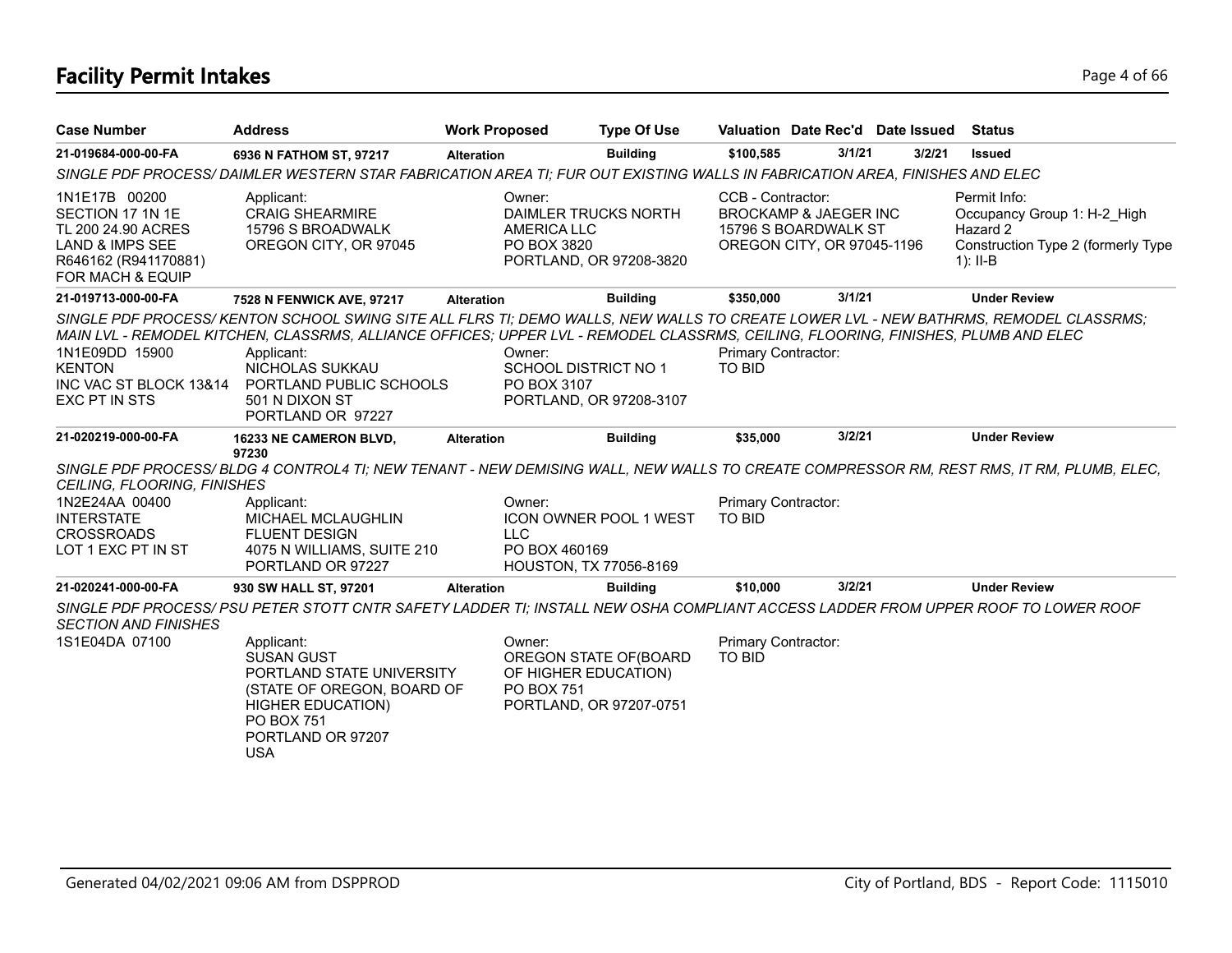# **Facility Permit Intakes** Page 5 of 66

| <b>Case Number</b>                                                                   | <b>Address</b>                                                                                                                                                                                                                                                                                                                                                                                                                                                                                                        | <b>Work Proposed</b> |                                                                         | <b>Type Of Use</b>                                         | Valuation Date Rec'd Date Issued                                                                                 |                                                   |         | <b>Status</b>                                                                            |
|--------------------------------------------------------------------------------------|-----------------------------------------------------------------------------------------------------------------------------------------------------------------------------------------------------------------------------------------------------------------------------------------------------------------------------------------------------------------------------------------------------------------------------------------------------------------------------------------------------------------------|----------------------|-------------------------------------------------------------------------|------------------------------------------------------------|------------------------------------------------------------------------------------------------------------------|---------------------------------------------------|---------|------------------------------------------------------------------------------------------|
| 21-020660-000-00-FA                                                                  | 900 SW 5TH AVE, 97204                                                                                                                                                                                                                                                                                                                                                                                                                                                                                                 | <b>Alteration</b>    |                                                                         | <b>Building</b>                                            | \$50,000                                                                                                         | 3/3/21                                            | 3/19/21 | <b>Issued</b>                                                                            |
|                                                                                      | SINGLE PDF PROCESS/ UNION BANK WEST ELEVATION ATM; INSTALL NEW EXTERIOR ATM ON WEST ELEVATION, FINISHES AND ELEC                                                                                                                                                                                                                                                                                                                                                                                                      |                      |                                                                         |                                                            |                                                                                                                  |                                                   |         |                                                                                          |
| 1S1E03BB 00200<br><b>PORTLAND</b><br>BLOCK 59<br><b>LOT 1-8</b>                      | Applicant:<br><b>MIKE COYLE</b><br><b>FASTER PERMITS</b><br>2000 SW 1ST AVE, STE 420<br>PORTLAND, OR 97201                                                                                                                                                                                                                                                                                                                                                                                                            |                      | Owner:<br>STANDARD INS CO<br><b>PO BOX 711</b><br>PORTLAND, OR 97204    |                                                            | CCB - Contractor:<br><b>BRIAN SABOM</b><br><b>TURNER CONSTRUCTION</b><br><b>COMPANY</b>                          | 1155 SW MORRISON ST STE 600<br>PORTLAND, OR 97205 |         | Permit Info:<br>Occupancy Group 1: B<br>Construction Type 2 (formerly Type<br>$1$ : I-FR |
| 21-020732-000-00-FA                                                                  | 3535 NE 15TH AVE, 97212                                                                                                                                                                                                                                                                                                                                                                                                                                                                                               | <b>Alteration</b>    |                                                                         | <b>Building</b>                                            | \$115,000                                                                                                        | 3/3/21                                            | 3/4/21  | <b>Issued</b>                                                                            |
|                                                                                      | SINGLE PDF PROCESS/WHOLE FOODS CHECKSTAND TI; DEMO CHECKSTANDS; SIX NEW SELF CHECKOUT STANDS AND ELEC                                                                                                                                                                                                                                                                                                                                                                                                                 |                      |                                                                         |                                                            |                                                                                                                  |                                                   |         |                                                                                          |
| 1N1E23DC 19900<br><b>DIXON PL</b><br><b>BLOCK 15 TL 19900</b>                        | Applicant:<br><b>AUBREY MORRIS</b><br><b>CUSHING TERRELL</b><br>200 WEST MERCER ST. STE 503E<br>SEATTLE, WA 98119                                                                                                                                                                                                                                                                                                                                                                                                     |                      | Owner:<br>ADG PROPERTIES LLC<br>2314 NW SAVIER ST<br>PORTLAND, OR 97210 |                                                            | CCB - Contractor:<br>Armin Metz<br>WOODMAN CONSTRUCTION INC<br>10910 117TH PLACE NE BLDG 6<br>KIRKLAND, WA 98033 |                                                   |         |                                                                                          |
| 21-020949-000-00-FA                                                                  | 1875 SW PARK AVE, 97201                                                                                                                                                                                                                                                                                                                                                                                                                                                                                               | <b>Alteration</b>    |                                                                         | <b>Building</b>                                            | \$200.000                                                                                                        | 3/3/21                                            | 3/11/21 | <b>Issued</b>                                                                            |
|                                                                                      | SINGLE PDF PROCESS/ PSU MILLAR LIBRARY 4TH FLR TI; DEMO WALLS, NEW WALLS TO CREATE GROUP STUDY RMS, LOUNGE AREA, MAKER SPACE, STUDY RM,<br>OPEN STUDY AREA, CEILING, FLOORING, FINISHES AND ELEC                                                                                                                                                                                                                                                                                                                      |                      |                                                                         |                                                            |                                                                                                                  |                                                   |         |                                                                                          |
| 1S1E04 00300<br><b>PORTLAND</b><br><b>BLOCK 229-231</b><br>237-240<br>268-270 TL 300 | Applicant:<br><b>ANTHONY BOHAN</b><br>PORTLAND STATE UNIVERSITY<br>617 SW MONTGOMERY ST #302<br>PORTLAND OR 97201                                                                                                                                                                                                                                                                                                                                                                                                     |                      | Owner:<br>OF HIGHER EDUCATION)<br><b>PO BOX 751</b>                     | OREGON STATE OF (BOARD<br>PORTLAND, OR 97207-0751          |                                                                                                                  |                                                   |         |                                                                                          |
| 21-021125-000-00-FA                                                                  | 234 NW 5TH AVE, 97209                                                                                                                                                                                                                                                                                                                                                                                                                                                                                                 | <b>Alteration</b>    |                                                                         | <b>Building</b>                                            | \$445.445                                                                                                        | 3/3/21                                            |         | <b>Under Review</b>                                                                      |
| <b>REQUIRED</b><br>1N1E34CA 05800<br><b>COUCHS ADD</b><br><b>BLOCK 34</b><br>LOT 6&7 | SINGLE PDF PROCESS/LANDLORD WK 3RD & 7TH FLR; DEMO WALLS, NEW WALL TO CREATE 3RD FLR - OFFICES, VESTIBULES, PHONE RMS, CONFERENCE RMS,<br>BREAK RM, TELECOM, STORAGE, ELECTRICAL AND MECHANICAL RM, ; 7TH FLR MEETING RMS, VESTIBULES, PHONE RMS, CONFERENCE RM, BREAK RM,<br>TELECOM, STORAGE, ELECTRICAL AND MECHANICAL RM; CEILING, FLOORING, FINISHES, PLUMB AND ELEC - FUTURE PERMIT FOR NEW TENANT MAY BE<br>Applicant:<br><b>CHRISTINA ROUSH</b><br><b>SKB</b><br>2020 SW 4TH AVE STE 180<br>PORTLAND OR 97201 |                      | Owner:<br><b>LLC</b><br>700<br>PORTLAND, OR 97201                       | <b>MASON EHRMAN BUILDINGS</b><br>222 SW COLUMBIA ST, SUITE | CCB - Contractor:<br>ORENEVA CONSTRUCTION INC<br>812 SW 10TH AVE #204<br>PORTLAND, OR 97205                      |                                                   |         |                                                                                          |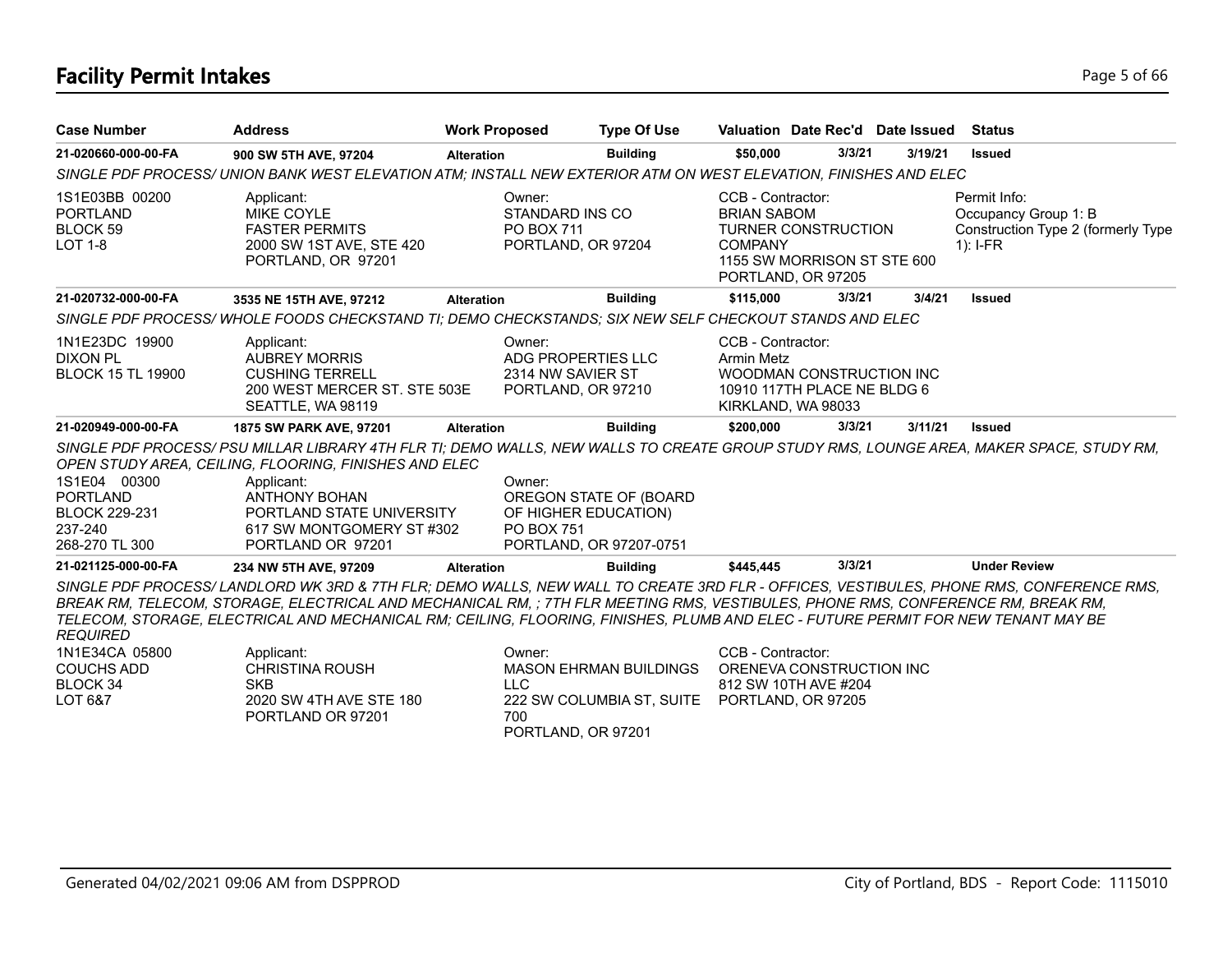## **Facility Permit Intakes** Page 6 of 66

| <b>Case Number</b>                                                                                                                      | <b>Address</b>                                                                                                                                                                                                                                                                   | <b>Work Proposed</b>               | <b>Type Of Use</b>                                                                |                                       | Valuation Date Rec'd Date Issued                                                        |         | Status                                                                                                                                |
|-----------------------------------------------------------------------------------------------------------------------------------------|----------------------------------------------------------------------------------------------------------------------------------------------------------------------------------------------------------------------------------------------------------------------------------|------------------------------------|-----------------------------------------------------------------------------------|---------------------------------------|-----------------------------------------------------------------------------------------|---------|---------------------------------------------------------------------------------------------------------------------------------------|
| 21-021529-000-00-FA                                                                                                                     | 250 SW TAYLOR ST, 97204                                                                                                                                                                                                                                                          | <b>Alteration</b>                  | <b>Building</b>                                                                   | \$708.341                             | 3/4/21                                                                                  |         | <b>Under Review</b>                                                                                                                   |
|                                                                                                                                         | F19/LANDLORD WORK 2ND FLR BUILD OUT; DEMO WALLS, NEW WALLS TO CREATE OFFICES, SOC ENTRY, STORAGE RMS, MAIL RM, PHONE RMS, BREAKRM,<br>CONFERENCE RMS, FLEX RMS, OPEN OFFICE AREA, CEILING, FLOORING, FINISHES, PLUMB AND ELEC                                                    |                                    |                                                                                   |                                       |                                                                                         |         |                                                                                                                                       |
| 1S1E03BA 06200                                                                                                                          | Applicant:<br><b>CHELSEY BOREAS</b><br><b>GBD ARCHITECTS</b><br>1120 NW COUCH STE 300<br>PORTLAND OR 97209                                                                                                                                                                       | Owner:                             | AB PR QOZB I PROPERTY LLC TO BID<br>1211 SW 5TH AVE #700<br>PORTLAND, OR 97204    | Primary Contractor:                   |                                                                                         |         |                                                                                                                                       |
| 21-022030-000-00-FA                                                                                                                     | 110 SW YAMHILL ST, 97204                                                                                                                                                                                                                                                         | <b>Alteration</b>                  | <b>Building</b>                                                                   | \$50,000                              | 3/5/21                                                                                  | 4/1/21  | <b>Issued</b>                                                                                                                         |
|                                                                                                                                         | VESTIBULE, NEW ENTRY DOOR ON NORTH ELEVATION, CEILING, FLOORING, FINISHES AND ELEC                                                                                                                                                                                               |                                    |                                                                                   |                                       |                                                                                         |         | SINGLE PDF PROCESS/ LANDLORD WORK BLDG ENTRY TI; REMOVE EXISTING ENTRY DOORS ON NORTH & EAST ELEVATIONS, NEW WALLS TO CREATE INTERIOR |
| 1S1E03BA 02400<br><b>PORTLAND</b><br>BLOCK 13<br>LOT 1-3<br>LOT 5-7 EXC PT IN ST                                                        | Applicant:<br><b>JEFF LANDRIE</b><br><b>DLR GROUP</b><br>110 SW YAMHILL ST<br>PORTLAND OR 97204                                                                                                                                                                                  | Owner:<br><b>B13 INVESTORS LLC</b> | 111 SW COLUMBIA ST #1380<br>PORTLAND, OR 97201-5845                               | CCB - Contractor:                     | FORTIS CONSTRUCTION INC<br>1705 SW TAYLOR ST SUITE 200<br>PORTLAND, OR 97205            |         | Permit Info:<br>Occupancy Group 1: B_Bank, Off.,<br>Med.Off., Pub.Bldg.<br>Construction Type 2 (formerly Type<br>$1$ : I-B            |
| 21-022151-000-00-FA                                                                                                                     | 1220 SW 5TH AVE, 97204                                                                                                                                                                                                                                                           | <b>Alteration</b>                  | <b>Building</b>                                                                   | \$45,000                              | 3/5/21                                                                                  | 3/11/21 | <b>Issued</b>                                                                                                                         |
| 1S1E03BC 01000<br><b>PORTLAND</b><br>BLOCK 56                                                                                           | SINGLE PDF PROCESS/ CITY HALL 3RD FLR STE 310 & 320 TI; DEMO WALLS, NEW WALLS TO CREATE, STE 310 - RECEPTION AREA, OFFICE; STE 320 - ENTRY<br>VESTIBULE, OFFICE, CEILING, FLOORING, FINISHES AND ELEC<br>Applicant:<br>RICHARD TERRIERE<br>6323 SW 60TH AV<br>PORTLAND, OR 97221 | Owner:<br>PORTLAND CITY OF         | 1120 SW 5TH AVE #1204<br>PORTLAND, OR 97204-1912                                  | CCB - Contractor:<br>6323 SW 60TH AVE | <b>RICHARD TERRIERE</b><br>PORTLAND, OR 97221-1673                                      |         | Permit Info:<br>Occupancy Group 1: B<br>Construction Type 2 (formerly Type<br>$1$ : III-A                                             |
| 21-022185-000-00-FA                                                                                                                     | 12106 NE AINSWORTH CIR,<br>97220                                                                                                                                                                                                                                                 | <b>Alteration</b>                  | <b>Building</b>                                                                   | \$174,048                             | 3/5/21                                                                                  |         | <b>Under Review</b>                                                                                                                   |
| HEIGHT 18 FT AND ELEC                                                                                                                   | SINGLE PDF PROCESS/ LEATHERMAN TOOL GROUP RACKING TI; INSTALL PROSTATE STORAGE MANAGEMENT SYSTEM, ADJUSTABLE RACKING SYSTEM MAX                                                                                                                                                  |                                    |                                                                                   |                                       |                                                                                         |         |                                                                                                                                       |
| 1N2E15D 02400A1<br><b>LEATHERMAN</b><br>LOT 2&3 EXC PT IN<br><b>SLOUGH</b><br>OTHER IMPS SEE<br>R205405 (R484600100)<br>FOR LAND & IMPS | Applicant:<br><b>JACOB PRATER</b><br><b>BB INSTALLATIONS INC</b><br>14401 S GLEN OAK RD<br>OREGON CITY OR 97045                                                                                                                                                                  | Owner:<br>INC.                     | LEATHERMAN TOOL GROUP<br>12106 NE AINSWORTH CIR<br>PORTLAND, OR 97220             | CCB - Contractor:                     | <b>B &amp; B INSTALLATIONS INC</b><br>14401 S GLEN OAK RD<br>OREGON CITY, OR 97045-9006 |         |                                                                                                                                       |
| 21-022891-000-00-FA                                                                                                                     | <b>825 NE MULTNOMAH ST - UNIT</b><br>1.97232                                                                                                                                                                                                                                     | <b>Alteration</b>                  | <b>Building</b>                                                                   | \$30,000                              | 3/8/21                                                                                  | 3/17/21 | <b>Under Inspection</b>                                                                                                               |
|                                                                                                                                         | SINGLE PDF PROCESS/PACIFICORP, STE 700 TI; DEMO WALL, NEW WALL TO CREATE TEMPORARY SECURITY OFFICE, CEILING, FLOORING, FINISHES, AND ELEC                                                                                                                                        |                                    |                                                                                   |                                       |                                                                                         |         |                                                                                                                                       |
| 1N1E35BB 90002<br><b>LLOYD CENTER TOWER</b><br>CONDOMINIUM<br>UNIT <sub>1</sub><br>DEPT OF REVENUE                                      | Applicant:<br><b>HEIDI PAYNE</b><br><b>BAINBRIDGE DESIGN</b><br>1000 SW BROADWAY STE 1700<br>PORTLAND, OR 97205                                                                                                                                                                  | Owner:<br><b>PACIFICORP</b>        | 825 NE MULTNOMAH ST #1900 901 NE GLISAN STREET STE 100<br>PORTLAND, OR 97232-2151 | CCB - Contractor:                     | DEACON CONSTRUCTION LLC<br>PORTLAND, OR 97232                                           |         | Permit Info:<br>Occupancy Group 1: B Bank, Off.,<br>Med.Off., Pub.Bldg.<br>Construction Type 2 (formerly Type<br>1): $I-A$            |

Generated 04/02/2021 09:06 AM from DSPPROD City of Portland, BDS - Report Code: 1115010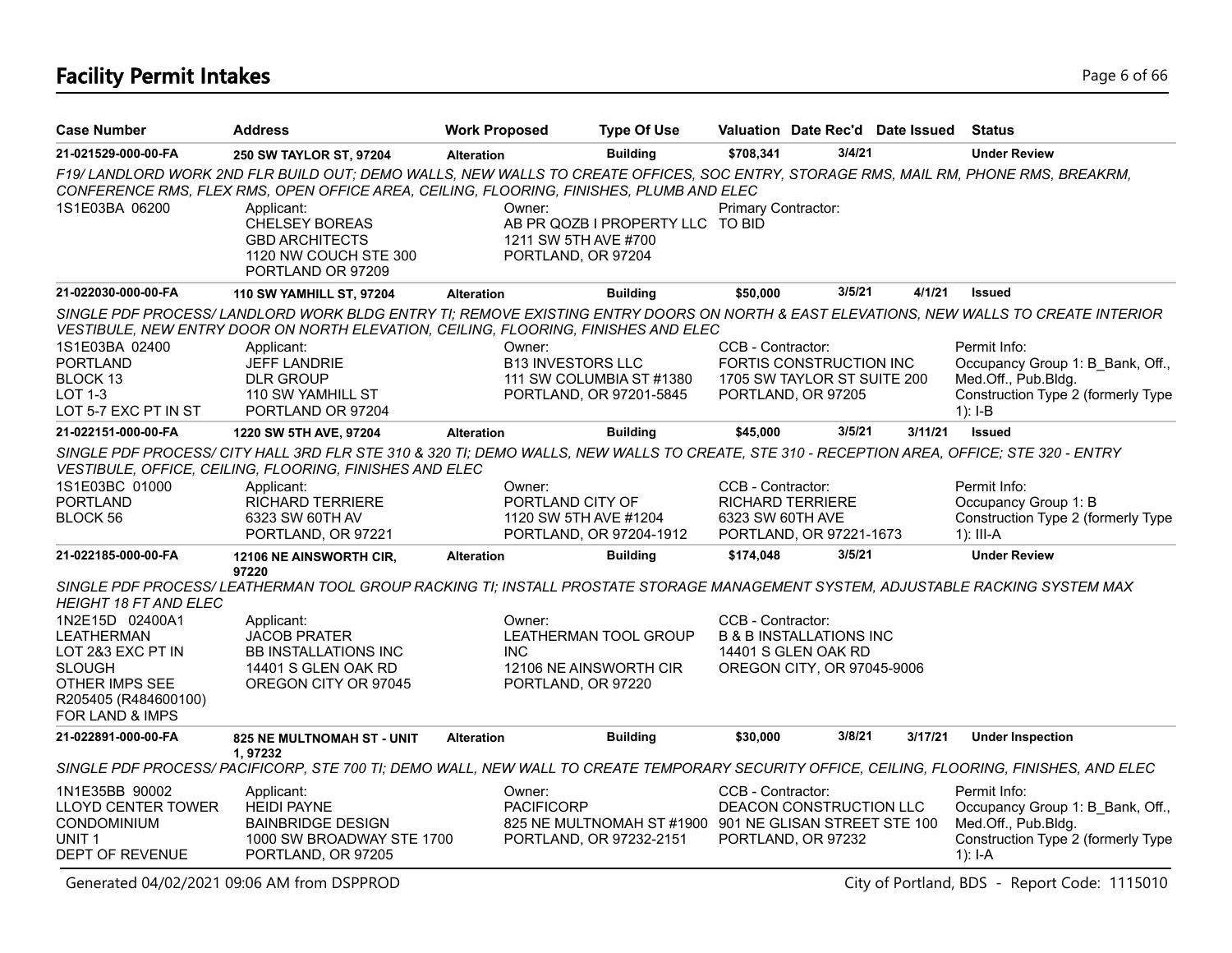# **Facility Permit Intakes** Page 7 of 66

| <b>Case Number</b>                                                                                                                       | <b>Address</b>                                                                                                                                                                                                                                                                                                                                                                              | <b>Work Proposed</b> | <b>Type Of Use</b>                                                                       |                                                                |                                                                               | Valuation Date Rec'd Date Issued | <b>Status</b>                                                                                                                              |
|------------------------------------------------------------------------------------------------------------------------------------------|---------------------------------------------------------------------------------------------------------------------------------------------------------------------------------------------------------------------------------------------------------------------------------------------------------------------------------------------------------------------------------------------|----------------------|------------------------------------------------------------------------------------------|----------------------------------------------------------------|-------------------------------------------------------------------------------|----------------------------------|--------------------------------------------------------------------------------------------------------------------------------------------|
| 21-023052-000-00-FA                                                                                                                      | 4805 NE GLISAN ST, 97213                                                                                                                                                                                                                                                                                                                                                                    | <b>Alteration</b>    | <b>Building</b>                                                                          | \$3,340,176                                                    | 3/9/21                                                                        |                                  | <b>Under Review</b>                                                                                                                        |
| 1N2E31BD 04100<br>SECTION 31 1N 2E<br>TL 4100 9.54 ACRES                                                                                 | F32/ PROVIDENCE CHILLER PLANT N PARKING GARAGE ROOF TI; DEMO SCREENING, NEW SCREENING ENCLOSURE, CATWALK, ACCESS GRATING, REVISE<br>PARKING STRIPPING, HOUSE KEEPING PADS, STAIRS, FINISHES, PLUMB AND ELEC (Electrical to be reviewed and inspected by Commercial db)<br>Applicant:<br><b>DAVID GRIGSBY</b><br><b>ZGF ARCHITECTS</b><br>1223 SW WASHINGTON ST STE 200<br>PORTLAND OR 97205 | Owner:               | PROVIDENCE HEALTH &<br>SERVICES-OREGON<br>800 5TH AVE #1200<br>SEATTLE, WA 98104         | CCB - Contractor:<br>550 SW 12TH AVE                           | LEASE CRUTCHER LEWIS LLC<br>PORTLAND, OR 97205                                |                                  | Permit Info:<br>Occupancy Group 1: I-2<br>Construction Type 2 (formerly Type<br>$1$ : I-FR                                                 |
| 21-023108-000-00-FA                                                                                                                      | 555 SE M L KING BLVD, 97214                                                                                                                                                                                                                                                                                                                                                                 | <b>Alteration</b>    | <b>Building</b>                                                                          | \$50,000                                                       | 3/9/21                                                                        | 3/24/21                          | <b>Issued</b>                                                                                                                              |
|                                                                                                                                          | SINGLE PDF PROCESS/DISTRICT OFFICE FACADE REPAIR; REPAIR FACADE ON NORTH AND SOUTH ELEVATIONS                                                                                                                                                                                                                                                                                               |                      |                                                                                          |                                                                |                                                                               |                                  |                                                                                                                                            |
| 1S1E03AA 00200<br><b>EAST PORTLAND</b><br>BLOCK 82<br>E 10' OF LOT 1&2<br>LOT 5 EXC PT IN STS, LOT PORTLAND OR 97204<br>6-8 EXC PT IN ST | Applicant:<br><b>ANNE MONNIER</b><br><b>KPFF</b><br>111 SW 5TH AVE STE 2600                                                                                                                                                                                                                                                                                                                 | Owner:               | <b>PMC BUILDING LLC</b><br>75 SE YAMHILL ST #201<br>PORTLAND, OR 97214                   | CCB - Contractor:<br><b>MICHAEL CARRIGG</b><br>PO BOX 6712     | ANDERSEN CONSTRUCTION<br>COMPANY OF OREGON LLC<br>PORTLAND, OR 97228          |                                  |                                                                                                                                            |
| 21-023638-000-00-FA                                                                                                                      | 1410 NW JOHNSON ST, 97209                                                                                                                                                                                                                                                                                                                                                                   | <b>Alteration</b>    | <b>Building</b>                                                                          | \$47,000                                                       | 3/10/21                                                                       | 3/17/21                          | <b>Under Inspection</b>                                                                                                                    |
| <b>AND ELEC</b>                                                                                                                          |                                                                                                                                                                                                                                                                                                                                                                                             |                      |                                                                                          |                                                                |                                                                               |                                  | SINGLE PDF PROCESS/ LANDLORD WORK STE 201 2ND FLR; DEMO WALLS, NEW WALLS TO CREATE OFFICES, OPEN OFFICE AREA, CEILING, FLOORING, FINISHES  |
| 1N1E33AD 02000<br><b>COUCHS ADD</b><br>BLOCK 123<br>E 1/2 OF LOT 5&8                                                                     | Applicant:<br><b>BEN HUFFORD</b><br><b>DESIGN DEPARTMENT</b><br><b>ARCHITECTURE</b><br>511 SW 5TH AVE<br>PORTLAND, OR 97205                                                                                                                                                                                                                                                                 | Owner:               | ANTILLES HOLDINGS LLC<br>2801 SW PATTON LN<br>PORTLAND, OR 97201                         | CCB - Contractor:<br><b>GORDON CAUDLE</b><br><b>INC</b><br>800 | JOHNSON PROJECT SOLUTIONS<br>919 SW TAYLOR STREET SUITE<br>PORTLAND, OR 97205 |                                  |                                                                                                                                            |
| 21-023649-000-00-FA                                                                                                                      | 12000 SW 49TH AVE, 97219                                                                                                                                                                                                                                                                                                                                                                    | <b>Alteration</b>    | <b>Building</b>                                                                          | \$100,440                                                      | 3/10/21                                                                       | 3/17/21                          | Issued                                                                                                                                     |
|                                                                                                                                          | SINGLE PDF PROCESS/ SYLVANIA LIBRARY LRC RM 206 AND 210 TI; LIGHT DEMO, NEW WALLS TO CREATE OPEN OFFICE, OFFICE, CONFERENCE RM, AND                                                                                                                                                                                                                                                         |                      |                                                                                          |                                                                |                                                                               |                                  | WORKSTATIONS IN RM 206; NEW WALLS TO CREATE OPEN OFFICE WITH WORKSTATIONS AND COLLAB AREA IN RM 210; CEILING, FLOORING, FINISHES, AND ELEC |
| 1S1E31D 00200                                                                                                                            | Applicant:<br><b>LALE CEYLAN</b><br><b>HACKER ARCHITECTS</b><br>555 SE MARTIN LUTHER KING JR<br>BLVD, STE 501<br>PORTLAND, OR 97214                                                                                                                                                                                                                                                         | Owner:               | PORTLAND COMMUNITY<br><b>COLLEGE DISTRICT</b><br>PO BOX 19000<br>PORTLAND, OR 97280-0990 | CCB - Contractor:<br>550 SW 12TH AVE                           | LEASE CRUTCHER LEWIS LLC<br>PORTLAND, OR 97205                                |                                  | Permit Info:<br>Occupancy Group 1: B<br>Construction Type 2 (formerly Type<br>$1$ : II-N                                                   |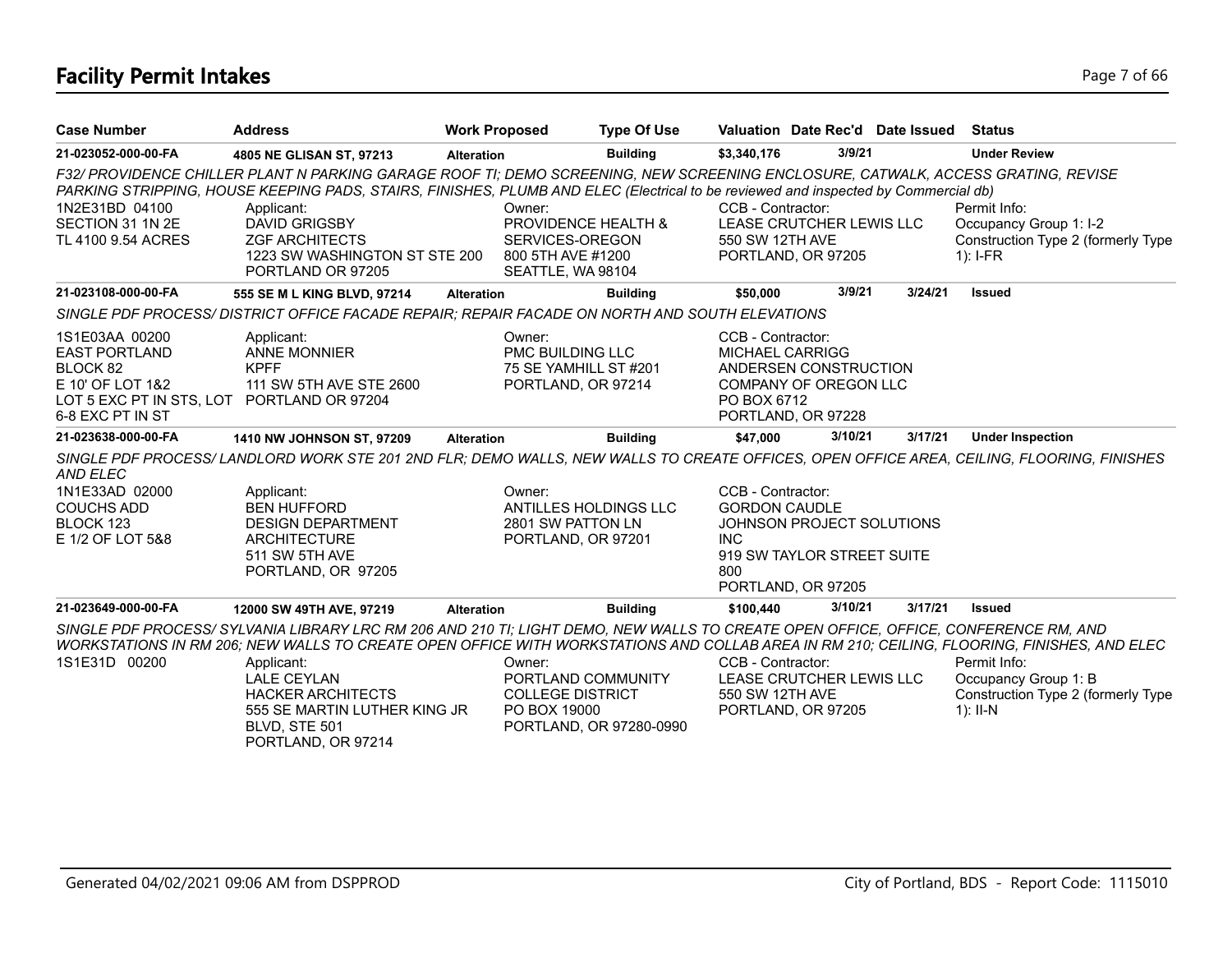# **Facility Permit Intakes** Page 8 of 66

| <b>Case Number</b>                                                                                                   | <b>Address</b>                                                                                                                                                                                                             | <b>Work Proposed</b>                                                 | <b>Type Of Use</b>                                                              |                                                                                    | Valuation Date Rec'd Date Issued                                             |         | Status                                                                                                                                                                                                                                |
|----------------------------------------------------------------------------------------------------------------------|----------------------------------------------------------------------------------------------------------------------------------------------------------------------------------------------------------------------------|----------------------------------------------------------------------|---------------------------------------------------------------------------------|------------------------------------------------------------------------------------|------------------------------------------------------------------------------|---------|---------------------------------------------------------------------------------------------------------------------------------------------------------------------------------------------------------------------------------------|
| 21-023876-000-00-FA                                                                                                  | 516 SE MORRISON ST, 97214                                                                                                                                                                                                  | <b>Alteration</b>                                                    | <b>Building</b>                                                                 | \$367,142                                                                          | 3/10/21                                                                      |         | <b>Under Review</b>                                                                                                                                                                                                                   |
|                                                                                                                      | SINGLE PDF PROCESS/LANDLORD WORK FLS 10&12; DEMO WALLS, NEW WALL TO CREATE 10TH FLR - ELECTRICAL RM; 12TH FLR - ELECTRICAL RM; CEILING,<br>FLOORING, FINISHES, PLUMB AND ELEC-FUTURE PERMIT FOR NEW TENANT MAY BE REQUIRED |                                                                      |                                                                                 |                                                                                    |                                                                              |         |                                                                                                                                                                                                                                       |
| 1S1E02BB 06100                                                                                                       | Applicant:<br><b>KENT POTTEBAUM</b><br><b>GBD ARCHITECTS</b><br>1120 NW COUCH, #300<br>PORTLAND, OR 97209                                                                                                                  | Owner:<br><b>OWNER LLC</b><br>1215 4TH AVE #600<br>SEATTLE, WA 98161 | UPG WEATHERLY PROPERTY                                                          | CCB - Contractor:<br><b>MIKE BROWN</b><br>20915 SW 105TH AVE<br>TUALATIN, OR 97062 | RUSSELL CONSTRUCTION INC                                                     |         |                                                                                                                                                                                                                                       |
| 21-023981-000-00-FA                                                                                                  | 350 SE MILL ST, 97214                                                                                                                                                                                                      | <b>Alteration</b>                                                    | <b>Building</b>                                                                 | \$17.200                                                                           | 3/10/21                                                                      |         | <b>Under Review</b>                                                                                                                                                                                                                   |
|                                                                                                                      | SINGLE PDF PROCESS/TRAILHEAD 1ST FL, STE 5B TI; FIRST TIME TENANT - FRAME IN DEMISING WALL, WORK STATION, PLUMB, AND ELEC                                                                                                  |                                                                      |                                                                                 |                                                                                    |                                                                              |         |                                                                                                                                                                                                                                       |
| 1S1E03DA 02600<br><b>STEPHENS ADD</b><br>BLOCK 44<br><b>LOT 1-4</b><br>LOT 5-8 EXC PT IN ST                          | Applicant:<br><b>ANNE THORDAL</b><br>ORENEVA CONSTRUCTION<br>812 SW 10TH AVE STE 204<br>PORTLAND OR 97205                                                                                                                  | Owner:<br>1805 MLK OWNER LLC<br>PORTLAND, OR 97201                   | 222 SW COLUMBIA ST #700                                                         | CCB - Contractor:                                                                  | ORENEVA CONSTRUCTION INC<br>812 SW 10TH AVE #204<br>PORTLAND, OR 97205       |         | Permit Info:<br>Occupancy Group 1: F-1 Industrial<br>Plant - Factory, Mod.Hazard                                                                                                                                                      |
| 21-024031-000-00-FA                                                                                                  | 1827 NE 44TH AVE, 97213                                                                                                                                                                                                    | <b>Alteration</b>                                                    | <b>Building</b>                                                                 | \$25,000                                                                           | 3/10/21                                                                      | 3/22/21 | <b>Under Inspection</b>                                                                                                                                                                                                               |
| 1N2E30CC 05000<br><b>MENEFEE ADD</b><br><b>BLOCK 5</b><br>LOT 1-6                                                    | WAITING, RECEPTION, OFFICE, X-RAY, BREAK RM, PLUMB, ELEC, CEILING, FLOORING, AND FINISHES<br>Applicant:<br><b>MARK WOLFE</b><br>AMERICAN PROPERTY<br><b>MANAGEMENT</b><br>2510 NE MULTNOMAH<br>PORTLAND OR 97232           | Owner:<br><b>LLC</b>                                                 | <b>WESTON INVESTMENT CO</b><br>2154 NE BROADWAY #200<br>PORTLAND, OR 97232-1561 |                                                                                    |                                                                              |         | SINGLE PDF PROCESS/EASTSIDE FOOT AND ANKLE TI, STE 100; DEMO WALLS, NEW WALLS TO CREATE MEDICAL ASSISTANCE RM, OFFICE, EXAM RM, STORAGE,<br>Permit Info:<br>Occupancy Group 1: B<br>Construction Type 2 (formerly Type<br>$1$ : III-B |
| 21-024247-000-00-FA                                                                                                  | 1 SW COLUMBIA ST, 97258                                                                                                                                                                                                    | <b>Alteration</b>                                                    | <b>Building</b>                                                                 | \$100,000                                                                          | 3/11/21                                                                      | 3/17/21 | <b>Under Inspection</b>                                                                                                                                                                                                               |
| <b>ELEC</b><br>1S1E03BD 01800<br><b>PORTLAND</b><br>BLOCK 114<br><b>LOT 1-3</b><br>LOT 4 EXC PT IN STS, LOT<br>$5-8$ | Applicant:<br><b>STACY BENGTSON</b><br><b>LRS ARCHITECTS</b><br>720 NW Davis St., Ste 300<br>Portland, OR 97209                                                                                                            | Owner:<br><b>LLC</b><br>1 SW COLUMBIA ST #445<br>PORTLAND, OR 97258  | UMPQUA PLAZA PROPERTY                                                           | CCB - Contractor:<br><b>INC</b><br>B113                                            | ROBERT TODD CONSTRUCTION<br>4080 SE INTERNATIONAL WAY<br>MILWAUKIE, OR 97222 |         | SINGLE PDF PROCESS/LANDLORD WORK 10TH FLR COMMON CORRIDOR TI; DEMO CEILING, REMODEL COMMON CORRIDOR, CEILING, FLOORING, FINISHES AND                                                                                                  |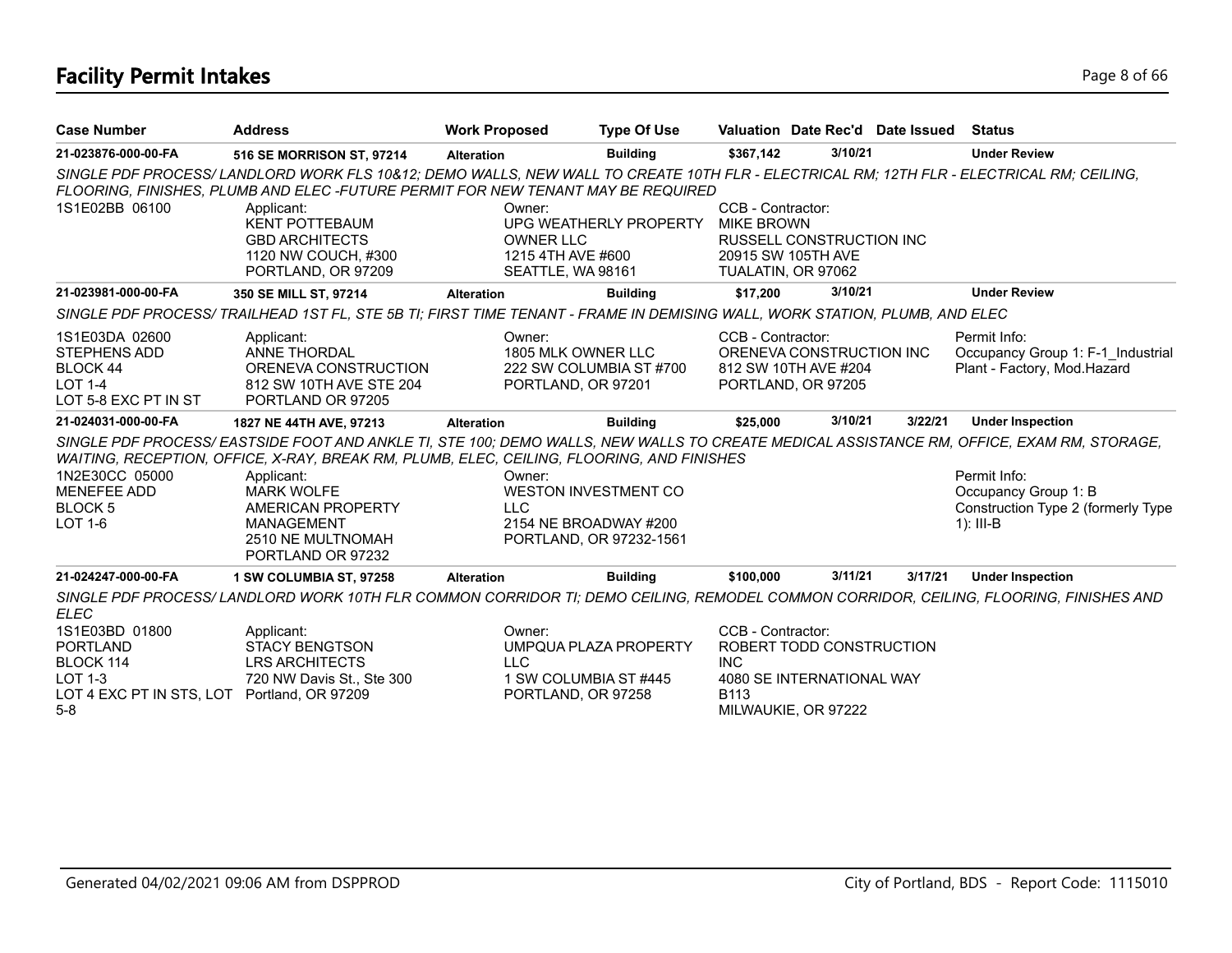# **Facility Permit Intakes** Page 9 of 66

| <b>Case Number</b>                                                                                                         | <b>Address</b>                                                                                                                                                                                                                                                               | <b>Work Proposed</b>                 | <b>Type Of Use</b>                               | Valuation Date Rec'd Date Issued                                                                                         |         |         | <b>Status</b>                                                    |
|----------------------------------------------------------------------------------------------------------------------------|------------------------------------------------------------------------------------------------------------------------------------------------------------------------------------------------------------------------------------------------------------------------------|--------------------------------------|--------------------------------------------------|--------------------------------------------------------------------------------------------------------------------------|---------|---------|------------------------------------------------------------------|
| 21-024256-000-00-FA                                                                                                        | 1 SW COLUMBIA ST, 97258                                                                                                                                                                                                                                                      | <b>Alteration</b>                    | <b>Building</b>                                  | \$100,000                                                                                                                | 3/11/21 | 3/17/21 | <b>Under Inspection</b>                                          |
| <b>ELEC</b>                                                                                                                | SINGLE PDF PROCESS/ LANDLORD WORK 18TH FLR COMMON CORRIDOR TI; DEMO CEILING, REMODEL COMMON CORRIDOR, CEILING, FLOORING, FINISHES AND                                                                                                                                        |                                      |                                                  |                                                                                                                          |         |         |                                                                  |
| 1S1E03BD 01800<br><b>PORTLAND</b><br>BLOCK 114<br><b>LOT 1-3</b><br>LOT 4 EXC PT IN STS, LOT Portland, OR 97209<br>$5 - 8$ | Applicant:<br>STACY BENGTSON<br><b>LRS ARCHITECTS</b><br>720 NW Davis St., Ste 300                                                                                                                                                                                           | Owner:<br>LL C<br>PORTLAND, OR 97258 | UMPQUA PLAZA PROPERTY<br>1 SW COLUMBIA ST #445   | CCB - Contractor:<br>ROBERT TODD CONSTRUCTION<br>INC.<br>4080 SE INTERNATIONAL WAY<br><b>B113</b><br>MILWAUKIE, OR 97222 |         |         |                                                                  |
| 21-024287-000-00-FA                                                                                                        | 1355 SE 10TH AVE, 97214                                                                                                                                                                                                                                                      | <b>Alteration</b>                    | <b>Building</b>                                  | \$290.000                                                                                                                | 3/11/21 | 3/17/21 | <b>Issued</b>                                                    |
| 1S1E02BD 06900                                                                                                             | SINGLE PDF PROCESS/STEELHEAD SURGICAL 1ST FLR TI; NEW WALLS TO CREATE INVENTORY RMS, TRAINING/BREAK AREA, OFFICE, VESTIBULE, OPEN OFFICE<br>AREA, CEILING, FLOORING, FINISHES, PLUMB AND ELEC<br>Applicant:                                                                  | Owner:                               |                                                  | CCB - Contractor:                                                                                                        |         |         | Permit Info:                                                     |
| <b>HAWTHORNE PK</b><br>BLOCK 210                                                                                           | <b>EMMA SURVIS</b><br>MACKENZIE ARCHITECTS                                                                                                                                                                                                                                   | <b>LLC</b>                           | PREMIUM PROPERTY - CSNS                          | R & H CONSTRUCTION CO<br>2019 NW WILSON ST                                                                               |         |         | Occupancy Group 1: F-1 Industrial<br>Plant - Factory, Mod.Hazard |
| <b>LOT 1-8</b><br><b>LAND &amp; IMPS SEE</b><br>R176870 (R366701631)<br>FOR MACH & EQUIP                                   | 1515 SE WATER AVE STE 100<br>PORTLAND OR 97214                                                                                                                                                                                                                               |                                      | 1015 NW 11TH AVE #243<br>PORTLAND, OR 97209-3496 | PORTLAND, OR 97209                                                                                                       |         |         | Construction Type 2 (formerly Type<br>$1): V-B$                  |
| 21-024711-000-00-FA                                                                                                        | 808 SW 3RD AVE, 97204                                                                                                                                                                                                                                                        | <b>Alteration</b>                    | <b>Building</b>                                  | \$108,000                                                                                                                | 3/12/21 | 3/26/21 | <b>Issued</b>                                                    |
|                                                                                                                            | SINGLE PDF PROCESS/LANDLORD WORK SPEC SUITE STE 570 TI; DEMO WALLS, NEW WALLS TO CREATE ENTRY AREA, OPEN OFFICE AREA, MINOR REMODEL TO<br>EXISTING OFFICES, CEILING, FLOORING, FINISHES, PLUMB AND ELEC                                                                      |                                      |                                                  |                                                                                                                          |         |         |                                                                  |
| 1S1E03BA 06000                                                                                                             | Applicant:                                                                                                                                                                                                                                                                   | Owner:                               |                                                  | CCB - Contractor:                                                                                                        |         |         | Permit Info:                                                     |
| <b>PORTLAND</b><br><b>BLOCK 22</b>                                                                                         | <b>HEATHER BOWERS</b><br><b>SUM DESIGN STUDIO &amp;</b>                                                                                                                                                                                                                      | SN INVESTMENT<br>PROPERTIES LLC      |                                                  | <b>ALAN VOLM</b><br>PACIFIC CREST STRUCTURES                                                                             |         |         | Occupancy Group 1: B<br>Construction Type 2 (formerly Type       |
| <b>LOT 7&amp;8</b>                                                                                                         | <b>ARCHITECTURE</b>                                                                                                                                                                                                                                                          |                                      | 1121 SW SALMON ST 5TH FLR INC                    |                                                                                                                          |         |         | $1$ : I-FR                                                       |
|                                                                                                                            | 231 SE 12TH AVE<br>PORTLAND, OR 97214                                                                                                                                                                                                                                        | PORTLAND, OR 97205                   |                                                  | 17750 SW UPPER BOONES FRY<br><b>RD 190</b><br>DURHAM, OR 97224                                                           |         |         |                                                                  |
| 21-024732-000-00-FA                                                                                                        | 2112 NW IRVING ST, 97210                                                                                                                                                                                                                                                     | <b>Alteration</b>                    | <b>Building</b>                                  | \$100,000                                                                                                                | 3/12/21 |         | <b>Under Review</b>                                              |
| FINISHES, PLUMB AND ELEC                                                                                                   | SINGLE PDF PROCESS/NEGOCIANT TI 1ST FLR; FIRST TIME TENANT, OCCUPANCY B, NEW WALLS TO CREATE COMMISSARY/MARKET AREA, WINE CELLAR, WINE<br>STORAGE RM, OFFICE, KITCHEN, STORAGE RM, BAR & EVENT SPACE, MARQUEE PLATFORM OVER MARKET AREA FOR STORAGE ONLY, CEILING, FLOORING, |                                      |                                                  |                                                                                                                          |         |         |                                                                  |
| 1N1E33BD 08700                                                                                                             | Applicant:                                                                                                                                                                                                                                                                   | Owner:                               |                                                  | CCB - Contractor:                                                                                                        |         |         |                                                                  |
| KINGS 2ND ADD                                                                                                              | DOMINIC BLASZAK                                                                                                                                                                                                                                                              | 625 NW 21ST LLC                      |                                                  | <b>NICK PUGMIRE</b>                                                                                                      |         |         |                                                                  |
| <b>BLOCK 11</b><br>LOT 1-3 TL 8700                                                                                         | 9947 SE 32ND AVE<br>MILWAUKIE OR 97222                                                                                                                                                                                                                                       | 116 NE 6TH AVE #400                  | PORTLAND, OR 97232-2904                          | PORT TOWN CONSTRUCTION<br><b>LLC</b><br>PO BOX 16743<br>PORTLAND, OR 97292                                               |         |         |                                                                  |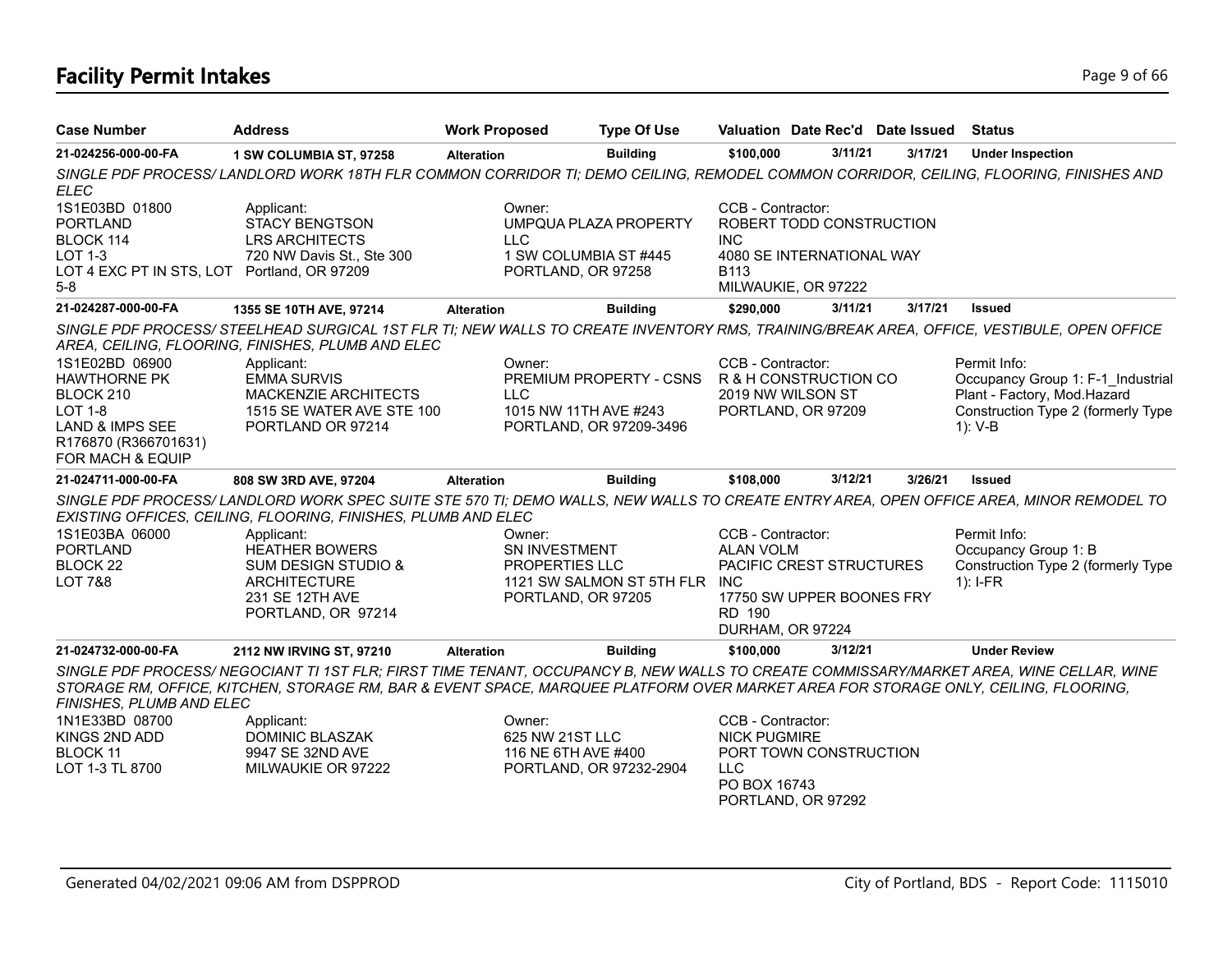# **Facility Permit Intakes** Page 10 of 66

| <b>Case Number</b>                                                                        | <b>Address</b>                                                                                                                                                                  |                   | <b>Work Proposed</b>                                                                          | <b>Type Of Use</b>                                                            | Valuation Date Rec'd Date Issued                                                                                                               |         |         | Status                                                                                  |
|-------------------------------------------------------------------------------------------|---------------------------------------------------------------------------------------------------------------------------------------------------------------------------------|-------------------|-----------------------------------------------------------------------------------------------|-------------------------------------------------------------------------------|------------------------------------------------------------------------------------------------------------------------------------------------|---------|---------|-----------------------------------------------------------------------------------------|
| 21-025721-000-00-FA                                                                       | 5600 NE HASSALO ST, 97213                                                                                                                                                       | <b>Alteration</b> |                                                                                               | <b>Building</b>                                                               | \$60,000                                                                                                                                       | 3/16/21 | 3/26/21 | <b>Issued</b>                                                                           |
| ROOF DIAPHRAGM TO EXTERIOR WALLS                                                          | SINGLE PDF PROCESS/VOLUNTARY SEISMIC STRENGTHENING ROOF BLDG B; INSTALL VOLUNTARY SEISMIC STRENGTHENING TO REINFORCE ATTACHMENTS OF                                             |                   |                                                                                               |                                                                               |                                                                                                                                                |         |         |                                                                                         |
| 1N2E31 00100                                                                              | Applicant:<br>RICHARD KRIPPAEHNE<br><b>PAC TRUST</b><br>15350 SW SEQUOIA PKWY STE 300<br>PORTLAND OR 972247                                                                     |                   | Owner:<br>#300<br>PORTLAND, OR 97224                                                          | PACIFIC REALTY ASSOCIATES MARVIN & SONS CONSTRUCTION<br>15350 SW SEQUOIA PKWY | CCB - Contractor:<br><b>INC</b><br>8560 SE BONNIE JEAN WAY<br>CLACKAMAS, OR 97015                                                              |         |         |                                                                                         |
| 21-025776-000-00-FA                                                                       | 10123 SE MARKET ST, 97216                                                                                                                                                       | <b>Alteration</b> |                                                                                               | <b>Building</b>                                                               | \$287,615                                                                                                                                      | 3/16/21 |         | <b>Under Review</b>                                                                     |
|                                                                                           | SINGLE PDF PROCESS/ ADVENTIST HEALTH PORTLAND FLUOROSCOPY EQUIPMENT TI; DEMO WALLS, NEW WALL IN RADIOGRAPHIC FLUOROSCOPIC AREA,<br>CEILING, FLOORING, FINISHES, PLUMB, AND ELEC |                   |                                                                                               |                                                                               |                                                                                                                                                |         |         |                                                                                         |
| 1S2E04A 02300<br><b>EVERGLADE</b><br>LOT 6&7 TL 2300<br>SPLIT MAP R159228<br>(R261601510) | Applicant:<br><b>SARAH KERSHNER</b><br><b>PKA ARCHITECTS</b><br>6969 SW HAMPTON ST<br>PORTLAND OR 97223                                                                         |                   | Owner:<br>PORTLAND ADVENTIST<br><b>MEDICAL CENTER</b><br>PO BOX 619135<br>ROSEVILLE, CA 95661 |                                                                               | CCB - Contractor:<br>FORTIS CONSTRUCTION INC<br>1705 SW TAYLOR ST SUITE 200<br>PORTLAND, OR 97205                                              |         |         | Permit Info:<br>Occupancy Group 1: I-2<br>Construction Type 2 (formerly Type<br>1): I-A |
| 21-025942-000-00-FA                                                                       | 5227 NE 152ND AVE                                                                                                                                                               | <b>Alteration</b> |                                                                                               | <b>Building</b>                                                               | \$70,000                                                                                                                                       | 3/16/21 | 3/25/21 | <b>Issued</b>                                                                           |
|                                                                                           | SINGLE PDF PROCESS/ PROLOGIS BLDG 6 OREGON SPICE TI; NEW TENANT - HIGH PILE PALLET RACKING MAX HEIGHT 20 FT                                                                     |                   |                                                                                               |                                                                               |                                                                                                                                                |         |         |                                                                                         |
| 1N2E24 01800                                                                              | Applicant:<br><b>TRENT INGLESBY</b><br>NORTHWEST HANDLING SYSTEMS<br>18008 NE AIRPORT WAY<br>PORTLAND OR 97230                                                                  |                   | Owner:<br>SECURITY CAPITAL IND<br><b>TRUST</b><br>2235 FARADAY AVE #O<br>FREMONT, CA 94538    |                                                                               | CCB - Contractor:<br>NORTH WEST HANDLING<br><b>SYSTEMS INC</b><br>1100 SW 7TH STREET<br>RENTON, WA 98057                                       |         |         |                                                                                         |
| 21-026275-000-00-FA                                                                       | 6615 NE GLISAN ST, 97213                                                                                                                                                        | <b>Alteration</b> |                                                                                               | <b>Building</b>                                                               | \$15,000                                                                                                                                       | 3/17/21 | 3/24/21 | <b>Issued</b>                                                                           |
|                                                                                           | SINGLE PDF PROCESS/ FRED MEYER GLISAN AWNING REPLACEMENT; REPLACE EXTERIOR ENTRY AWNING DUE TO SNOW STORM DAMAGE                                                                |                   |                                                                                               |                                                                               |                                                                                                                                                |         |         |                                                                                         |
| 1N2E32BC 08000<br>NORTH MT TABOR<br><b>BLOCK F&amp;G&amp;15-18 TL</b><br>8000             | Applicant:<br>VICTORIA SCHADE<br><b>WESTERN CONSTUCTION</b><br>SERVICES INC<br>2300 E THIRD LOOP STE 110<br>VANCOUVER WA 98661                                                  |                   | Owner:<br>1014 VINE ST 7TH FL                                                                 | FRED MEYER STORES INC<br>CINCINNATI, OH 45202-1141                            | CCB - Contractor:<br>PAT BRADY<br><b>WESTERN CONSTRUCTION</b><br>SERVICES INC A CORP OF WA<br>2300 E 3RD LOOP SUITE 110<br>VANCOUVER, WA 98661 |         |         |                                                                                         |
| 21-026707-000-00-FA                                                                       | 340 SW MORRISON ST, 97204                                                                                                                                                       | <b>Alteration</b> |                                                                                               | <b>Building</b>                                                               | \$167,000                                                                                                                                      | 3/18/21 |         | <b>Under Review</b>                                                                     |
| ROTUNDA ENTRANCES AND ELEC                                                                | SINGLE PDF PROCESS/ PIONEER PLACE ROTUNDA EXTERIOR SECURITY DOORS; INSTALL NEW OVERHEAD COILING SECURITY DOORS AT 2 OF EXISTING                                                 |                   |                                                                                               |                                                                               |                                                                                                                                                |         |         |                                                                                         |
| 1S1E03BA 07200<br>PORTLAND<br>BLOCK 50<br>LOT 1-4&6-8                                     | Applicant:<br><b>CRAIG CHINN</b><br>ARCHITECTURE DESIGN<br>COLLABORATIVE<br>23231 SOUTH POINTE DR<br>LAGUNA HILLS CA 92653<br><b>USA</b>                                        |                   | Owner:<br>PIONEER PLACE LLC<br>PO BOX 3487<br>CHICAGO, IL 60654-3487                          |                                                                               | CCB - Contractor:<br>CULP CONSTRUCTION CO A<br>UTAH CORPORATION<br>2320 SOUTH MAIN ST<br>SALT LAKE CITY, UT 84115                              |         |         | Permit Info:<br>Occupancy Group 1: M<br>Construction Type 2 (formerly Type<br>$1$ : I-A |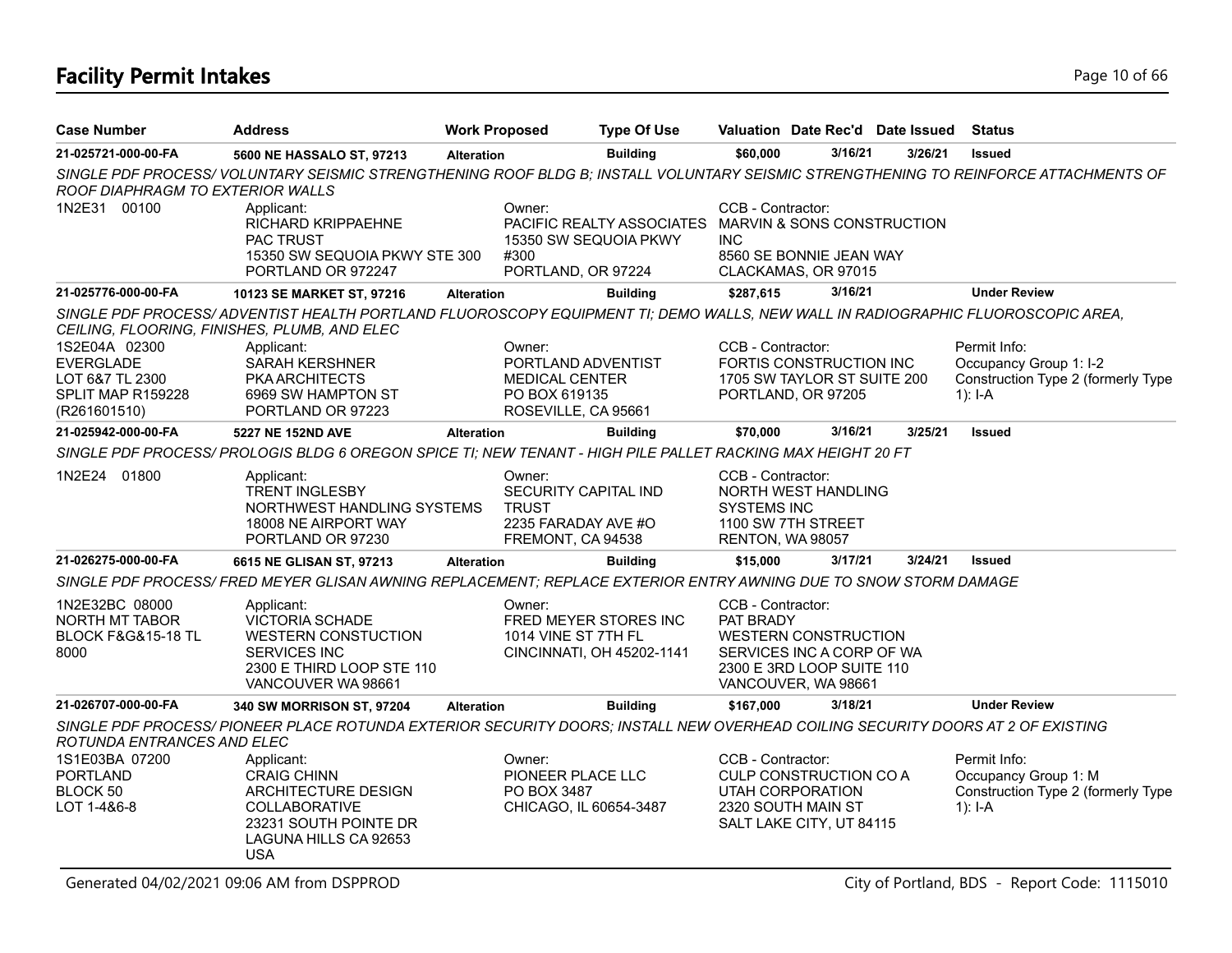# **Facility Permit Intakes** Page 11 of 66

| <b>Case Number</b>                                                                                        | <b>Address</b>                                                                                                                                                                                                               | <b>Work Proposed</b> | <b>Type Of Use</b>                                                                                                 |                                                           |                                                                                                            | Valuation Date Rec'd Date Issued | <b>Status</b>                                                                                                                            |
|-----------------------------------------------------------------------------------------------------------|------------------------------------------------------------------------------------------------------------------------------------------------------------------------------------------------------------------------------|----------------------|--------------------------------------------------------------------------------------------------------------------|-----------------------------------------------------------|------------------------------------------------------------------------------------------------------------|----------------------------------|------------------------------------------------------------------------------------------------------------------------------------------|
| 21-026726-000-00-FA                                                                                       | <b>700 SW 5TH AVE</b>                                                                                                                                                                                                        | <b>Alteration</b>    | <b>Building</b>                                                                                                    | \$375,000                                                 | 3/18/21                                                                                                    |                                  | <b>Under Review</b>                                                                                                                      |
|                                                                                                           | SINGLE PDF PROCESS/ PIONEER PLACE ATRIUM EXTERIOR SECURITY DOORS; INSTALL NEW OVERHEAD COILING SECURITY DOORS AT 4 OF EXISTING ATRIUM<br>ENTRANCES & 1 AT THE TOWER PIONEER PLACE ENTRANCE (NEXT TO 888 SW 5TH AVE) AND ELEC |                      |                                                                                                                    |                                                           |                                                                                                            |                                  |                                                                                                                                          |
| 1S1E03BB1 90001                                                                                           | Applicant:<br><b>CRAIG CHINN</b><br>ARCHITECTURE DESIGN<br><b>COLLABORATIVE</b><br>23231 SOUTH POINTE DR<br>LAGUNA HILLS CA 92653<br><b>USA</b>                                                                              |                      | Owner:<br>PIONEER PLACE LLC<br>PO BOX 3487<br>CHICAGO, IL 60654-3487                                               | CCB - Contractor:                                         | <b>CULP CONSTRUCTION CO A</b><br><b>UTAH CORPORATION</b><br>2320 SOUTH MAIN ST<br>SALT LAKE CITY, UT 84115 |                                  | Permit Info:<br>Occupancy Group 1: M<br>Construction Type 2 (formerly Type<br>$1$ : I-FR                                                 |
| 21-027093-000-00-FA                                                                                       | 12775 NE MARX ST, 97230                                                                                                                                                                                                      | <b>Alteration</b>    | <b>Building</b>                                                                                                    | \$21,450                                                  | 3/19/21                                                                                                    | 3/26/21                          | <b>Issued</b>                                                                                                                            |
|                                                                                                           | SINGLE PDF PROCESS/BLDG 14 TRANSCOLD DISTRIBUTION (USA) INC TI; NEW DEMISING WALL, ELEC, CEILING, FLOORING, FINISHES                                                                                                         |                      |                                                                                                                    |                                                           |                                                                                                            |                                  |                                                                                                                                          |
| 1N2E23BB 01000                                                                                            | Applicant:<br><b>RYAN MCGUIRE</b><br><b>PACTRUST</b><br>15350 SW SEQUOIA PKWY #300<br>PORTLAND, OR 97224                                                                                                                     | IP<br>#300           | Owner:<br>PACIFIC REALTY ASSOCIATES PACIFIC REALTY ASSOCIATES LP<br>15350 SW SEQUOIA PKWY<br>TIGARD, OR 97224-7175 | CCB - Contractor:<br>SUITE 300<br><b>TIGARD, OR 97224</b> | 15350 SW SEQUOIA PARKWAY                                                                                   |                                  |                                                                                                                                          |
| 21-027771-000-00-FA                                                                                       | 825 NE MULTNOMAH ST - UNIT                                                                                                                                                                                                   | <b>Alteration</b>    | <b>Building</b>                                                                                                    | \$56,000                                                  | 3/22/21                                                                                                    |                                  | <b>Under Review</b>                                                                                                                      |
|                                                                                                           | 1.97232<br>SPACE, NEW WALL TO CREATE COPY RM, CEILING, FLOORING, FINISHES AND ELEC                                                                                                                                           |                      |                                                                                                                    |                                                           |                                                                                                            |                                  | SINGLE PDF PROCESS/ GUILD MORTGAGE 9TH FLR TI; DEMO WALLS, INSTALL NEW DEMISING WALL TO CREATE NEW TENANT SPACE & REDUCE EXISTING TENANT |
| 1N1E35BB 90002<br><b>LLOYD CENTER TOWER</b><br>CONDOMINIUM<br>UNIT <sub>1</sub><br><b>DEPT OF REVENUE</b> | Applicant:<br><b>WHIT MIDDLECOFF</b><br><b>GBD ARCHITECTS</b><br>1120 NW COUCH ST, SUITE 300<br>PORTLAND, OR 97209                                                                                                           |                      | Owner:<br><b>PACIFICORP</b><br>825 NE MULTNOMAH ST #1900<br>PORTLAND, OR 97232-2151                                | Primary Contractor:<br>TO BID                             |                                                                                                            |                                  | Permit Info:<br>Occupancy Group 1: B_Bank, Off.,<br>Med.Off., Pub.Bldg.<br>Construction Type 2 (formerly Type<br>$1$ : I-A               |
| 21-027782-000-00-FA                                                                                       | 12000 SW 49TH AVE, 97219                                                                                                                                                                                                     | <b>Alteration</b>    | <b>Building</b>                                                                                                    | \$410.000                                                 | 3/22/21                                                                                                    | 3/29/21                          | <b>Issued</b>                                                                                                                            |
|                                                                                                           | SINGLE PDF PROCESS/SYLVANIA COMM TECH BLDG RM 126, 128, 238, 241 TI; DEMO WALLS, NEW WALLS IN 126&128 FOR STORAGE, (4) PRE-MANUFACTURED<br>MODULAR PRACTICE ROOMS IN RM 238, ELEC, FLOORING, FINISHES, AND CEILING           |                      |                                                                                                                    |                                                           |                                                                                                            |                                  |                                                                                                                                          |
| 1S1E31D 00200                                                                                             | Applicant:<br><b>LALE CEYLAN</b><br><b>HACKER ARCHITECTS</b><br>555 SE MARTIN LUTHER KING JR<br>BLVD, STE 501<br>PORTLAND, OR 97214                                                                                          |                      | Owner:<br>PORTLAND COMMUNITY<br><b>COLLEGE DISTRICT</b><br>PO BOX 19000<br>PORTLAND, OR 97280-0990                 | CCB - Contractor:<br>550 SW 12TH AVE                      | LEASE CRUTCHER LEWIS LLC<br>PORTLAND, OR 97205                                                             |                                  |                                                                                                                                          |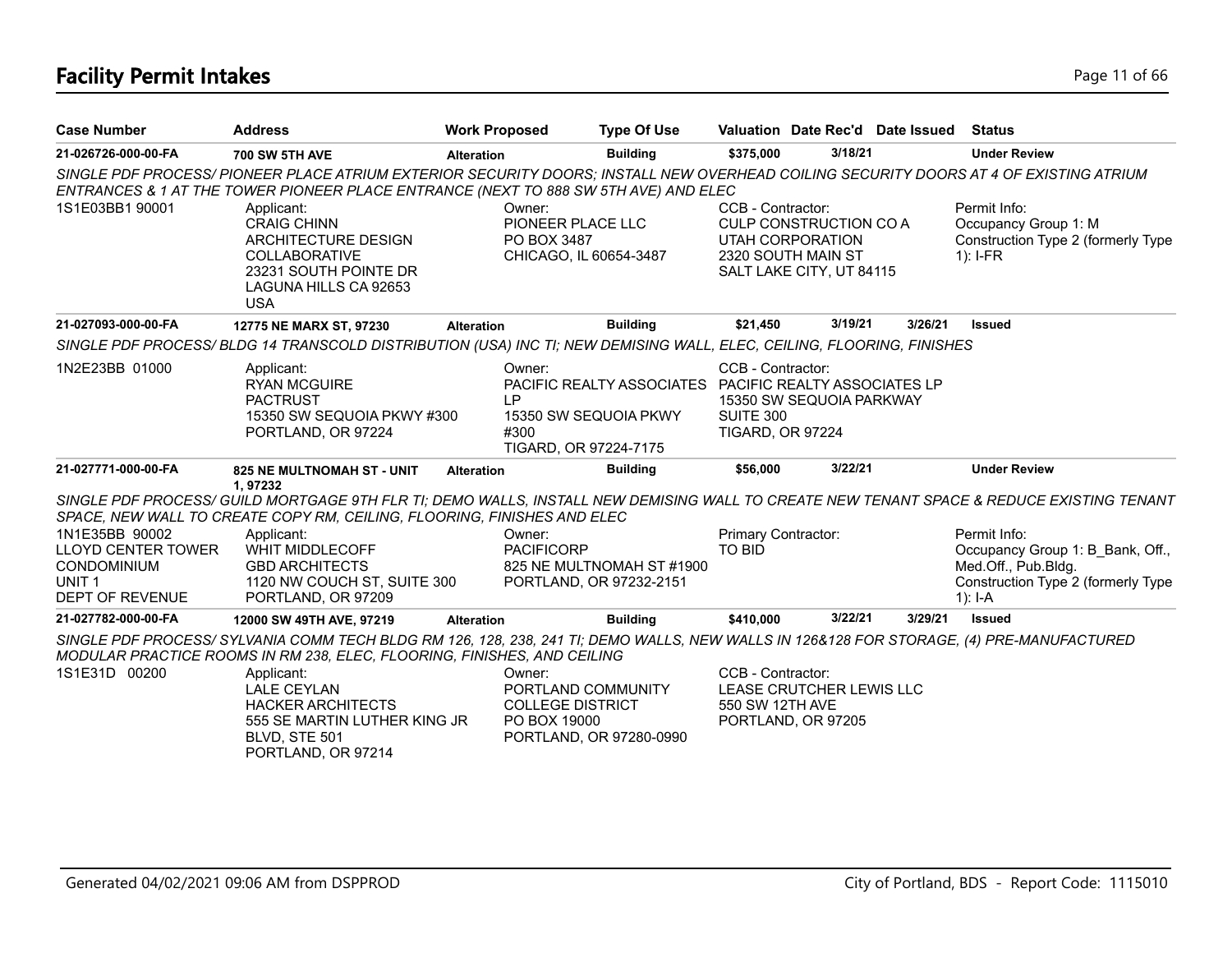# **Facility Permit Intakes** Page 12 of 66

| <b>Case Number</b>                                                    | <b>Address</b>                                                                                                                                                                                                                                                                 | <b>Work Proposed</b>                          | <b>Type Of Use</b>                                                                                                    | Valuation Date Rec'd Date Issued                                                                                    |         |         | Status                                                                                                             |
|-----------------------------------------------------------------------|--------------------------------------------------------------------------------------------------------------------------------------------------------------------------------------------------------------------------------------------------------------------------------|-----------------------------------------------|-----------------------------------------------------------------------------------------------------------------------|---------------------------------------------------------------------------------------------------------------------|---------|---------|--------------------------------------------------------------------------------------------------------------------|
| 21-028297-000-00-FA                                                   | 3245 SW PAVILION LOOP - Unit<br>SJH, 97239                                                                                                                                                                                                                                     | <b>Alteration</b>                             | <b>Building</b>                                                                                                       | \$917,000                                                                                                           | 3/23/21 |         | <b>Under Review</b>                                                                                                |
|                                                                       | SINGLE PDF PROCESS/OHSU SAM JACKSON HALL AHU REPLACEMENT 3RD FLR; INSTALL NEW HOUSEKEEPING PAD, FINISHES AND ELEC                                                                                                                                                              |                                               |                                                                                                                       |                                                                                                                     |         |         |                                                                                                                    |
| 1S1E09<br>00600                                                       | Applicant:<br><b>MARCUS MORGAN</b><br><b>PKA ARCHITECTS</b><br>6969 SW HAMPTON ST<br>PORTLAND OR 97223                                                                                                                                                                         | Owner:<br><b>DEPT</b><br><b>RD</b>            | OREGON STATE OF (MEDICAL FORTIS CONSTRUCTION INC<br>3181 SW SAM JACKSON PARK PORTLAND, OR 97205<br>PORTLAND, OR 97239 | CCB - Contractor:<br>1705 SW TAYLOR ST SUITE 200                                                                    |         |         | Permit Info:<br>Occupancy Group 1: I-2<br>Construction Type 2 (formerly Type<br>1): $I - A$                        |
| 21-028407-000-00-FA                                                   | <b>1038 SE CESAR E CHAVEZ</b>                                                                                                                                                                                                                                                  | <b>Alteration</b>                             | <b>Building</b>                                                                                                       | \$14,490                                                                                                            | 3/23/21 | 3/26/21 | <b>Issued</b>                                                                                                      |
|                                                                       | <b>BLVD, 97214</b><br>SINGLE PDF PROCESS/ BELMONT LIBRARY CARD READERS; INSTALL 3 CARD READERS & DOOR STRIKES, FINISHES AND ELEC                                                                                                                                               |                                               |                                                                                                                       |                                                                                                                     |         |         |                                                                                                                    |
| 1S1E01AD 04500<br><b>EASTLAND</b><br><b>BLOCK4</b><br>LOT 1&2 TL 4500 | Applicant:<br><b>TRICIA WILSON</b><br><b>MULTNOMAH COUNTY</b><br>401 N DIXON ST<br>PORTLAND OR 97227                                                                                                                                                                           | Owner:<br>401 N DIXON ST                      | MULTNOMAH COUNTY<br><b>LIBRARY DISTRICT</b><br>PORTLAND, OR 97227                                                     |                                                                                                                     |         |         |                                                                                                                    |
| 21-028519-000-00-FA                                                   | 1136 SW ALDER ST, 97205                                                                                                                                                                                                                                                        | <b>Alteration</b>                             | <b>Building</b>                                                                                                       | \$75,000                                                                                                            | 3/23/21 |         | <b>Under Review</b>                                                                                                |
|                                                                       | SINGLE PDF PROCESS/ MULTNOMAH WHISKEY LIBRARY KITCHEN EXPANSION TI; EXISTING TENANT EXPANDING TO ADDITIONAL TENANT SPACE - DEMO WALLS,<br>NEW WALLS TO CREATE EXPANDED KITCHEN, CEILING, FLOORING, FINISHES, PLUMB, AND ELEC                                                   |                                               |                                                                                                                       |                                                                                                                     |         |         |                                                                                                                    |
| 1N1E33DD 04000<br><b>PORTLAND</b><br>BLOCK 257<br>LOT 7&8             | Applicant:<br>Aron Faegre<br>Aron Faegre & Asociates<br>520 SW Yamhill Street Suite 1<br>Portland OR 97204                                                                                                                                                                     | Owner:<br>AP&J CORP                           | 920 SW 6TH AVE #223<br>PORTLAND, OR 97204                                                                             | CCB - Contractor:<br><b>MARCI ROYAL</b><br><b>SPECIALTY SERVICES LLC</b><br>PO BOX 1311<br>CLACKAMAS, OR 97015-1311 |         |         | Permit Info:<br>Occupancy Group 1: M Store,<br>Service Station<br>Construction Type 2 (formerly Type<br>$1)$ : V-B |
| 21-028901-000-00-FA                                                   | 705 N KILLINGSWORTH ST,<br>97217                                                                                                                                                                                                                                               | <b>Alteration</b>                             | <b>Building</b>                                                                                                       | \$280,000                                                                                                           | 3/24/21 |         | <b>Under Review</b>                                                                                                |
| PLUMB AND ELEC                                                        | F26/ PCC CASCADE PSEB 1ST FLR TI; DEMO WALLS, NEW WALLS TO CREATE (SIMULATION SPACES) STORAGE RM, FLEX RESIDENCE RM, CONTROL RMS,<br>VESTIBULE AREA, HOSPITAL INPATIENT SIM RM, DEBRIEFING RMS, EMS CONTROL RM, FLEX SPACE, EMS AMBULANCE SIM RM, CEILING, FLOORING, FINISHES, |                                               |                                                                                                                       |                                                                                                                     |         |         |                                                                                                                    |
| 1N1E15CD 12300                                                        | Applicant:<br><b>JEFF VINCENT</b><br>STUDIO PETRETTI ARCHITECTURE<br>2335 SE 50TH AVE, STE B<br>PORTLAND OR 97215                                                                                                                                                              | Owner:<br><b>COLLEGE DIST</b><br>PO BOX 19000 | PORTLAND COMMUNITY<br>PORTLAND, OR 97280-0990                                                                         | CCB - Contractor:<br><b>ONEILL WALSH COMMUNITY</b><br><b>BUILDERS LLC</b><br>4444 SE 27TH AVE<br>PORTLAND, OR 97202 |         |         | Permit Info:<br>Occupancy Group 1: B<br>Construction Type 2 (formerly Type<br>$1): V-B$                            |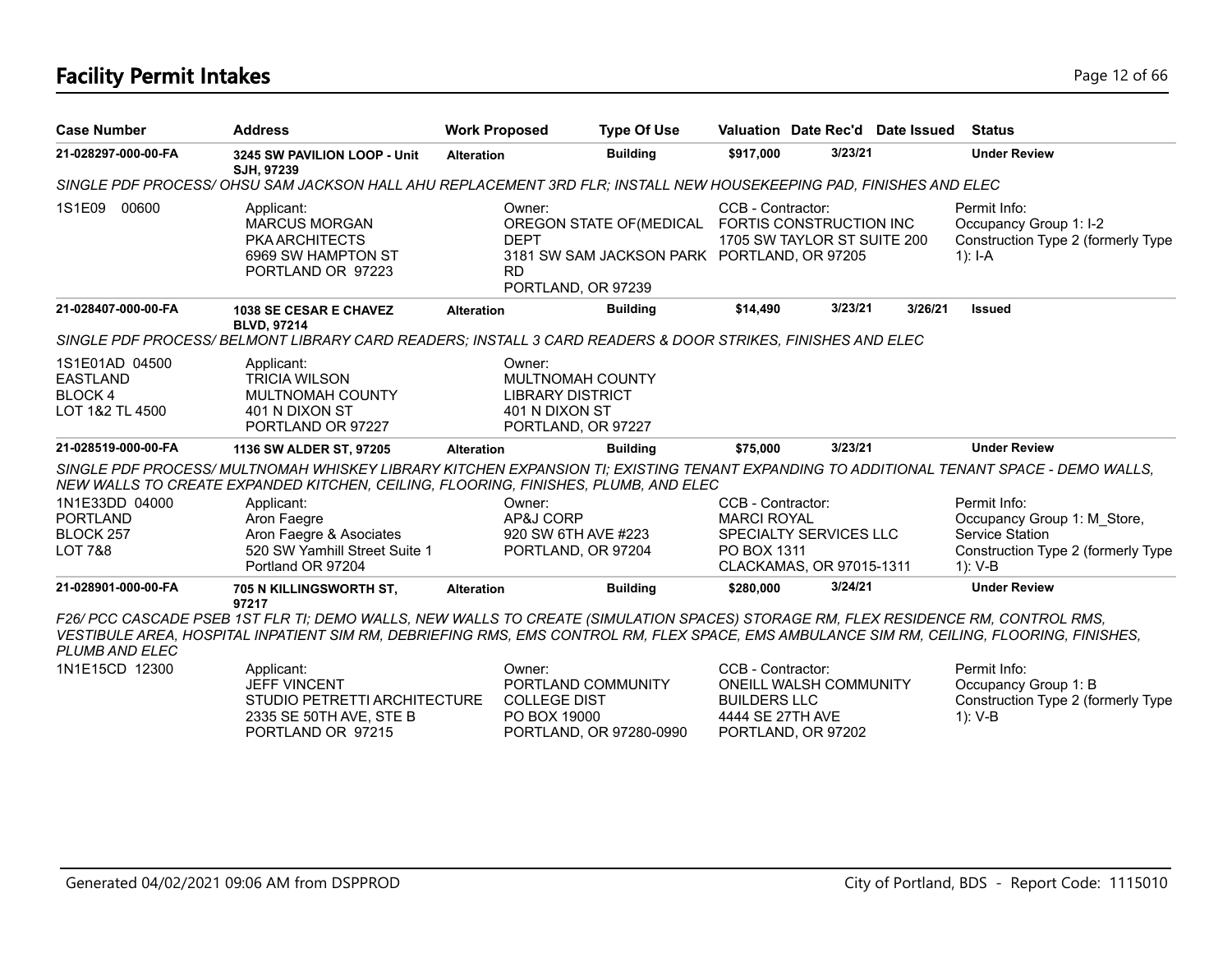# **Facility Permit Intakes** Page 13 of 66

| <b>Case Number</b>                                                                                                     | <b>Address</b>                                                                                                                                                                                                                                                                                                                                                           | <b>Work Proposed</b> |                                                                               | <b>Type Of Use</b>                                  | Valuation Date Rec'd Date Issued Status                                                |         |         |                                                                                                                                                          |
|------------------------------------------------------------------------------------------------------------------------|--------------------------------------------------------------------------------------------------------------------------------------------------------------------------------------------------------------------------------------------------------------------------------------------------------------------------------------------------------------------------|----------------------|-------------------------------------------------------------------------------|-----------------------------------------------------|----------------------------------------------------------------------------------------|---------|---------|----------------------------------------------------------------------------------------------------------------------------------------------------------|
| 21-028956-000-00-FA                                                                                                    | 1211 SW 5TH AVE, 97204                                                                                                                                                                                                                                                                                                                                                   | <b>Alteration</b>    |                                                                               | <b>Building</b>                                     | \$100,000                                                                              | 3/24/21 | 3/26/21 | <b>Issued</b>                                                                                                                                            |
| CEILING, FINISHES AND ELEC                                                                                             | SINGLE PDF PROCESS/TECHNOLUTIONS 26TH FLR TI; DEMO & REPLACE CEILING IN TEAM ROOM 142, INSTALL NEW ACOUSTICAL WALL PANELS IN CALL RMS,                                                                                                                                                                                                                                   |                      |                                                                               |                                                     |                                                                                        |         |         |                                                                                                                                                          |
| 1S1E03BC 00900<br><b>PORTLAND</b><br>BLOCK 167<br><b>LOT 1-8</b>                                                       | Applicant:<br><b>KELLY NELSON</b><br>LEASE CRUTCHER LEWIS<br>550 SW 12TH AVE<br>PORTLAND, OR 97205                                                                                                                                                                                                                                                                       |                      | Owner:<br>TR PACWEST LLC<br>120 N LASALLE ST #2900<br>CHICAGO, IL 60602       |                                                     | CCB - Contractor:<br>LEASE CRUTCHER LEWIS LLC<br>550 SW 12TH AVE<br>PORTLAND, OR 97205 |         |         | Permit Info:<br>Occupancy Group 1: B Bank, Off.,<br>Med.Off., Pub.Bldg.<br>Construction Type 2 (formerly Type<br>$1$ : I-A                               |
| 21-029029-000-00-FA                                                                                                    | 6936 N FATHOM ST, 97217                                                                                                                                                                                                                                                                                                                                                  | <b>Alteration</b>    |                                                                               | <b>Building</b>                                     | \$200,000                                                                              | 3/24/21 |         | <b>Under Review</b>                                                                                                                                      |
|                                                                                                                        | SINGLE PDF PROCESS/DAIMLER WESTERN STAR CRANE INSTALL; INSTALL ADDITIONAL BRIDGE CRANES TO CHASSIS ASSEMBLY LINE, FINISHES AND ELEC                                                                                                                                                                                                                                      |                      |                                                                               |                                                     |                                                                                        |         |         |                                                                                                                                                          |
| 1N1E17B 00200<br>SECTION 17 1N 1E<br>TL 200 24.90 ACRES<br>LAND & IMPS SEE<br>R646162 (R941170881)<br>FOR MACH & EQUIP | Applicant:<br><b>ETHAN MOSER</b><br>8625 SW CASCADE AVE STE 600<br>BEAVERTON, OR 97008                                                                                                                                                                                                                                                                                   |                      | Owner:<br><b>AMERICA LLC</b><br>PO BOX 3820                                   | DAIMLER TRUCKS NORTH<br>PORTLAND, OR 97208-3820     | CCB - Contractor:<br>KONECRANES INC<br>4400 GATEWAY BLVD<br>SPRINGFIELD, OH 45502      |         |         | Permit Info:<br>Occupancy Group 1: H-2 High<br>Hazard 2<br>Construction Type 2 (formerly Type<br>$1$ : II-B                                              |
| 21-029219-000-00-FA                                                                                                    | 12350 NE SANDY BLVD, 97230                                                                                                                                                                                                                                                                                                                                               | <b>Alteration</b>    |                                                                               | <b>Building</b>                                     | \$1                                                                                    | 3/25/21 | 3/26/21 | <b>Final</b>                                                                                                                                             |
| 1N2E23BC 01100<br>SECTION 23 1N 2E<br>TL 1100 6.75 ACRES                                                               | SINGLE PDF PROCESS/ TIER 1 PRIORITY - PORTLAND FIRE & RESCUE TEMP TENTS; INSTALL TEMPORARY TENTS FOR COVID19 TESTING & VACCINATION SITE,<br>GENERATOR, DUE TO STATE OF EMERGENCY COVID 19, LOCATION IS TO BE UTILIZED AS A TESTING & VACCINATION SITE AND ELEC<br>Applicant:<br><b>MATTHEW SILVA</b><br>PORTLAND FIRE & RESCUE<br>1300 SE GIDEON ST<br>PORTLAND OR 97212 |                      | Owner:<br><b>REALTY PARTNERS</b><br>12350 NE SANDY BLVD<br>PORTLAND, OR 97230 | RFC JOINT VENTURE & HFK                             |                                                                                        |         |         |                                                                                                                                                          |
| 21-029319-000-00-FA                                                                                                    | 610 SW ALDER ST, 97205                                                                                                                                                                                                                                                                                                                                                   | <b>Alteration</b>    |                                                                               | <b>Building</b>                                     | \$69,055                                                                               | 3/25/21 | 4/1/21  | <b>Issued</b>                                                                                                                                            |
| 1N1E34CC 08000                                                                                                         | CONFERENCE RMS, REMODEL BREKRM, WAITING AREA, CEILING, FLOORING, FINISHES, PLUMB AND ELEC<br>Applicant:                                                                                                                                                                                                                                                                  |                      | Owner:                                                                        |                                                     | CCB - Contractor:                                                                      |         |         | SINGLE PDF PROCESS/ CRITTENTON FOUNDATION STE 215 2ND FLR TI; DEMO WALLS, NEW WALLS TO CREATE OFFICE, SERVER/COPY RM, OPEN OFFICE AREAS,<br>Permit Info: |
| <b>PORTLAND</b><br>BLOCK 178<br>LOT 1-3 TL 8000                                                                        | <b>DANIEL YOUNG</b><br>PO BOX 80301<br>PORTLAND OR 97280                                                                                                                                                                                                                                                                                                                 |                      | <b>RALPH SCHLESINGER</b><br><b>COMPANY LLC</b><br>610 SW ALDER ST #1221       | PORTLAND, OR 97205-3613                             | <b>BONSAI DESIGN LLC</b><br>610 SW ALDER ST SUITE 901<br>PORTLAND, OR 97205            |         |         | Occupancy Group 1: B Bank, Off.,<br>Med.Off., Pub.Bldg.<br>Construction Type 2 (formerly Type<br>$1$ : I-A                                               |
| 21-029333-000-00-FA                                                                                                    | 5228 NE HOYT ST, 97213                                                                                                                                                                                                                                                                                                                                                   | <b>Alteration</b>    |                                                                               | <b>Building</b>                                     | \$38,929                                                                               | 3/25/21 | 3/26/21 | <b>Issued</b>                                                                                                                                            |
|                                                                                                                        | SINGLE PDF PROCESS/ PPMC PSYCHIATRY CLINIC EAST 3RD FLR TI; REMODEL TMS RM 321, NEW DOOR, CEILING, FLOORING, FINISHES, PLUMB AND ELEC                                                                                                                                                                                                                                    |                      |                                                                               |                                                     |                                                                                        |         |         |                                                                                                                                                          |
| 1N2E31AC 06200<br>CENTER ADD ANX<br>BLOCK <sub>2</sub><br>LOT <sub>2</sub>                                             | Applicant:<br><b>SHAWN SHIELD</b><br><b>JRJ ARCHITECTS</b><br>15455 NW GREENBRIER PKWY STE<br>260<br>BEAVERTON OR 97006                                                                                                                                                                                                                                                  |                      | Owner:<br>PROVIDENCE HEALTH &<br>SERVICES-OREGON<br>#190                      | 4400 NE HALSEY ST BLDG 2<br>PORTLAND, OR 97213-1545 | CCB - Contractor:<br>LEASE CRUTCHER LEWIS LLC<br>550 SW 12TH AVE<br>PORTLAND, OR 97205 |         |         | Permit Info:<br>Occupancy Group 1: B Bank, Off.,<br>Med.Off., Pub.Bldg.                                                                                  |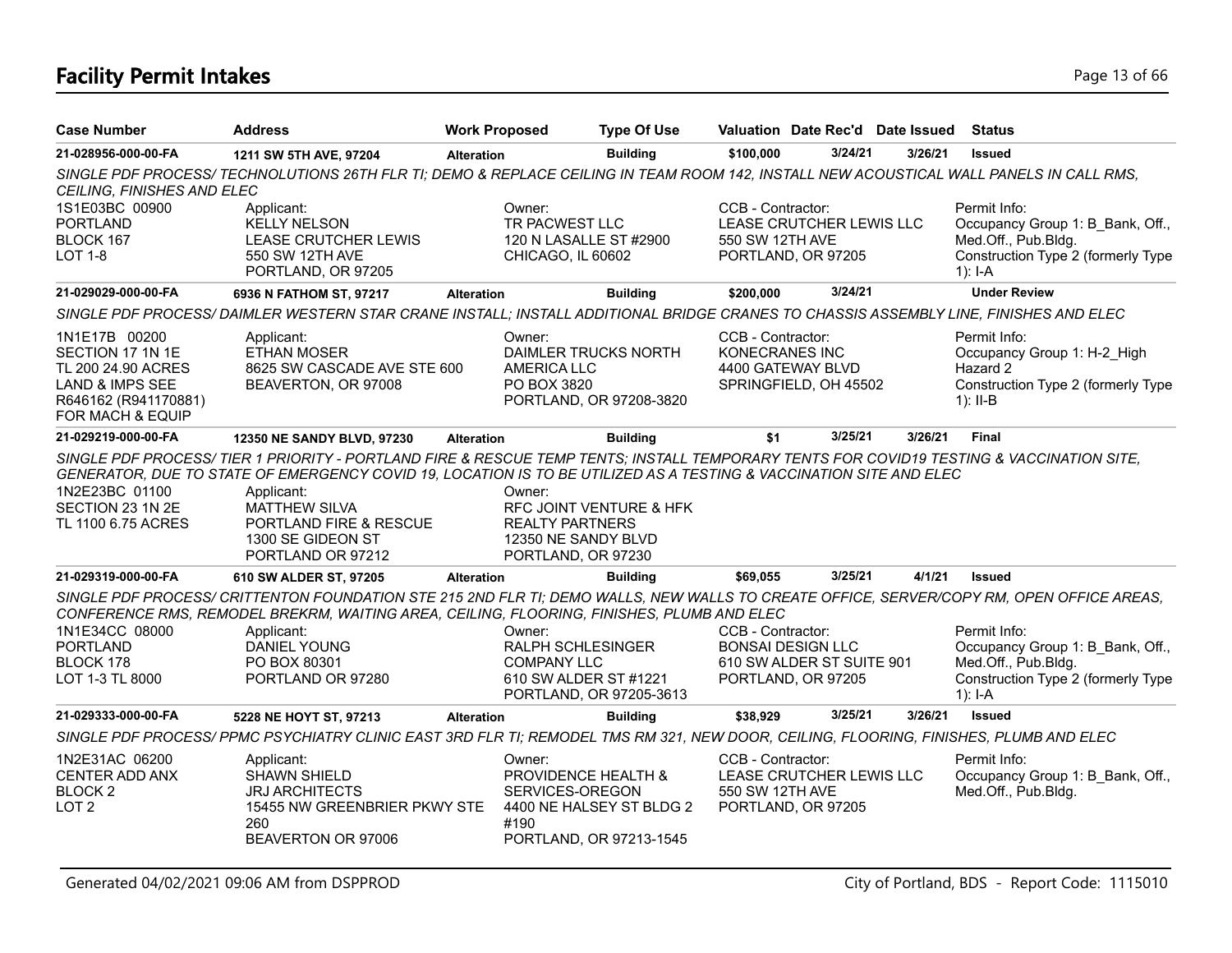# **Facility Permit Intakes** Page 14 of 66

| <b>Case Number</b>                     | <b>Address</b>                                                                                                                                                                                                                          | <b>Work Proposed</b> |                                              | <b>Type Of Use</b>                                                          |                                       |                               | Valuation Date Rec'd Date Issued | <b>Status</b>                                                                                                                               |
|----------------------------------------|-----------------------------------------------------------------------------------------------------------------------------------------------------------------------------------------------------------------------------------------|----------------------|----------------------------------------------|-----------------------------------------------------------------------------|---------------------------------------|-------------------------------|----------------------------------|---------------------------------------------------------------------------------------------------------------------------------------------|
| 21-029440-000-00-FA                    | 520 NW DAVIS ST, 97209                                                                                                                                                                                                                  | <b>Alteration</b>    |                                              | <b>Building</b>                                                             | \$112,607                             | 3/25/21                       |                                  | <b>Under Review</b>                                                                                                                         |
|                                        | SINGLE PDF PROCESS/ CAP FINANCE 2ND FLR TI; DEMO WALLS, NEW WALLS TO CREATE OFFICES, OPEN OFFICE AREA, NEW ACCESS DOOR TO NEXT DOOR<br>TENANT SPACE, CEILING, FLOORING, FINISHES AND ELEC                                               |                      |                                              |                                                                             |                                       |                               |                                  |                                                                                                                                             |
| 1N1E34CA 07300                         | Applicant:<br>PAUL WOLFE<br>DOMINEK ARCHITECTURE LLC<br>2246 E BURNSIDE ST, #A<br>PORTLAND OR 97214                                                                                                                                     |                      | Owner:<br><b>LLC</b><br>412 NW COUCH ST #103 | TECHNOLOGY & ARTS BLOCK PORTLAND CONTRACTING LLC<br>PORTLAND, OR 97209-3879 | CCB - Contractor:<br>4932 NE 18TH AVE | PORTLAND, OR 97211            |                                  | Permit Info:<br>Occupancy Group 1: B Bank, Off.,<br>Med.Off., Pub.Bldg.                                                                     |
| 21-029801-000-00-FA                    | 421 SW 5TH AVE, 97204                                                                                                                                                                                                                   | <b>Alteration</b>    |                                              | <b>Building</b>                                                             | \$30,000                              | 3/26/21                       | 4/1/21                           | <b>Issued</b>                                                                                                                               |
|                                        | SINGLE PDF PROCESS/MULTNOMAH COUNTY 1ST FLR MEZZANINE LVL TI; DEMO WALLS, NEW WALLS TO CREATE CONFERENCE RM, WELLNESS RM, OFFICES,<br>TELECOM RM, MECHANICAL RM, BREAKRM, OPEN OFFICE AREA, CEILING, FLOORING, FINISHES, PLUMB AND ELEC |                      |                                              |                                                                             |                                       |                               |                                  |                                                                                                                                             |
| 1N1E34CC 04100                         | Applicant:                                                                                                                                                                                                                              |                      | Owner:                                       |                                                                             | CCB - Contractor:                     |                               |                                  | Permit Info:                                                                                                                                |
| <b>PORTLAND</b>                        | <b>MIKE DIBLASI</b>                                                                                                                                                                                                                     |                      | MULTNOMAH COUNTY                             |                                                                             |                                       | <b>CENTENNIAL CONTRACTORS</b> |                                  | Occupancy Group 1: B                                                                                                                        |
| BLOCK 175                              | <b>MULTNOMAH COUNTY</b>                                                                                                                                                                                                                 |                      | 401 N DIXON ST                               |                                                                             | <b>ENTERPRISES INC</b>                |                               |                                  | Construction Type 2 (formerly Type                                                                                                          |
| <b>LOT 3&amp;4</b>                     | 401 N DIXON ST                                                                                                                                                                                                                          |                      |                                              | PORTLAND, OR 97227-1865                                                     |                                       | 11111 SUNSET HILLS ROAD STE   |                                  | $1$ : I-B                                                                                                                                   |
| <b>LAND &amp; IMPS SEE</b>             | PORTLAND OR 97227                                                                                                                                                                                                                       |                      |                                              |                                                                             | 350                                   |                               |                                  |                                                                                                                                             |
| R566916 (R667717901)<br>FOR OTHER IMPS |                                                                                                                                                                                                                                         |                      |                                              |                                                                             | RESTON, VA 20190                      |                               |                                  |                                                                                                                                             |
| 21-030230-000-00-FA                    | 2545 SW TERWILLIGER BLVD,<br>97201                                                                                                                                                                                                      | <b>Alteration</b>    |                                              | <b>Building</b>                                                             | \$10,000                              | 3/29/21                       |                                  | <b>Under Review</b>                                                                                                                         |
|                                        | SINGLE PDF PROCESS/NEW FIRE DOOR 2ND FLR; INSTALL NEW WALLS AND FIRE DOOR ON LEVEL 2 ADJACENT TO ELEVATORS, FINISHES AND ELEC                                                                                                           |                      |                                              |                                                                             |                                       |                               |                                  |                                                                                                                                             |
| 1S1E09AA 00200                         | Applicant:                                                                                                                                                                                                                              |                      | Owner:                                       |                                                                             | Primary Contractor:                   |                               |                                  | Permit Info:                                                                                                                                |
| SECTION 09 1S 1E                       | <b>MICHAEL STANNER</b>                                                                                                                                                                                                                  |                      | <b>TERWILLIGER PLAZA INC</b>                 |                                                                             | <b>TO BID</b>                         |                               |                                  | Occupancy Group 1: R1                                                                                                                       |
| TL 200 3.09 ACRES                      | <b>LRS ARCHITECTS</b>                                                                                                                                                                                                                   |                      |                                              | 2545 SW TERWILLIGER BLVD                                                    |                                       |                               |                                  | Construction Type 2 (formerly Type                                                                                                          |
|                                        | 720 NW DAVIS STREET SUITE 300<br>PORTLAND OR 97209                                                                                                                                                                                      |                      |                                              | PORTLAND, OR 97201-6302                                                     |                                       |                               |                                  | $1$ : I-A                                                                                                                                   |
| 21-030294-000-00-FA                    | 4400 NE HALSEY ST - Bldg D                                                                                                                                                                                                              | <b>Alteration</b>    |                                              | <b>Building</b>                                                             | \$485,000                             | 3/29/21                       |                                  | <b>Under Review</b>                                                                                                                         |
|                                        | OFFICES & CONFERENCE RM, CEILING, FLOORING, FINISHES, PLUMB AND ELEC                                                                                                                                                                    |                      |                                              |                                                                             |                                       |                               |                                  | SINGLE PDF PROCESS/POP 1 SUITE 205 2ND FLR TI; DEMO WALLS, NEW WALLS TO CREATE IDF RM, OFFICES, OPEN OFFICE AREA, REMODEL BREAKRM, EXISTING |
| 1N2E31BB 03401                         | Applicant:                                                                                                                                                                                                                              |                      | Owner:                                       |                                                                             | CCB - Contractor:                     |                               |                                  | Permit Info:                                                                                                                                |
|                                        | <b>FLAVIUS BUDISAN</b>                                                                                                                                                                                                                  |                      | PROVIDENCE HEALTH &                          |                                                                             |                                       | LEASE CRUTCHER LEWIS LLC      |                                  | Occupancy Group 1: B                                                                                                                        |
|                                        | <b>JRJ ARCHITECTS</b>                                                                                                                                                                                                                   |                      | SERVICES-OREGON                              |                                                                             | 550 SW 12TH AVE                       |                               |                                  | Construction Type 2 (formerly Type                                                                                                          |
|                                        | 15455 NW GREENBRIER PKWY STE                                                                                                                                                                                                            |                      | 800 5TH AVE #1200                            |                                                                             |                                       | PORTLAND, OR 97205            |                                  | $1$ : I-FR                                                                                                                                  |
|                                        | 260                                                                                                                                                                                                                                     |                      | SEATTLE, WA 98104                            |                                                                             |                                       |                               |                                  |                                                                                                                                             |
|                                        | BEAVERTON OR 97006                                                                                                                                                                                                                      |                      |                                              |                                                                             |                                       |                               |                                  |                                                                                                                                             |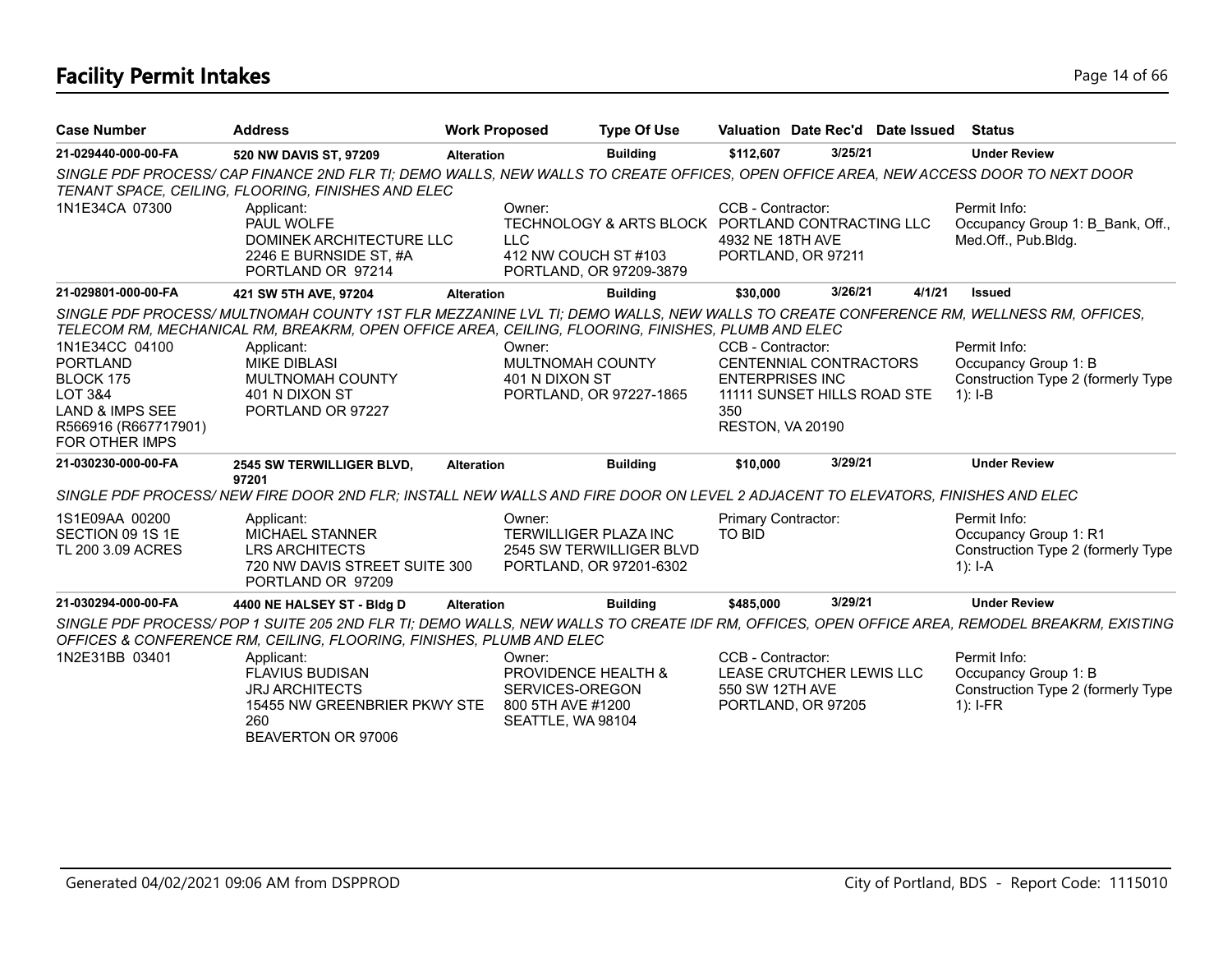# **Facility Permit Intakes** Page 15 of 66

| <b>Case Number</b>                                                                                                                                        | <b>Address</b>                                                                                                                                                                                                                                                                                                             | <b>Work Proposed</b> |                                                    | <b>Type Of Use</b>                                                                                      |                                                          |                                            | Valuation Date Rec'd Date Issued | <b>Status</b>                                                                                                                          |
|-----------------------------------------------------------------------------------------------------------------------------------------------------------|----------------------------------------------------------------------------------------------------------------------------------------------------------------------------------------------------------------------------------------------------------------------------------------------------------------------------|----------------------|----------------------------------------------------|---------------------------------------------------------------------------------------------------------|----------------------------------------------------------|--------------------------------------------|----------------------------------|----------------------------------------------------------------------------------------------------------------------------------------|
| 21-030881-000-00-FA                                                                                                                                       | 12106 NE AINSWORTH CIR,<br>97220                                                                                                                                                                                                                                                                                           | <b>Alteration</b>    |                                                    | <b>Building</b>                                                                                         | \$14,100                                                 | 3/30/21                                    |                                  | <b>Under Review</b>                                                                                                                    |
|                                                                                                                                                           | SINGLE PDF PROCESS/WAREHOUSE RACKING TI; INSTALL 2 BAYS OF PALLET RACKING, MAX HEIGHT 15 FT                                                                                                                                                                                                                                |                      |                                                    |                                                                                                         |                                                          |                                            |                                  |                                                                                                                                        |
| 1N2E15D 02400A1<br><b>LEATHERMAN</b><br>LOT 2&3 EXC PT IN<br><b>SLOUGH</b><br><b>OTHER IMPS SEE</b><br>R205405 (R484600100)<br><b>FOR LAND &amp; IMPS</b> | Applicant:<br><b>TRENT INGLESBY</b><br>NORTHWEST HANDLING SYSTEMS<br>18008 NE AIRPORT WAY<br>PORTLAND OR 97230                                                                                                                                                                                                             |                      | Owner:<br><b>INC</b><br>PORTLAND, OR 97220         | LEATHERMAN TOOL GROUP<br>12106 NE AINSWORTH CIR                                                         | Primary Contractor:<br>TO BID                            |                                            |                                  |                                                                                                                                        |
| 20-159141-REV-01-FA                                                                                                                                       | <b>500 NE MULTNOMAH ST, 97232</b>                                                                                                                                                                                                                                                                                          | <b>Alteration</b>    |                                                    | <b>Electrical</b>                                                                                       | \$0                                                      | 3/15/21                                    | 3/24/21                          | <b>Issued</b>                                                                                                                          |
| 1N1E35BB 02400<br><b>HOLLADAYS ADD</b><br>BLOCK 73&80 TL 2400                                                                                             | TO 17TH FLR - 3RD FLR STAIRWELL NOT INCLUDED THIS WORK IS UNDER SEPARATE PERMIT<br>Applicant:<br><b>NICOLE BEKKEN</b><br>INTERIOR ARCHITECTS, P.C.<br>1120 NW COUCH ST #450<br>PORTLAND, OR 97209                                                                                                                          |                      | Owner:<br>100                                      | KAISER FOUNDATION HEALTH<br>PLAN OF THE NORTHWEST<br>500 NE MULTNOMAH ST STE<br>PORTLAND, OR 97232-2031 |                                                          |                                            |                                  | F36/KPB HVAC/ELEC INFRASTRUCTURE UPGRADE 17TH & ROOF LVL TI; REVISION TO ADD REPLACEMENT OF LIGHT FIXTURES AT STAIRWELLS FROM BASEMENT |
| 21-019326-000-00-FA                                                                                                                                       | 350 SE MILL ST, 97214                                                                                                                                                                                                                                                                                                      | <b>Alteration</b>    |                                                    | <b>Electrical</b>                                                                                       | \$0                                                      | 3/1/21                                     | 3/1/21                           | <b>Final</b>                                                                                                                           |
| 1S1E03DA 02600<br><b>STEPHENS ADD</b><br>BLOCK 44<br><b>LOT 1-4</b><br>LOT 5-8 EXC PT IN ST                                                               | fire alarm - FICTION TRIBE STE 8 TI; FIRST TIME TENANT, OCCUPANCY B, NEW WALLS TO CREATE 1ST FLR - ENTRY AREA, WORK SPACE RMS, PHOTO STUDIO,<br>OFFICES, MEZZANINE - OFFICES, WORK AREA, CEILING, FLOORING, FINISHES AND ELEC<br>Applicant:<br>POINT MONITOR CORP<br>5863 LAKEVIEW BLVD #100<br>LAKE OSWEGO, OR 97035-7058 |                      | Owner:<br>1805 MLK OWNER LLC<br>PORTLAND, OR 97201 | 222 SW COLUMBIA ST #700                                                                                 |                                                          |                                            |                                  |                                                                                                                                        |
| 21-019719-000-00-FA                                                                                                                                       | <b>1000 SW BROADWAY, 97205</b>                                                                                                                                                                                                                                                                                             | <b>Alteration</b>    |                                                    | <b>Electrical</b>                                                                                       | \$0                                                      | 3/1/21                                     | 3/1/21                           | <b>Issued</b>                                                                                                                          |
| power/fire alarm - wire for Elevator Modernization                                                                                                        |                                                                                                                                                                                                                                                                                                                            |                      |                                                    |                                                                                                         |                                                          |                                            |                                  |                                                                                                                                        |
| 1S1E03BB 02400<br><b>PORTLAND</b><br>BLOCK 182<br><b>LOT 5-8</b>                                                                                          | Applicant:<br>STONER ELECTRIC INC<br>1904 SE OCHOCO ST.<br>MILWAUKIE OR 97222-7315                                                                                                                                                                                                                                         |                      | Owner:<br><b>BUILDING LP</b>                       | ONE THOUSAND BROADWAY<br>1000 SW BROADWAY #1770<br>PORTLAND, OR 97205-3069                              | CCB - Contractor:<br><b>MARK SCOTT</b><br>1904 SE OCHOCO | STONER ELECTRIC INC<br>MILWAUKIE, OR 97222 |                                  | Permit Info:<br>Occupancy Group 1: B_Bank, Off.,<br>Med.Off., Pub.Bldg.<br>Construction Type 2 (formerly Type<br>1): $I - A$           |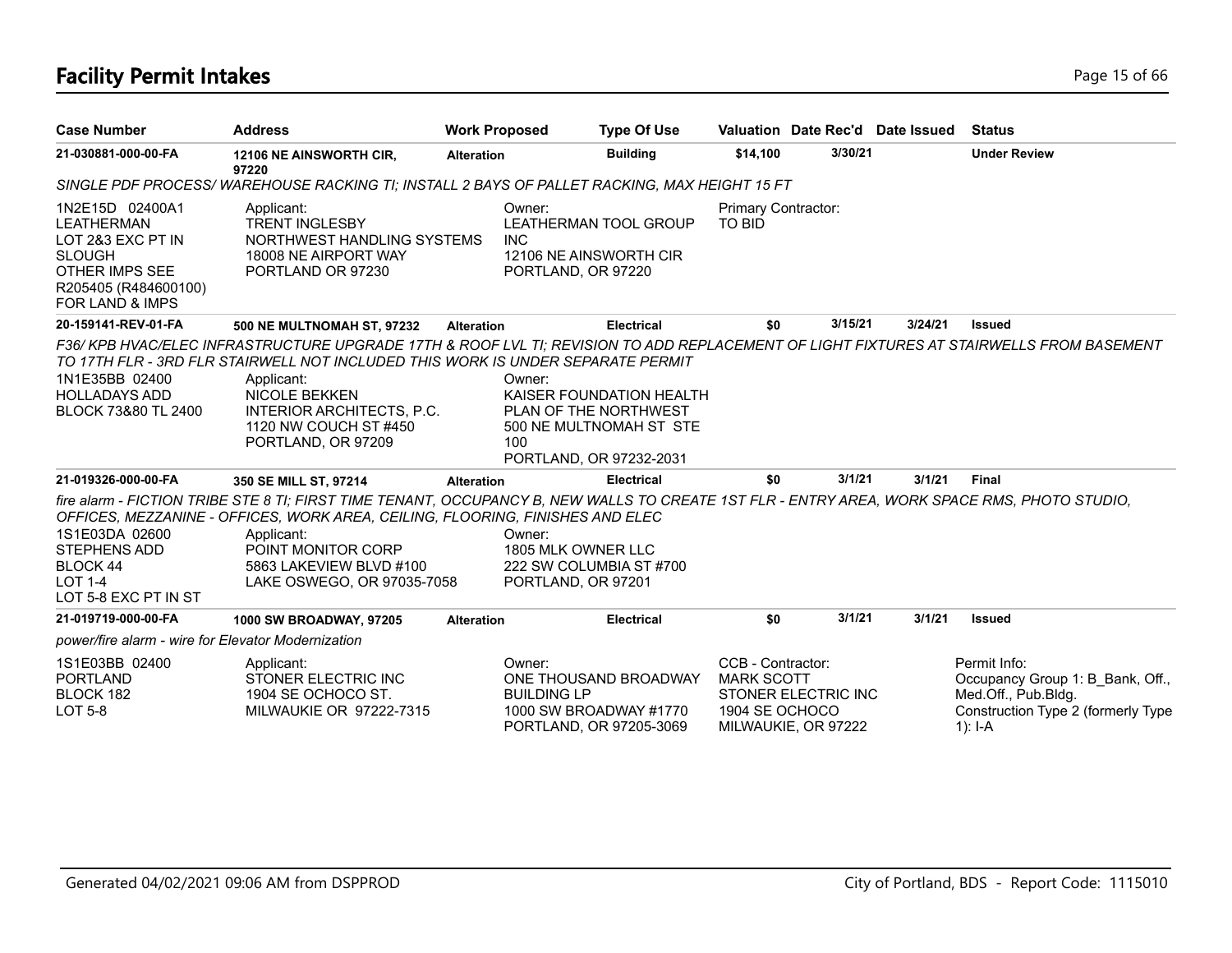# **Facility Permit Intakes** Page 16 of 66

| <b>Case Number</b>                                                                                                                | <b>Address</b>                                                                                                                                                                                                                                                           | <b>Work Proposed</b> |                                                                                               | <b>Type Of Use</b>            | Valuation Date Rec'd Date Issued                                                                    |        |         | <b>Status</b>                                                                                               |
|-----------------------------------------------------------------------------------------------------------------------------------|--------------------------------------------------------------------------------------------------------------------------------------------------------------------------------------------------------------------------------------------------------------------------|----------------------|-----------------------------------------------------------------------------------------------|-------------------------------|-----------------------------------------------------------------------------------------------------|--------|---------|-------------------------------------------------------------------------------------------------------------|
| 21-020091-000-00-FA                                                                                                               | 6936 N FATHOM ST, 97217                                                                                                                                                                                                                                                  | <b>Alteration</b>    |                                                                                               | <b>Electrical</b>             | \$0                                                                                                 | 3/2/21 | 3/17/21 | <b>Under Inspection</b>                                                                                     |
|                                                                                                                                   | power - DAIMLER WESTERN STAR FABRICATION AREA TI; FUR OUT EXISTING WALLS IN FABRICATION AREA, FINISHES AND ELEC                                                                                                                                                          |                      |                                                                                               |                               |                                                                                                     |        |         |                                                                                                             |
| 1N1E17B 00200<br>SECTION 17 1N 1E<br>TL 200 24.90 ACRES<br><b>LAND &amp; IMPS SEE</b><br>R646162 (R941170881)<br>FOR MACH & EQUIP | Applicant:<br>ATLAS ELECTRIC CONTRACTORS<br><b>INC</b><br>4403 SE ROETHE RD<br><b>MILWAUKIE OR 97267-5799</b>                                                                                                                                                            |                      | Owner:<br>DAIMLER TRUCKS NORTH<br><b>AMERICA LLC</b><br>PO BOX 3820                           | PORTLAND, OR 97208-3820       |                                                                                                     |        |         | Permit Info:<br>Occupancy Group 1: H-2 High<br>Hazard 2<br>Construction Type 2 (formerly Type<br>$1$ : II-B |
| 21-020473-000-00-FA                                                                                                               | 506 SW MILL ST, 97201                                                                                                                                                                                                                                                    | <b>Alteration</b>    |                                                                                               | <b>Electrical</b>             | \$0                                                                                                 | 3/2/21 |         | <b>Under Review</b>                                                                                         |
|                                                                                                                                   | pwr - PSU URBAN CENTER CHILLER REPLACEMENT PENTHOUSE; REPLACE 100 TON CHILLER, PUMPS & CONTROLS ELEC                                                                                                                                                                     |                      |                                                                                               |                               |                                                                                                     |        |         |                                                                                                             |
| 1S1E03CB 03500                                                                                                                    |                                                                                                                                                                                                                                                                          |                      | Owner:<br>OREGON STATE OF(BRD<br><b>HIGHER ED</b><br>PO BOX 751                               | PORTLAND, OR 97207-0751       |                                                                                                     |        |         | Permit Info:<br>Construction Type 2 (formerly Type<br>1): $I-A$                                             |
| 21-020485-000-00-FA                                                                                                               | 12000 SW 49TH AVE, 97219                                                                                                                                                                                                                                                 | <b>Alteration</b>    |                                                                                               | <b>Electrical</b>             | \$0                                                                                                 | 3/2/21 | 3/2/21  | <b>Issued</b>                                                                                               |
| 1S1E31D 00200                                                                                                                     | one line & lighting - PCC SYLVANIA SCIENCE TECH BLDG 2ND FLR TICREATE LOUNGE AREA, OFFICES, ENCLAVES, OPEN OFFICE AREAS, COLLAB AREAS, LAB &<br>CLASSRMS, STOCK RM, CHEMICAL STORAGE RM, CEILING, ELEC<br>Applicant:<br>LA LONDE LLC<br>PO BOX 2220<br>ESTACADA OR 97023 |                      | Owner:<br>PORTLAND COMMUNITY<br><b>COLLEGE DISTRICT</b><br>PO BOX 19000                       | PORTLAND, OR 97280-0990       | CCB - Contractor:<br>LA LONDE LLC<br>1000 NW COMMERCE COURT<br><b>SUITE A</b><br>ESTACADA, OR 97023 |        |         | Permit Info:<br>Occupancy Group 1: B<br>Construction Type 2 (formerly Type<br>$1$ : II-B                    |
| 21-020525-000-00-FA                                                                                                               | 10201 SE MAIN ST, 97216                                                                                                                                                                                                                                                  | <b>Alteration</b>    |                                                                                               | <b>Electrical</b>             | \$0                                                                                                 | 3/2/21 | 3/2/21  | <b>Issued</b>                                                                                               |
|                                                                                                                                   | ELEC - LIGHTING UPGRADES & ADD RECEPTACLES OB CLINIC NURSE CALL                                                                                                                                                                                                          |                      |                                                                                               |                               |                                                                                                     |        |         |                                                                                                             |
| 1S2E03BC 01300                                                                                                                    | Applicant:<br>CHRISTENSON ELECTRIC INC<br>17201 NE SACRAMENTO ST<br>PORTLAND OR 97230-5941                                                                                                                                                                               |                      | Owner:<br>PORTLAND ADVENTIST<br><b>MEDICAL CENTER</b><br>PO BOX 619135<br>ROSEVILLE, CA 95661 |                               | CCB - Contractor:<br>CHRISTENSON ELECTRIC INC<br>17201 NE SACRAMENTO ST<br>PORTLAND, OR 97230       |        |         | Permit Info:<br>Occupancy Group 1: B<br>Construction Type 2 (formerly Type<br>$1): V-B$                     |
| 21-020862-000-00-FA                                                                                                               | 16233 NE CAMERON BLVD,<br>97230                                                                                                                                                                                                                                          | <b>Alteration</b>    |                                                                                               | <b>Electrical</b>             | \$0                                                                                                 | 3/3/21 |         | <b>Under Review</b>                                                                                         |
| <b>FLOORING, FINISHES</b><br>1N2E24AA 00400<br><b>INTERSTATE</b><br><b>CROSSROADS</b><br>LOT 1 EXC PT IN ST                       | power - BLDG 4 CONTROL4 TI; NEW TENANT - NEW DEMISING WALL, NEW WALLS TO CREATE COMPRESSOR RM, REST RMS, IT RM, PLUMB, ELEC, CEILING,                                                                                                                                    |                      | Owner:<br><b>LLC</b><br>PO BOX 460169<br><b>HOUSTON, TX 77056-8169</b>                        | <b>ICON OWNER POOL 1 WEST</b> |                                                                                                     |        |         |                                                                                                             |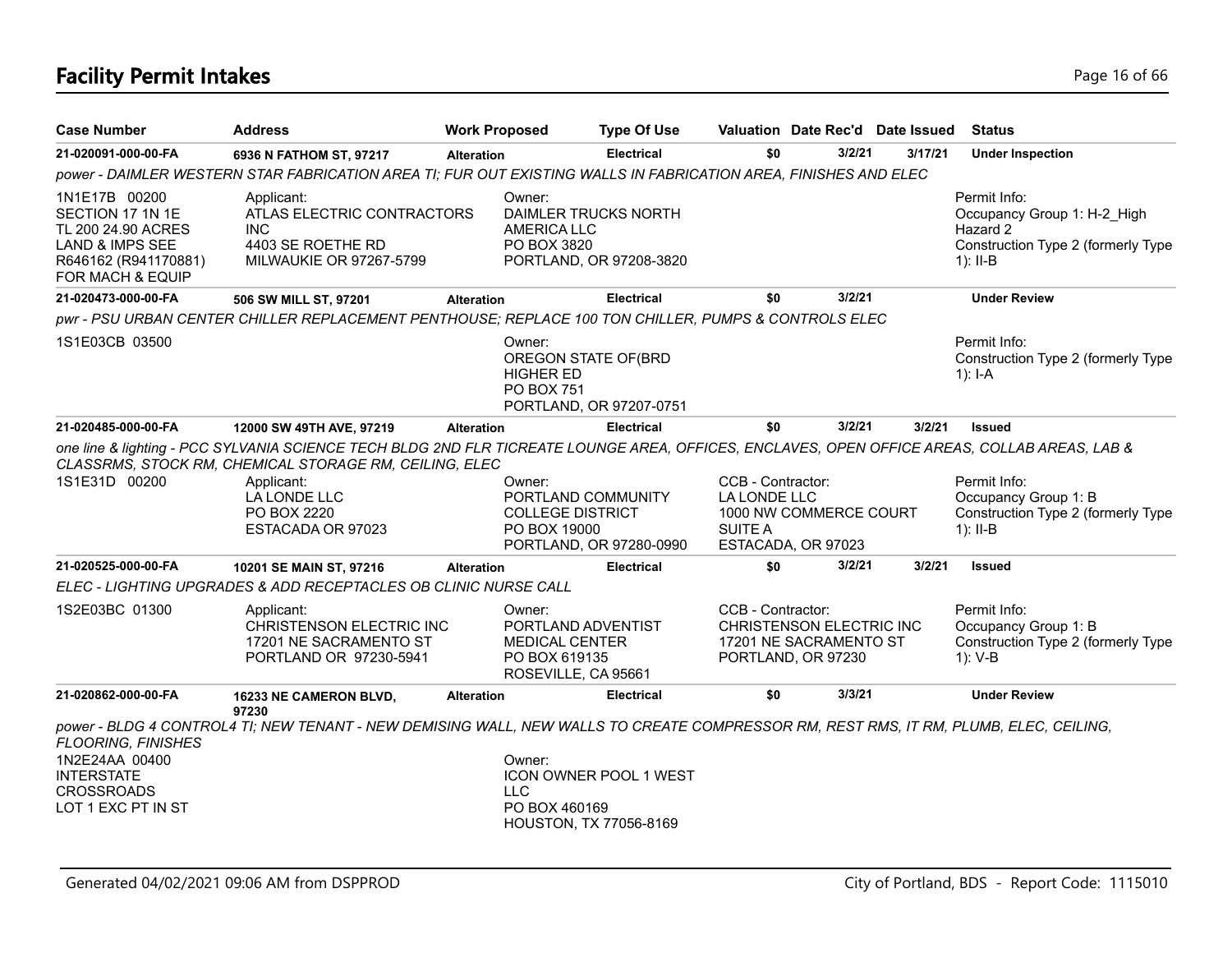# **Facility Permit Intakes** Page 17 of 66

| <b>Case Number</b>                                                                                                           | <b>Address</b>                                                                                                                                                                                                                                                                                                                                                                                                                                                                                        | <b>Work Proposed</b> |                                                                                            | <b>Type Of Use</b>                                                                            | Valuation Date Rec'd Date Issued                                                              |        |        | <b>Status</b>                                                                                                                           |
|------------------------------------------------------------------------------------------------------------------------------|-------------------------------------------------------------------------------------------------------------------------------------------------------------------------------------------------------------------------------------------------------------------------------------------------------------------------------------------------------------------------------------------------------------------------------------------------------------------------------------------------------|----------------------|--------------------------------------------------------------------------------------------|-----------------------------------------------------------------------------------------------|-----------------------------------------------------------------------------------------------|--------|--------|-----------------------------------------------------------------------------------------------------------------------------------------|
| 21-020933-000-00-FA                                                                                                          | 4805 NE GLISAN ST, 97213                                                                                                                                                                                                                                                                                                                                                                                                                                                                              | <b>Alteration</b>    |                                                                                            | <b>Electrical</b>                                                                             | \$0                                                                                           | 3/3/21 | 3/3/21 | <b>Issued</b>                                                                                                                           |
|                                                                                                                              | Providence Hospital Physical Plant PPMC - Install (30) Cat6 cables into 3rd floor areas (SSU, MPU, PACU, ORs) PR# - 224952028577                                                                                                                                                                                                                                                                                                                                                                      |                      |                                                                                            |                                                                                               |                                                                                               |        |        |                                                                                                                                         |
| 1N2E31BD 04100<br>SECTION 31 1N 2E<br>TL 4100 9.54 ACRES                                                                     | Applicant:<br><b>COCHRAN INC</b><br>7550 SW TECH CENTER DR STE 220<br>TIGARD OR 97223-8061                                                                                                                                                                                                                                                                                                                                                                                                            |                      | Owner:<br>PROVIDENCE HEALTH &<br>SERVICES-OREGON<br>800 5TH AVE #1200<br>SEATTLE, WA 98104 |                                                                                               |                                                                                               |        |        | Permit Info:<br>Occupancy Group 1: I-2<br>Construction Type 2 (formerly Type<br>1): $I-A$                                               |
| 21-021027-000-00-FA                                                                                                          | 2611 SW 3RD AVE, 97201                                                                                                                                                                                                                                                                                                                                                                                                                                                                                | <b>Alteration</b>    |                                                                                            | <b>Electrical</b>                                                                             | \$0                                                                                           | 3/3/21 | 3/3/21 | <b>Final</b>                                                                                                                            |
|                                                                                                                              | power-(5) new equipment 120V 20A circuits. (1) in room 390, (3) in room 320D and (1) in 320F.                                                                                                                                                                                                                                                                                                                                                                                                         |                      |                                                                                            |                                                                                               |                                                                                               |        |        |                                                                                                                                         |
| 1S1E10BB 01100<br>SOUTH AUDITORIUM ADD<br>INC PT VAC ST-S 200' OF<br><b>BLOCK E</b>                                          | Applicant:<br>DYNALECTRIC COMPANY<br>2225 NW 20th Ave.<br>PORTLAND OR 97209                                                                                                                                                                                                                                                                                                                                                                                                                           |                      | Owner:<br><b>HIGHER EDUCATION</b><br><b>RD</b>                                             | OREGON STATE BOARD OF<br>3181 SW SAM JACKSON PARK 2225 NW 20TH AVE<br>PORTLAND, OR 97239-3011 | CCB - Contractor:<br><b>CELINE WILLIAMS</b><br>DYNALECTRIC COMPANY<br>PORTLAND, OR 97209      |        |        |                                                                                                                                         |
| 21-021074-000-00-FA                                                                                                          | 600 SW 10TH AVE, 97205                                                                                                                                                                                                                                                                                                                                                                                                                                                                                | <b>Alteration</b>    |                                                                                            | <b>Electrical</b>                                                                             | \$0                                                                                           | 3/3/21 | 3/3/21 | <b>Issued</b>                                                                                                                           |
| 1N1E34CC 09400<br><b>PORTLAND</b><br>BLOCK 217<br><b>LOT 1-8</b><br>HISTORIC PROPERTY,<br>POTENTIAL ADDITIONAL<br><b>TAX</b> | voice/data/cctv/paging system - GALLERIA TARGET 1ST & MAIN FLR TI; DEMO WALLS & STAIRS, NEW WALLS TO CREATE STARBUCKS AREA, EXCHANGE RETURN<br>AREA, VESTIBULE, RETAIL AREAS, CEILING, FLOORING, FINISHES, PLUMB AND ELEC **//Note: 1000 amp MDP & 800 amp panel feeders/gear fall outside of Facility guide<br>lines must go through commercial inspections/permit, rest of project through Facilities<br>Applicant:<br>CHRISTENSON ELECTRIC INC<br>17201 NE SACRAMENTO ST<br>PORTLAND OR 97230-5941 |                      | Owner:<br><b>OWNER LLC</b><br>1215 4TH AVE #600<br>SEATTLE, WA 98161                       | UPG GALLERIA PROPERTY                                                                         | CCB - Contractor:<br>CHRISTENSON ELECTRIC INC<br>17201 NE SACRAMENTO ST<br>PORTLAND, OR 97230 |        |        | AREA, STORAGE RMS, BATHRMS, OFFICES, FITTING RM, STOCK AREAS, COOLERS, FREEZERS, AMBIENT RM, LOUNGE, LOCKER RM, CONFERENCE RM, PHARMACY |
| 21-021104-000-00-FA                                                                                                          | 3535 NE 15TH AVE, 97212                                                                                                                                                                                                                                                                                                                                                                                                                                                                               | <b>Alteration</b>    |                                                                                            | <b>Electrical</b>                                                                             | \$0                                                                                           | 3/3/21 |        | <b>Under Review</b>                                                                                                                     |
|                                                                                                                              | power-WHOLE FOODS CHECKSTAND TI; DEMO CHECKSTANDS; SIX NEW SELF CHECKOUT STANDS AND ELEC                                                                                                                                                                                                                                                                                                                                                                                                              |                      |                                                                                            |                                                                                               |                                                                                               |        |        |                                                                                                                                         |
| 1N1E23DC 19900<br><b>DIXON PL</b><br><b>BLOCK 15 TL 19900</b>                                                                |                                                                                                                                                                                                                                                                                                                                                                                                                                                                                                       |                      | Owner:<br>ADG PROPERTIES LLC<br>2314 NW SAVIER ST<br>PORTLAND, OR 97210                    |                                                                                               |                                                                                               |        |        |                                                                                                                                         |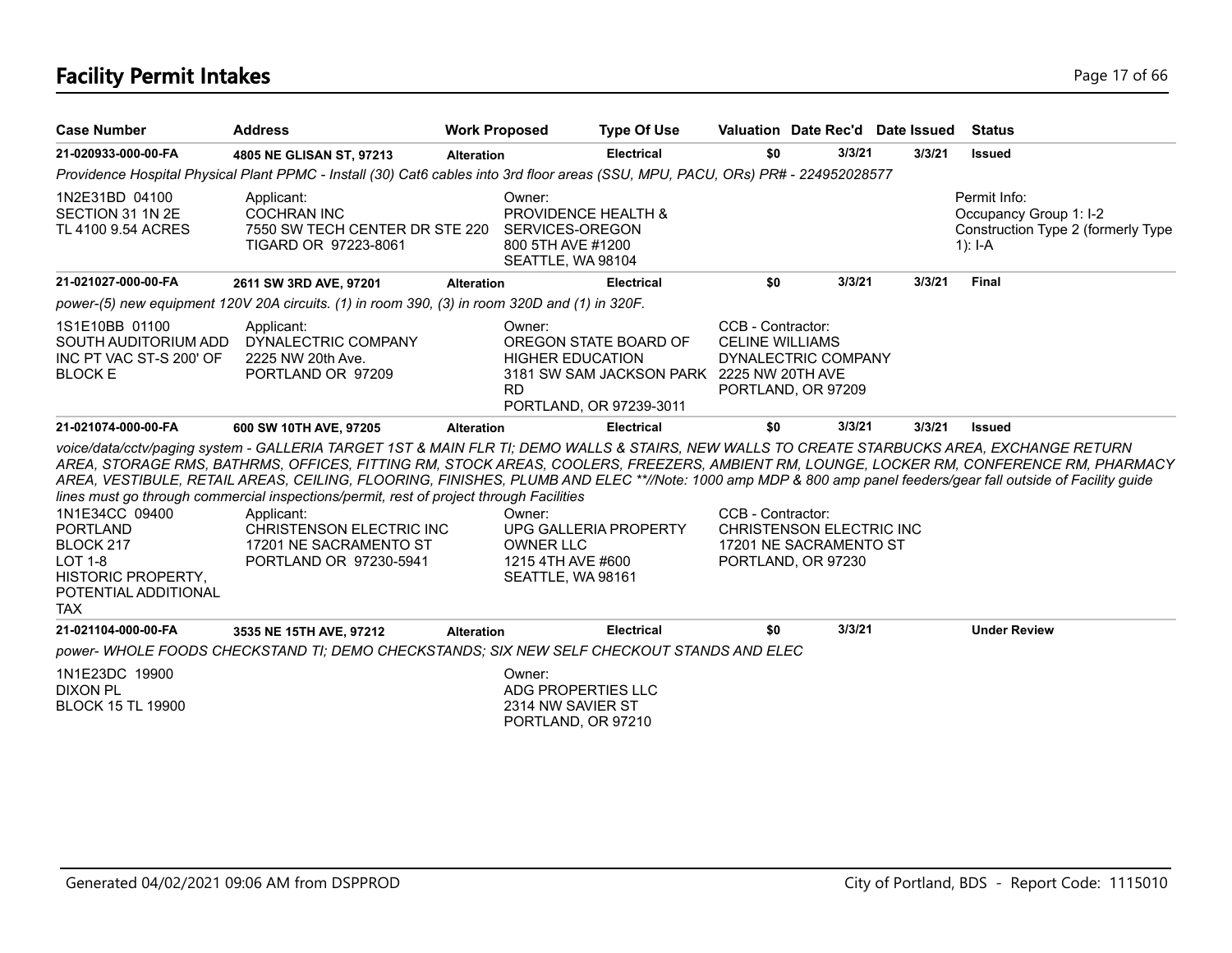| <b>Case Number</b>                                                                   | <b>Address</b>                                                                                                                                                                                                                                                                                                                                      | <b>Work Proposed</b>                                                 | <b>Type Of Use</b>                                                        |                                                                                        |                    | Valuation Date Rec'd Date Issued | Status                                                                                                                                      |
|--------------------------------------------------------------------------------------|-----------------------------------------------------------------------------------------------------------------------------------------------------------------------------------------------------------------------------------------------------------------------------------------------------------------------------------------------------|----------------------------------------------------------------------|---------------------------------------------------------------------------|----------------------------------------------------------------------------------------|--------------------|----------------------------------|---------------------------------------------------------------------------------------------------------------------------------------------|
| 21-021270-000-00-FA                                                                  | 234 NW 5TH AVE, 97209                                                                                                                                                                                                                                                                                                                               | <b>Alteration</b>                                                    | <b>Electrical</b>                                                         | \$0                                                                                    | 3/4/21             |                                  | <b>Under Review</b>                                                                                                                         |
| 1N1E34CA 05800<br><b>COUCHS ADD</b><br>BLOCK 34<br>LOT 6&7                           | pwr - LANDLORD WK 3RD & 7TH FLR; CREATE 3RD FLR - OFFICES, VESTIBULES, PHONE RMS, CONFERENCE RMS, BREAK RM, TELECOM, STORAGE, ELECTRICAL<br>AND MECHANICAL RM, ; 7TH FLR MEETING RMS, VESTIBULES, PHONE RMS, CONFERENCE RM, BREAK RM, TELECOM, STORAGE, ELECTRICAL AND MECHANICAL<br>RM: CEILING, ELEC FUTURE PERMIT FOR NEW TENANT MAY BE REQUIRED | Owner:<br><b>LLC</b><br>700<br>PORTLAND, OR 97201                    | <b>MASON EHRMAN BUILDINGS</b><br>222 SW COLUMBIA ST, SUITE                |                                                                                        |                    |                                  |                                                                                                                                             |
| 21-021289-000-00-FA                                                                  | 1875 SW PARK AVE, 97201                                                                                                                                                                                                                                                                                                                             | <b>Alteration</b>                                                    | <b>Electrical</b>                                                         | \$0                                                                                    | 3/4/21             |                                  | <b>Under Review</b>                                                                                                                         |
|                                                                                      | pwr - PSU MILLAR LIBRARY 4TH FLR TI; CREATE GROUP STUDY RMS, LOUNGE AREA, MAKER SPACE, STUDY RM, OPEN STUDY AREA, CEILING, ELEC                                                                                                                                                                                                                     |                                                                      |                                                                           |                                                                                        |                    |                                  |                                                                                                                                             |
| 1S1E04 00300<br><b>PORTLAND</b><br><b>BLOCK 229-231</b><br>237-240<br>268-270 TL 300 |                                                                                                                                                                                                                                                                                                                                                     | Owner:<br><b>PO BOX 751</b>                                          | OREGON STATE OF (BOARD<br>OF HIGHER EDUCATION)<br>PORTLAND, OR 97207-0751 |                                                                                        |                    |                                  |                                                                                                                                             |
| 21-021308-000-00-FA                                                                  | 621 SW MORRISON ST, 97205                                                                                                                                                                                                                                                                                                                           | <b>Alteration</b>                                                    | <b>Electrical</b>                                                         | \$0                                                                                    | 3/4/21             | 3/4/21                           | <b>Final</b>                                                                                                                                |
| 1S1E03BB 01800                                                                       | fire alarm - CVS PHARMACY BSMNT, 1ST & 2ND FLR TI; DEMO WALLS, NEW WALLS TO CREATE, ELEVATOR & STAIRS W/GUARDRAILS, BASEMENT - OFFICE,<br>ROOF - NEW ELEVATOR SHAFT, CEILING, FLOORING, FINISHES, PLUMB AND ELEC<br>Applicant:<br>CHRISTENSON ELECTRIC INC<br>17201 NE SACRAMENTO ST<br>PORTLAND OR 97230-5941                                      | Owner:<br>712 MAIN ST STE 2500                                       | LVA4 PORTLAND ABB LLC<br>HOUSTON, TX 77002-3243                           |                                                                                        |                    |                                  | BREAKRM, RECEIVING/STORAGE AREA; 1ST FLR - RETAIL AREA, RECEIVING AREA, PHOTO LAB, CHECKOUT AREA; 2ND FLR - BATHRMS, RETAIL AREA, PHARMACY; |
| 21-021368-000-00-FA                                                                  | 900 SW 5TH AVE, 97204                                                                                                                                                                                                                                                                                                                               | <b>Alteration</b>                                                    | <b>Electrical</b>                                                         | \$0                                                                                    | 3/4/21             |                                  | <b>Under Review</b>                                                                                                                         |
|                                                                                      | power- UNION BANK WEST ELEVATION ATM; INSTALL NEW EXTERIOR ATM ON WEST ELEVATION, FINISHES AND ELEC                                                                                                                                                                                                                                                 |                                                                      |                                                                           |                                                                                        |                    |                                  |                                                                                                                                             |
| 1S1E03BB 00200<br><b>PORTLAND</b><br>BLOCK 59<br>LOT 1-8                             |                                                                                                                                                                                                                                                                                                                                                     | Owner:<br>STANDARD INS CO<br><b>PO BOX 711</b><br>PORTLAND, OR 97204 |                                                                           |                                                                                        |                    |                                  | Permit Info:<br>Occupancy Group 1: B<br>Construction Type 2 (formerly Type<br>$1$ : I-FR                                                    |
| 21-021543-000-00-FA                                                                  | <b>3455 SW US VETERANS</b><br>HOSPITAL RD - Unit SON, 97201                                                                                                                                                                                                                                                                                         | <b>Alteration</b>                                                    | <b>Electrical</b>                                                         | \$0                                                                                    | 3/4/21             | 3/4/21                           | <b>Final</b>                                                                                                                                |
|                                                                                      | fire alarm-OHSU School of nursing-Install new Fire Alarm Notification throughout building                                                                                                                                                                                                                                                           |                                                                      |                                                                           |                                                                                        |                    |                                  |                                                                                                                                             |
| 1S1E09 01400                                                                         | Applicant:<br>DYNALECTRIC COMPANY<br>2225 NW 20th Ave.<br>PORTLAND OR 97209                                                                                                                                                                                                                                                                         | Owner:<br>OF HIGHER EDUCATION<br>1633 SW PARK AVE                    | OREGON STATE OF BOARD<br>PORTLAND, OR 97201-3218                          | CCB - Contractor:<br><b>CELINE WILLIAMS</b><br>DYNALECTRIC COMPANY<br>2225 NW 20TH AVE | PORTLAND, OR 97209 |                                  | Permit Info:<br>Occupancy Group 1: B<br>Construction Type 2 (formerly Type<br>$1$ : II-FR                                                   |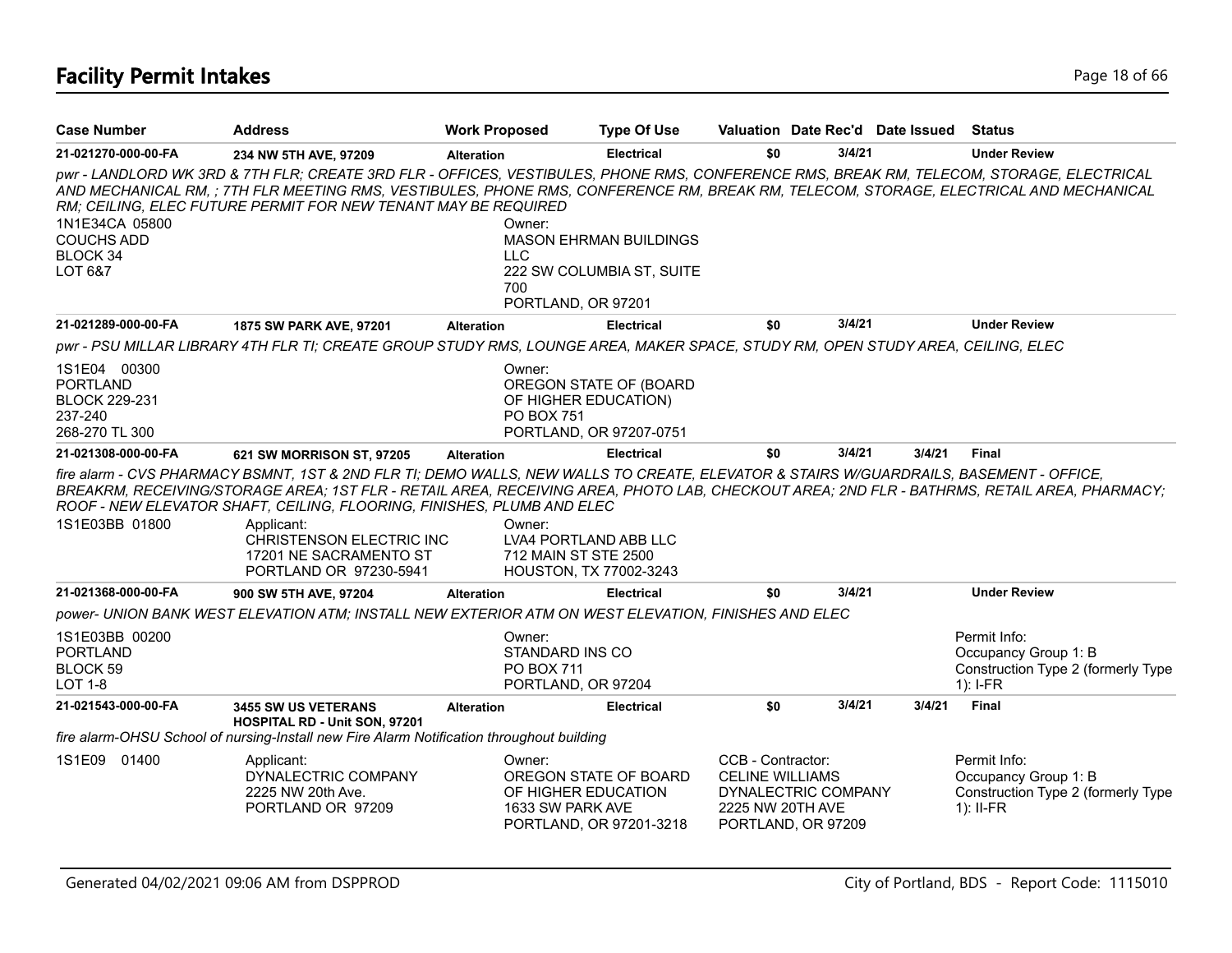# **Facility Permit Intakes** Page 19 of 66

| <b>Case Number</b>                                                                                                                                       | <b>Address</b>                                                                                                                                                                                                                                                                  | <b>Work Proposed</b> |                                                                                                        | <b>Type Of Use</b>                                                                                                     | Valuation Date Rec'd Date Issued                                                                              |        |        | <b>Status</b>                                                           |
|----------------------------------------------------------------------------------------------------------------------------------------------------------|---------------------------------------------------------------------------------------------------------------------------------------------------------------------------------------------------------------------------------------------------------------------------------|----------------------|--------------------------------------------------------------------------------------------------------|------------------------------------------------------------------------------------------------------------------------|---------------------------------------------------------------------------------------------------------------|--------|--------|-------------------------------------------------------------------------|
| 21-021588-000-00-FA                                                                                                                                      | 1107 NE 9TH AVE, 97232                                                                                                                                                                                                                                                          | <b>Alteration</b>    |                                                                                                        | <b>Electrical</b>                                                                                                      | \$0                                                                                                           | 3/4/21 | 3/8/21 | Final                                                                   |
|                                                                                                                                                          | fire alarm - SOLA SALON STE 101 1ST FLR TI; FIRST TIME TENANT, OCCUPANCY B, NEW WALLS TO CREATE ENTRY AREA, STUDIO RMS, BREAKRM, LAUNDRY AREA,<br>JANITORS CLOSET, BATHRMS, NEW MEZZANINE FOR STORAGE/EQUIP OVER BREAKRM & BATHRMS, CEILING, FLOORING, FINISHES, PLUMB AND ELEC |                      |                                                                                                        |                                                                                                                        |                                                                                                               |        |        |                                                                         |
| 1N1E35BB 02602<br>LLOYD BLOCKS<br>LOT <sub>2</sub>                                                                                                       |                                                                                                                                                                                                                                                                                 |                      | Owner:<br>AAT LLOYD DISTRICT LLC<br>#100<br>SAN DIEGO, CA 92121                                        | 3420 CARMEL MOUNTAIN RD                                                                                                |                                                                                                               |        |        |                                                                         |
| 21-021944-000-00-FA                                                                                                                                      | 1001 SE WATER AVE, 97214                                                                                                                                                                                                                                                        | <b>Alteration</b>    |                                                                                                        | <b>Electrical</b>                                                                                                      | \$0                                                                                                           | 3/5/21 | 3/5/21 | <b>Final</b>                                                            |
| 300, 305, 310, 315, 320, 325A, 325B, CEILING, ELEC                                                                                                       | voice/data - LANDLORD WORK DIVIDE STE 300 INTO 7 SUITES 3RD FLR; CREATE BREAKRM, PRIVATE OFFICE, CONFERENCE RM, CREATING 7 NEW SUITES; SUITE                                                                                                                                    |                      |                                                                                                        |                                                                                                                        |                                                                                                               |        |        |                                                                         |
| 1S1E03AD 01400<br><b>EAST PORTLAND</b><br><b>BLOCK7</b><br>LOT 1-8 TL 1400<br><b>HISTORIC PROPERTY 15</b><br>YR 2005, POTENTIAL<br><b>ADDITIONAL TAX</b> | Applicant:<br><b>DENNIS J BRYANT</b><br>14244 SE BUSH ST.<br>PORTLAND OR 97236-2734                                                                                                                                                                                             |                      | Owner:<br><b>EASTBANK COMMERCE</b><br><b>CENTER LLC</b><br>75 SE YAMHILL ST #201<br>PORTLAND, OR 97214 |                                                                                                                        | CCB - Contractor:<br><b>DENNIS J BRYANT</b><br>DENNIS J BRYANT<br><b>14244 SE BUSH</b><br>PORTLAND, OR 97236  |        |        | Permit Info:<br>Occupancy Group 1: B Bank, Off.,<br>Med.Off., Pub.Bldg. |
| 21-021975-000-00-FA                                                                                                                                      | 3800 N INTERSTATE AVE, 97227                                                                                                                                                                                                                                                    | <b>Alteration</b>    |                                                                                                        | <b>Electrical</b>                                                                                                      | \$0                                                                                                           | 3/5/21 | 3/5/21 | <b>Issued</b>                                                           |
|                                                                                                                                                          | ELEC - ARC FLASH ASSESSMENT UPGRADES - REPLACE ELECTRICAL PANELS AND OVERCURRENT DEVICES                                                                                                                                                                                        |                      |                                                                                                        |                                                                                                                        |                                                                                                               |        |        |                                                                         |
| 1N1E22CC 12100                                                                                                                                           | Applicant:<br><b>TRACE THOMPSON</b><br><b>MORROW MEADOWS CORP</b><br>1596 SE 22nd St.<br><b>SALEM, OR 97302</b>                                                                                                                                                                 |                      | Owner:<br>100                                                                                          | KAISER FOUNDATION HEALTH TRACE THOMPSON<br>PLAN OF THE NORTHWEST<br>500 NE MULTNOMAH ST STE<br>PORTLAND, OR 97232-2031 | CCB - Contractor:<br><b>MORROW MEADOWS</b><br><b>CORPORATION</b><br>1596 22ND ST SE<br><b>SALEM, OR 97302</b> |        |        |                                                                         |
| 21-021985-000-00-FA                                                                                                                                      | 7528 N FENWICK AVE, 97217                                                                                                                                                                                                                                                       | <b>Alteration</b>    |                                                                                                        | <b>Electrical</b>                                                                                                      | \$0                                                                                                           | 3/5/21 |        | <b>Under Review</b>                                                     |
| 1N1E09DD 15900<br><b>KENTON</b><br>INC VAC ST BLOCK 13&14<br>EXC PT IN STS                                                                               | pwr / access - KENTON SCHOOL SWING SITE ALL FLRS TI; CREATE LOWER LVL - NEW BATHRMS, REMODEL CLASSRMS; MAIN LVL - REMODEL KITCHEN, CLASSRMS,<br>ALLIANCE OFFICES; UPPER LVL - REMODEL CLASSRMS, CEILING, ELEC                                                                   |                      | Owner:<br>SCHOOL DISTRICT NO 1<br>PO BOX 3107                                                          | PORTLAND, OR 97208-3107                                                                                                |                                                                                                               |        |        |                                                                         |
| 21-022034-000-00-FA                                                                                                                                      | 527 SW HALL ST, 97201                                                                                                                                                                                                                                                           | <b>Alteration</b>    |                                                                                                        | <b>Electrical</b>                                                                                                      | \$0                                                                                                           | 3/5/21 | 3/5/21 | <b>Final</b>                                                            |
|                                                                                                                                                          | security_ELEC - ADD CARD READERS FOR ELEVATORS E51, E52,E53                                                                                                                                                                                                                     |                      |                                                                                                        |                                                                                                                        |                                                                                                               |        |        |                                                                         |
| 1S1E04DA 00300                                                                                                                                           | Applicant:<br>RFI ELECTRONICS INC OREGON<br>25977 SW CANYON CREEK RD STE<br>Е<br>WILSONVILLE OR 97070-9678                                                                                                                                                                      |                      | Owner:<br>ET AL GEORGE<br><b>PO BOX 751 - FPM</b>                                                      | PORTLAND, OR 97207-0751                                                                                                | CCB - Contractor:<br>RFI ELECTRONICS INC OREGON<br>6755 SW SANDBURG ST<br>PORTLAND, OR 97223                  |        |        |                                                                         |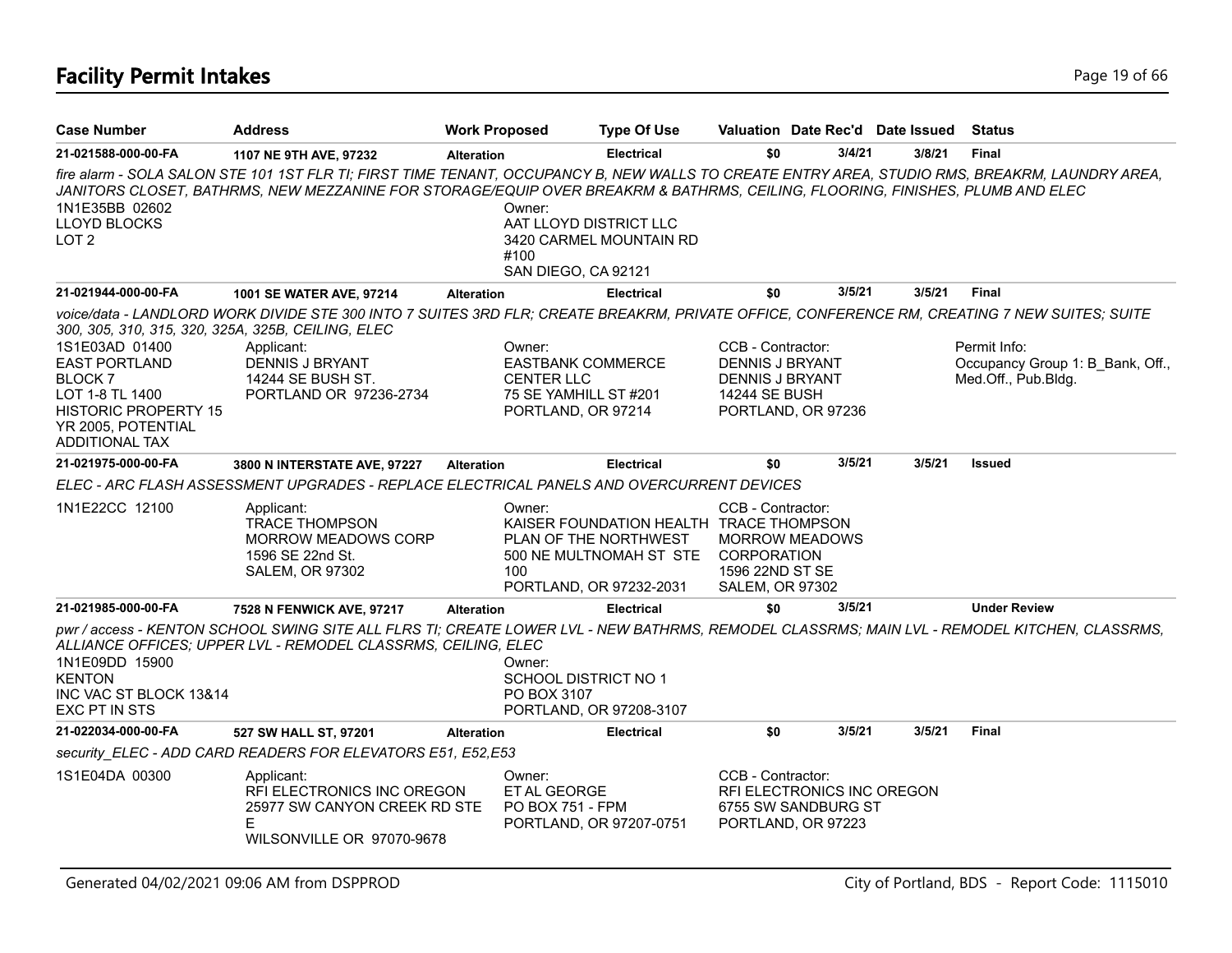| <b>Case Number</b>                                                                      | <b>Address</b>                                                                                                                                                                                                                                                                            | <b>Work Proposed</b>                      | <b>Type Of Use</b>                                                                                       |                                                       |                                               | Valuation Date Rec'd Date Issued | Status                                                                                                                     |
|-----------------------------------------------------------------------------------------|-------------------------------------------------------------------------------------------------------------------------------------------------------------------------------------------------------------------------------------------------------------------------------------------|-------------------------------------------|----------------------------------------------------------------------------------------------------------|-------------------------------------------------------|-----------------------------------------------|----------------------------------|----------------------------------------------------------------------------------------------------------------------------|
| 21-022085-000-00-FA                                                                     | 7200 NE AIRPORT WAY, 97218                                                                                                                                                                                                                                                                | <b>Alteration</b>                         | <b>Electrical</b>                                                                                        | \$0                                                   | 3/5/21                                        |                                  | <b>Under Review</b>                                                                                                        |
|                                                                                         | pwr - HQP2 REDUNDANT UPS INSTALL 8TH FLR; INSTALL NEW UPS EQUIPMENT/CABINET, ELEC                                                                                                                                                                                                         |                                           |                                                                                                          |                                                       |                                               |                                  |                                                                                                                            |
| 1N2E08B 00400                                                                           |                                                                                                                                                                                                                                                                                           | Owner:<br>PORT OF PORTLAND<br>PO BOX 3529 | PORTLAND, OR 97208-3529                                                                                  |                                                       |                                               |                                  |                                                                                                                            |
| 21-022103-000-00-FA                                                                     | 10101 SE MAIN ST - Unit LL-1,<br>97216                                                                                                                                                                                                                                                    | <b>Alteration</b>                         | <b>Electrical</b>                                                                                        | \$0                                                   | 3/5/21                                        |                                  | <b>Under Review</b>                                                                                                        |
| 1S2E04A 90006<br>PORTLAND ADVENTIST<br><b>MEDICAL PLAZA</b>                             | pwr - ADVENTIST POB 2 STE 2011 ARTHRITIS & BONE DENSITY TI 2ND FLR; CREATE CLEAN STORAGE RM, SOILD HOLD, ADD LAYER OF GYPSUM TO EXISTING<br>WALLS IN OFFICES, EXAM RMS, REMODEL EXISTING SPACE, CEILING ELEC                                                                              | Owner:<br><b>MEDICAL CENTER</b>           | PORTLAND ADVENTIST                                                                                       |                                                       |                                               |                                  | Permit Info:<br>Occupancy Group 1: B<br>Construction Type 2 (formerly Type                                                 |
| CONDOMINIUM<br>LOT LL-1                                                                 |                                                                                                                                                                                                                                                                                           | PO BOX 619135                             | ROSEVILLE, CA 95661                                                                                      |                                                       |                                               |                                  | $1$ : II-B                                                                                                                 |
| 21-022107-000-00-FA                                                                     | 110 SW YAMHILL ST, 97204                                                                                                                                                                                                                                                                  | <b>Alteration</b>                         | <b>Electrical</b>                                                                                        | \$0                                                   | 3/5/21                                        |                                  | <b>Under Review</b>                                                                                                        |
| 1S1E03BA 02400<br><b>PORTLAND</b><br>BLOCK 13<br><b>LOT 1-3</b><br>LOT 5-7 EXC PT IN ST | power-LANDLORD WORK BLDG ENTRY TI; REMOVE EXISTING ENTRY DOORS ON NORTH & EAST ELEVATIONS, NEW WALLS TO CREATE INTERIOR VESTIBULE, NEW<br>ENTRY DOOR ON NORTH ELEVATION, CEILING, FLOORING, FINISHES AND ELEC                                                                             | Owner:<br><b>B13 INVESTORS LLC</b>        | 111 SW COLUMBIA ST #1380<br>PORTLAND, OR 97201-5845                                                      |                                                       |                                               |                                  | Permit Info:<br>Occupancy Group 1: B Bank, Off.,<br>Med.Off., Pub.Bldg.<br>Construction Type 2 (formerly Type<br>$1$ : I-B |
| 21-022121-000-00-FA                                                                     | 3732 SE 99TH AVE, 97266                                                                                                                                                                                                                                                                   | <b>Alteration</b>                         | <b>Electrical</b>                                                                                        | \$0                                                   | 3/5/21                                        | 3/5/21                           | <b>Issued</b>                                                                                                              |
| AND ELEC<br>1S2E09DA 05000<br><b>LILY TR</b><br><b>BLOCK 3 TL 5000</b>                  | power-911 CENTER HVAC REPLACEMENT 1ST FLR; REPLACE 5 TON HEAT PUMP WITH 4 TON VRF SYSTE, INSTALL DUCTWORK, GRILLES, FAN COILS, EXHAUST FAN<br>Applicant:<br>ACCURATE ELECTRIC OF OREGON<br><b>INC</b><br>ACCURATE ELECTRIC OF OREGON<br><b>INC</b><br>PO BOX 2155<br>OREGON CITY OR 97045 | Owner:<br>PORTLAND CITY OF                | 1120 SW 5TH AVE #1204<br>PORTLAND, OR 97204-1912                                                         | CCB - Contractor:<br><b>OREGON INC</b><br>PO BOX 2155 | ACCURATE ELECTRIC OF<br>OREGON CITY, OR 97045 |                                  |                                                                                                                            |
| 21-022129-000-00-FA                                                                     | 3550 N INTERSTATE AVE, 97227                                                                                                                                                                                                                                                              | <b>Alteration</b>                         | <b>Electrical</b>                                                                                        | \$0                                                   | 3/5/21                                        |                                  | <b>Under Review</b>                                                                                                        |
| <b>LIGHTING AND ELEC</b><br>1N1E27BB 01700<br><b>COOKS ADD</b><br>BLOCK 5&9&32 TL 1700  | pwr - KAISER EAST INTERSTATE BLDG ALL FLRS; ALL FLRS - LOWER LVL 2 THROUGH 3RD FLR, REPLACE CEILING GRID AND ACOUSTIC CEILING, FINISHES,                                                                                                                                                  | Owner:                                    | KAISER FOUNDATION HEALTH<br>PLAN OF THE NORTHWEST<br>500 NE MULTNOMAH ST #100<br>PORTLAND, OR 97232-2031 |                                                       |                                               |                                  | Permit Info:<br>Occupancy Group 1: B<br>Construction Type 2 (formerly Type<br>$1$ : II-B                                   |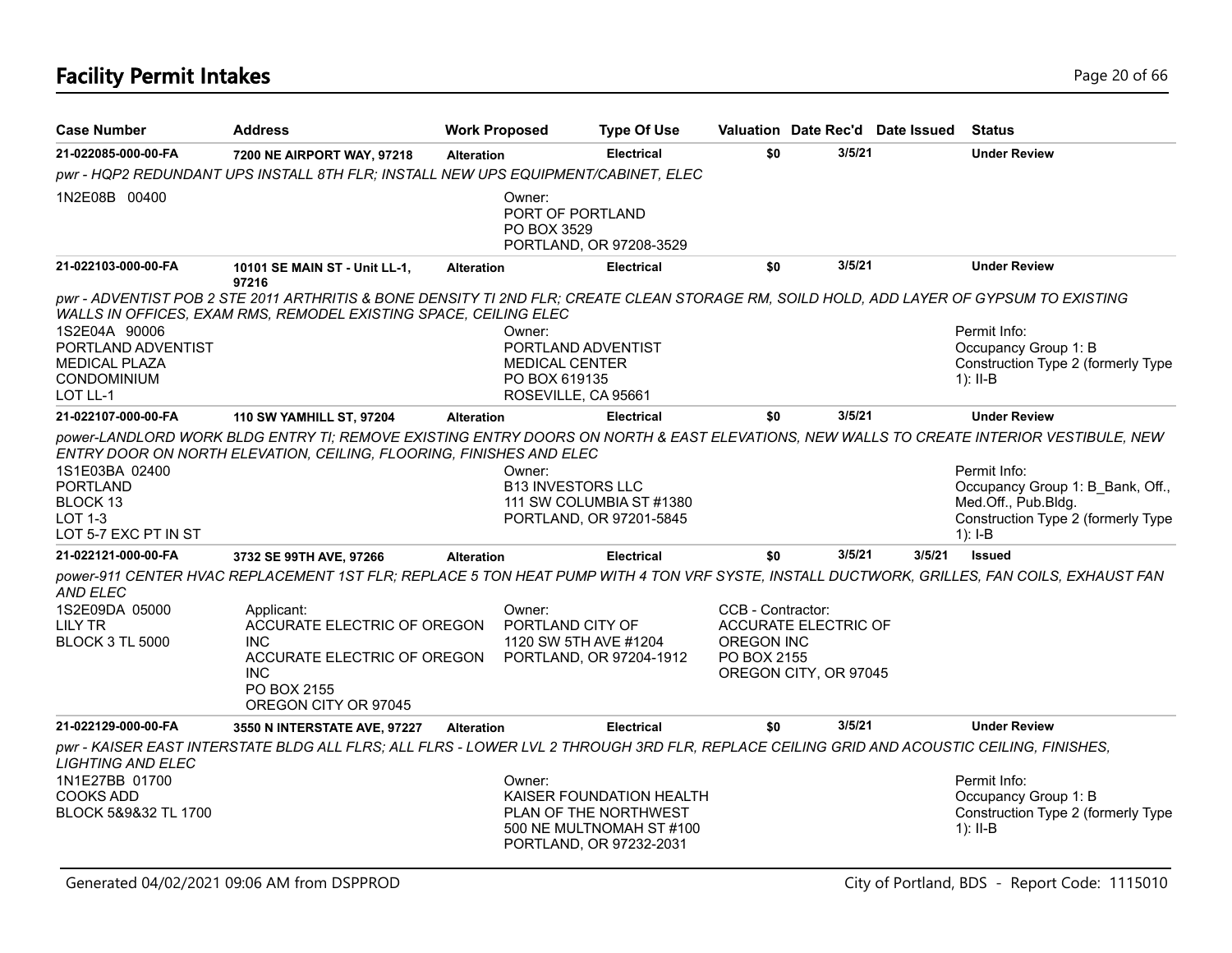# **Facility Permit Intakes** Page 21 of 66

| <b>Case Number</b>                                                  | <b>Address</b>                                                                                                                                                                                   | <b>Work Proposed</b> | <b>Type Of Use</b>                                                            |     |        | Valuation Date Rec'd Date Issued | <b>Status</b>                                                                                                                                      |
|---------------------------------------------------------------------|--------------------------------------------------------------------------------------------------------------------------------------------------------------------------------------------------|----------------------|-------------------------------------------------------------------------------|-----|--------|----------------------------------|----------------------------------------------------------------------------------------------------------------------------------------------------|
| 21-022137-000-00-FA                                                 | 3600 N INTERSTATE AVE, 97227                                                                                                                                                                     | <b>Alteration</b>    | <b>Electrical</b>                                                             | \$0 | 3/5/21 |                                  | <b>Under Review</b>                                                                                                                                |
| <b>LIGHTING AND ELEC</b>                                            | pwr - KAISER CENTRAL INTERSTATE BLDG ALL FLRS; ALL FLRS - LOWER LVL 2 THROUGH 3RD FLR, REPLACE CEILING GRID AND ACOUSTIC CEILING, FINISHES,                                                      |                      |                                                                               |     |        |                                  |                                                                                                                                                    |
| 1N1E22CC 13200<br><b>MULTNOMAH</b><br>BLOCK 31<br>LOT 1-16 TL 13200 |                                                                                                                                                                                                  | Owner:               | KAISER FOUNDATION HEALTH<br>PLAN OF THE NORTHWEST<br>500 NE MULTNOMAH ST #100 |     |        |                                  | Permit Info:<br>Occupancy Group 1: B<br>Construction Type 2 (formerly Type<br>1): $I - A$                                                          |
| 21-022163-000-00-FA                                                 | 1220 SW 5TH AVE, 97204                                                                                                                                                                           | <b>Alteration</b>    | PORTLAND, OR 97232-2031<br><b>Electrical</b>                                  | \$0 | 3/5/21 |                                  | <b>Under Review</b>                                                                                                                                |
|                                                                     | power-CITY HALL 3RD FLR STE 310 & 320 TI; DEMO WALLS, NEW WALLS TO CREATE, STE 310 - RECEPTION AREA, OFFICE; STE 320 - ENTRY VESTIBULE, OFFICE,                                                  |                      |                                                                               |     |        |                                  |                                                                                                                                                    |
| CEILING, FLOORING, FINISHES AND ELEC                                |                                                                                                                                                                                                  |                      |                                                                               |     |        |                                  |                                                                                                                                                    |
| 1S1E03BC 01000                                                      |                                                                                                                                                                                                  | Owner:               |                                                                               |     |        |                                  | Permit Info:                                                                                                                                       |
| <b>PORTLAND</b>                                                     |                                                                                                                                                                                                  |                      | PORTLAND CITY OF                                                              |     |        |                                  | Occupancy Group 1: B                                                                                                                               |
| BLOCK 56                                                            |                                                                                                                                                                                                  |                      | 1120 SW 5TH AVE #1204                                                         |     |        |                                  | Construction Type 2 (formerly Type                                                                                                                 |
|                                                                     |                                                                                                                                                                                                  |                      | PORTLAND, OR 97204-1912                                                       |     |        |                                  | 1): III-A                                                                                                                                          |
| 21-022801-000-00-FA                                                 | 8572 NE ALDERWOOD RD,<br>97220                                                                                                                                                                   | <b>Alteration</b>    | <b>Electrical</b>                                                             | \$0 | 3/8/21 | 3/8/21                           | Final                                                                                                                                              |
| FINISHES, PLUMB AND ELEC                                            |                                                                                                                                                                                                  |                      |                                                                               |     |        |                                  | production line power, panel Suite 72 - CANSOURCE BLDG C TI; NEW WALLS TO CREATE PRIVATE OFFICE, CONVERT WAREHOUSE TO LUNCH RM, CEILING, FLOORING, |
| 1N2E16B 02000                                                       | Applicant:<br>SQUIRES ELECTRIC INC<br>820 SE Washington ST                                                                                                                                       | Owner:               | PORT OF PORTLAND<br>PO BOX 3529                                               |     |        |                                  |                                                                                                                                                    |
|                                                                     | PORTLAND OR 97214                                                                                                                                                                                |                      | PORTLAND, OR 97208-3529                                                       |     |        |                                  |                                                                                                                                                    |
| 21-023004-000-00-FA                                                 | 851 SW 6TH AVE, 97204                                                                                                                                                                            | <b>Alteration</b>    | <b>Electrical</b>                                                             | \$0 | 3/9/21 | 3/9/21                           | <b>Final</b>                                                                                                                                       |
|                                                                     | hvac control - LANDLORD WORK SPEC SUITE 4TH FLR; DEMO WALLS, NEW WALLS TO CREATE OFFICES, RECEPTION AREA, MEETING RM, BREAKRM, OPEN OFFICE<br>AREAS, CEILING, FLOORING, FINISHES, PLUMB AND ELEC |                      |                                                                               |     |        |                                  |                                                                                                                                                    |
| 1S1E03BB 02200                                                      | Applicant:                                                                                                                                                                                       | Owner:               |                                                                               |     |        |                                  | Permit Info:                                                                                                                                       |
| <b>PORTLAND</b>                                                     | HUNTER DAVISSON INC                                                                                                                                                                              |                      | <b>HARSCH INVESTMENT</b>                                                      |     |        |                                  | Occupancy Group 1: B                                                                                                                               |
| BLOCK 180                                                           | 1800 SE PERSHING ST.                                                                                                                                                                             |                      | <b>REALTY LLC SERIES E</b>                                                    |     |        |                                  | Construction Type 2 (formerly Type                                                                                                                 |
| LOT 3-6                                                             | PORTLAND OR 97202-2338                                                                                                                                                                           |                      | 1121 SW SALMON ST                                                             |     |        |                                  | 1): $I - A$                                                                                                                                        |
|                                                                     |                                                                                                                                                                                                  |                      | PORTLAND, OR 97205                                                            |     |        |                                  |                                                                                                                                                    |
| 21-023035-000-00-FA                                                 | 851 SW 6TH AVE, 97204                                                                                                                                                                            | <b>Alteration</b>    | <b>Electrical</b>                                                             | \$0 | 3/9/21 | 3/9/21                           | <b>Final</b>                                                                                                                                       |
|                                                                     | fire alarm - LANDLORD WORK SPEC SUITE 4TH FLR; DEMO WALLS, NEW WALLS TO CREATE OFFICES, RECEPTION AREA, MEETING RM, BREAKRM, OPEN OFFICE<br>AREAS, CEILING, FLOORING, FINISHES, PLUMB AND ELEC   |                      |                                                                               |     |        |                                  |                                                                                                                                                    |
| 1S1E03BB 02200                                                      | Applicant:                                                                                                                                                                                       | Owner:               |                                                                               |     |        |                                  | Permit Info:                                                                                                                                       |
| <b>PORTLAND</b>                                                     | POINT MONITOR CORP                                                                                                                                                                               |                      | <b>HARSCH INVESTMENT</b>                                                      |     |        |                                  | Occupancy Group 1: B                                                                                                                               |
| BLOCK 180                                                           | 5863 LAKEVIEW BLVD #100                                                                                                                                                                          |                      | <b>REALTY LLC SERIES E</b>                                                    |     |        |                                  | Construction Type 2 (formerly Type                                                                                                                 |
| LOT 3-6                                                             | LAKE OSWEGO, OR 97035-7058                                                                                                                                                                       |                      | 1121 SW SALMON ST<br>PORTLAND, OR 97205                                       |     |        |                                  | 1): $I - A$                                                                                                                                        |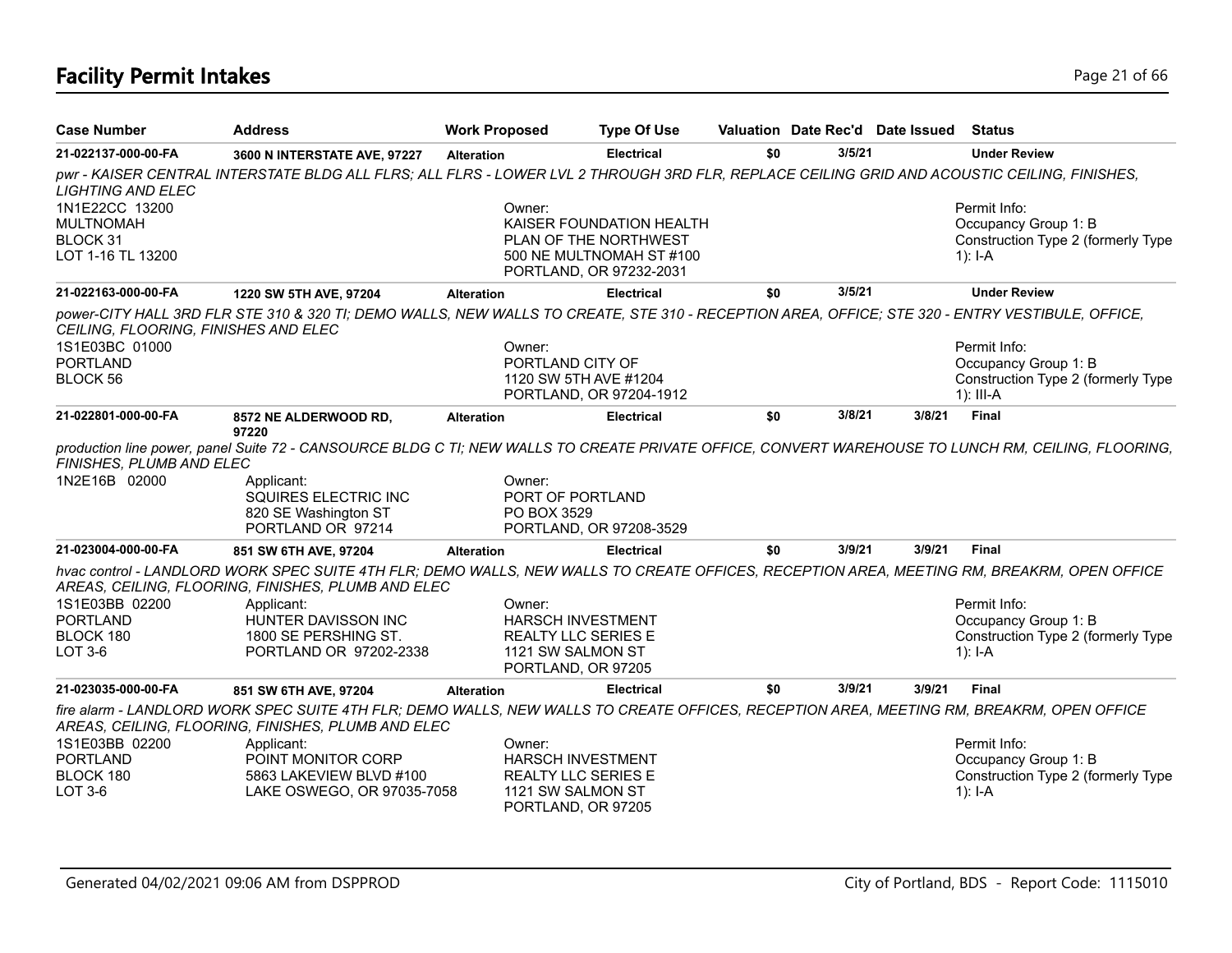# **Facility Permit Intakes** Page 22 of 66

| <b>Case Number</b>                                                                                 | <b>Address</b>                                                                                                                                                                                                                                                                                                                                                                                                                                                                                                                                                                                                                 | <b>Work Proposed</b>                                                              | <b>Type Of Use</b>                                                                            |                                                                            | Valuation Date Rec'd Date Issued                |        | <b>Status</b>                                                                                                                                  |
|----------------------------------------------------------------------------------------------------|--------------------------------------------------------------------------------------------------------------------------------------------------------------------------------------------------------------------------------------------------------------------------------------------------------------------------------------------------------------------------------------------------------------------------------------------------------------------------------------------------------------------------------------------------------------------------------------------------------------------------------|-----------------------------------------------------------------------------------|-----------------------------------------------------------------------------------------------|----------------------------------------------------------------------------|-------------------------------------------------|--------|------------------------------------------------------------------------------------------------------------------------------------------------|
| 21-023116-000-00-FA                                                                                | 915 SW HARVEY MILK ST, 97205                                                                                                                                                                                                                                                                                                                                                                                                                                                                                                                                                                                                   | <b>Alteration</b>                                                                 | <b>Electrical</b>                                                                             | \$0                                                                        | 3/9/21                                          | 3/9/21 | <b>Final</b>                                                                                                                                   |
| <b>MAY BE REQUIRED</b>                                                                             | Installing 2-Access Control Panels, 10-Card Reader Devices and 18-Cameras - LANDLORD WK 4TH AND 5TH FL; DEMO WALLS, NEW WALL TO CREATE 4TH FLR - MED<br>CONF, DEMO LAB, HUDDLE, IDF, STORAGE RM, WELLNESS RM, REST RM, PRINT RM, PHONE RMS, COLLAB, MEETING RM, RECEPTION; 5TH FLR COLLAB, CONF,                                                                                                                                                                                                                                                                                                                               |                                                                                   |                                                                                               |                                                                            |                                                 |        | HUDDLE, IDF, STORAGE, BREAK RM, PHONE RM, MEETING RM, PRINT RM, ELEVATOR LOBBY; CEILING, FLOORING, FINISHES, PLUMB AND ELEC - FUTURE TI PERMIT |
| 1N1E34CC 02800<br><b>PORTLAND</b><br><b>BLOCK 86 1/2</b><br>LOT 1&2 EXC PT IN ST<br><b>LOT 3-6</b> | Applicant:<br><b>TERRY DEAN COLE</b><br><b>HAMER ELECTRIC INC</b><br><b>126 INDUSTRIAL WAY</b><br>LONGVIEW, WA 98632                                                                                                                                                                                                                                                                                                                                                                                                                                                                                                           | Owner:<br><b>HARSCH INVESTMENT</b><br><b>PROPERTIES LLC</b><br>PORTLAND, OR 97205 | 1121 SW SALMON ST STE 500                                                                     |                                                                            |                                                 |        | Permit Info:<br>Occupancy Group 1: B Bank, Off.,<br>Med.Off., Pub.Bldg.<br>Construction Type 2 (formerly Type<br>$1$ : I-A                     |
| 21-023140-000-00-FA                                                                                | 621 SW MORRISON ST, 97205                                                                                                                                                                                                                                                                                                                                                                                                                                                                                                                                                                                                      | <b>Alteration</b>                                                                 | <b>Electrical</b>                                                                             | \$0                                                                        | 3/9/21                                          | 3/9/21 | <b>Final</b>                                                                                                                                   |
| 1S1E03BB 01800                                                                                     | power - CVS PHARMACY BSMNT, 1ST & 2ND FLR TI; DEMO WALLS, NEW WALLS TO CREATE, ELEVATOR & STAIRS W/GUARDRAILS, BASEMENT - OFFICE, BREAKRM,<br>RECEIVING/STORAGE AREA; 1ST FLR - RETAIL AREA, RECEIVING AREA, PHOTO LAB, CHECKOUT AREA; 2ND FLR - BATHRMS, RETAIL AREA, PHARMACY; ROOF -<br>NEW ELEVATOR SHAFT, CEILING, FLOORING, FINISHES, PLUMB AND ELEC<br>Applicant:<br>STONER ELECTRIC INC<br>1904 SE OCHOCO ST.<br>MILWAUKIE OR 97222-7315                                                                                                                                                                               | Owner:<br>LVA4 PORTLAND ABB LLC<br>712 MAIN ST STE 2500<br>HOUSTON, TX 77002-3243 |                                                                                               |                                                                            |                                                 |        |                                                                                                                                                |
| 21-023323-000-00-FA                                                                                | 3181 SW SAM JACKSON PARK<br>RD - Bldg OHS, 97201                                                                                                                                                                                                                                                                                                                                                                                                                                                                                                                                                                               | <b>Alteration</b>                                                                 | <b>Electrical</b>                                                                             | \$0                                                                        | 3/9/21                                          | 3/9/21 | <b>Under Inspection</b>                                                                                                                        |
|                                                                                                    | power - OHSU (OHS) 6C--OR#1 Electrical alterations:New line isolation panel from existing distribution panel for OR-1 (add new breaker and new feeder). Provide 4 new duplex<br>receptacles from new line isolation panel. Re-feed 1 quad and 1 duplex receptacle from panel 6E6, Re-feed one 20A/208 receptacle from panel 6E6. Install series 4000 wire mold<br>with 5 duplex receptacles from 6E6. Install new dedicated duplex receptacle fed from panel 6E6. Replace 8 existing 2x4 fixtures with new LED fixtures. Replace 6 existing can<br>lights with new LED can lights. Replace panel 6E3 with new panel(reuse feed |                                                                                   |                                                                                               |                                                                            |                                                 |        |                                                                                                                                                |
| 1S1E09 00200                                                                                       | Applicant:                                                                                                                                                                                                                                                                                                                                                                                                                                                                                                                                                                                                                     | Owner:                                                                            |                                                                                               | CCB - Contractor:                                                          |                                                 |        | Permit Info:                                                                                                                                   |
|                                                                                                    | DYNALECTRIC COMPANY<br>2225 NW 20th Ave.<br>PORTLAND OR 97209                                                                                                                                                                                                                                                                                                                                                                                                                                                                                                                                                                  | <b>HIGHER EDUCATION</b><br><b>RD</b>                                              | OREGON STATE BOARD OF<br>3181 SW SAM JACKSON PARK 2225 NW 20TH AVE<br>PORTLAND, OR 97239-3011 | <b>CELINE WILLIAMS</b>                                                     | DYNALECTRIC COMPANY<br>PORTLAND, OR 97209       |        | Occupancy Group 1: I-2<br>Construction Type 2 (formerly Type<br>$1$ : I-A                                                                      |
| 21-023417-000-00-FA                                                                                | 7000 NE AIRPORT WAY, 97218                                                                                                                                                                                                                                                                                                                                                                                                                                                                                                                                                                                                     | <b>Alteration</b>                                                                 | <b>Electrical</b>                                                                             | \$0                                                                        | 3/9/21                                          | 3/9/21 | Final                                                                                                                                          |
|                                                                                                    | voice/data - TERMINAL BAG CLAIM OFFICE TI DEPLANNING LVL;                                                                                                                                                                                                                                                                                                                                                                                                                                                                                                                                                                      |                                                                                   |                                                                                               |                                                                            |                                                 |        |                                                                                                                                                |
| 1N2E08B 00400<br>SECTION 08 1N 2E<br>TL 400 7.39 ACRES<br>SEE SUB ACCOUNTS                         | Applicant:<br><b>OEG INC</b><br>1709 SE 3RD AVE.<br>PORTLAND OR 97214-4547                                                                                                                                                                                                                                                                                                                                                                                                                                                                                                                                                     | Owner:<br>PORT OF PORTLAND<br>PO BOX 3529                                         | PORTLAND, OR 97208-3529                                                                       | CCB - Contractor:<br><b>GONZALEZ</b><br><b>OEG INC</b><br>3200 NW YEON AVE | <b>LAUREL SEMPREVIVO-</b><br>PORTLAND, OR 97210 |        | Permit Info:<br>Occupancy Group 1: A-3<br>Construction Type 2 (formerly Type<br>$1$ : I-A                                                      |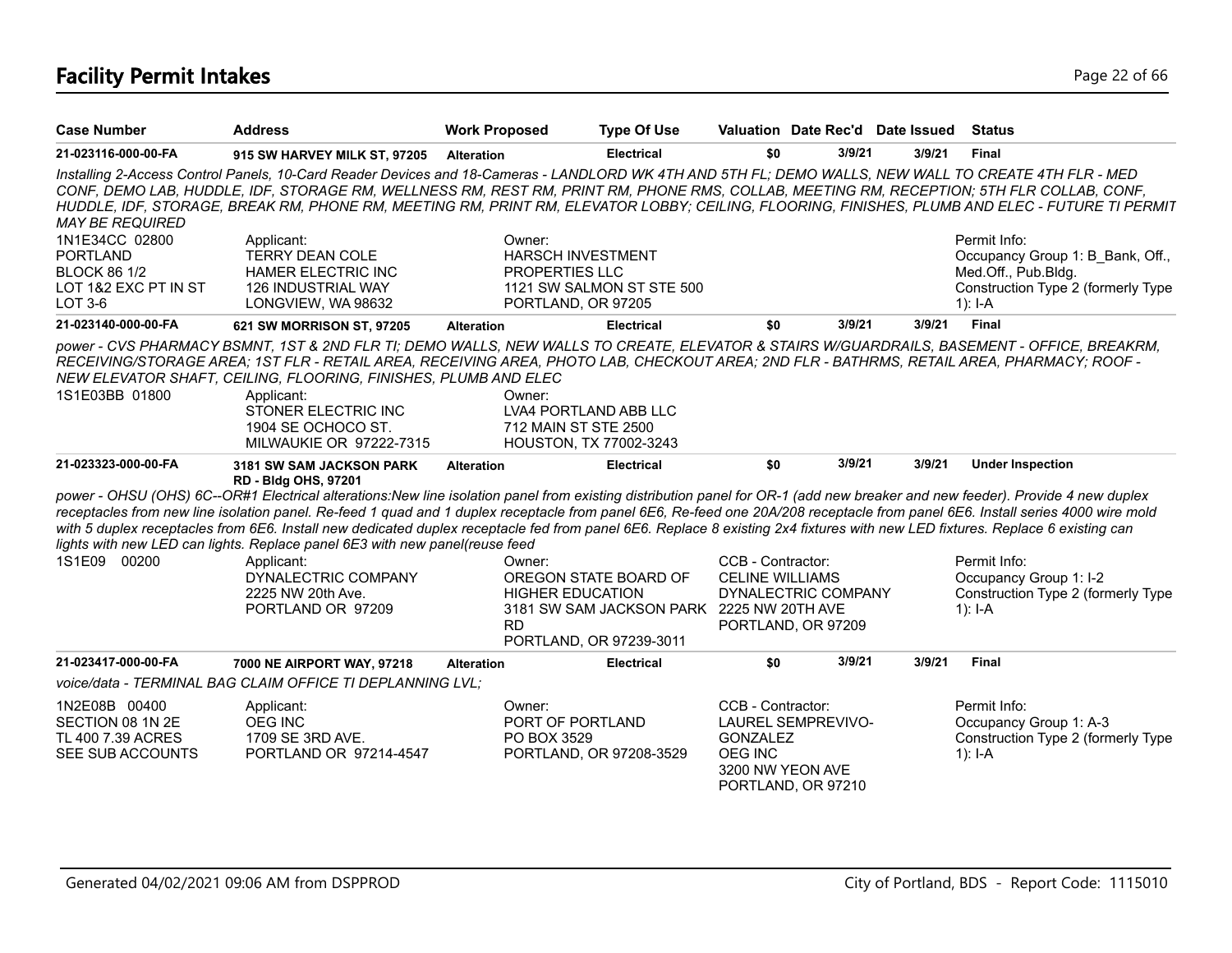# **Facility Permit Intakes** Page 23 of 66

| <b>Case Number</b>                                                                                 | <b>Address</b>                                                                                                                                                                                                                                      | <b>Work Proposed</b>                                                    | <b>Type Of Use</b>      |                                             |                                             | Valuation Date Rec'd Date Issued | <b>Status</b>                                                                                                                                   |
|----------------------------------------------------------------------------------------------------|-----------------------------------------------------------------------------------------------------------------------------------------------------------------------------------------------------------------------------------------------------|-------------------------------------------------------------------------|-------------------------|---------------------------------------------|---------------------------------------------|----------------------------------|-------------------------------------------------------------------------------------------------------------------------------------------------|
| 21-023753-000-00-FA                                                                                | 1410 NW JOHNSON ST, 97209                                                                                                                                                                                                                           | <b>Alteration</b>                                                       | <b>Electrical</b>       | \$0                                         | 3/10/21                                     | 3/10/21                          | <b>Final</b>                                                                                                                                    |
|                                                                                                    | LANDLORD WORK STE 201 2ND FLR; DEMO WALLS, NEW WALLS TO CREATE OFFICES, OPEN OFFICE AREA, CEILING, FLOORING, FINISHES AND ELEC; **// NOTE<br>(replaces canceled ET permit 21-005969ET pulled in error- DIRTT Office-Add/Modify (5) Branch Circuits) |                                                                         |                         |                                             |                                             |                                  |                                                                                                                                                 |
| 1N1E33AD 02000<br><b>COUCHS ADD</b>                                                                | Applicant:<br>DYNALECTRIC COMPANY                                                                                                                                                                                                                   | Owner:<br>ANTILLES HOLDINGS LLC                                         |                         | CCB - Contractor:<br><b>CELINE WILLIAMS</b> |                                             |                                  |                                                                                                                                                 |
| BLOCK 123                                                                                          | 2225 NW 20th Ave.                                                                                                                                                                                                                                   | 2801 SW PATTON LN                                                       |                         |                                             | DYNALECTRIC COMPANY                         |                                  |                                                                                                                                                 |
| E 1/2 OF LOT 5&8                                                                                   | PORTLAND OR 97209                                                                                                                                                                                                                                   | PORTLAND, OR 97201                                                      |                         | 2225 NW 20TH AVE                            | PORTLAND, OR 97209                          |                                  |                                                                                                                                                 |
| 21-023870-000-00-FA                                                                                | 905 NW 12TH AVE, 97209                                                                                                                                                                                                                              | <b>Alteration</b>                                                       | <b>Electrical</b>       | \$0                                         | 3/10/21                                     | 3/16/21                          | <b>Issued</b>                                                                                                                                   |
|                                                                                                    | power-DAILY CAFE HVAC UPGRADE; REPLACE ROOF TOP CONDENSER UNITS, FAN-COILS, DIFFUSERS, GRILLES, AND ELEC                                                                                                                                            |                                                                         |                         |                                             |                                             |                                  |                                                                                                                                                 |
| 1N1E33AD 00100                                                                                     | Applicant:                                                                                                                                                                                                                                          | Owner:                                                                  |                         | CCB - Contractor:                           |                                             |                                  |                                                                                                                                                 |
| <b>COUCHS ADD</b>                                                                                  | STEELE ELECTRIC LLC                                                                                                                                                                                                                                 |                                                                         | UNICO BOP RIVERTEC LLC  |                                             | STEELE ELECTRIC LLC                         |                                  |                                                                                                                                                 |
| BLOCK 143<br><b>LOT 1-8</b>                                                                        | 7741 SW CIRRUS DR<br>BEAVERTON OR 97008                                                                                                                                                                                                             | 1215 4TH AVE #600<br>SEATTLE, WA 98161                                  |                         |                                             | 7741 SW CIRRUS DRIVE<br>BEAVERTON, OR 97008 |                                  |                                                                                                                                                 |
| 21-023960-000-00-FA                                                                                | 516 SE MORRISON ST, 97214                                                                                                                                                                                                                           | <b>Alteration</b>                                                       | <b>Electrical</b>       | \$0                                         | 3/10/21                                     |                                  | <b>Under Review</b>                                                                                                                             |
| 1S1E02BB 06100                                                                                     | FINISHES, PLUMB AND ELEC - FUTURE PERMIT FOR NEW TENANT MAY BE REQUIRED                                                                                                                                                                             | Owner:<br><b>OWNER LLC</b><br>1215 4TH AVE #600<br>SEATTLE, WA 98161    | UPG WEATHERLY PROPERTY  |                                             |                                             |                                  | power-LANDLORD WORK FLS 10&12 White Box ; DEMO WALLS, NEW WALL TO CREATE 10TH FLR - ELECTRICAL RM; 12TH FLR - ELECTRICAL RM; CEILING, FLOORING, |
| 21-024023-000-00-FA                                                                                | 350 SE MILL ST, 97214                                                                                                                                                                                                                               | <b>Alteration</b>                                                       | <b>Electrical</b>       | \$0                                         | 3/10/21                                     |                                  | <b>Under Review</b>                                                                                                                             |
|                                                                                                    | pwr - TRAILHEAD 1ST FL, STE 5B TI; FIRST TIME TENANT - DEMISING WALL, WORK STATION, ELEC                                                                                                                                                            |                                                                         |                         |                                             |                                             |                                  |                                                                                                                                                 |
| 1S1E03DA 02600<br><b>STEPHENS ADD</b><br><b>BLOCK 44</b><br><b>LOT 1-4</b><br>LOT 5-8 EXC PT IN ST |                                                                                                                                                                                                                                                     | Owner:<br>1805 MLK OWNER LLC<br>PORTLAND, OR 97201                      | 222 SW COLUMBIA ST #700 |                                             |                                             |                                  |                                                                                                                                                 |
| 21-024036-000-00-FA                                                                                | 12000 SW 49TH AVE, 97219                                                                                                                                                                                                                            | <b>Alteration</b>                                                       | <b>Electrical</b>       | \$0                                         | 3/10/21                                     |                                  | <b>Under Review</b>                                                                                                                             |
|                                                                                                    | pwr - SYLVANIA LIBRARY LRC RM 206 AND 210 TI; CREATE OPEN OFFICE, OFFICE, CONFERENCE RM, AND WORKSTATIONS IN RM 206:CREATE OPEN OFFICE WITH<br><b>WORKSTATIONS AND COLLAB AREA IN RM 210; CEILING, ELEC</b>                                         |                                                                         |                         |                                             |                                             |                                  |                                                                                                                                                 |
| 1S1E31D 00200                                                                                      |                                                                                                                                                                                                                                                     | Owner:<br>PORTLAND COMMUNITY<br><b>COLLEGE DISTRICT</b><br>PO BOX 19000 | PORTLAND, OR 97280-0990 |                                             |                                             |                                  | Permit Info:<br>Occupancy Group 1: B<br>Construction Type 2 (formerly Type<br>$1$ : II-N                                                        |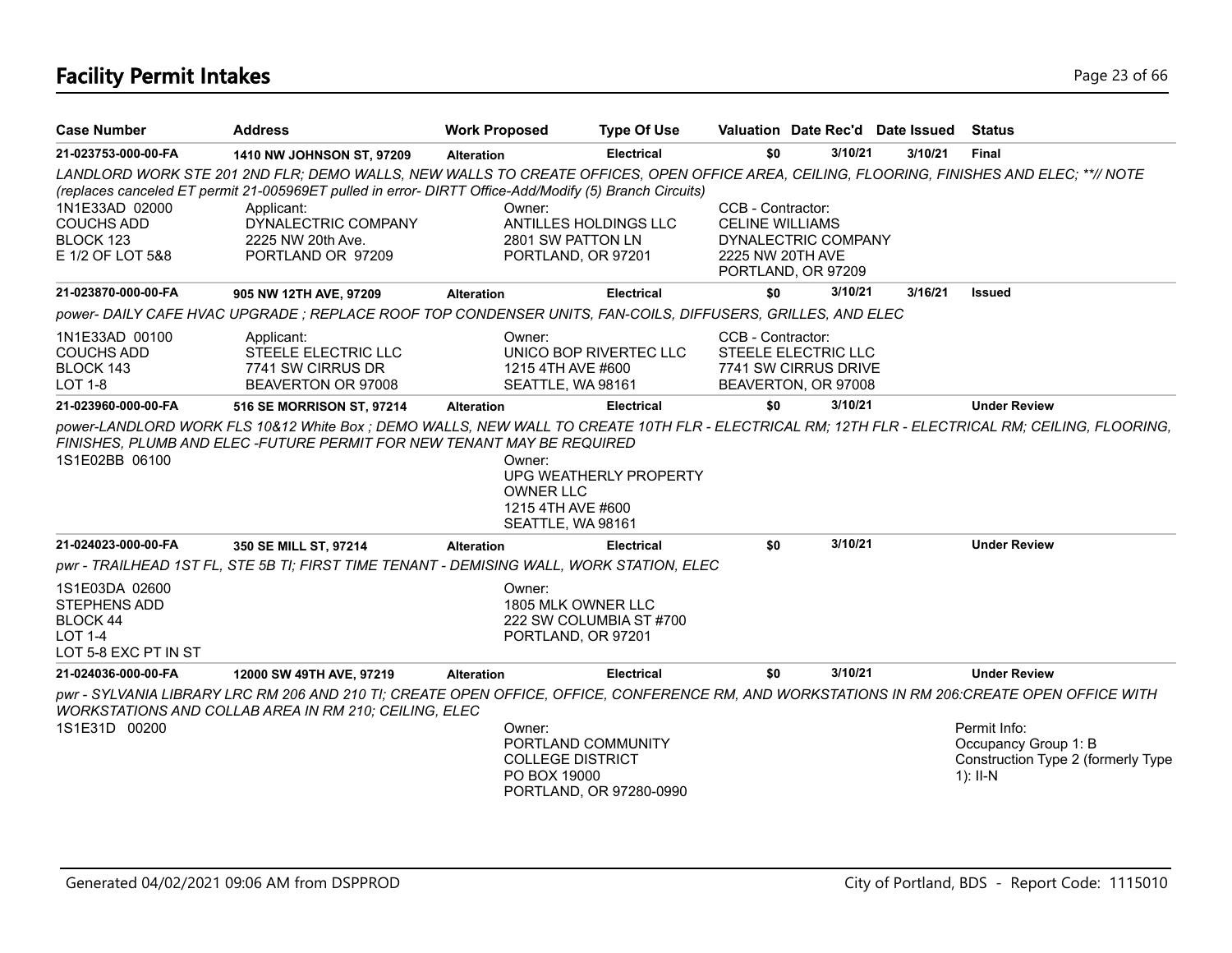# **Facility Permit Intakes** Page 24 of 66

| <b>Case Number</b>                                                                                        | <b>Address</b>                                                                                                                 | <b>Work Proposed</b> |                                                                                            | <b>Type Of Use</b>                                                                            |                                                                                               |         | Valuation Date Rec'd Date Issued | <b>Status</b>                                                                                                              |
|-----------------------------------------------------------------------------------------------------------|--------------------------------------------------------------------------------------------------------------------------------|----------------------|--------------------------------------------------------------------------------------------|-----------------------------------------------------------------------------------------------|-----------------------------------------------------------------------------------------------|---------|----------------------------------|----------------------------------------------------------------------------------------------------------------------------|
| 21-024300-000-00-FA                                                                                       | 825 NE MULTNOMAH ST - UNIT<br>1.97232                                                                                          | <b>Alteration</b>    |                                                                                            | <b>Electrical</b>                                                                             | \$0                                                                                           | 3/11/21 |                                  | <b>Under Review</b>                                                                                                        |
|                                                                                                           | power - PACIFICORP, STE 700 TI; DEMO WALL, NEW WALL TO CREATE TEMPORARY SECURITY OFFICE, CEILING, FLOORING, FINISHES, AND ELEC |                      |                                                                                            |                                                                                               |                                                                                               |         |                                  |                                                                                                                            |
| 1N1E35BB 90002<br>LLOYD CENTER TOWER<br><b>CONDOMINIUM</b><br>UNIT <sub>1</sub><br><b>DEPT OF REVENUE</b> |                                                                                                                                |                      | Owner:<br><b>PACIFICORP</b>                                                                | 825 NE MULTNOMAH ST #1900<br>PORTLAND, OR 97232-2151                                          |                                                                                               |         |                                  | Permit Info:<br>Occupancy Group 1: B Bank, Off.,<br>Med.Off., Pub.Bldg.<br>Construction Type 2 (formerly Type<br>$1$ : I-A |
| 21-024308-000-00-FA                                                                                       | 1 SW COLUMBIA ST, 97258                                                                                                        | <b>Alteration</b>    |                                                                                            | <b>Electrical</b>                                                                             | \$0                                                                                           | 3/11/21 | 3/19/21                          | <b>Final</b>                                                                                                               |
|                                                                                                           | power- LANDLORD WORK 10TH FLR COMMON CORRIDOR TI; DEMO CEILING, REMODEL COMMON CORRIDOR, CEILING, FLOORING, FINISHES AND ELEC  |                      |                                                                                            |                                                                                               |                                                                                               |         |                                  |                                                                                                                            |
| 1S1E03BD 01800<br><b>PORTLAND</b><br>BLOCK 114<br>LOT 1-3<br>LOT 4 EXC PT IN STS, LOT<br>$5-8$            | Applicant:<br>CHRISTENSON ELECTRIC INC<br>17201 NE SACRAMENTO ST<br>PORTLAND OR 97230-5941                                     |                      | Owner:<br><b>LLC</b><br>1 SW COLUMBIA ST #445<br>PORTLAND, OR 97258                        | UMPQUA PLAZA PROPERTY                                                                         | CCB - Contractor:<br>CHRISTENSON ELECTRIC INC<br>17201 NE SACRAMENTO ST<br>PORTLAND, OR 97230 |         |                                  |                                                                                                                            |
| 21-024311-000-00-FA                                                                                       | 1 SW COLUMBIA ST, 97258                                                                                                        | <b>Alteration</b>    |                                                                                            | <b>Electrical</b>                                                                             | \$0                                                                                           | 3/11/21 | 3/19/21                          | <b>Final</b>                                                                                                               |
|                                                                                                           | power- LANDLORD WORK 18TH FLR COMMON CORRIDOR TI; DEMO CEILING, REMODEL COMMON CORRIDOR, CEILING, FLOORING, FINISHES AND ELEC  |                      |                                                                                            |                                                                                               |                                                                                               |         |                                  |                                                                                                                            |
| 1S1E03BD 01800<br><b>PORTLAND</b><br>BLOCK 114<br>LOT 1-3<br>LOT 4 EXC PT IN STS, LOT<br>$5-8$            | Applicant:<br>CHRISTENSON ELECTRIC INC<br>17201 NE SACRAMENTO ST<br>PORTLAND OR 97230-5941                                     |                      | Owner:<br>LLC<br>1 SW COLUMBIA ST #445<br>PORTLAND, OR 97258                               | UMPQUA PLAZA PROPERTY                                                                         | CCB - Contractor:<br>CHRISTENSON ELECTRIC INC<br>17201 NE SACRAMENTO ST<br>PORTLAND, OR 97230 |         |                                  |                                                                                                                            |
| 21-024342-000-00-FA                                                                                       | 4805 NE GLISAN ST, 97213                                                                                                       | <b>Alteration</b>    |                                                                                            | <b>Electrical</b>                                                                             | \$0                                                                                           | 3/11/21 | 3/11/21                          | <b>Issued</b>                                                                                                              |
|                                                                                                           | INSTALL (1) NEW CHIME STROBE IN ROOM TFS18. PR# - Plant/FA - Upgrade - 003-2021                                                |                      |                                                                                            |                                                                                               |                                                                                               |         |                                  |                                                                                                                            |
| 1N2E31BD 04100<br>SECTION 31 1N 2E<br>TL 4100 9.54 ACRES                                                  | Applicant:<br>TICE ELECTRIC COMPANY<br>5405 N Lagoon Ave.<br>PORTLAND OR 97217-7637                                            |                      | Owner:<br>PROVIDENCE HEALTH &<br>SERVICES-OREGON<br>800 5TH AVE #1200<br>SEATTLE, WA 98104 |                                                                                               |                                                                                               |         |                                  | Permit Info:<br>Occupancy Group 1: I-2<br>Construction Type 2 (formerly Type<br>$1$ : I-A                                  |
| 21-024343-000-00-FA                                                                                       | 808 SW CAMPUS DR - Unit KPV,                                                                                                   | <b>Alteration</b>    |                                                                                            | <b>Electrical</b>                                                                             | \$0                                                                                           | 3/11/21 | 3/11/21                          | <b>Final</b>                                                                                                               |
|                                                                                                           | 97201<br>power-OHSU (KPV)- Add (2) battery backup can Lights RM 4152                                                           |                      |                                                                                            |                                                                                               |                                                                                               |         |                                  |                                                                                                                            |
| 1S1E09 00200                                                                                              | Applicant:<br>DYNALECTRIC COMPANY<br>2225 NW 20th Ave.<br>PORTLAND OR 97209                                                    |                      | Owner:<br><b>HIGHER EDUCATION</b><br><b>RD</b>                                             | OREGON STATE BOARD OF<br>3181 SW SAM JACKSON PARK 2225 NW 20TH AVE<br>PORTLAND, OR 97239-3011 | CCB - Contractor:<br><b>CELINE WILLIAMS</b><br>DYNALECTRIC COMPANY<br>PORTLAND, OR 97209      |         |                                  | Permit Info:<br>Occupancy Group 1: I-2<br>Construction Type 2 (formerly Type<br>$1$ : I-A                                  |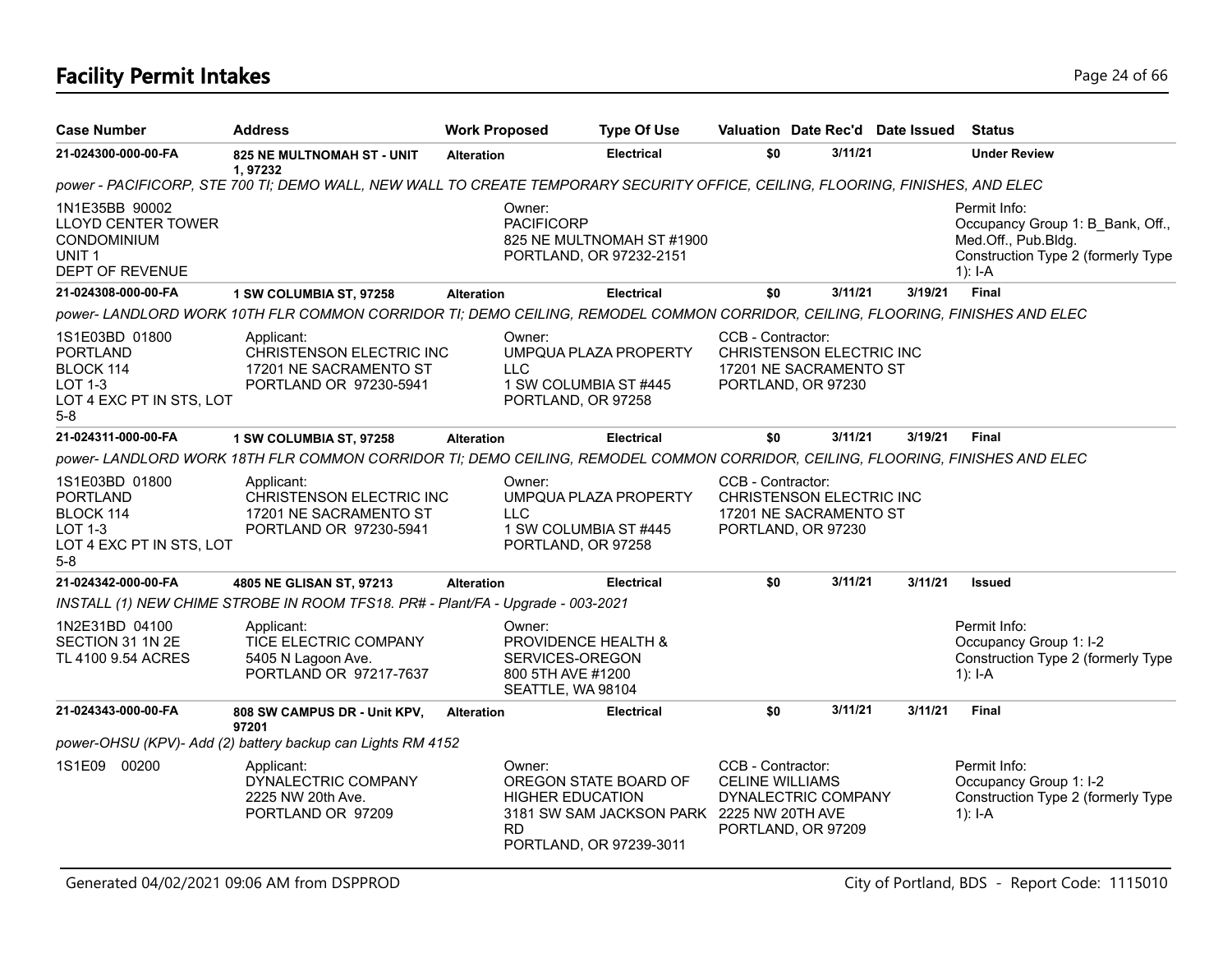# **Facility Permit Intakes** Page 25 of 66

| <b>Case Number</b>                                                                                                                  | <b>Address</b>                                                                                                                                                                                                                                     | <b>Work Proposed</b>                                                                          | <b>Type Of Use</b>                              | Valuation Date Rec'd Date Issued                                                               |         |         | <b>Status</b>                                                                                                                                                                      |
|-------------------------------------------------------------------------------------------------------------------------------------|----------------------------------------------------------------------------------------------------------------------------------------------------------------------------------------------------------------------------------------------------|-----------------------------------------------------------------------------------------------|-------------------------------------------------|------------------------------------------------------------------------------------------------|---------|---------|------------------------------------------------------------------------------------------------------------------------------------------------------------------------------------|
| 21-024407-000-00-FA                                                                                                                 | 350 SW JEFFERSON ST, 97201                                                                                                                                                                                                                         | <b>Alteration</b>                                                                             | <b>Electrical</b>                               | \$0                                                                                            | 3/11/21 | 3/11/21 | <b>Issued</b>                                                                                                                                                                      |
|                                                                                                                                     | access controls-Add card readers to (1) passenger elev. And (1) parking elevator for EB. Low voltage access control                                                                                                                                |                                                                                               |                                                 |                                                                                                |         |         |                                                                                                                                                                                    |
| 1S1E03BC 01600                                                                                                                      | Applicant:<br><b>BRIAN COOK</b><br>COOK SECURITY GROUP INC<br>5841 SE INTERNATIONAL WY<br>MILWAUKIE, OR 97222                                                                                                                                      | Owner:<br>591 W PUTNAM AVE<br>GREENWICH, CT 06830                                             | SOF-XI WFP OWNER LLC                            | CCB - Contractor:<br>COOK SECURITY GROUP INC<br>9225 NE CASCADES PARKWAY<br>PORTLAND, OR 97220 |         |         |                                                                                                                                                                                    |
| 21-024549-000-00-FA                                                                                                                 | 7000 NE AIRPORT WAY, 97218                                                                                                                                                                                                                         | <b>Alteration</b>                                                                             | <b>Electrical</b>                               | \$0                                                                                            | 3/12/21 |         | <b>Under Review</b>                                                                                                                                                                |
| COVERING, CEILING ELEC<br>1N2E08B 00400<br>SECTION 08 1N 2E                                                                         |                                                                                                                                                                                                                                                    | Owner:<br>PORT OF PORTLAND                                                                    |                                                 |                                                                                                |         |         | pwr - TERMINAL CONCOURSE C DEPLANNING LVL ESCALATOR WASH STATION; CREATE NEW ESCALATOR WASH AREA, INSTALL NEW CHAIN LINK FENCE W/ FABRIC<br>Permit Info:<br>Occupancy Group 1: A-3 |
| TL 400 7.39 ACRES<br>SEE SUB ACCOUNTS                                                                                               |                                                                                                                                                                                                                                                    | PO BOX 3529<br>PORTLAND, OR 97208-3529                                                        | Construction Type 2 (formerly Type<br>$1$ : I-A |                                                                                                |         |         |                                                                                                                                                                                    |
| 21-024613-000-00-FA                                                                                                                 | 10101 SE MAIN ST - Unit LL-1,                                                                                                                                                                                                                      | <b>Alteration</b>                                                                             | <b>Electrical</b>                               | \$0                                                                                            | 3/12/21 |         | <b>Under Review</b>                                                                                                                                                                |
| RM, REMODEL EXISTING SPACE, CEILING, ELEC<br>1S2E04A 90006<br>PORTLAND ADVENTIST<br><b>MEDICAL PLAZA</b><br>CONDOMINIUM<br>LOT LL-1 | 97216<br>pwr - ADVENTIST POB 2 SUITE 3001 OB/GYN TI 3RD FLR; CREATE WAITING AREA, EXAM RMS, OFFICES, CONSULT RM, CLEAN STORAGE, SOILED HOLD, MED PREP                                                                                              | Owner:<br>PORTLAND ADVENTIST<br><b>MEDICAL CENTER</b><br>PO BOX 619135<br>ROSEVILLE, CA 95661 |                                                 |                                                                                                |         |         | Permit Info:<br>Occupancy Group 1: B<br>Construction Type 2 (formerly Type<br>1): $II-B$                                                                                           |
| 21-024674-000-00-FA                                                                                                                 | 7150 NE AIRPORT WAY, 97218                                                                                                                                                                                                                         | <b>Alteration</b>                                                                             | <b>Electrical</b>                               | \$0                                                                                            | 3/12/21 |         | <b>Under Review</b>                                                                                                                                                                |
| ESTIMATE *******<br>1N2E08 00300                                                                                                    | pwr - RCC HERTZ RENTAL CAR TI 1ST FLR; FIRST TIME TENANT, BUILD OUT OFFICES, BREAKRM, IT CLOSET, STORAGE, WORK AREAS, CEILING ELEC ******* BID                                                                                                     | Owner:<br>PORT OF PORTLAND<br>PO BOX 3529                                                     | PORTLAND, OR 97208-3529                         |                                                                                                |         |         |                                                                                                                                                                                    |
| 21-024691-000-00-FA                                                                                                                 | 7200 NE AIRPORT WAY, 97218                                                                                                                                                                                                                         | <b>Alteration</b>                                                                             | <b>Electrical</b>                               | \$0                                                                                            | 3/12/21 |         | <b>Under Review</b>                                                                                                                                                                |
| 1N2E08B 00400                                                                                                                       | pwr - P3 PARKING GARAGE HERTZ TI LVL 2; FIRST TIME TENANT, BUILD OUT CUSTOMER SERVICE BOOTHS (GOLD, THRIFTY, RETURN), EXIT GUARD BOOTHS,<br>PAVEMENT STRIPING & MARKING, VEHICLE SECURITY BARRIERS, CEILING, ELEC ********* BID ESTIMATE ********* | Owner:<br>PORT OF PORTLAND<br>PO BOX 3529                                                     | PORTLAND, OR 97208-3529                         |                                                                                                |         |         |                                                                                                                                                                                    |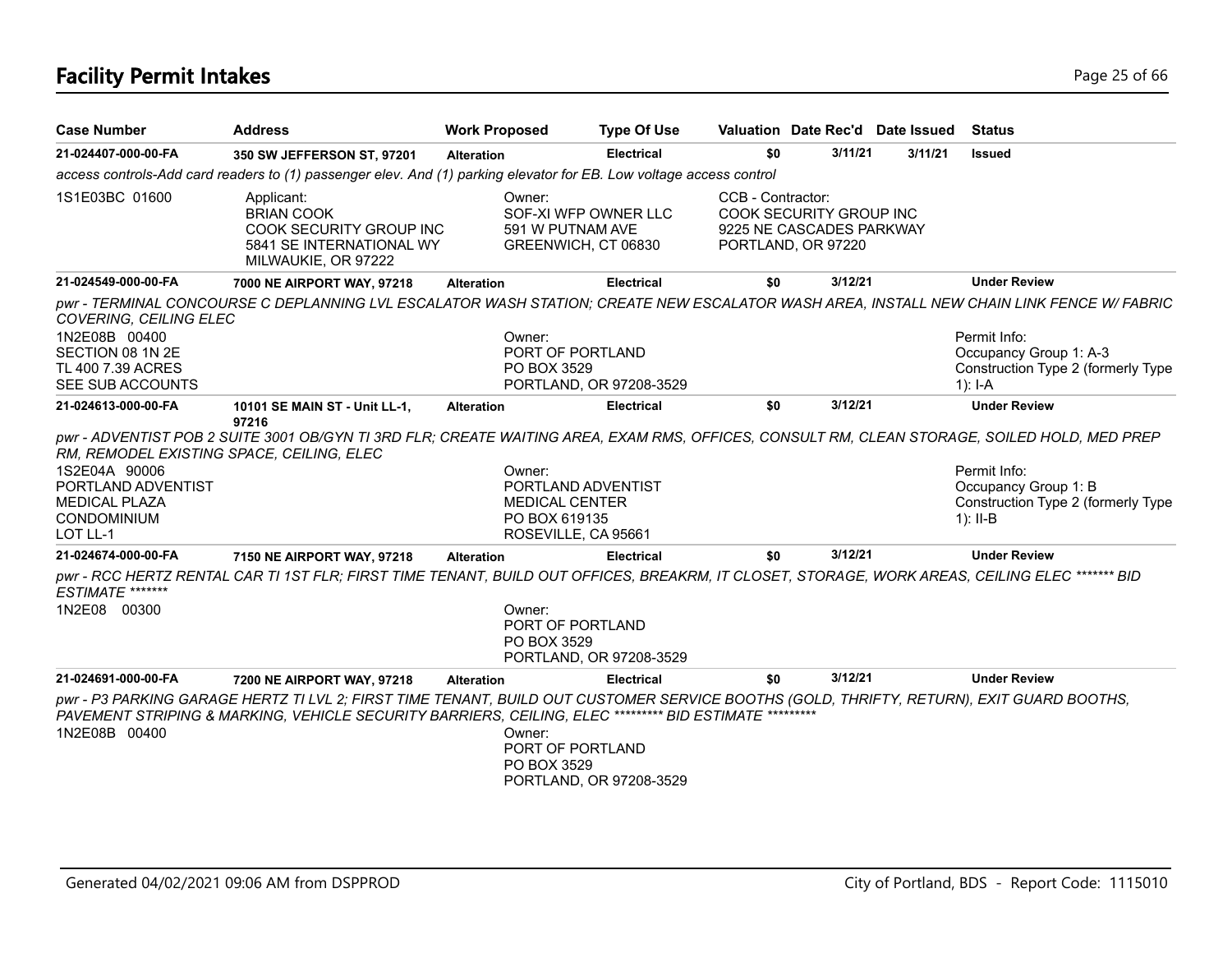# **Facility Permit Intakes** Page 26 of 66

| <b>Case Number</b>                                                                           | <b>Address</b>                                                                                                                                                                                                                                                                                                                                                                                                                                            |                   | <b>Work Proposed</b>                           | <b>Type Of Use</b>                                                                            |                                                                                          |         | Valuation Date Rec'd Date Issued | Status                                                                                                                     |
|----------------------------------------------------------------------------------------------|-----------------------------------------------------------------------------------------------------------------------------------------------------------------------------------------------------------------------------------------------------------------------------------------------------------------------------------------------------------------------------------------------------------------------------------------------------------|-------------------|------------------------------------------------|-----------------------------------------------------------------------------------------------|------------------------------------------------------------------------------------------|---------|----------------------------------|----------------------------------------------------------------------------------------------------------------------------|
| 21-024720-000-00-FA                                                                          | 7300 NE AIRPORT WAY, 97218                                                                                                                                                                                                                                                                                                                                                                                                                                | <b>Alteration</b> |                                                | <b>Electrical</b>                                                                             | \$0                                                                                      | 3/12/21 |                                  | <b>Under Review</b>                                                                                                        |
|                                                                                              | pwr - QTA HERTZ RENTAL CAR TI; DEMO/REMOVAL OF CAR WASH BLOWERS, PROPRIETARY FUEL MONITORING EQUIPMENT ELEC ********* BID ESTIMATE *********                                                                                                                                                                                                                                                                                                              |                   |                                                |                                                                                               |                                                                                          |         |                                  |                                                                                                                            |
| 1N2E08A 01500<br>SECTION 08 1N 2E<br>TL 1500 1.66 ACRES                                      |                                                                                                                                                                                                                                                                                                                                                                                                                                                           |                   | Owner:<br>PORT OF PORTLAND<br>PO BOX 3529      | PORTLAND, OR 97208-3529                                                                       |                                                                                          |         |                                  |                                                                                                                            |
| 21-025315-000-00-FA                                                                          | 3485 S BOND AVE, 97239                                                                                                                                                                                                                                                                                                                                                                                                                                    | <b>Alteration</b> |                                                | <b>Electrical</b>                                                                             | \$0                                                                                      | 3/15/21 |                                  | <b>Under Review</b>                                                                                                        |
|                                                                                              | power-OHSU CHH2 OR 6 & 7 4TH FLR TI; MINOR DEMO, NEW WALLS TO CREATE OPERATING RMS, CEILING, FLOORING, FINISHES, PLUMB AND ELEC                                                                                                                                                                                                                                                                                                                           |                   |                                                |                                                                                               |                                                                                          |         |                                  |                                                                                                                            |
| 1S1E10AC 00307<br><b>WATERFRONT SOUTH</b><br>LOT <sub>7</sub>                                |                                                                                                                                                                                                                                                                                                                                                                                                                                                           |                   | Owner:<br><b>UNIVERSITY</b><br><b>RD</b>       | OREGON HEALTH & SCIENCE<br>3181 SW SAM JACKSON PARK<br>PORTLAND, OR 97239-3011                |                                                                                          |         |                                  |                                                                                                                            |
| 21-025349-000-00-FA                                                                          | <b>100 SW MAIN ST, 97204</b>                                                                                                                                                                                                                                                                                                                                                                                                                              | <b>Alteration</b> |                                                | <b>Electrical</b>                                                                             | \$0                                                                                      | 3/15/21 | 3/15/21                          | <b>Issued</b>                                                                                                              |
| 1S1E03BD 00600<br><b>PORTLAND</b><br>BLOCK 10<br>LOT 1 EXC PT IN STS<br>LOT 2-8 EXC PT IN ST | access, cctv - VBA 2ND & 3RD FL TI; DEMO WALLS, NEW WALLS TO CREATE 2ND FLR - OFFICES, OPEN OFFICES, CONFERENCE RMS, BREAK RM, STORAGE, MAIL<br>RM, PUBLICATIONS & REPRODUCTION, REST RM, HEALTH RM; 3RD FLR-OFFICES, OPEN OFFICES, CONFERENCE RMS, BREAK RM, STORAGE, REST RM, HEALTH<br>RM, IDF, COMPUTER RM; CEILING, FLOORING, FINISHES, PLUMB AND ELEC<br>Applicant:<br><b>COCHRAN INC</b><br>7550 SW TECH CENTER DR STE 220<br>TIGARD OR 97223-8061 |                   | Owner:<br>#100<br>SAN DIEGO, CA 92121          | AAT OREGON OFFICE I LLC<br>3420 CARMEL MOUNTAIN RD                                            |                                                                                          |         |                                  | Permit Info:<br>Occupancy Group 1: B Bank, Off.,<br>Med.Off., Pub.Bldg.<br>Construction Type 2 (formerly Type<br>$1$ : I-B |
| 21-025512-000-00-FA                                                                          | 1827 NE 44TH AVE, 97213                                                                                                                                                                                                                                                                                                                                                                                                                                   | <b>Alteration</b> |                                                | <b>Electrical</b>                                                                             | \$0                                                                                      | 3/16/21 | 3/25/21                          | <b>Under Inspection</b>                                                                                                    |
| 1N2E30CC 05000<br><b>MENEFEE ADD</b><br>BLOCK <sub>5</sub><br><b>LOT 1-6</b>                 | power - EASTSIDE FOOT AND ANKLE TI, STE 100; DEMO WALLS, NEW WALLS TO CREATE MEDICAL ASSISTANCE RM, OFFICE, EXAM RM, STORAGE, WAITING,<br>RECEPTION, OFFICE, X-RAY, BREAK RM, PLUMB, ELEC, CEILING, FLOORING, AND FINISHES<br>Applicant:<br>BRIGHT STAR ELECTRIC COMPANY<br>3143 SW 22ND ST<br>GRESHAM, OR 97080                                                                                                                                          |                   | Owner:<br><b>LLC</b>                           | WESTON INVESTMENT CO<br>2154 NE BROADWAY #200<br>PORTLAND, OR 97232-1561                      |                                                                                          |         |                                  | Permit Info:<br>Occupancy Group 1: B<br>Construction Type 2 (formerly Type<br>$1$ : III-B                                  |
| 21-025556-000-00-FA                                                                          | <b>3181 SW SAM JACKSON PARK</b><br>RD - Bldg OHS, 97201                                                                                                                                                                                                                                                                                                                                                                                                   | <b>Alteration</b> |                                                | <b>Electrical</b>                                                                             | \$0                                                                                      | 3/16/21 | 3/16/21                          | Final                                                                                                                      |
|                                                                                              | OHSU (OHS) 3rd fl kitchen ice cream cooler cord drops / 1 new 50A 208V recep and 2 new 3 phase 60A 208V recep.                                                                                                                                                                                                                                                                                                                                            |                   |                                                |                                                                                               |                                                                                          |         |                                  |                                                                                                                            |
| 1S1E09<br>00200                                                                              | Applicant:<br>DYNALECTRIC COMPANY<br>2225 NW 20th Ave.<br>PORTLAND OR 97209                                                                                                                                                                                                                                                                                                                                                                               |                   | Owner:<br><b>HIGHER EDUCATION</b><br><b>RD</b> | OREGON STATE BOARD OF<br>3181 SW SAM JACKSON PARK 2225 NW 20TH AVE<br>PORTLAND, OR 97239-3011 | CCB - Contractor:<br><b>CELINE WILLIAMS</b><br>DYNALECTRIC COMPANY<br>PORTLAND, OR 97209 |         |                                  | Permit Info:<br>Occupancy Group 1: I-2<br>Construction Type 2 (formerly Type<br>$1$ : I-A                                  |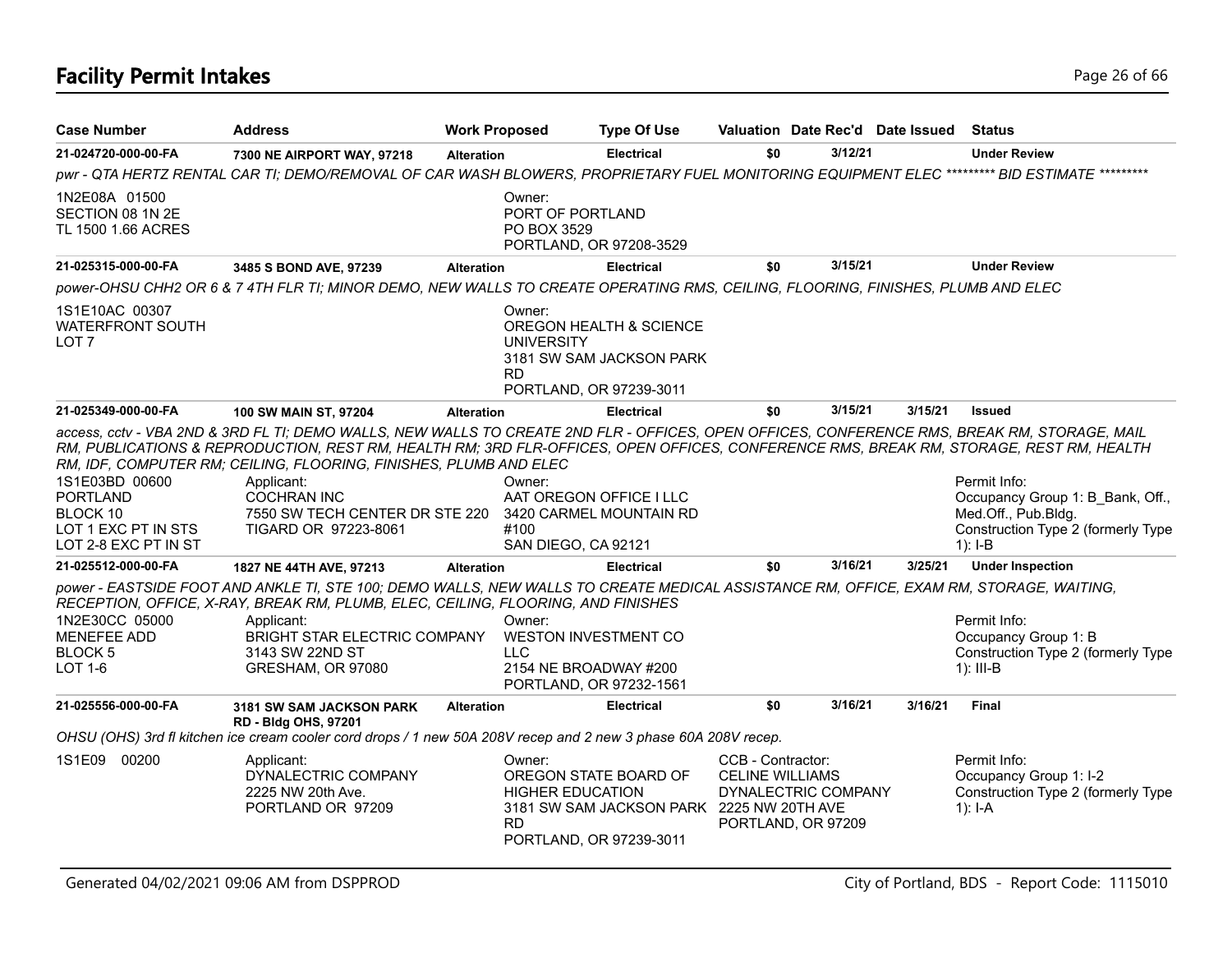# **Facility Permit Intakes** Page 27 of 66

| <b>Case Number</b>                                                                        | <b>Address</b>                                                                                                                                                                                                                                                                                                     | <b>Work Proposed</b> |                                                                                               | <b>Type Of Use</b>        |                                                                                               |         | Valuation Date Rec'd Date Issued Status |                                                                                           |
|-------------------------------------------------------------------------------------------|--------------------------------------------------------------------------------------------------------------------------------------------------------------------------------------------------------------------------------------------------------------------------------------------------------------------|----------------------|-----------------------------------------------------------------------------------------------|---------------------------|-----------------------------------------------------------------------------------------------|---------|-----------------------------------------|-------------------------------------------------------------------------------------------|
| 21-025908-000-00-FA                                                                       | 1355 SE 10TH AVE, 97214                                                                                                                                                                                                                                                                                            | <b>Alteration</b>    |                                                                                               | <b>Electrical</b>         | \$0                                                                                           | 3/16/21 |                                         | <b>Under Review</b>                                                                       |
| FLOORING, FINISHES, PLUMB AND ELEC                                                        | power - STEELHEAD SURGICAL 1ST FLR TI; NEW WALLS TO CREATE INVENTORY RMS, TRAINING/BREAK AREA, OFFICE, VESTIBULE, OPEN OFFICE AREA, CEILING,                                                                                                                                                                       |                      |                                                                                               |                           |                                                                                               |         |                                         |                                                                                           |
| 1S1E02BD 06900<br><b>HAWTHORNE PK</b><br>BLOCK 210                                        |                                                                                                                                                                                                                                                                                                                    |                      | Owner:<br><b>LLC</b>                                                                          | PREMIUM PROPERTY - CSNS   |                                                                                               |         |                                         | Permit Info:<br>Occupancy Group 1: F-1 Industrial<br>Plant - Factory, Mod.Hazard          |
| <b>LOT 1-8</b><br>LAND & IMPS SEE<br>R176870 (R366701631)<br>FOR MACH & EQUIP             |                                                                                                                                                                                                                                                                                                                    |                      | 1015 NW 11TH AVE #243                                                                         | PORTLAND, OR 97209-3496   |                                                                                               |         |                                         | Construction Type 2 (formerly Type<br>$1)$ : V-B                                          |
| 21-025963-000-00-FA                                                                       | 10123 SE MARKET ST, 97216                                                                                                                                                                                                                                                                                          | <b>Alteration</b>    |                                                                                               | <b>Electrical</b>         | \$0                                                                                           | 3/16/21 |                                         | <b>Under Review</b>                                                                       |
|                                                                                           | pwr - ADVENTIST HEALTH PORTLAND FLUOROSCOPY EQUIPMENT TI; RADIOGRAPHIC FLUOROSCOPIC AREA, CEILING, ELEC                                                                                                                                                                                                            |                      |                                                                                               |                           |                                                                                               |         |                                         |                                                                                           |
| 1S2E04A 02300<br><b>EVERGLADE</b><br>LOT 6&7 TL 2300<br>SPLIT MAP R159228<br>(R261601510) |                                                                                                                                                                                                                                                                                                                    |                      | Owner:<br>PORTLAND ADVENTIST<br><b>MEDICAL CENTER</b><br>PO BOX 619135<br>ROSEVILLE, CA 95661 |                           |                                                                                               |         |                                         | Permit Info:<br>Occupancy Group 1: I-2<br>Construction Type 2 (formerly Type<br>1): $I-A$ |
| 21-026073-000-00-FA                                                                       | 12000 SW 49TH AVE, 97219                                                                                                                                                                                                                                                                                           | <b>Alteration</b>    |                                                                                               | <b>Electrical</b>         | \$0                                                                                           | 3/17/21 | 3/17/21                                 | <b>Issued</b>                                                                             |
| 1S1E31D 00200                                                                             | voice/data, security, video - PCC HEALTH TECH BLDG MEDICAL IMAGING TI LVL 0; CREATE CLASSRM/LABS, OFFICE, STORAGE RMS, MECHANICAL RM, BATHRMS,<br>STUDENT LOUNGE, LOCKER AREA, CONFERENCE RM, XRAY RM, CEILING, ELEC<br>Applicant:<br><b>COCHRAN INC</b><br>7550 SW TECH CENTER DR STE 220<br>TIGARD OR 97223-8061 |                      | Owner:<br>PORTLAND COMMUNITY<br><b>COLLEGE DISTRICT</b><br>PO BOX 19000                       | PORTLAND, OR 97280-0990   | CCB - Contractor:<br><b>COCHRAN INC</b><br>PO BOX 33524<br>SEATTLE, WA 98133-0524             |         |                                         | Permit Info:<br>Occupancy Group 1: B<br>Construction Type 2 (formerly Type<br>$1$ : I-B   |
| 21-026145-000-00-FA                                                                       | 760 SW 9TH AVE, 97205                                                                                                                                                                                                                                                                                              | <b>Alteration</b>    |                                                                                               | <b>Electrical</b>         | \$0                                                                                           | 3/17/21 | 3/17/21                                 | Final                                                                                     |
|                                                                                           | ELEC - data - ADD ACCESS POINT FOR COMMUNICATIONS                                                                                                                                                                                                                                                                  |                      |                                                                                               |                           |                                                                                               |         |                                         |                                                                                           |
| 1N1E34CC 09700                                                                            | Applicant:<br>CHRISTENSON ELECTRIC INC<br>17201 NE SACRAMENTO ST<br>PORTLAND OR 97230-5941                                                                                                                                                                                                                         |                      | Owner:<br>WEST PARK AVENUE LLC<br>760 SW 9TH AVE #2250                                        | PORTLAND, OR 97205-2584   | CCB - Contractor:<br>CHRISTENSON ELECTRIC INC<br>17201 NE SACRAMENTO ST<br>PORTLAND, OR 97230 |         |                                         |                                                                                           |
| 21-026241-000-00-FA                                                                       | 808 SW 3RD AVE, 97204                                                                                                                                                                                                                                                                                              | <b>Alteration</b>    |                                                                                               | Electrical                | \$0                                                                                           | 3/17/21 |                                         | <b>Under Review</b>                                                                       |
|                                                                                           | power - LANDLORD WORK SPEC SUITE STE 570 TI; DEMO WALLS, NEW WALLS TO CREATE ENTRY AREA, OPEN OFFICE AREA, MINOR REMODEL TO EXISTING<br>OFFICES, CEILING, FLOORING, FINISHES, PLUMB AND ELEC                                                                                                                       |                      |                                                                                               |                           |                                                                                               |         |                                         |                                                                                           |
| 1S1E03BA 06000<br><b>PORTLAND</b><br>BLOCK <sub>22</sub><br><b>LOT 7&amp;8</b>            |                                                                                                                                                                                                                                                                                                                    |                      | Owner:<br>SN INVESTMENT<br>PROPERTIES LLC<br>PORTLAND, OR 97205                               | 1121 SW SALMON ST 5TH FLR |                                                                                               |         |                                         | Permit Info:<br>Occupancy Group 1: B<br>Construction Type 2 (formerly Type<br>$1$ : I-FR  |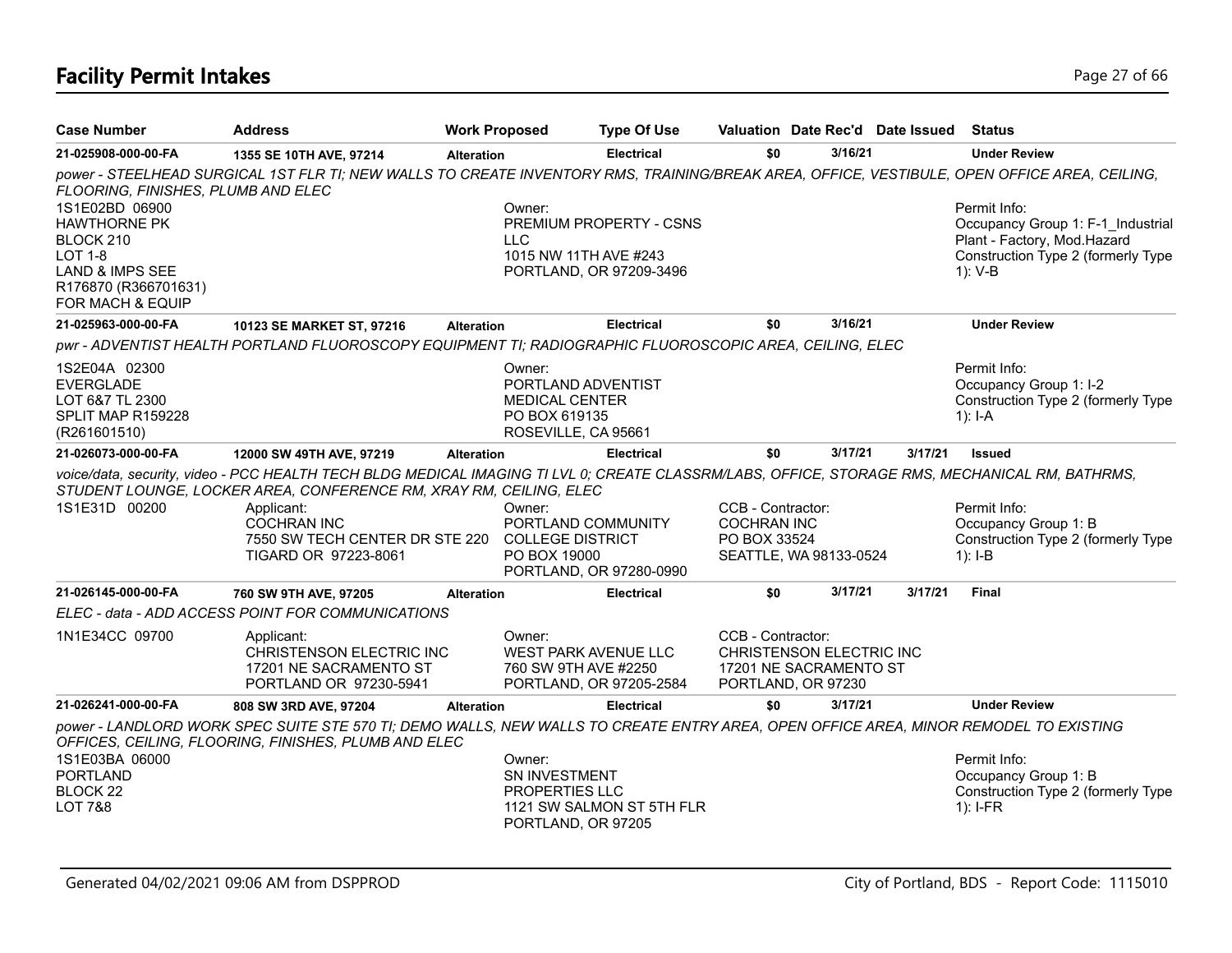# **Facility Permit Intakes** Page 28 of 66

| <b>Case Number</b>                                                                                   | <b>Address</b>                                                                                                                                                                                                                                                                                 | <b>Work Proposed</b> |                                                                                      | <b>Type Of Use</b>                                 | Valuation Date Rec'd Date Issued                                                  |         |         | <b>Status</b>                                                                                                                                                                                                                                                                  |
|------------------------------------------------------------------------------------------------------|------------------------------------------------------------------------------------------------------------------------------------------------------------------------------------------------------------------------------------------------------------------------------------------------|----------------------|--------------------------------------------------------------------------------------|----------------------------------------------------|-----------------------------------------------------------------------------------|---------|---------|--------------------------------------------------------------------------------------------------------------------------------------------------------------------------------------------------------------------------------------------------------------------------------|
| 21-026696-000-00-FA                                                                                  | 111 SW 5TH AVE, 97204                                                                                                                                                                                                                                                                          | <b>Alteration</b>    |                                                                                      | <b>Electrical</b>                                  | \$0                                                                               | 3/18/21 | 3/18/21 | <b>Issued</b>                                                                                                                                                                                                                                                                  |
|                                                                                                      | audio/video - T-29 New Relic Refresh/Furnish and install Low Voltage Cable. Demo existing cable. Install AV equipment                                                                                                                                                                          |                      |                                                                                      |                                                    |                                                                                   |         |         |                                                                                                                                                                                                                                                                                |
| 1N1E34CD 80000<br>ONE ELEVEN TOWER<br><b>CONDOMINIUM</b><br><b>GENERAL COMMON</b><br><b>ELEMENTS</b> | Applicant:<br>NEWJEE LLC<br><b>PORTLAND</b><br>97232<br><b>USA</b>                                                                                                                                                                                                                             | <b>OR</b>            | Owner:<br>ASSOCIATION OF UNIT<br>TOWER CONDO<br>111 SW 5TH AVE<br>PORTLAND, OR 97204 | <b>OWNERS OF ONE ELEVEN</b>                        | CCB - Contractor:<br><b>NEWJEE LLC</b><br>620 NE 19TH AVE<br>PORTLAND, OR 97232   |         |         |                                                                                                                                                                                                                                                                                |
| 21-026699-000-00-FA                                                                                  | 1250 NW 9TH AVE, 97209                                                                                                                                                                                                                                                                         | <b>Alteration</b>    |                                                                                      | <b>Electrical</b>                                  | \$0                                                                               | 3/18/21 | 3/18/21 | <b>Issued</b>                                                                                                                                                                                                                                                                  |
| 1N1E34BB 01305<br><b>STATION PLACE</b><br>LOT <sub>5</sub>                                           | NOOKS, SERVER RM, RECORDING STUDIO, MOTHERS/WELLNESS RM, CEILING, FLOORING, FINISHES, PLUMB, AND ELEC<br>Applicant:<br>AMERICAN HEATING INC<br>5035 SE 24TH<br>PORTLAND OR 97202-4765                                                                                                          |                      | Owner:<br>CSHV 9NORTH LLC<br>PO BOX 638                                              | ADDISON, TX 75001-0638                             |                                                                                   |         |         | hvac control - BRAINIUM STUDIOS 6TH FL TI; NEW FIRST TIME TENANT - NEW WALLS TO CREATE CONFERENCE RMS, OFFICES, LOBBY, KITCHEN, STORAGE, PHONE                                                                                                                                 |
| 21-026763-000-00-FA                                                                                  | 100 SW MAIN ST, 97204                                                                                                                                                                                                                                                                          | <b>Alteration</b>    |                                                                                      | <b>Electrical</b>                                  | \$0                                                                               | 3/18/21 | 3/18/21 | <b>Issued</b>                                                                                                                                                                                                                                                                  |
| 1S1E03BD 00600<br><b>PORTLAND</b><br>BLOCK 10<br>LOT 1 EXC PT IN STS<br>LOT 2-8 EXC PT IN ST         | PUBLICATIONS & REPRODUCTION, REST RM, HEALTH RM; 3RD FLR-OFFICES, OPEN OFFICES, CONFERENCE RMS, BREAK RM, STORAGE, REST RM, HEALTH RM,<br>IDF, COMPUTER RM; CEILING, FLOORING, FINISHES, PLUMB AND ELEC<br>Applicant:<br>HUNTER DAVISSON INC<br>1800 SE PERSHING ST.<br>PORTLAND OR 97202-2338 |                      | Owner:<br>#100<br>SAN DIEGO, CA 92121                                                | AAT OREGON OFFICE I LLC<br>3420 CARMEL MOUNTAIN RD |                                                                                   |         |         | hvac control - VBA 2ND & 3RD FL TI; DEMO WALLS, NEW WALLS TO CREATE 2ND FLR - OFFICES, OPEN OFFICES, CONFERENCE RMS, BREAK RM, STORAGE, MAIL RM,<br>Permit Info:<br>Occupancy Group 1: B Bank, Off.,<br>Med.Off., Pub.Bldg.<br>Construction Type 2 (formerly Type<br>$1$ : I-B |
| 21-026786-000-00-FA                                                                                  | 2112 NW IRVING ST, 97210                                                                                                                                                                                                                                                                       | <b>Alteration</b>    |                                                                                      | <b>Electrical</b>                                  | \$0                                                                               | 3/18/21 |         | <b>Under Review</b>                                                                                                                                                                                                                                                            |
| 1N1E33BD 08700<br>KINGS 2ND ADD<br><b>BLOCK 11</b><br>LOT 1-3 TL 8700                                | pwr - NEGOCIANT TI 1ST FLR; FIRST TIME TENANT, OCCUPANCY B, CREATE COMMISSARY/MARKET AREA, WINE CELLAR, WINE STORAGE RM, OFFICE, KITCHEN,<br>STORAGE RM, BAR & EVENT SPACE, MARQUEE PLATFORM OVER MARKET AREA FOR STORAGE ONLY, CEILING, ELEC                                                  |                      | Owner:<br>625 NW 21ST LLC<br>116 NE 6TH AVE #400                                     | PORTLAND, OR 97232-2904                            |                                                                                   |         |         |                                                                                                                                                                                                                                                                                |
| 21-026819-000-00-FA                                                                                  | 1120 SW 3RD AVE - UNIT 1,                                                                                                                                                                                                                                                                      | <b>Alteration</b>    |                                                                                      | <b>Electrical</b>                                  | \$0                                                                               | 3/18/21 | 3/18/21 | <b>Issued</b>                                                                                                                                                                                                                                                                  |
|                                                                                                      | 97204<br>pwr - ELEC-JC 9TH FLOOR; PROVIDE (480v 250 amp) FEEDER FROM 16TH FLOOR TO 9th FLOOR EMERGENCY BUSS (TEMPORARY) SMCC 16.                                                                                                                                                               |                      |                                                                                      |                                                    |                                                                                   |         |         |                                                                                                                                                                                                                                                                                |
| 1S1E03BD 90001<br>THE JUSTICE CENTER<br>A CONDOMINIUM<br>LOT <sub>1</sub>                            | Applicant:<br>ELECTRICAL CONSTRUCTION CO. (a MULTNOMAH COUNTY<br>dba for EC COMPANY)<br>PO BOX 10286<br>PORTLAND OR 97296-0286                                                                                                                                                                 |                      | Owner:<br>401 N DIXON ST<br>PORTLAND, OR 97227                                       |                                                    | CCB - Contractor:<br><b>EC COMPANY</b><br>PO BOX 10286<br>PORTLAND, OR 97296-0286 |         |         | Permit Info:<br>Occupancy Group 1: B<br>Construction Type 2 (formerly Type<br>$1$ : I-FR                                                                                                                                                                                       |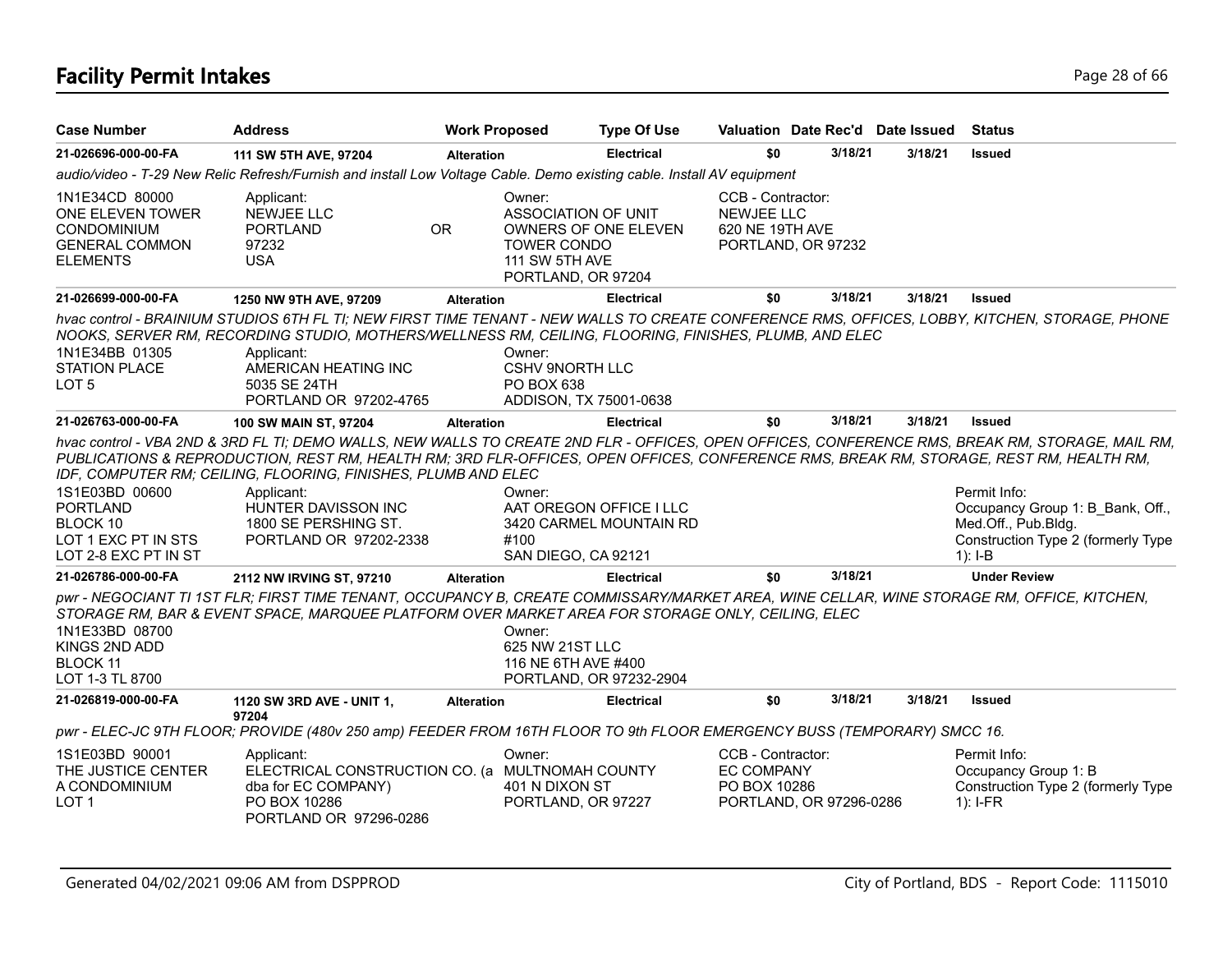## **Facility Permit Intakes** Page 29 of 66

| <b>Case Number</b>                                                              | <b>Address</b>                                                                                                                                                                                                                            | <b>Work Proposed</b> |                                                                           | <b>Type Of Use</b>                                 |                                                                                                  |         | Valuation Date Rec'd Date Issued | Status                                                                                                                                                                                                                                 |
|---------------------------------------------------------------------------------|-------------------------------------------------------------------------------------------------------------------------------------------------------------------------------------------------------------------------------------------|----------------------|---------------------------------------------------------------------------|----------------------------------------------------|--------------------------------------------------------------------------------------------------|---------|----------------------------------|----------------------------------------------------------------------------------------------------------------------------------------------------------------------------------------------------------------------------------------|
| 21-026838-000-00-FA                                                             | 1120 SW 3RD AVE - UNIT 1,<br>97204                                                                                                                                                                                                        | <b>Alteration</b>    |                                                                           | <b>Electrical</b>                                  | \$0                                                                                              | 3/18/21 | 3/18/21                          | <b>Issued</b>                                                                                                                                                                                                                          |
|                                                                                 | ELEC - MULTCO JUSTICE CTR; UPS TEMP POWER (480V 200 AMP) FEEDER FROM 16TH FLOOR TO 9TH FLOOR (2ND) UPS                                                                                                                                    |                      |                                                                           |                                                    |                                                                                                  |         |                                  |                                                                                                                                                                                                                                        |
| 1S1E03BD 90001<br>THE JUSTICE CENTER<br>A CONDOMINIUM<br>LOT <sub>1</sub>       | Applicant:<br>ELECTRICAL CONSTRUCTION CO. (a MULTNOMAH COUNTY<br>dba for EC COMPANY)<br>PO BOX 10286<br>PORTLAND OR 97296-0286                                                                                                            |                      | Owner:<br>401 N DIXON ST<br>PORTLAND, OR 97227                            |                                                    | CCB - Contractor:<br><b>EC COMPANY</b><br>PO BOX 10286<br>PORTLAND, OR 97296-0286                |         |                                  | Permit Info:<br>Occupancy Group 1: B<br>Construction Type 2 (formerly Type<br>$1$ : I-FR                                                                                                                                               |
| 21-026903-000-00-FA                                                             | 340 SW MORRISON ST, 97204                                                                                                                                                                                                                 | <b>Alteration</b>    |                                                                           | <b>Electrical</b>                                  | \$0                                                                                              | 3/19/21 |                                  | <b>Under Review</b>                                                                                                                                                                                                                    |
| <b>AND ELEC</b><br>1S1E03BA 07200<br><b>PORTLAND</b><br>BLOCK 50<br>LOT 1-4&6-8 | power - PIONEER PLACE ROTUNDA EXTERIOR SECURITY DOORS; INSTALL NEW OVERHEAD COILING SECURITY DOORS AT 2 OF EXISTING ROTUNDA ENTRANCES                                                                                                     |                      | Owner:<br>PIONEER PLACE LLC<br>PO BOX 3487<br>CHICAGO, IL 60654-3487      |                                                    |                                                                                                  |         |                                  | Permit Info:<br>Occupancy Group 1: M<br>Construction Type 2 (formerly Type<br>1): $I-A$                                                                                                                                                |
| 21-026917-000-00-FA                                                             | <b>700 SW 5TH AVE</b>                                                                                                                                                                                                                     | <b>Alteration</b>    |                                                                           | <b>Electrical</b>                                  | \$0                                                                                              | 3/19/21 |                                  | <b>Under Review</b>                                                                                                                                                                                                                    |
| 1S1E03BB1 90001                                                                 | THE TOWER PIONEER PLACE ENTRANCE (NEXT TO 888 SW 5TH AVE) AND ELEC                                                                                                                                                                        |                      | Owner:<br>PIONEER PLACE LLC<br>PO BOX 3487<br>CHICAGO, IL 60654-3487      |                                                    |                                                                                                  |         |                                  | power - PIONEER PLACE ATRIUM EXTERIOR SECURITY DOORS; INSTALL NEW OVERHEAD COILING SECURITY DOORS AT 4 OF EXISTING ATRIUM ENTRANCES & 1 AT<br>Permit Info:<br>Occupancy Group 1: M<br>Construction Type 2 (formerly Type<br>$1$ : I-FR |
| 21-027171-000-00-FA                                                             | 12775 NE MARX ST, 97230                                                                                                                                                                                                                   | <b>Alteration</b>    |                                                                           | <b>Electrical</b>                                  | \$0                                                                                              | 3/19/21 |                                  | <b>Under Review</b>                                                                                                                                                                                                                    |
|                                                                                 | power- BLDG 14 TRANSCOLD DISTRIBUTION (USA) INC TI; NEW DEMISING WALL, ELEC, CEILING, FLOORING, FINISHES                                                                                                                                  |                      |                                                                           |                                                    |                                                                                                  |         |                                  |                                                                                                                                                                                                                                        |
| 1N2E23BB 01000                                                                  |                                                                                                                                                                                                                                           |                      | Owner:<br>I P<br>#300<br>TIGARD, OR 97224-7175                            | PACIFIC REALTY ASSOCIATES<br>15350 SW SEQUOIA PKWY |                                                                                                  |         |                                  |                                                                                                                                                                                                                                        |
| 21-027692-000-00-FA                                                             | 1300 SW 5TH AVE, 97201                                                                                                                                                                                                                    | <b>Alteration</b>    |                                                                           | <b>Electrical</b>                                  | \$0                                                                                              | 3/22/21 | 3/22/21                          | <b>Issued</b>                                                                                                                                                                                                                          |
|                                                                                 | fire alarm-INSIGHT GLOBAL, STE 3000 TI; NEW TENANT - DEMO WALLS, NEW WALLS TO CREATE INTERVIEW RMS, CONFERENCE RS, ENTRY, BREAK RM, MOTHERS<br>RM, STORAGE, SERVER RM, OFFICES, OPEN OFFICE, CEILING, FLOORING, FINISHES, PLUMB, AND ELEC |                      |                                                                           |                                                    |                                                                                                  |         |                                  |                                                                                                                                                                                                                                        |
| 1S1E03BC 01800<br><b>PORTLAND</b><br><b>BLOCK 148 TL 1800</b>                   | Applicant:<br>POINT MONITOR CORP<br>5863 LAKEVIEW BLVD #100<br>LAKE OSWEGO, OR 97035-7058                                                                                                                                                 |                      | Owner:<br>SOF-XI WFP OWNER LLC<br>591 W PUTNAM AVE<br>GREENWICH, CT 06830 |                                                    | CCB - Contractor:<br>POINT MONITOR CORP<br>5863 LAKEVIEW BLVD SUITE 100<br>LAKE OSWEGO, OR 97035 |         |                                  |                                                                                                                                                                                                                                        |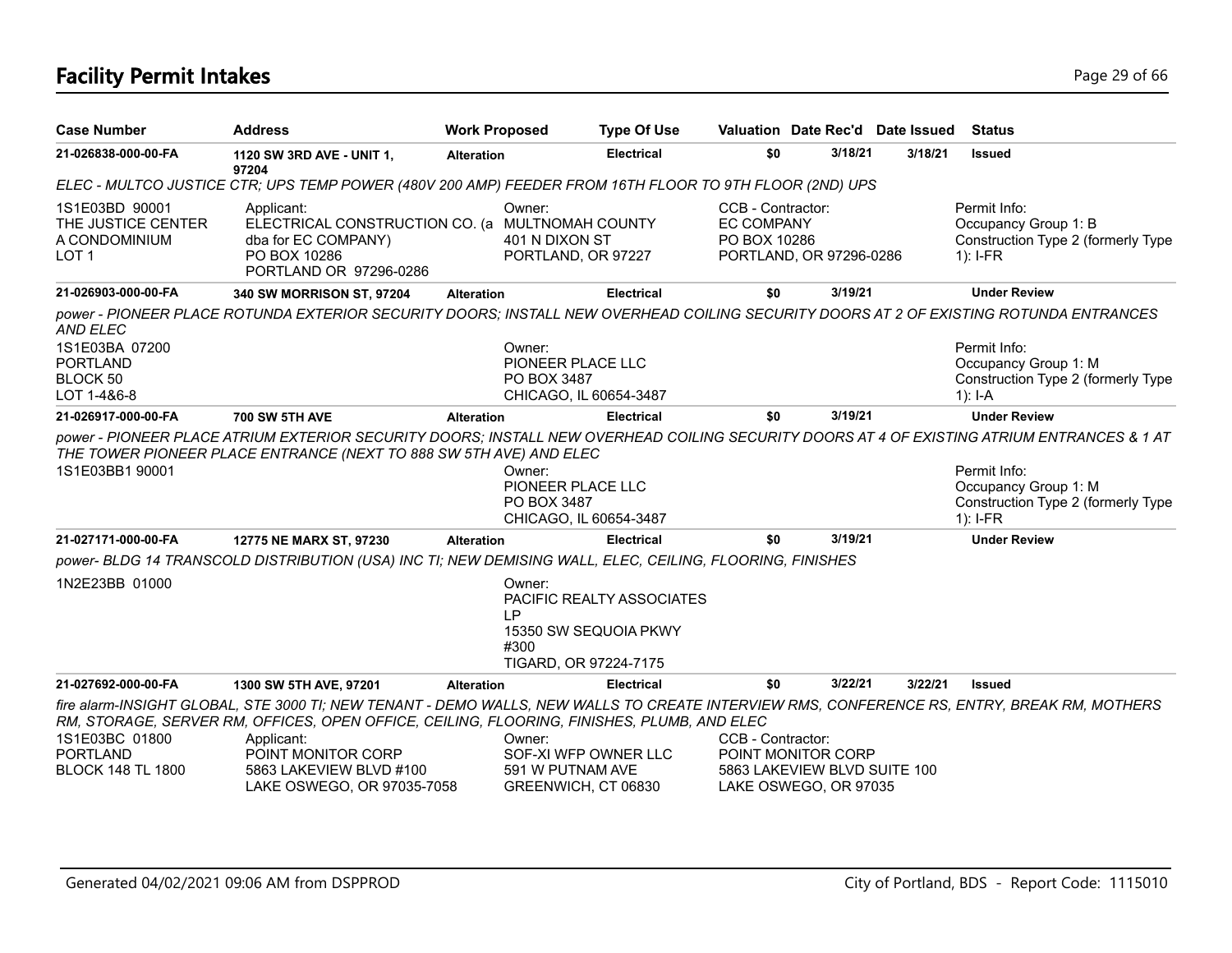# **Facility Permit Intakes** Page 30 of 66

| <b>Case Number</b>                         | <b>Address</b>                                                                                                                                                                                          | <b>Work Proposed</b> |                                                      | <b>Type Of Use</b> |                        | Valuation Date Rec'd Date Issued |         | <b>Status</b>                                              |
|--------------------------------------------|---------------------------------------------------------------------------------------------------------------------------------------------------------------------------------------------------------|----------------------|------------------------------------------------------|--------------------|------------------------|----------------------------------|---------|------------------------------------------------------------|
| 21-027810-000-00-FA                        | <b>825 NE MULTNOMAH ST - UNIT</b><br>1,97232                                                                                                                                                            | <b>Alteration</b>    |                                                      | <b>Electrical</b>  | \$0                    | 3/22/21                          |         | <b>Under Review</b>                                        |
|                                            | power - GUILD MORTGAGE 9TH FLR TI; DEMO WALLS, INSTALL NEW DEMISING WALL TO CREATE NEW TENANT SPACE & REDUCE EXISTING TENANT SPACE, NEW<br>WALL TO CREATE COPY RM, CEILING, FLOORING, FINISHES AND ELEC |                      |                                                      |                    |                        |                                  |         |                                                            |
| 1N1E35BB 90002                             |                                                                                                                                                                                                         |                      | Owner:                                               |                    |                        |                                  |         | Permit Info:                                               |
| <b>LLOYD CENTER TOWER</b>                  |                                                                                                                                                                                                         |                      | <b>PACIFICORP</b>                                    |                    |                        |                                  |         | Occupancy Group 1: B Bank, Off.,                           |
| <b>CONDOMINIUM</b><br>UNIT <sub>1</sub>    |                                                                                                                                                                                                         |                      | 825 NE MULTNOMAH ST #1900<br>PORTLAND, OR 97232-2151 |                    |                        |                                  |         | Med.Off., Pub.Bldg.<br>Construction Type 2 (formerly Type  |
| DEPT OF REVENUE                            |                                                                                                                                                                                                         |                      |                                                      |                    |                        |                                  |         | 1): $I - A$                                                |
| 21-028142-000-00-FA                        | 621 SW MORRISON ST, 97205                                                                                                                                                                               | <b>Alteration</b>    |                                                      | <b>Electrical</b>  | \$0                    | 3/23/21                          | 3/23/21 | <b>Issued</b>                                              |
| ELECTRICAL ROOM RISERS)                    | power for TI switch over - ELECTRICAL PHASE II BASEMENT, L1, AND L2; DEMO WALLS, NEW WALLS AT ELEVATOR, AND (ELEC THROUGH COMMERCIAL FOR                                                                |                      |                                                      |                    |                        |                                  |         |                                                            |
| 1S1E03BB 01800                             | Applicant:                                                                                                                                                                                              |                      | Owner:                                               |                    |                        |                                  |         |                                                            |
|                                            | CHRISTENSON ELECTRIC INC                                                                                                                                                                                |                      | LVA4 PORTLAND ABB LLC                                |                    |                        |                                  |         |                                                            |
|                                            | 17201 NE SACRAMENTO ST<br>PORTLAND OR 97230-5941                                                                                                                                                        |                      | 712 MAIN ST STE 2500<br>HOUSTON, TX 77002-3243       |                    |                        |                                  |         |                                                            |
| 21-028195-000-00-FA                        | 10101 SE MAIN ST - Unit LL-1,                                                                                                                                                                           | <b>Alteration</b>    |                                                      | <b>Electrical</b>  | \$0                    | 3/23/21                          | 3/23/21 | <b>Issued</b>                                              |
|                                            | 97216                                                                                                                                                                                                   |                      |                                                      |                    |                        |                                  |         |                                                            |
|                                            | voice/data - ADVENTIST POB 2 SUITE 3001 OB/GYN TI 3RD FLR; CREATE WAITING AREA, EXAM RMS, OFFICES, CONSULT RM, CLEAN STORAGE, SOILED HOLD, MED<br>PREP RM, REMODEL EXISTING SPACE, CEILING, ELEC        |                      |                                                      |                    |                        |                                  |         |                                                            |
| 1S2E04A 90006                              | Applicant:                                                                                                                                                                                              |                      | Owner:                                               |                    | CCB - Contractor:      |                                  |         | Permit Info:                                               |
| PORTLAND ADVENTIST<br><b>MEDICAL PLAZA</b> | DYNALECTRIC COMPANY<br>2225 NW 20th Ave.                                                                                                                                                                |                      | PORTLAND ADVENTIST<br><b>MEDICAL CENTER</b>          |                    | <b>CELINE WILLIAMS</b> | DYNALECTRIC COMPANY              |         | Occupancy Group 1: B<br>Construction Type 2 (formerly Type |
| <b>CONDOMINIUM</b>                         | PORTLAND OR 97209                                                                                                                                                                                       |                      | PO BOX 619135                                        |                    | 2225 NW 20TH AVE       |                                  |         | $1$ : II-B                                                 |
| LOT LL-1                                   |                                                                                                                                                                                                         |                      | ROSEVILLE, CA 95661                                  |                    |                        | PORTLAND, OR 97209               |         |                                                            |
| 21-028215-000-00-FA                        | 111 SW 5TH AVE, 97204                                                                                                                                                                                   | <b>Alteration</b>    |                                                      | <b>Electrical</b>  | \$0                    | 3/23/21                          | 3/23/21 | <b>Under Inspection</b>                                    |
|                                            | power - T-29 New Relic Refresh wire for Modular furniture reconfigure and conference rooms                                                                                                              |                      |                                                      |                    |                        |                                  |         |                                                            |
| 1N1E34CD 80000                             | Applicant:                                                                                                                                                                                              |                      | Owner:                                               |                    | CCB - Contractor:      |                                  |         |                                                            |
| ONE ELEVEN TOWER                           | STONER ELECTRIC INC                                                                                                                                                                                     |                      | ASSOCIATION OF UNIT                                  |                    | <b>MARK SCOTT</b>      |                                  |         |                                                            |
| CONDOMINIUM<br><b>GENERAL COMMON</b>       | 1904 SE OCHOCO ST.<br>MILWAUKIE OR 97222-7315                                                                                                                                                           |                      | <b>OWNERS OF ONE ELEVEN</b><br>TOWER CONDO           |                    | 1904 SE OCHOCO         | <b>STONER ELECTRIC INC</b>       |         |                                                            |
| <b>ELEMENTS</b>                            |                                                                                                                                                                                                         |                      | 111 SW 5TH AVE                                       |                    |                        | MILWAUKIE, OR 97222              |         |                                                            |
|                                            |                                                                                                                                                                                                         |                      | PORTLAND, OR 97204                                   |                    |                        |                                  |         |                                                            |
| 21-028246-000-00-FA                        | 816 SW 18TH AVE, 97205                                                                                                                                                                                  | <b>Alteration</b>    |                                                      | <b>Electrical</b>  | \$0                    | 3/23/21                          | 3/23/21 | <b>Final</b>                                               |
|                                            | fire alarm, access - FITNESS CENTER AMENITY SPACE 1ST FL TI; INSTALL CONCRETE SLAB, RAMPS, CONCRETE STAIRS, TEMPORARY WALL, AND ELEC                                                                    |                      |                                                      |                    |                        |                                  |         |                                                            |
| 1N1E33DC 03000                             | Applicant:                                                                                                                                                                                              |                      | Owner:                                               |                    |                        |                                  |         |                                                            |
|                                            | POINT MONITOR CORP<br>5863 LAKEVIEW BLVD #100                                                                                                                                                           |                      | URG OPB 17TH AVENUE LLC<br>1425 4TH AVE #500         |                    |                        |                                  |         |                                                            |
|                                            | LAKE OSWEGO, OR 97035-7058                                                                                                                                                                              |                      | SEATTLE, WA 98101                                    |                    |                        |                                  |         |                                                            |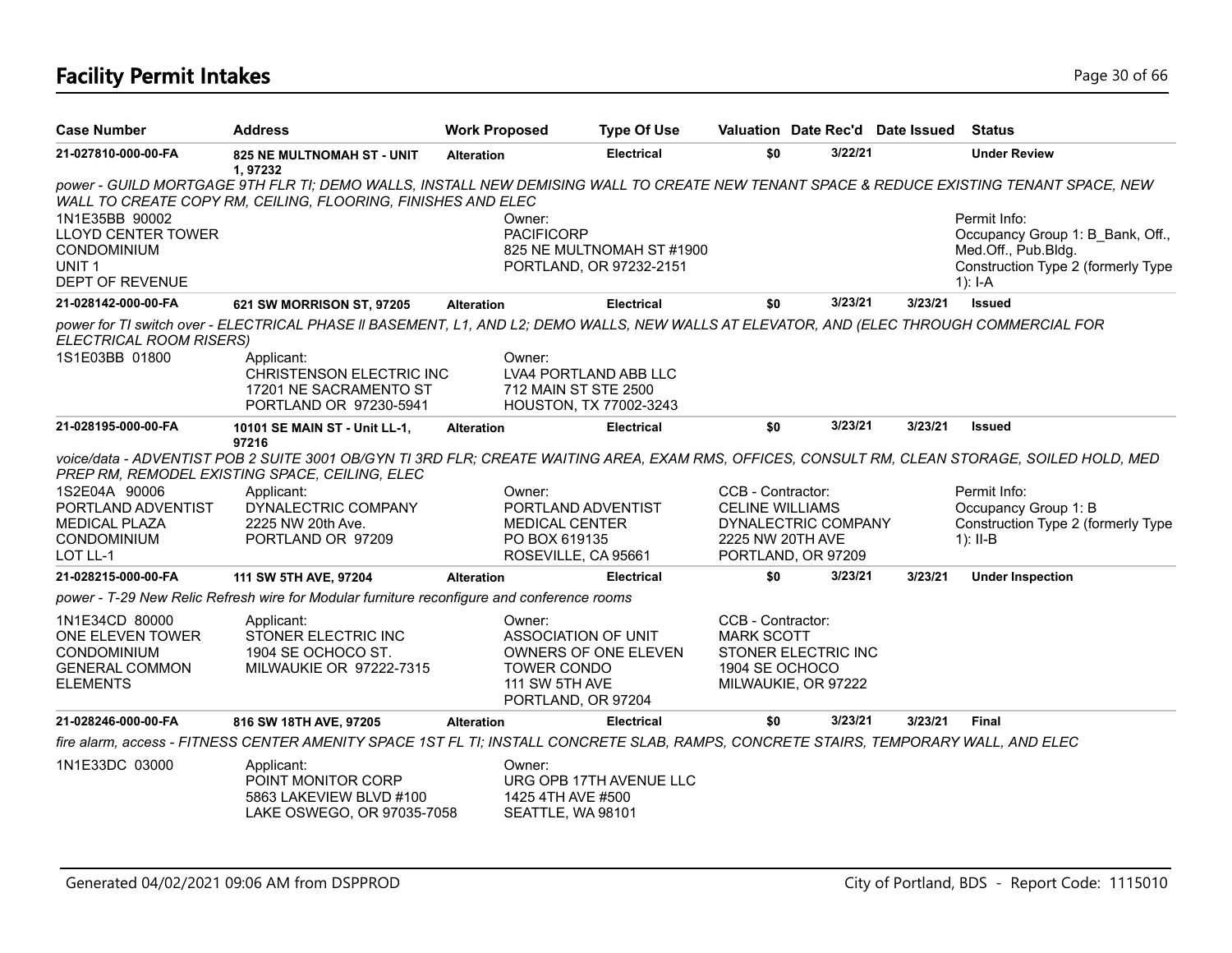| <b>Case Number</b>                                                                                   | <b>Address</b>                                                                                                                                      | <b>Work Proposed</b> |                                                                                               | <b>Type Of Use</b>                                   |                                                                                                        |         | Valuation Date Rec'd Date Issued | <b>Status</b>                                                                             |
|------------------------------------------------------------------------------------------------------|-----------------------------------------------------------------------------------------------------------------------------------------------------|----------------------|-----------------------------------------------------------------------------------------------|------------------------------------------------------|--------------------------------------------------------------------------------------------------------|---------|----------------------------------|-------------------------------------------------------------------------------------------|
| 21-028386-000-00-FA                                                                                  | 3245 SW PAVILION LOOP - Unit<br>SJH, 97239                                                                                                          | <b>Alteration</b>    |                                                                                               | <b>Electrical</b>                                    | \$0                                                                                                    | 3/23/21 |                                  | <b>Under Review</b>                                                                       |
|                                                                                                      | power-OHSU SAM JACKSON HALL AHU REPLACEMENT 3RD FLR; INSTALL NEW HOUSEKEEPING PAD, FINISHES AND ELEC                                                |                      |                                                                                               |                                                      |                                                                                                        |         |                                  |                                                                                           |
| 1S1E09<br>00600                                                                                      |                                                                                                                                                     |                      | Owner:<br><b>DEPT</b><br><b>RD</b><br>PORTLAND, OR 97239                                      | OREGON STATE OF (MEDICAL<br>3181 SW SAM JACKSON PARK |                                                                                                        |         |                                  | Permit Info:<br>Occupancy Group 1: I-2<br>Construction Type 2 (formerly Type<br>$1$ : I-A |
| 21-028637-000-00-FA                                                                                  | <b>1038 SE CESAR E CHAVEZ</b><br><b>BLVD, 97214</b>                                                                                                 | <b>Alteration</b>    |                                                                                               | <b>Electrical</b>                                    | \$0                                                                                                    | 3/23/21 | 3/23/21                          | <b>Issued</b>                                                                             |
|                                                                                                      | pwr - ELEC - ADD CIRCUIT(S) FOR BOTTLE FILLING STATION(S)                                                                                           |                      |                                                                                               |                                                      |                                                                                                        |         |                                  |                                                                                           |
| 1S1E01AD 04500<br><b>EASTLAND</b><br><b>BLOCK4</b><br>LOT 1&2 TL 4500                                | Applicant:<br>MULTNOMAH CT FACILITIES<br><b>MANAGEMENT</b><br>ATTN: JEFF LEWIS<br>401 N. DIXON ST.<br>PORTLAND, OR 97227-1865                       |                      | Owner:<br>MULTNOMAH COUNTY<br><b>LIBRARY DISTRICT</b><br>401 N DIXON ST<br>PORTLAND, OR 97227 |                                                      |                                                                                                        |         |                                  |                                                                                           |
| 21-028715-000-00-FA                                                                                  | 1120 SW 3RD AVE - UNIT 1,<br>97204                                                                                                                  | <b>Alteration</b>    |                                                                                               | <b>Electrical</b>                                    | \$0                                                                                                    | 3/24/21 | 3/24/21                          | <b>Under Inspection</b>                                                                   |
|                                                                                                      | pwr - LANDLORD WORK FLRS 1-8; 2ND FL: TEMP COMMAND CENTER; FLRS 1-8 REMODEL SECURITY ROOMS AND SYSTEM, CEILING ELEC                                 |                      |                                                                                               |                                                      |                                                                                                        |         |                                  |                                                                                           |
| 1S1E03BD 90001<br>THE JUSTICE CENTER<br>A CONDOMINIUM<br>LOT <sub>1</sub>                            | Applicant:<br>ELECTRICAL CONSTRUCTION CO. (a MULTNOMAH COUNTY<br>dba for EC COMPANY)<br>PO BOX 10286<br>PORTLAND OR 97296-0286                      |                      | Owner:<br>401 N DIXON ST<br>PORTLAND, OR 97227                                                |                                                      | CCB - Contractor:<br><b>EC COMPANY</b><br>PO BOX 10286<br>PORTLAND, OR 97296-0286                      |         |                                  | Permit Info:<br>Occupancy Group 1: B<br>Construction Type 2 (formerly Type<br>$1$ : I-FR  |
| 21-029051-000-00-FA                                                                                  | 111 SW 5TH AVE, 97204                                                                                                                               | <b>Alteration</b>    |                                                                                               | <b>Electrical</b>                                    | \$0                                                                                                    | 3/24/21 | 4/2/21                           | <b>Issued</b>                                                                             |
| AND ELEC                                                                                             | power-NEW RELIC HVAC 28TH & 29TH FLRS; INSTALL 2 SPLIT AC UNITS - 28TH FLR INSTALL 4-TON UNIT FOR MDF & 29TH FLR INSTALL 2-TON UNIT FOR IDF, PIPING |                      |                                                                                               |                                                      |                                                                                                        |         |                                  |                                                                                           |
| 1N1E34CD 80000<br>ONE ELEVEN TOWER<br><b>CONDOMINIUM</b><br><b>GENERAL COMMON</b><br><b>ELEMENTS</b> | Applicant:<br>STONER ELECTRIC INC<br>1904 SE OCHOCO ST.<br>MILWAUKIE OR 97222-7315                                                                  |                      | Owner:<br>ASSOCIATION OF UNIT<br><b>TOWER CONDO</b><br>111 SW 5TH AVE<br>PORTLAND, OR 97204   | OWNERS OF ONE ELEVEN                                 | CCB - Contractor:<br><b>MARK SCOTT</b><br>STONER ELECTRIC INC<br>1904 SE OCHOCO<br>MILWAUKIE, OR 97222 |         |                                  |                                                                                           |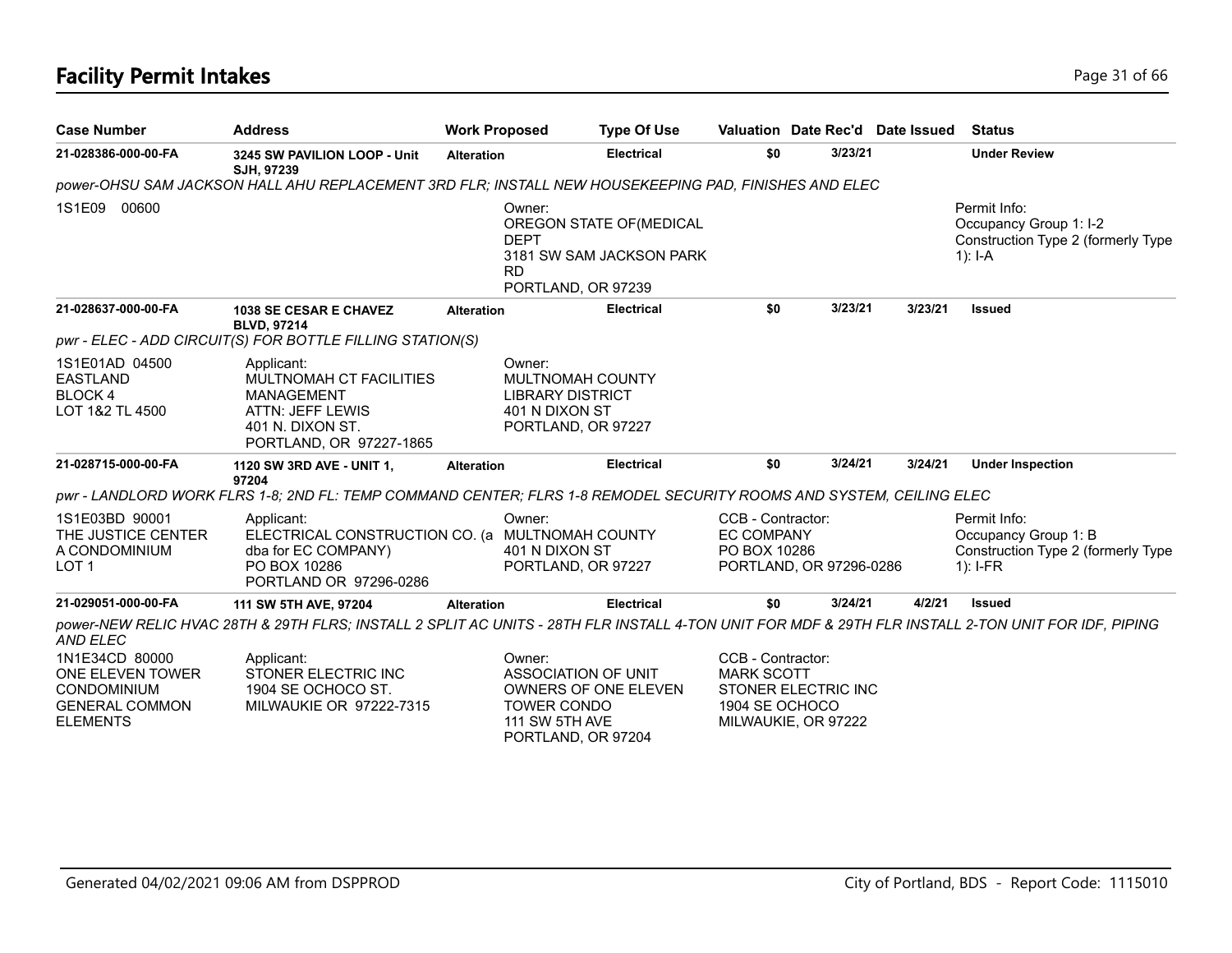# **Facility Permit Intakes** Page 32 of 66

| <b>Case Number</b>                                                    | <b>Address</b>                                                                                                                                                                                                                        | <b>Work Proposed</b> | <b>Type Of Use</b>                                                                       |                   |                           | Valuation Date Rec'd Date Issued | <b>Status</b>                                                                                                                                                       |
|-----------------------------------------------------------------------|---------------------------------------------------------------------------------------------------------------------------------------------------------------------------------------------------------------------------------------|----------------------|------------------------------------------------------------------------------------------|-------------------|---------------------------|----------------------------------|---------------------------------------------------------------------------------------------------------------------------------------------------------------------|
| 21-029058-000-00-FA                                                   | 900 SW 5TH AVE, 97204                                                                                                                                                                                                                 | <b>Alteration</b>    | <b>Electrical</b>                                                                        | \$0               | 3/24/21                   | 3/24/21                          | <b>Issued</b>                                                                                                                                                       |
|                                                                       | data-UNION BANK GRND FLR TI; MINOR DEMO, NEW WALLS TO CREATE VESTIBULE AREA, WAITING AREA, LOBBY, TELLER AREA, WORK RM, IT RM, CASH RM,<br>BREAKRM, BATHRM, CONFERENCE RM, FUTURE ATM RM, CEILING, FLOORING, FINISHES, PLUMB AND ELEC |                      |                                                                                          |                   |                           |                                  |                                                                                                                                                                     |
| 1S1E03BB 00200<br><b>PORTLAND</b>                                     | Applicant:<br><b>IES COMMERCIAL INC</b>                                                                                                                                                                                               | Owner:               | STANDARD INS CO                                                                          | CCB - Contractor: | <b>IES COMMERCIAL INC</b> |                                  | Permit Info:<br>Occupancy Group 1: B                                                                                                                                |
| BLOCK 59<br><b>LOT 1-8</b>                                            | 16135 SW 74TH AVE.<br>TIGARD, OR 97224-7994                                                                                                                                                                                           |                      | <b>PO BOX 711</b><br>PORTLAND, OR 97204                                                  | HOUSTON, TX 77056 | 5433 WESTHEIMER SUITE 500 |                                  | Construction Type 2 (formerly Type<br>$1$ : I-FR                                                                                                                    |
| 21-029068-000-00-FA                                                   | 900 SW 5TH AVE, 97204                                                                                                                                                                                                                 | <b>Alteration</b>    | <b>Electrical</b>                                                                        | \$0               | 3/24/21                   | 3/24/21                          | <b>Issued</b>                                                                                                                                                       |
|                                                                       | Data/Cameras/access controls/intercom - UNION BANK 25TH FLR TI; MINOR DEMO, NEW WALLS TO CREATE RECEPTION AREAK CONFERENCE RM, IDF RM, HUDDLE<br>RMS, OFFICES, PHONE RMS, BREAKRM, OPEN OFFICE AREAS, CEILING                         |                      |                                                                                          |                   |                           |                                  |                                                                                                                                                                     |
| 1S1E03BB 00200                                                        | Applicant:                                                                                                                                                                                                                            | Owner:               |                                                                                          | CCB - Contractor: |                           |                                  | Permit Info:                                                                                                                                                        |
| <b>PORTLAND</b>                                                       | <b>IES COMMERCIAL INC</b>                                                                                                                                                                                                             |                      | STANDARD INS CO                                                                          |                   | <b>IES COMMERCIAL INC</b> |                                  | Occupancy Group 1: B                                                                                                                                                |
| BLOCK 59<br><b>LOT 1-8</b>                                            | 16135 SW 74TH AVE.<br>TIGARD, OR 97224-7994                                                                                                                                                                                           |                      | <b>PO BOX 711</b><br>PORTLAND, OR 97204                                                  | HOUSTON, TX 77056 | 5433 WESTHEIMER SUITE 500 |                                  | Construction Type 2 (formerly Type<br>$1$ : I-FR                                                                                                                    |
| 21-029200-000-00-FA                                                   | 12000 SW 49TH AVE, 97219                                                                                                                                                                                                              | <b>Alteration</b>    | <b>Electrical</b>                                                                        | \$0               | 3/25/21                   |                                  | <b>Under Review</b>                                                                                                                                                 |
|                                                                       | pwr - PCC SYLVANIA COMM TECH BLDG RM 126, 128, 238, 241 TI; STORAGE, (4) PRE-MANUFACTURED MODULAR PRACTICE ROOMS IN RM 238, CEILING ELEC,                                                                                             |                      |                                                                                          |                   |                           |                                  |                                                                                                                                                                     |
| 1S1E31D 00200                                                         |                                                                                                                                                                                                                                       | Owner:               | PORTLAND COMMUNITY<br><b>COLLEGE DISTRICT</b><br>PO BOX 19000<br>PORTLAND, OR 97280-0990 |                   |                           |                                  |                                                                                                                                                                     |
| 21-029316-000-00-FA                                                   | 1827 NE 44TH AVE, 97213                                                                                                                                                                                                               | <b>Alteration</b>    | <b>Electrical</b>                                                                        | \$0               | 3/25/21                   | 3/25/21                          | <b>Issued</b>                                                                                                                                                       |
|                                                                       | fire alarm - EASTSIDE FOOT AND ANKLE TI, STE 100; DEMO WALLS, NEW WALLS TO CREATE MEDICAL ASSISTANCE RM, OFFICE, EXAM RM, STORAGE, WAITING,<br>RECEPTION, OFFICE, X-RAY, BREAK RM, PLUMB, ELEC, CEILING, FLOORING, AND FINISHES       |                      |                                                                                          |                   |                           |                                  |                                                                                                                                                                     |
| 1N2E30CC 05000<br><b>MENEFEE ADD</b><br>BLOCK <sub>5</sub><br>LOT 1-6 | Applicant:<br>POINT MONITOR CORP<br>5863 LAKEVIEW BLVD #100<br>LAKE OSWEGO, OR 97035-7058                                                                                                                                             | Owner:<br><b>LLC</b> | <b>WESTON INVESTMENT CO</b><br>2154 NE BROADWAY #200<br>PORTLAND, OR 97232-1561          |                   |                           |                                  | Permit Info:<br>Occupancy Group 1: B<br>Construction Type 2 (formerly Type<br>$1$ : III-B                                                                           |
| 21-029330-000-00-FA                                                   | 1136 SW ALDER ST, 97205                                                                                                                                                                                                               | <b>Alteration</b>    | <b>Electrical</b>                                                                        | \$0               | 3/25/21                   |                                  | <b>Under Review</b>                                                                                                                                                 |
| 1N1E33DD 04000                                                        | DEMO WALLS, NEW WALLS TO CREATE EXPANDED KITCHEN, CEILING, FLOORING, FINISHES, PLUMB, AND ELEC                                                                                                                                        | Owner:               |                                                                                          |                   |                           |                                  | power - relocate 2 panels and kitchen area - MULTNOMAH WHISKEY LIBRARY KITCHEN EXPANSION TI; EXISTING TENANT EXPANDING TO ADDITIONAL TENANT SPACE -<br>Permit Info: |
| <b>PORTLAND</b><br>BLOCK 257                                          |                                                                                                                                                                                                                                       |                      | AP&J CORP<br>920 SW 6TH AVE #223                                                         |                   |                           |                                  | Occupancy Group 1: M Store,<br>Service Station                                                                                                                      |
| <b>LOT 7&amp;8</b>                                                    |                                                                                                                                                                                                                                       |                      | PORTLAND, OR 97204                                                                       |                   |                           |                                  | Construction Type 2 (formerly Type<br>$1): V-B$                                                                                                                     |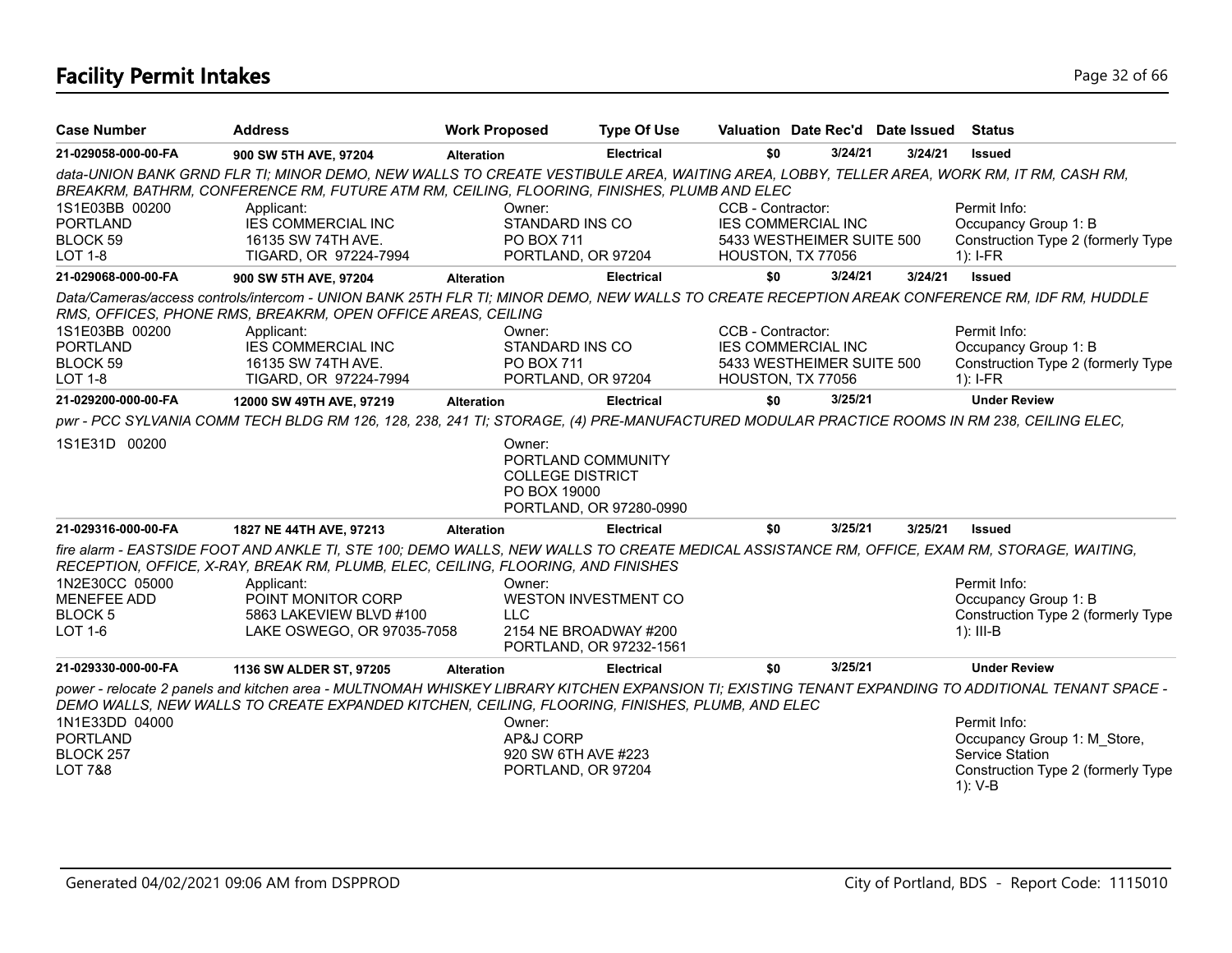# **Facility Permit Intakes** Page 13 of 66

| <b>Case Number</b>                                       | <b>Address</b>                                                                                                                                                                                                                                                                                                                                                                      | <b>Work Proposed</b>                                   | <b>Type Of Use</b>                                                                    |                                                                 |                       | Valuation Date Rec'd Date Issued | <b>Status</b>                                                                                                                                  |
|----------------------------------------------------------|-------------------------------------------------------------------------------------------------------------------------------------------------------------------------------------------------------------------------------------------------------------------------------------------------------------------------------------------------------------------------------------|--------------------------------------------------------|---------------------------------------------------------------------------------------|-----------------------------------------------------------------|-----------------------|----------------------------------|------------------------------------------------------------------------------------------------------------------------------------------------|
| 21-029446-000-00-FA                                      | 610 SW ALDER ST, 97205                                                                                                                                                                                                                                                                                                                                                              | <b>Alteration</b>                                      | <b>Electrical</b>                                                                     | \$0                                                             | 3/25/21               |                                  | <b>Under Review</b>                                                                                                                            |
|                                                          | power- CRITTENTON FOUNDATION STE 215 2ND FLR TI; DEMO WALLS, NEW WALLS TO CREATE OFFICE, SERVER/COPY RM, OPEN OFFICE AREAS, CONFERENCE<br>RMS, REMODEL BREKRM, WAITING AREA, CEILING, FLOORING, FINISHES, PLUMB AND ELEC                                                                                                                                                            |                                                        |                                                                                       |                                                                 |                       |                                  |                                                                                                                                                |
| 1N1E34CC 08000<br><b>PORTLAND</b><br>BLOCK 178           |                                                                                                                                                                                                                                                                                                                                                                                     | Owner:<br>RALPH SCHLESINGER<br><b>COMPANY LLC</b>      |                                                                                       |                                                                 |                       |                                  | Permit Info:<br>Occupancy Group 1: B Bank, Off.,<br>Med.Off., Pub.Bldg.                                                                        |
| LOT 1-3 TL 8000                                          |                                                                                                                                                                                                                                                                                                                                                                                     |                                                        | 610 SW ALDER ST #1221<br>PORTLAND, OR 97205-3613                                      |                                                                 |                       |                                  | Construction Type 2 (formerly Type<br>$1$ : I-A                                                                                                |
| 21-029467-000-00-FA                                      | 12350 NE SANDY BLVD, 97230                                                                                                                                                                                                                                                                                                                                                          | <b>Alteration</b>                                      | <b>Electrical</b>                                                                     | \$0                                                             | 3/25/21               |                                  | <b>Under Review</b>                                                                                                                            |
| 1N2E23BC 01100<br>SECTION 23 1N 2E<br>TL 1100 6.75 ACRES | power -**// Place holder only, generator and cords only? TIER 1 PRIORITY - PORTLAND FIRE & RESCUE TEMP TENTS; INSTALL TEMPORARY TENTS FOR COVID19                                                                                                                                                                                                                                   | Owner:<br><b>REALTY PARTNERS</b><br>PORTLAND, OR 97230 | RFC JOINT VENTURE & HFK<br>12350 NE SANDY BLVD                                        |                                                                 |                       |                                  | TESTING & VACCINATION SITE, GENERATOR, DUE TO STATE OF EMERGENCY COVID 19, LOCATION IS TO BE UTILIZED AS A TESTING & VACCINATION SITE AND ELEC |
| 21-029625-000-00-FA                                      | <b>7505 NE AMBASSADOR PL.</b><br>97220                                                                                                                                                                                                                                                                                                                                              | <b>Alteration</b>                                      | <b>Electrical</b>                                                                     | \$0                                                             | 3/25/21               |                                  | <b>Under Review</b>                                                                                                                            |
|                                                          | pwr - LANDLORD WORK HVAC CHANGE OUTS; REPLACE 6 EXISTING ROOF TOP UNITS AND ELEC                                                                                                                                                                                                                                                                                                    |                                                        |                                                                                       |                                                                 |                       |                                  |                                                                                                                                                |
| 1N2E09C 01000<br>PORTLAND INT'L CENTER<br>LOT 6 TL 1000  |                                                                                                                                                                                                                                                                                                                                                                                     | Owner:<br>PORT OF PORTLAND<br>PORTLAND, OR 97204       | 121 SW MORRISON ST #1875                                                              |                                                                 |                       |                                  |                                                                                                                                                |
| 21-029627-000-00-FA                                      | 7000 NE AIRPORT WAY, 97218                                                                                                                                                                                                                                                                                                                                                          | <b>Alteration</b>                                      | <b>Electrical</b>                                                                     | \$0                                                             | 3/25/21               | 3/25/21                          | <b>Under Inspection</b>                                                                                                                        |
|                                                          | hvac controls - PDX TERMINAL 6 TENANT RELOCATES (GROUP 2) ALL CONCOURSES DEPLANNING & ENPLANNING LEVELS; MULTIPLE AREAS ACROSS ENTIRE<br>TERMINAL FOR TENANTS - HOLLYWOOD THEATRE, PARADIES, SMARTE CARTE, TRAVEL OREGON, NEWSSTAND, KIEHLS - DEMO WALLS, REMODEL THEATRE, NEW<br>WALLS TO CREATE STOREFRONTS, OFFICES, BREAKRMS, STORAGE RMS, NEWSTAND, RETAIL AREA, CEILING, ELEC |                                                        |                                                                                       |                                                                 |                       |                                  |                                                                                                                                                |
| 1N2E08B 00400                                            | Applicant:                                                                                                                                                                                                                                                                                                                                                                          | Owner:                                                 |                                                                                       | CCB - Contractor:                                               |                       |                                  | Permit Info:                                                                                                                                   |
| SECTION 08 1N 2E                                         | <b>TRACE THOMPSON</b>                                                                                                                                                                                                                                                                                                                                                               | PORT OF PORTLAND                                       |                                                                                       |                                                                 | <b>TRACE THOMPSON</b> |                                  | Occupancy Group 1: A-3                                                                                                                         |
| TL 400 7.39 ACRES<br>SEE SUB ACCOUNTS                    | MORROW MEADOWS CORP<br>1596 SE 22nd St.<br><b>SALEM, OR 97302</b>                                                                                                                                                                                                                                                                                                                   | PO BOX 3529                                            | PORTLAND, OR 97208-3529                                                               | <b>CORPORATION</b><br>1596 22ND ST SE<br><b>SALEM, OR 97302</b> | <b>MORROW MEADOWS</b> |                                  | Construction Type 2 (formerly Type<br>$1$ : I-A                                                                                                |
| 21-029637-000-00-FA                                      | 520 NW DAVIS ST, 97209                                                                                                                                                                                                                                                                                                                                                              | <b>Alteration</b>                                      | <b>Electrical</b>                                                                     | \$0                                                             | 3/25/21               |                                  | <b>Under Review</b>                                                                                                                            |
|                                                          | pwr - CAP FINANCE 2ND FLR TI; CREATE OFFICES, OPEN OFFICE AREA, NEW ACCESS DOOR TO NEXT DOOR TENANT SPACE, CEILING, FLOO ELEC                                                                                                                                                                                                                                                       |                                                        |                                                                                       |                                                                 |                       |                                  |                                                                                                                                                |
| 1N1E34CA 07300                                           |                                                                                                                                                                                                                                                                                                                                                                                     | Owner:<br><b>LLC</b>                                   | <b>TECHNOLOGY &amp; ARTS BLOCK</b><br>412 NW COUCH ST #103<br>PORTLAND, OR 97209-3879 |                                                                 |                       |                                  | Permit Info:<br>Occupancy Group 1: B Bank, Off.,<br>Med.Off., Pub.Bldg.                                                                        |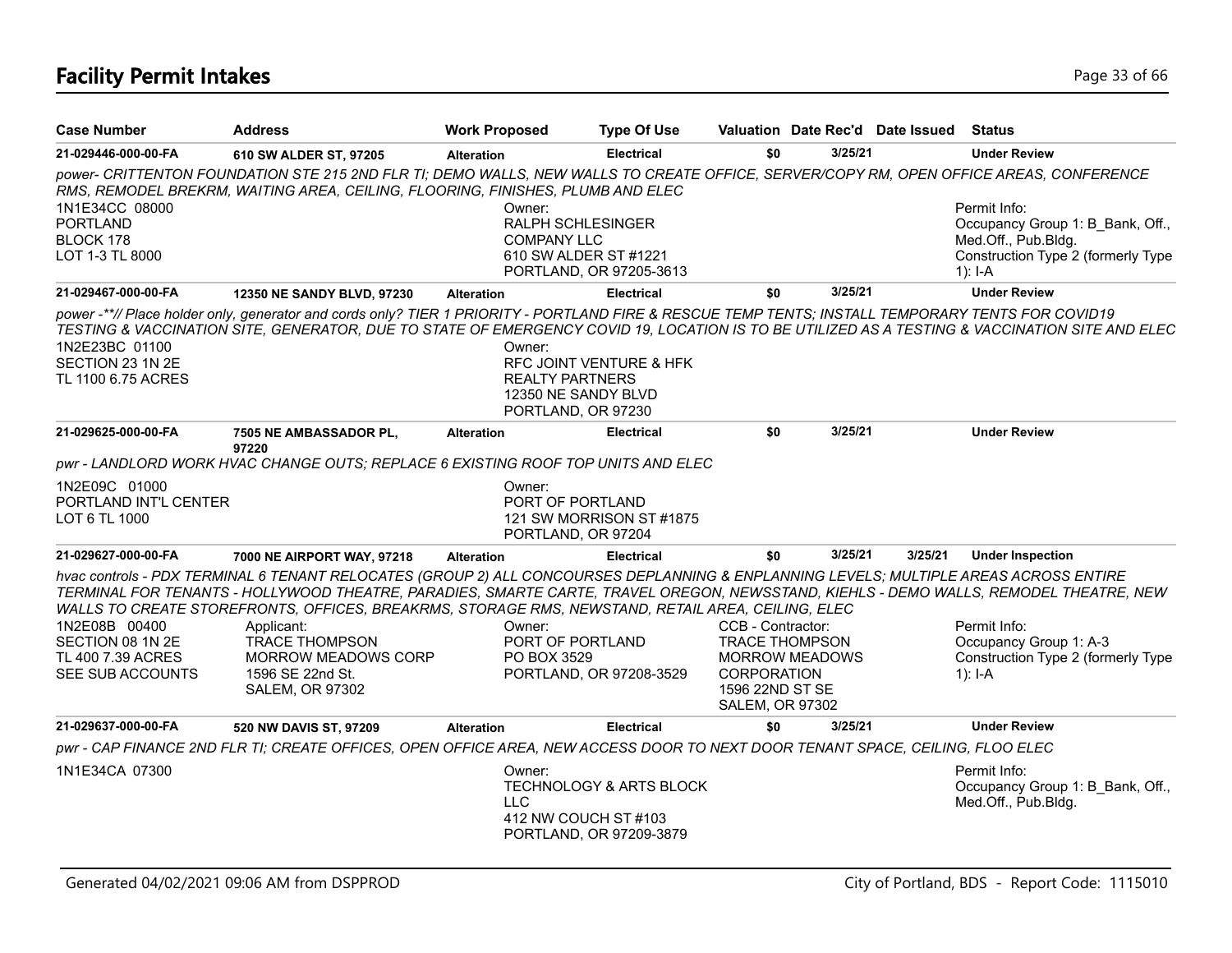# **Facility Permit Intakes** Page 34 of 66

| <b>Case Number</b>                                                    | <b>Address</b>                                                                                | <b>Work Proposed</b>                                | <b>Type Of Use</b>                                                  |     |         | Valuation Date Rec'd Date Issued | <b>Status</b>       |
|-----------------------------------------------------------------------|-----------------------------------------------------------------------------------------------|-----------------------------------------------------|---------------------------------------------------------------------|-----|---------|----------------------------------|---------------------|
| 21-029670-000-00-FA                                                   | 7515 NE AMBASSADOR PL,<br>97220                                                               | <b>Alteration</b>                                   | <b>Electrical</b>                                                   | \$0 | 3/26/21 |                                  | <b>Under Review</b> |
|                                                                       | pwr-LANDLORD WORK HVAC CHANGE OUTS; REPLACE 4 EXISTING(9,10,12,13) ROOF TOP UNITS ELEC        |                                                     |                                                                     |     |         |                                  |                     |
| 1N2E09C 01000                                                         |                                                                                               | Owner:                                              | PORT OF PORTLAND<br>121 SW MORRISON ST #1875<br>PORTLAND, OR 97204  |     |         |                                  |                     |
| 21-029673-000-00-FA                                                   | 7525 NE AMBASSADOR PL,<br>97220                                                               | <b>Alteration</b>                                   | <b>Electrical</b>                                                   | \$0 | 3/26/21 |                                  | <b>Under Review</b> |
|                                                                       | pwr - LANDLORD WORK HVAC CHANGE OUTS; REPLACE 1 EXISTING ROOF TOP UNIT (#8) ELEC              |                                                     |                                                                     |     |         |                                  |                     |
| 1N2E09C 01000                                                         |                                                                                               | Owner:                                              | PORT OF PORTLAND<br>121 SW MORRISON ST #1875<br>PORTLAND, OR 97204  |     |         |                                  |                     |
| 21-029676-000-00-FA                                                   | 7535 NE AMBASSADOR PL,<br>97220                                                               | <b>Alteration</b>                                   | <b>Electrical</b>                                                   | \$0 | 3/26/21 |                                  | <b>Under Review</b> |
|                                                                       | pwr - LANDLORD WORK HVAC CHANGE OUTS; REPLACE 4 EXISTING ROOF TOP UNITS (10, 11, 13, 14) ELEC |                                                     |                                                                     |     |         |                                  |                     |
| 1N2E09C 01000                                                         |                                                                                               | Owner:                                              | PORT OF PORTLAND<br>121 SW MORRISON ST #1875<br>PORTLAND, OR 97204  |     |         |                                  |                     |
| 21-029681-000-00-FA                                                   | <b>1038 SE CESAR E CHAVEZ</b><br><b>BLVD, 97214</b>                                           | <b>Alteration</b>                                   | <b>Electrical</b>                                                   | \$0 | 3/26/21 |                                  | <b>Under Review</b> |
|                                                                       | pwr/acc - BELMONT LIBRARY CARD READERS; INSTALL 3 CARD READERS ELEC                           |                                                     |                                                                     |     |         |                                  |                     |
| 1S1E01AD 04500<br><b>EASTLAND</b><br><b>BLOCK4</b><br>LOT 1&2 TL 4500 |                                                                                               | Owner:<br><b>LIBRARY DISTRICT</b><br>401 N DIXON ST | <b>MULTNOMAH COUNTY</b><br>PORTLAND, OR 97227                       |     |         |                                  |                     |
| 21-030166-000-00-FA                                                   | 819 SW 6TH AVE, 97204                                                                         | <b>Alteration</b>                                   | <b>Electrical</b>                                                   | \$0 | 3/29/21 | 3/29/21                          | <b>Issued</b>       |
|                                                                       | Replace (2) 30 HP VFD's and (1) 60 HP VFD like for like. PR# AHUrebuild2021                   |                                                     |                                                                     |     |         |                                  |                     |
| 1S1E03BB 02100<br><b>PORTLAND</b><br>BLOCK 180<br>LOT 1&2             | Applicant:<br><b>MCKINSTRY COLLC</b><br>16790 NE MASON ST STE 100<br>PORTLAND OR 97230-7398   | Owner:<br>LP.                                       | DEKA USA PROPERTY FOUR<br>920 SW 6TH AVE #375<br>PORTLAND, OR 97204 |     |         |                                  |                     |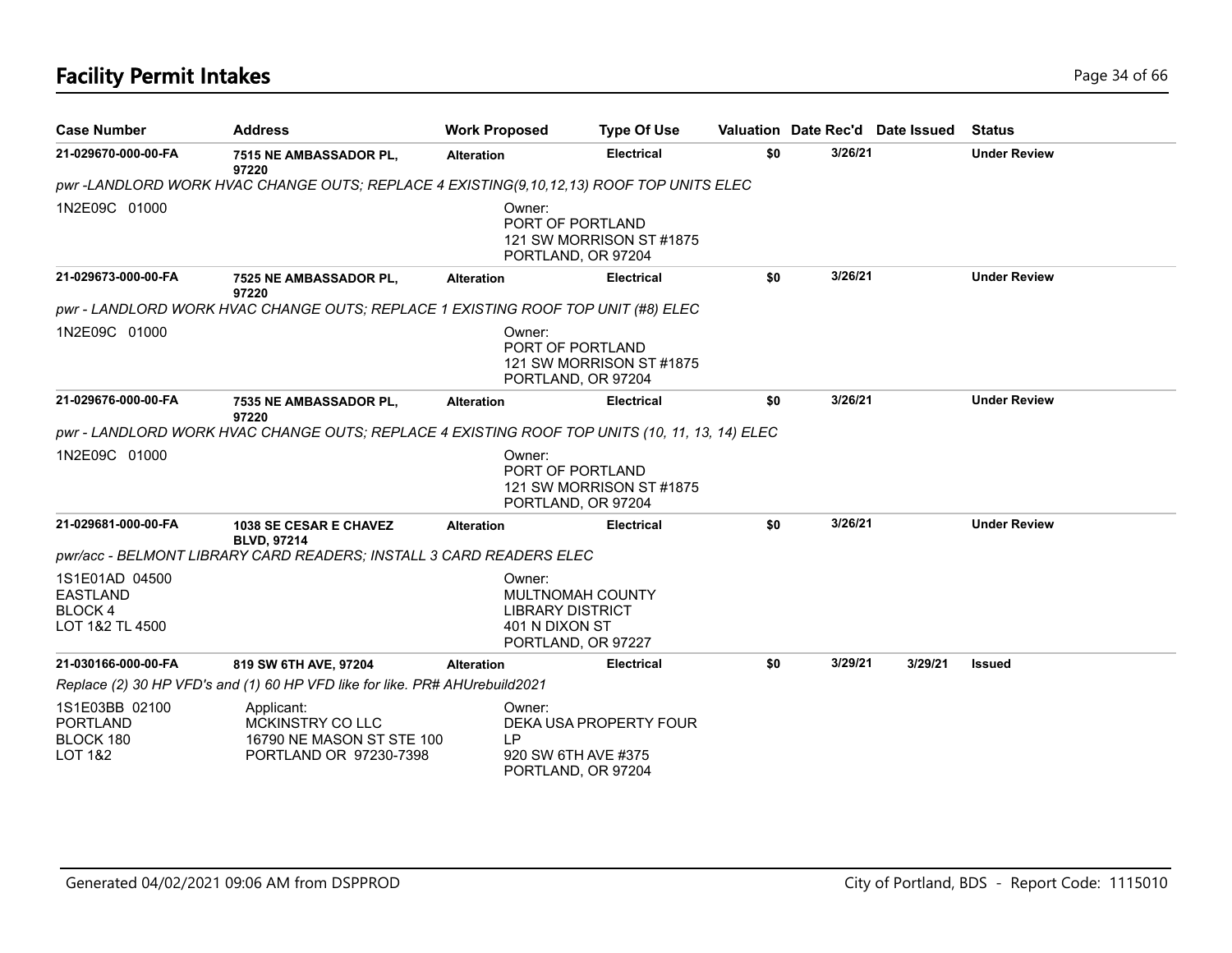# **Facility Permit Intakes** Page 35 of 66

| <b>Case Number</b>                                                                | <b>Address</b>                                                                                                                                                                                                        | <b>Work Proposed</b> |                                                                     | <b>Type Of Use</b>                                                    | Valuation Date Rec'd Date Issued                                                         |         |         | <b>Status</b>                                                                                                                                                   |
|-----------------------------------------------------------------------------------|-----------------------------------------------------------------------------------------------------------------------------------------------------------------------------------------------------------------------|----------------------|---------------------------------------------------------------------|-----------------------------------------------------------------------|------------------------------------------------------------------------------------------|---------|---------|-----------------------------------------------------------------------------------------------------------------------------------------------------------------|
| 21-030223-000-00-FA                                                               | 5228 NE HOYT ST, 97213                                                                                                                                                                                                | <b>Alteration</b>    |                                                                     | <b>Electrical</b>                                                     | \$0                                                                                      | 3/29/21 | 3/29/21 | <b>Under Inspection</b>                                                                                                                                         |
|                                                                                   | power - PPMC PSYCHIATRY CLINIC EAST 3RD FLR TI; REMODEL TMS RM 321, NEW DOOR, CEILING, FLOORING, FINISHES, PLUMB AND ELEC                                                                                             |                      |                                                                     |                                                                       |                                                                                          |         |         |                                                                                                                                                                 |
| 1N2E31AC 06200<br><b>CENTER ADD ANX</b><br>BLOCK <sub>2</sub><br>LOT <sub>2</sub> | Applicant:<br>TICE ELECTRIC COMPANY<br>5405 N Lagoon Ave.<br>PORTLAND OR 97217-7637                                                                                                                                   |                      | Owner:<br><b>PROVIDENCE HEALTH &amp;</b><br>SERVICES-OREGON<br>#190 | 4400 NE HALSEY ST BLDG 2<br>PORTLAND, OR 97213-1545                   |                                                                                          |         |         | Permit Info:<br>Occupancy Group 1: B Bank, Off.,<br>Med.Off., Pub.Bldg.                                                                                         |
| 21-030238-000-00-FA                                                               | 100 SW MAIN ST, 97204                                                                                                                                                                                                 | <b>Alteration</b>    |                                                                     | <b>Electrical</b>                                                     | \$0                                                                                      | 3/29/21 | 3/29/21 | <b>Issued</b>                                                                                                                                                   |
| 1S1E03BD 00600                                                                    | PUBLICATIONS & REPRODUCTION, REST RM, HEALTH RM; 3RD FLR-OFFICES, OPEN OFFICES, CONFERENCE RMS, BREAK RM, STORAGE, REST RM, HEALTH RM,<br>IDF, COMPUTER RM; CEILING, FLOORING, FINISHES, PLUMB AND ELEC<br>Applicant: |                      | Owner:                                                              |                                                                       |                                                                                          |         |         | audio video - VBA 2ND & 3RD FL TI; DEMO WALLS, NEW WALLS TO CREATE 2ND FLR - OFFICES, OPEN OFFICES, CONFERENCE RMS, BREAK RM, STORAGE, MAIL RM,<br>Permit Info: |
| <b>PORTLAND</b>                                                                   | <b>OEG INC</b>                                                                                                                                                                                                        |                      |                                                                     | AAT OREGON OFFICE I LLC                                               |                                                                                          |         |         | Occupancy Group 1: B Bank, Off.,                                                                                                                                |
| BLOCK 10                                                                          | 1709 SE 3RD AVE.                                                                                                                                                                                                      |                      |                                                                     | 3420 CARMEL MOUNTAIN RD                                               |                                                                                          |         |         | Med.Off., Pub.Bldg.                                                                                                                                             |
| LOT 1 EXC PT IN STS<br>LOT 2-8 EXC PT IN ST                                       | PORTLAND OR 97214-4547                                                                                                                                                                                                |                      | #100<br>SAN DIEGO, CA 92121                                         |                                                                       |                                                                                          |         |         | Construction Type 2 (formerly Type<br>$1$ : I-B                                                                                                                 |
| 21-030391-000-00-FA                                                               | 3222 SW RESEARCH DR - Unit<br>RJH, 97239                                                                                                                                                                              | <b>Alteration</b>    |                                                                     | <b>Electrical</b>                                                     | \$0                                                                                      | 3/29/21 | 3/29/21 | <b>Issued</b>                                                                                                                                                   |
|                                                                                   | power-OHSU (RJH)3rd fl Rm 3440 Add new 50A/208v receptacle                                                                                                                                                            |                      |                                                                     |                                                                       |                                                                                          |         |         |                                                                                                                                                                 |
| 1S1E09 00600                                                                      | Applicant:<br>DYNALECTRIC COMPANY<br>2225 NW 20th Ave.<br>PORTLAND OR 97209                                                                                                                                           |                      | Owner:<br><b>DEPT</b><br><b>RD</b><br>PORTLAND, OR 97239            | OREGON STATE OF (MEDICAL<br>3181 SW SAM JACKSON PARK 2225 NW 20TH AVE | CCB - Contractor:<br><b>CELINE WILLIAMS</b><br>DYNALECTRIC COMPANY<br>PORTLAND, OR 97209 |         |         | Permit Info:<br>Occupancy Group 1: B<br>Construction Type 2 (formerly Type<br>$1$ : I-B                                                                         |
| 21-030647-000-00-FA                                                               | 1211 SW 5TH AVE, 97204                                                                                                                                                                                                | <b>Alteration</b>    |                                                                     | <b>Electrical</b>                                                     | \$0                                                                                      | 3/30/21 | 3/30/21 | <b>Issued</b>                                                                                                                                                   |
| AND ELEC                                                                          |                                                                                                                                                                                                                       |                      |                                                                     |                                                                       |                                                                                          |         |         | power - TECHNOLUTIONS 26TH FLR TI; DEMO & REPLACE CEILING IN TEAM ROOM 142, INSTALL NEW ACOUSTICAL WALL PANELS IN CALL RMS, CEILING, FINISHES                   |
| 1S1E03BC 00900                                                                    | Applicant:                                                                                                                                                                                                            |                      | Owner:                                                              |                                                                       |                                                                                          |         |         | Permit Info:                                                                                                                                                    |
| <b>PORTLAND</b>                                                                   | <b>COCHRAN INC</b>                                                                                                                                                                                                    |                      | TR PACWEST LLC                                                      |                                                                       |                                                                                          |         |         | Occupancy Group 1: B Bank, Off.,                                                                                                                                |
| BLOCK 167                                                                         | 7550 SW TECH CENTER DR STE 220                                                                                                                                                                                        |                      | 120 N LASALLE ST #2900                                              |                                                                       |                                                                                          |         |         | Med.Off., Pub.Bldg.                                                                                                                                             |
| <b>LOT 1-8</b>                                                                    | TIGARD OR 97223-8061                                                                                                                                                                                                  |                      | CHICAGO, IL 60602                                                   |                                                                       |                                                                                          |         |         | Construction Type 2 (formerly Type<br>1): $I-A$                                                                                                                 |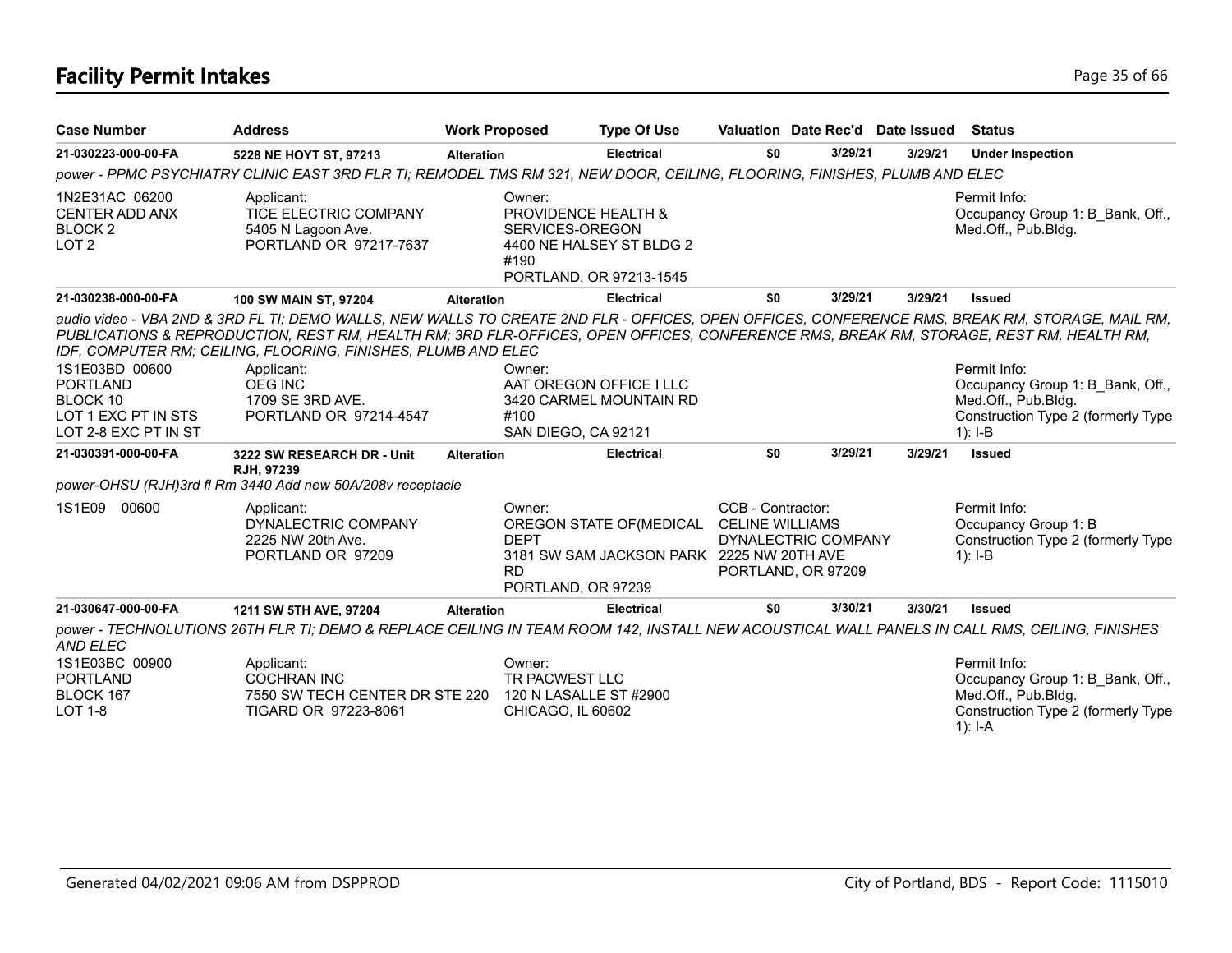# **Facility Permit Intakes** Page 36 of 66

| <b>Case Number</b>                                                                                                                | <b>Address</b>                                                                                                           | <b>Work Proposed</b> |                                                                     | <b>Type Of Use</b>                                                                  |                                                         |                        | Valuation Date Rec'd Date Issued | Status                                                                                                                                       |
|-----------------------------------------------------------------------------------------------------------------------------------|--------------------------------------------------------------------------------------------------------------------------|----------------------|---------------------------------------------------------------------|-------------------------------------------------------------------------------------|---------------------------------------------------------|------------------------|----------------------------------|----------------------------------------------------------------------------------------------------------------------------------------------|
| 21-030675-000-00-FA                                                                                                               | 705 N KILLINGSWORTH ST,<br>97217                                                                                         | <b>Alteration</b>    |                                                                     | <b>Electrical</b>                                                                   | \$0                                                     | 3/30/21                |                                  | <b>Under Review</b>                                                                                                                          |
|                                                                                                                                   | SIM RM, DEBRIEFING RMS, EMS CONTROL RM, FLEX SPACE, EMS AMBULANCE SIM RM, CEILING, ELEC                                  |                      |                                                                     |                                                                                     |                                                         |                        |                                  | pwr - PCC CASCADE PSEB 1ST FLR TI; CREATE (SIMULATION SPACES) STORAGE RM, FLEX RESIDENCE RM, CONTROL RMS, VESTIBULE AREA, HOSPITAL INPATIENT |
| 1N1E15CD 12300                                                                                                                    |                                                                                                                          |                      | Owner:<br>PORTLAND COMMUNITY<br><b>COLLEGE DIST</b><br>PO BOX 19000 | PORTLAND, OR 97280-0990                                                             |                                                         |                        |                                  | Permit Info:<br>Occupancy Group 1: B<br>Construction Type 2 (formerly Type<br>$1): V-B$                                                      |
| 21-030749-000-00-FA                                                                                                               | 6936 N FATHOM ST, 97217                                                                                                  | <b>Alteration</b>    |                                                                     | <b>Electrical</b>                                                                   | \$0                                                     | 3/30/21                |                                  | <b>Under Review</b>                                                                                                                          |
|                                                                                                                                   | power - DAIMLER WESTERN STAR CRANE INSTALL; INSTALL ADDITIONAL BRIDGE CRANES TO CHASSIS ASSEMBLY LINE, FINISHES AND ELEC |                      |                                                                     |                                                                                     |                                                         |                        |                                  |                                                                                                                                              |
| 1N1E17B 00200<br>SECTION 17 1N 1E<br>TL 200 24.90 ACRES<br><b>LAND &amp; IMPS SEE</b><br>R646162 (R941170881)<br>FOR MACH & EQUIP |                                                                                                                          |                      | Owner:<br><b>AMERICA LLC</b><br>PO BOX 3820                         | DAIMLER TRUCKS NORTH<br>PORTLAND, OR 97208-3820                                     |                                                         |                        |                                  | Permit Info:<br>Occupancy Group 1: H-2 High<br>Hazard 2<br>Construction Type 2 (formerly Type<br>$1$ : II-B                                  |
| 21-031082-000-00-FA                                                                                                               | 6936 N FATHOM ST, 97217                                                                                                  | <b>Alteration</b>    |                                                                     | <b>Electrical</b>                                                                   | \$0                                                     | 3/30/21                |                                  | <b>Under Review</b>                                                                                                                          |
|                                                                                                                                   | power - DAIMLER WESTERN STAR HVAC; REPLACE INFRARED HEATER WITH UNIT HEATER, FINISHES AND ELEC                           |                      |                                                                     |                                                                                     |                                                         |                        |                                  |                                                                                                                                              |
| 1N1E17B 00200<br>SECTION 17 1N 1E<br>TL 200 24.90 ACRES<br><b>LAND &amp; IMPS SEE</b><br>R646162 (R941170881)<br>FOR MACH & EQUIP |                                                                                                                          |                      | Owner:<br><b>AMERICA LLC</b><br>PO BOX 3820                         | <b>DAIMLER TRUCKS NORTH</b><br>PORTLAND, OR 97208-3820                              |                                                         |                        |                                  | Permit Info:<br>Occupancy Group 1: H-2_High<br>Hazard 2<br>Construction Type 2 (formerly Type<br>$1$ : II-B                                  |
| 21-031124-000-00-FA                                                                                                               | 2545 SW TERWILLIGER BLVD,                                                                                                | <b>Alteration</b>    |                                                                     | <b>Electrical</b>                                                                   | \$0                                                     | 3/30/21                |                                  | <b>Under Review</b>                                                                                                                          |
|                                                                                                                                   | 97201<br>pwr - NEW FIRE DOOR 2ND FLR; INSTALL NEW WALLS AND FIRE DOOR ON LEVEL 2 ADJACENT TO ELEVATORS, FINISHES ELEC    |                      |                                                                     |                                                                                     |                                                         |                        |                                  |                                                                                                                                              |
| 1S1E09AA 00200<br>SECTION 09 1S 1E<br>TL 200 3.09 ACRES                                                                           |                                                                                                                          |                      | Owner:                                                              | <b>TERWILLIGER PLAZA INC</b><br>2545 SW TERWILLIGER BLVD<br>PORTLAND, OR 97201-6302 |                                                         |                        |                                  | Permit Info:<br>Occupancy Group 1: R1<br>Construction Type 2 (formerly Type<br>$1$ : I-A                                                     |
| 21-031638-000-00-FA                                                                                                               | 1300 SW 5TH AVE, 97201                                                                                                   | <b>Alteration</b>    |                                                                     | <b>Electrical</b>                                                                   | \$0                                                     | 3/31/21                | 3/31/21                          | <b>Issued</b>                                                                                                                                |
|                                                                                                                                   | Sheer ID STE 2100-data-Install wiring, card readers & maglocks for (2) doors                                             |                      |                                                                     |                                                                                     |                                                         |                        |                                  |                                                                                                                                              |
| 1S1E03BC 01800<br><b>PORTLAND</b><br><b>BLOCK 148 TL 1800</b>                                                                     | Applicant:<br><b>COCHRAN INC</b><br>7550 SW TECH CENTER DR STE 220<br>TIGARD OR 97223-8061                               |                      | Owner:<br>591 W PUTNAM AVE<br>GREENWICH, CT 06830                   | SOF-XI WFP OWNER LLC                                                                | CCB - Contractor:<br><b>COCHRAN INC</b><br>PO BOX 33524 | SEATTLE, WA 98133-0524 |                                  |                                                                                                                                              |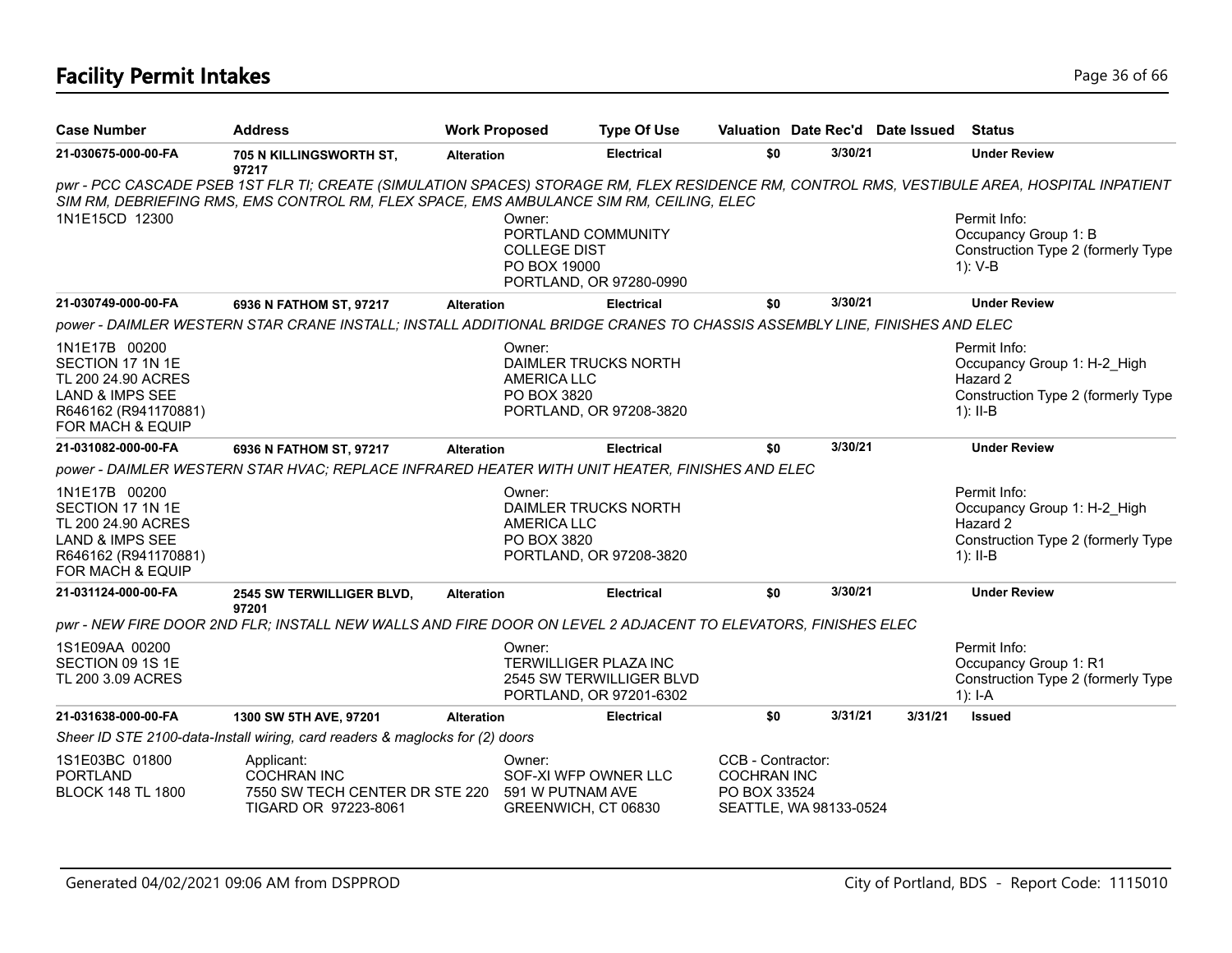# **Facility Permit Intakes** Page 17 of 66

| <b>Case Number</b>                                                                   | <b>Address</b>                                                                                                                                                                                           | <b>Work Proposed</b> |                                                                                                                    | <b>Type Of Use</b> |          | Valuation Date Rec'd Date Issued |        |         | <b>Status</b>                                                                                |
|--------------------------------------------------------------------------------------|----------------------------------------------------------------------------------------------------------------------------------------------------------------------------------------------------------|----------------------|--------------------------------------------------------------------------------------------------------------------|--------------------|----------|----------------------------------|--------|---------|----------------------------------------------------------------------------------------------|
| 21-031647-000-00-FA                                                                  | 4400 NE HALSEY ST - Bldg D                                                                                                                                                                               | <b>Alteration</b>    |                                                                                                                    | Electrical         | \$0      | 3/31/21                          |        | 3/31/21 | <b>Issued</b>                                                                                |
|                                                                                      | power - POP 1 SUITE 205 2ND FLR TI; DEMO WALLS, NEW WALLS TO CREATE IDF RM, OFFICES, OPEN OFFICE AREA, REMODEL BREAKRM, EXISTING OFFICES &<br>CONFERENCE RM, CEILING, FLOORING, FINISHES, PLUMB AND ELEC |                      |                                                                                                                    |                    |          |                                  |        |         |                                                                                              |
| 1N2E31BB 03401                                                                       | Applicant:<br>TICE ELECTRIC COMPANY<br>5405 N Lagoon Ave.<br>PORTLAND OR 97217-7637                                                                                                                      |                      | Owner:<br>PROVIDENCE HEALTH &<br>SERVICES-OREGON<br>800 5TH AVE #1200<br>SEATTLE, WA 98104                         |                    |          |                                  |        |         | Permit Info:<br>Occupancy Group 1: B<br>Construction Type 2 (formerly Type<br>$1$ : I-FR     |
| 21-020172-000-00-FA                                                                  | 449 NE EMERSON ST, 97211                                                                                                                                                                                 | <b>Alteration</b>    |                                                                                                                    | <b>Fire Alarms</b> | \$34,861 | 3/2/21                           |        | 3/2/21  | <b>Issued</b>                                                                                |
|                                                                                      | REPLACEMENT OF EXISTING FACP AND EXISTING NAC PANEL. A NEW WIRELESS COMMUNICATOR WILL BE INSTALLED AND CONNECTED TO THE FACP.                                                                            |                      |                                                                                                                    |                    |          |                                  |        |         |                                                                                              |
| 1N1E23BB 07100                                                                       |                                                                                                                                                                                                          |                      | Owner:<br>PORTLAND CITY OF<br>1120 SW 5TH AVE #1204<br>PORTLAND, OR 97204-1912                                     |                    |          |                                  |        |         | Permit Info:<br>Occupancy Group 1: B<br>Construction Type 2 (formerly Type<br>$1$ : III-B    |
| 21-020188-000-00-FA                                                                  | 3600 N INTERSTATE AVE, 97227                                                                                                                                                                             | <b>Alteration</b>    |                                                                                                                    | <b>Fire Alarms</b> | \$1      |                                  | 3/2/21 | 3/9/21  | <b>Issued</b>                                                                                |
|                                                                                      | KAISER CIN PERITONEAL DIALYSIS LOWER LEVEL TI - TENANT IMPROVEMENT OF NEW DIALYSIS CENTER                                                                                                                |                      |                                                                                                                    |                    |          |                                  |        |         |                                                                                              |
| 1N1E22CC 13200<br><b>MULTNOMAH</b><br>BLOCK 31<br>LOT 1-16 TL 13200                  | Applicant:<br><b>JAYSELLE POBLETE</b><br>COCHRAN, INC<br>7550 SW TECH CENTER DR<br><b>TIGARD, OR 97223</b>                                                                                               |                      | Owner:<br>KAISER FOUNDATION HEALTH<br>PLAN OF THE NORTHWEST<br>500 NE MULTNOMAH ST #100<br>PORTLAND, OR 97232-2031 |                    |          |                                  |        |         | Permit Info:<br>Occupancy Group 1: B<br>Construction Type 2 (formerly Type<br>1): $I - A$    |
| 21-020893-000-00-FA                                                                  | 5405 SE WOODWARD ST, 97206                                                                                                                                                                               | <b>Alteration</b>    |                                                                                                                    | <b>Fire Alarms</b> | \$9,825  | 3/3/21                           |        |         | <b>Under Review</b>                                                                          |
|                                                                                      | PROVIDE AND INSTALL FIRE ALARM AS PER CODE REQUIREMENTS AND SPECIFICATIONS.                                                                                                                              |                      |                                                                                                                    |                    |          |                                  |        |         |                                                                                              |
| 1S2E07AB 00200<br>SECTION 07 1S 2E<br>TL 200 18.31 ACRES                             | Applicant:<br><b>JOHN LONGTIN</b><br><b>ACCURATE ELECTRIC UNLIMITED</b><br>600 SE MARITIME AVE STE 260<br>VANCOUVER WA 98661                                                                             |                      | Owner:<br><b>SCHOOL DISTRICT NO 1</b><br>PO BOX 3107<br>PORTLAND, OR 97208-3107                                    |                    |          |                                  |        |         |                                                                                              |
| 21-020904-000-00-FA                                                                  | 1833 SW 11TH AVE, 97201                                                                                                                                                                                  | <b>Alteration</b>    |                                                                                                                    | <b>Fire Alarms</b> | \$1,080  |                                  | 3/3/21 | 3/3/21  | <b>Issued</b>                                                                                |
|                                                                                      | ADDITION OF THE DUAL PATH FIRE ALARM COMMUNICATOR.                                                                                                                                                       |                      |                                                                                                                    |                    |          |                                  |        |         |                                                                                              |
| 1S1E04 00300<br><b>PORTLAND</b><br><b>BLOCK 229-231</b><br>237-240<br>268-270 TL 300 | Applicant:<br><b>JON OPELT</b><br>PHILLIPS ELECTRONICS<br>3247 NW 29TH<br>PORTLAND, OR 97210                                                                                                             |                      | Owner:<br>OREGON STATE OF (BOARD<br>OF HIGHER EDUCATION)<br><b>PO BOX 751</b><br>PORTLAND, OR 97207-0751           |                    |          |                                  |        |         | Permit Info:<br>Occupancy Group 1: A2.1<br>Construction Type 2 (formerly Type<br>$1$ : II-FR |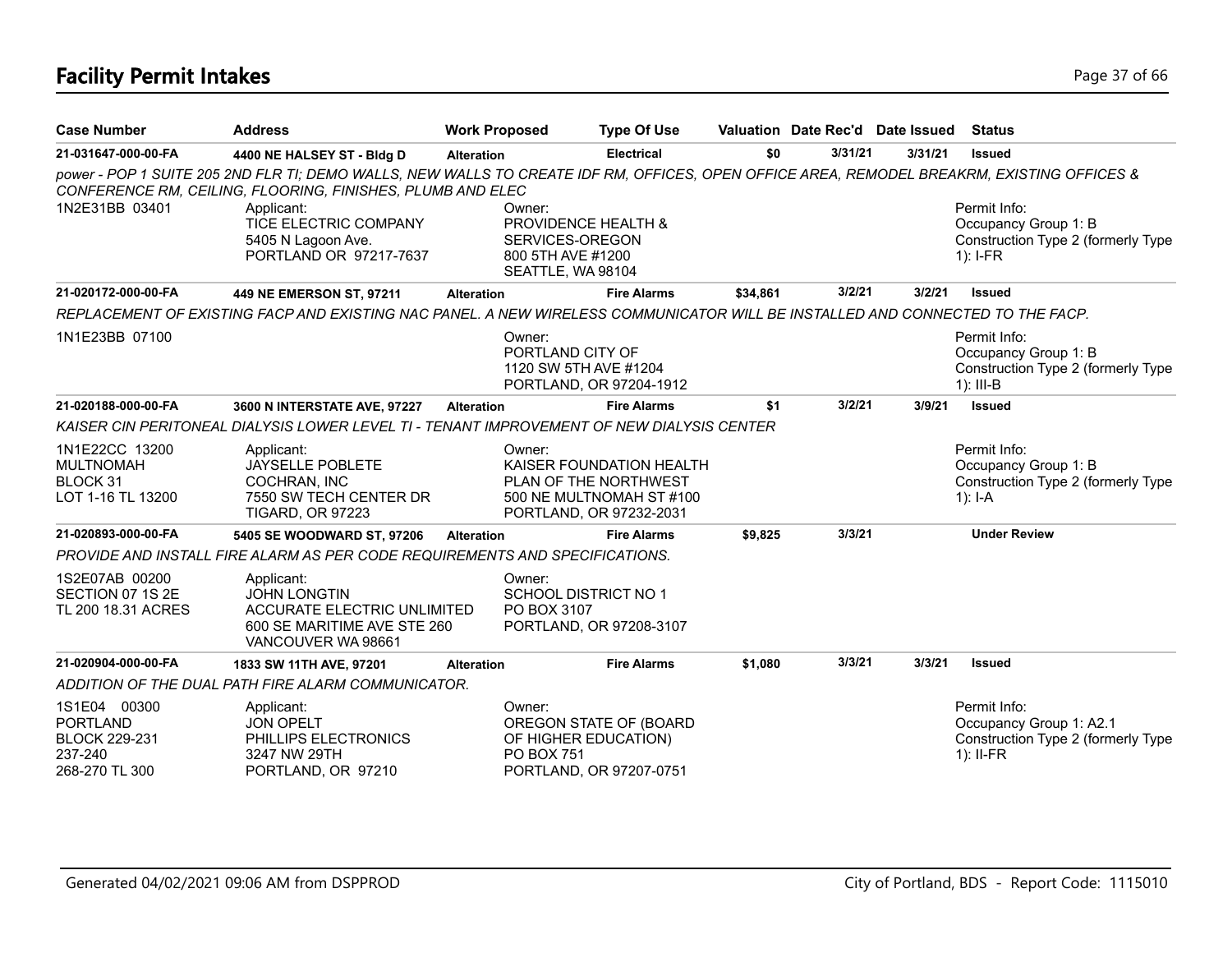# **Facility Permit Intakes** Page 18 of 66

| <b>Case Number</b>                                                                                       | <b>Address</b>                                                                                                                                                                                                                                                                              | <b>Work Proposed</b> |                                                                                                         | <b>Type Of Use</b>                                  |           | Valuation Date Rec'd Date Issued |         | <b>Status</b>                                                                             |
|----------------------------------------------------------------------------------------------------------|---------------------------------------------------------------------------------------------------------------------------------------------------------------------------------------------------------------------------------------------------------------------------------------------|----------------------|---------------------------------------------------------------------------------------------------------|-----------------------------------------------------|-----------|----------------------------------|---------|-------------------------------------------------------------------------------------------|
| 21-021945-000-00-FA                                                                                      | 520 SW YAMHILL ST, 97204                                                                                                                                                                                                                                                                    | <b>Alteration</b>    |                                                                                                         | <b>Fire Alarms</b>                                  | \$400     | 3/5/21                           | 3/5/21  | <b>Final</b>                                                                              |
|                                                                                                          | install one pull station on the 8th floor elevator lobby for access control door release                                                                                                                                                                                                    |                      |                                                                                                         |                                                     |           |                                  |         |                                                                                           |
| 1S1E03BB 01200<br><b>PORTLAND</b><br>BLOCK 171<br><b>LOT 1&amp;8</b><br>N 1/2 OF LOT 2&7                 | Applicant:<br><b>SHANE TERCEK</b><br>CAPITOL ELECTRIC COMPANY INC<br>11401 NE MARX ST.<br>PORTLAND, OR 97220                                                                                                                                                                                |                      | Owner:<br><b>PAC-HILL LIMITED</b><br><b>PARTNERSHIP</b><br>520 SW YAMHILL ST PH 8<br>PORTLAND, OR 97204 |                                                     |           |                                  |         | Permit Info:<br>Occupancy Group 1: B<br>Construction Type 2 (formerly Type<br>$1$ : I-A   |
| 21-022768-000-00-FA                                                                                      | 830 NE 47TH AVE, 97213                                                                                                                                                                                                                                                                      | <b>Alteration</b>    |                                                                                                         | <b>Fire Alarms</b>                                  | \$1,500   | 3/8/21                           |         | <b>Under Review</b>                                                                       |
|                                                                                                          | INSTALL (2) NEW RIAM RELAYS FOR SECURITY DOORS.                                                                                                                                                                                                                                             |                      |                                                                                                         |                                                     |           |                                  |         |                                                                                           |
| 1N2E31BD 04200                                                                                           | Applicant:<br>TIM ZUMWALT<br><b>TICE ELECTRIC CO</b><br>5405 N LAGOON AVE<br>PORTLAND, OR 97217                                                                                                                                                                                             |                      | Owner:<br>PROVIDENCE HEALTH &<br>SERVICES-OREGON<br>#190                                                | 4400 NE HALSEY ST BLDG 2<br>PORTLAND, OR 97213-1545 |           |                                  |         | Permit Info:<br>Occupancy Group 1: I-2<br>Construction Type 2 (formerly Type<br>$1$ : I-A |
| 21-023151-000-00-FA                                                                                      | 7000 NE AIRPORT WAY, 97218                                                                                                                                                                                                                                                                  | <b>Alteration</b>    |                                                                                                         | <b>Fire Alarms</b>                                  | \$537,620 | 3/9/21                           |         | <b>Under Review</b>                                                                       |
| for concourse C.<br>1N2E08B 00400<br>SECTION 08 1N 2E<br>TL 400 7.39 ACRES<br>SEE SUB ACCOUNTS           | A one for one upgrade of the fire alarm system. Replacing any old unsupported devices with new supported devices. Drawings for Concourse turned in prior. These drawings are<br>Applicant:<br><b>CJ VOLESKY</b><br>CONVERGINT TECHNOLOGIES<br>7678 SW MOHAWK ST BLDG K<br>TUALATIN OR 97062 |                      | Owner:<br>PORT OF PORTLAND<br>PO BOX 3529                                                               | PORTLAND, OR 97208-3529                             |           |                                  |         | Permit Info:<br>Occupancy Group 1: A-3<br>Construction Type 2 (formerly Type<br>1): I-A   |
| 21-023755-000-00-FA                                                                                      | 3455 SW US VETERANS<br>HOSPITAL RD - Unit SON, 97201<br>ALARM - ADD NOTIFICATION TO BUILDING TO BRING UP TO CODE.                                                                                                                                                                           | <b>Alteration</b>    |                                                                                                         | <b>Fire Alarms</b>                                  | \$1       | 3/10/21                          |         | <b>Under Review</b>                                                                       |
| 1S1E09 01400                                                                                             | Applicant:<br><b>ALEX ENTLER</b><br><b>Dynalectric Company</b><br>5711 SW Hood Ave<br>Portland OR 97239                                                                                                                                                                                     |                      | Owner:<br>OF HIGHER EDUCATION<br>1633 SW PARK AVE                                                       | OREGON STATE OF BOARD<br>PORTLAND, OR 97201-3218    |           |                                  |         | Permit Info:<br>Occupancy Group 1: B<br>Construction Type 2 (formerly Type<br>$1$ : II-FR |
| 21-024479-000-00-FA                                                                                      | 2060 N MARINE DR, 97217                                                                                                                                                                                                                                                                     | <b>Alteration</b>    |                                                                                                         | <b>Fire Alarms</b>                                  | \$1       | 3/11/21                          | 3/25/21 | <b>Issued</b>                                                                             |
| HALL E - REPLACE FAILING VOICE EVAC PANEL                                                                |                                                                                                                                                                                                                                                                                             |                      |                                                                                                         |                                                     |           |                                  |         |                                                                                           |
| 2N1E33 00200<br>SECTION 33 2N 1E<br>TL 200 37.90 ACRES<br>SPLIT MAP & SPLIT LEVY<br>R314517 (R941040110) | Applicant:<br><b>CHRIS TYREE</b><br>COSCO FIRE PROTECTION INC<br>2501 SE COLUMBIA WAY STE 100<br>VANCOUVER WA 98661                                                                                                                                                                         |                      | Owner:<br><b>METRO</b><br>600 NE GRAND AVE                                                              | PORTLAND, OR 97232-2799                             |           |                                  |         |                                                                                           |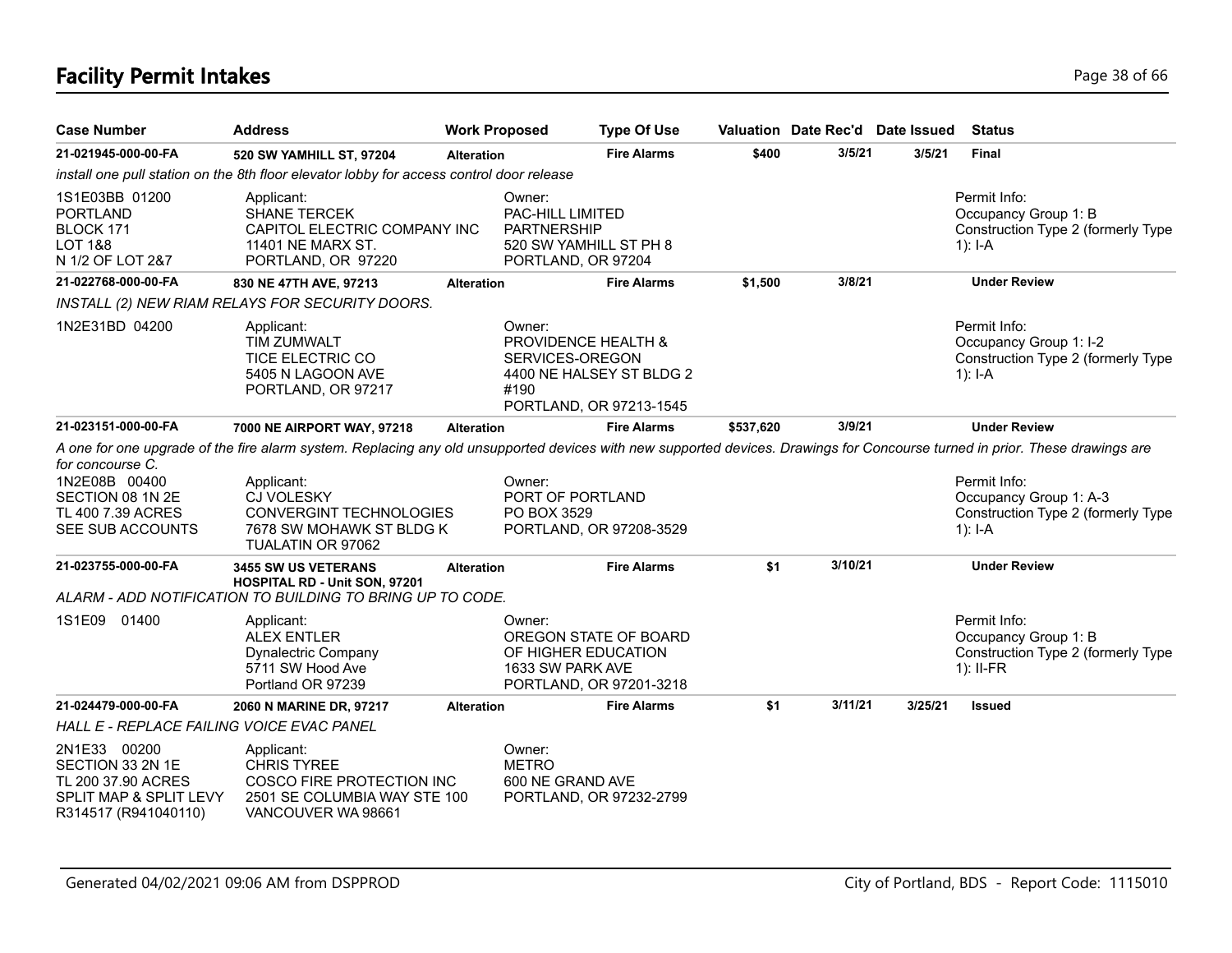# **Facility Permit Intakes** Page 19 of 66

| <b>Case Number</b>                                                                            | <b>Address</b>                                                                                                                         | <b>Work Proposed</b> |                                                                                               | <b>Type Of Use</b>                                                                                       |         | Valuation Date Rec'd Date Issued |         | <b>Status</b>                                                                            |
|-----------------------------------------------------------------------------------------------|----------------------------------------------------------------------------------------------------------------------------------------|----------------------|-----------------------------------------------------------------------------------------------|----------------------------------------------------------------------------------------------------------|---------|----------------------------------|---------|------------------------------------------------------------------------------------------|
| 21-025167-000-00-FA                                                                           | 220 NW 2ND AVE, 97209                                                                                                                  | <b>Alteration</b>    |                                                                                               | <b>Fire Alarms</b>                                                                                       | \$1     | 3/15/21                          | 3/16/21 | <b>Issued</b>                                                                            |
|                                                                                               | ALARM - INSTALL NEW ADA SYNCHRONIZED NOTIFICATION DEVICES ON THE 4TH FLOOR PER PLANS.                                                  |                      |                                                                                               |                                                                                                          |         |                                  |         |                                                                                          |
| 1N1E34CA 04500<br><b>COUCHS ADD</b><br>BLOCK 14<br>LOT 1-8 EXC PT IN ST                       | Applicant:<br><b>SHANE TERCEK</b><br>CAPITOL ELECTRIC COMPANY INC<br>11401 NE MARX ST.<br>PORTLAND, OR 97220                           |                      | Owner:<br>1 FRONT ST #550<br>5344                                                             | REEP 220 NW OWNER I LLC<br>SAN FRANCISCO, CA 94111-                                                      |         |                                  |         |                                                                                          |
| 21-025582-000-00-FA                                                                           | 10101 SE MAIN ST - Unit LL-1,<br>97216                                                                                                 | <b>Alteration</b>    |                                                                                               | <b>Fire Alarms</b>                                                                                       | \$1,775 | 3/16/21                          | 3/16/21 | <b>Issued</b>                                                                            |
| Relocate FA devices as shown and add 2 strobes                                                |                                                                                                                                        |                      |                                                                                               |                                                                                                          |         |                                  |         |                                                                                          |
| 1S2E04A 90006<br>PORTLAND ADVENTIST<br><b>MEDICAL PLAZA</b><br><b>CONDOMINIUM</b><br>LOT LL-1 | Applicant:<br><b>SCOTT SULLIVAN</b><br>ADVANCED ALARM SYSTEMS INC<br>12017 NE SUMNER ST<br>PORTLAND OR 97220                           |                      | Owner:<br>PORTLAND ADVENTIST<br><b>MEDICAL CENTER</b><br>PO BOX 619135<br>ROSEVILLE, CA 95661 |                                                                                                          |         |                                  |         | Permit Info:<br>Occupancy Group 1: B<br>Construction Type 2 (formerly Type<br>$1$ : II-B |
| 21-025867-000-00-FA                                                                           | 1120 SW 3RD AVE - UNIT 1,                                                                                                              | <b>Alteration</b>    |                                                                                               | <b>Fire Alarms</b>                                                                                       | \$1     | 3/16/21                          | 3/23/21 | <b>Issued</b>                                                                            |
|                                                                                               | 97204<br>8TH FLR - REPLACE EXISTING NOTIFIER PANEL WITH A NEW PANEL                                                                    |                      |                                                                                               |                                                                                                          |         |                                  |         |                                                                                          |
| 1S1E03BD 90001<br>THE JUSTICE CENTER<br>A CONDOMINIUM<br>LOT <sub>1</sub>                     | Applicant:<br><b>ERIN HEDRICK</b><br>NORTHWEST FIRE SUPPRESION,<br><b>INC</b><br>1800 NW 169th Place Suite C600<br>BEAVERTON, OR 97006 |                      | Owner:<br><b>MULTNOMAH COUNTY</b><br>401 N DIXON ST<br>PORTLAND, OR 97227                     |                                                                                                          |         |                                  |         | Permit Info:<br>Occupancy Group 1: B<br>Construction Type 2 (formerly Type<br>$1$ : I-FR |
| 21-025871-000-00-FA                                                                           | 1120 SW 3RD AVE - UNIT 1,<br>97204<br>7TH FLR - REPLACE EXISTING NOTIFIER PANEL WITH A NEW PANEL                                       | <b>Alteration</b>    |                                                                                               | <b>Fire Alarms</b>                                                                                       | \$1     | 3/16/21                          | 3/23/21 | <b>Issued</b>                                                                            |
| 1S1E03BD 90001<br>THE JUSTICE CENTER<br>A CONDOMINIUM<br>LOT <sub>1</sub>                     | Applicant:<br><b>ERIN HEDRICK</b><br>NORTHWEST FIRE SUPPRESION,<br><b>INC</b><br>1800 NW 169th Place Suite C600<br>BEAVERTON, OR 97006 |                      | Owner:<br>MULTNOMAH COUNTY<br>401 N DIXON ST<br>PORTLAND, OR 97227                            |                                                                                                          |         |                                  |         | Permit Info:<br>Occupancy Group 1: B<br>Construction Type 2 (formerly Type<br>$1$ : I-FR |
| 21-025880-000-00-FA                                                                           | 3600 N INTERSTATE AVE, 97227                                                                                                           | <b>Alteration</b>    |                                                                                               | <b>Fire Alarms</b>                                                                                       | \$1     | 3/16/21                          | 3/18/21 | <b>Issued</b>                                                                            |
|                                                                                               | KAISER CENTRAL INTERSTATE BLDG - INSTALL RADIO FOR MONITORING                                                                          |                      |                                                                                               |                                                                                                          |         |                                  |         |                                                                                          |
| 1N1E22CC 13200<br><b>MULTNOMAH</b><br>BLOCK 31<br>LOT 1-16 TL 13200                           | Applicant:<br>KATIE HARBAUGH<br>PERFORMANCE SYSTEMS<br><b>INTEGRATED</b><br>7324 SW DURHAM RD<br>PORTLAND, OR 97224                    |                      | Owner:                                                                                        | KAISER FOUNDATION HEALTH<br>PLAN OF THE NORTHWEST<br>500 NE MULTNOMAH ST #100<br>PORTLAND, OR 97232-2031 |         |                                  |         | Permit Info:<br>Occupancy Group 1: B<br>Construction Type 2 (formerly Type<br>$1$ : I-A  |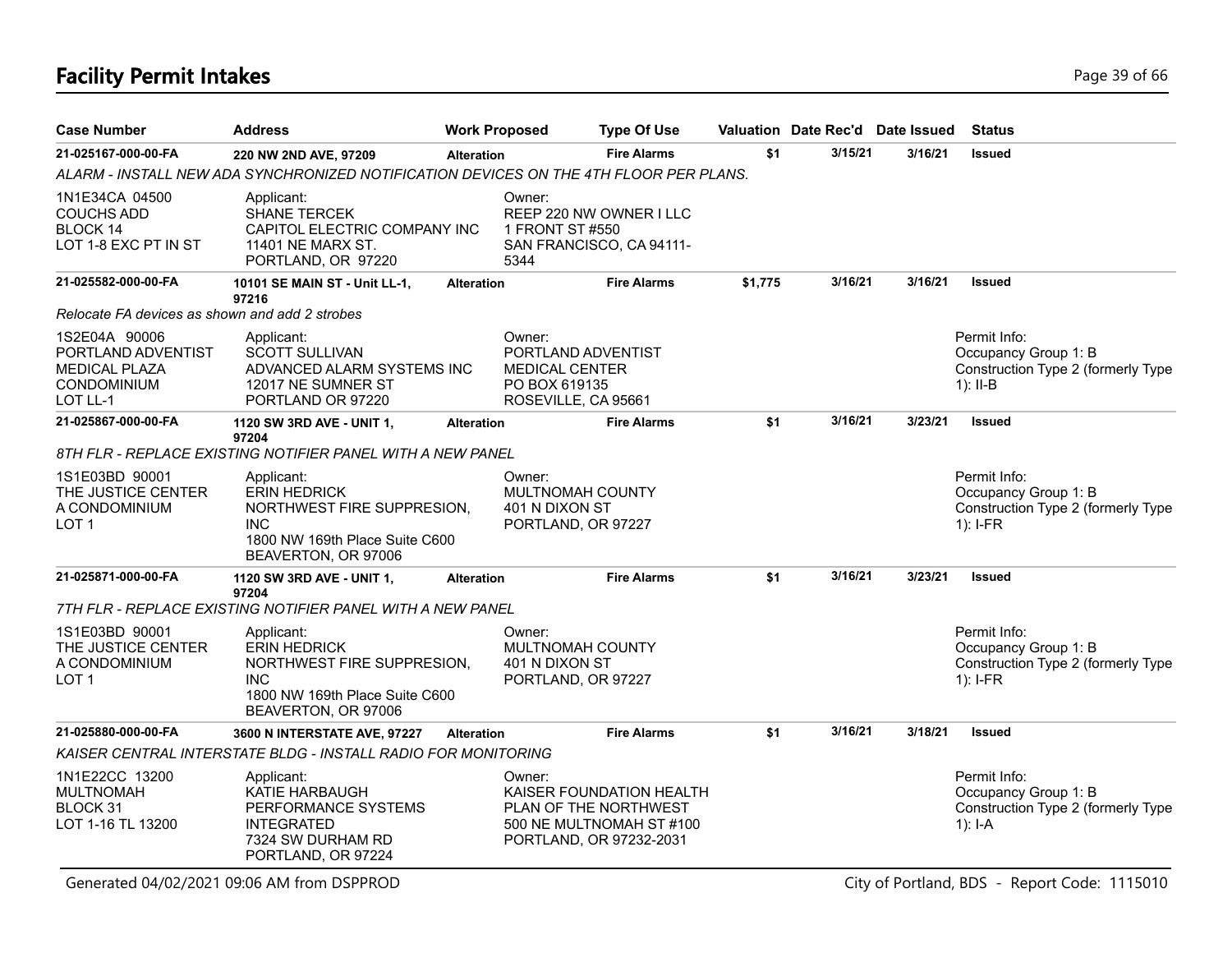# **Facility Permit Intakes** Page 40 of 66

| <b>Case Number</b>                                                         | <b>Address</b>                                                                                                             | <b>Work Proposed</b>        | <b>Type Of Use</b>                                                                                       |         | Valuation Date Rec'd Date Issued |         | <b>Status</b>                                                                                                                |
|----------------------------------------------------------------------------|----------------------------------------------------------------------------------------------------------------------------|-----------------------------|----------------------------------------------------------------------------------------------------------|---------|----------------------------------|---------|------------------------------------------------------------------------------------------------------------------------------|
| 21-025940-000-00-FA                                                        | 2850 NW NICOLAI ST, 97210                                                                                                  | <b>Alteration</b>           | <b>Fire Alarms</b>                                                                                       | \$1     | 3/16/21                          | 3/18/21 | <b>Issued</b>                                                                                                                |
|                                                                            | KAISER NICOLAI SERVICE CNTR - INSTALL RADIO FOR MONITORING                                                                 |                             |                                                                                                          |         |                                  |         |                                                                                                                              |
| 1N1E29D 00100<br>SECTION 29 1N 1E<br>TL 100 3.94 ACRES                     | Applicant:<br>KATIE HARBAUGH<br>PERFORMANCE SYSTEMS<br><b>INTEGRATED</b><br>7324 SW DURHAM RD<br>PORTLAND, OR 97224        | Owner:<br>100               | KAISER FOUNDATION HEALTH<br>PLAN OF THE NORTHWEST<br>500 NE MULTNOMAH ST STE<br>PORTLAND, OR 97232-2031  |         |                                  |         | Permit Info:<br>Occupancy Group 1: B_Bank, Off.,<br>Med.Off., Pub.Bldg.<br>Construction Type 2 (formerly Type<br>$1$ : III-B |
| 21-026150-000-00-FA                                                        | 4805 NE GLISAN ST, 97213                                                                                                   | <b>Alteration</b>           | <b>Fire Alarms</b>                                                                                       | \$1     | 3/17/21                          |         | <b>Under Review</b>                                                                                                          |
|                                                                            | ALARM - INSTALL (1) NEW CHIME STROBE IN ROOM TFS18. PR# - Plant/FA - Upgrade - 003-2021                                    |                             |                                                                                                          |         |                                  |         |                                                                                                                              |
| 1N2E31BD 04100<br>SECTION 31 1N 2E<br>TL 4100 9.54 ACRES                   | Applicant:<br><b>TIM ZUMWALT</b><br><b>TICE ELECTRIC CO</b><br>5405 N LAGOON AVE<br>PORTLAND, OR 97217                     | Owner:                      | <b>PROVIDENCE HEALTH &amp;</b><br>SERVICES-OREGON<br>800 5TH AVE #1200<br>SEATTLE, WA 98104              |         |                                  |         | Permit Info:<br>Occupancy Group 1: I-2<br>Construction Type 2 (formerly Type<br>$1$ : I-A                                    |
| 21-026498-000-00-FA                                                        | 7000 NE AIRPORT WAY, 97218                                                                                                 | <b>Alteration</b>           | <b>Fire Alarms</b>                                                                                       | \$7,770 | 3/18/21                          | 3/18/21 | <b>Issued</b>                                                                                                                |
|                                                                            | upgrade to fire alarm system. one heat detector, one smoke detector, one strobe, 2 speaker/strobes                         |                             |                                                                                                          |         |                                  |         |                                                                                                                              |
| 1N2E08B 00400<br>SECTION 08 1N 2E<br>TL 400 7.39 ACRES<br>SEE SUB ACCOUNTS | Applicant:<br><b>CJ VOLESKY</b><br>CONVERGINT TECHNOLOGIES<br>7678 SW MOHAWK ST BLDG K<br>TUALATIN OR 97062                | Owner:<br>PO BOX 3529       | PORT OF PORTLAND<br>PORTLAND, OR 97208-3529                                                              |         |                                  |         | Permit Info:<br>Occupancy Group 1: A-3<br>Construction Type 2 (formerly Type<br>$1$ : I-A                                    |
| 21-026512-000-00-FA                                                        | 3325 N INTERSTATE AVE, 97227                                                                                               | <b>Alteration</b>           | <b>Fire Alarms</b>                                                                                       | \$1,657 | 3/18/21                          | 3/18/21 | <b>Issued</b>                                                                                                                |
| install radio for monitoring                                               |                                                                                                                            |                             |                                                                                                          |         |                                  |         |                                                                                                                              |
| 1N1E27BB 02400<br><b>COOKS 2ND ADD</b><br><b>BLOCK 2-4 TL 2400</b>         |                                                                                                                            | Owner:                      | KAISER FOUNDATION HEALTH<br>PLAN OF THE NORTHWEST<br>500 NE MULTNOMAH ST #100<br>PORTLAND, OR 97232-2031 |         |                                  |         |                                                                                                                              |
| 21-026535-000-00-FA                                                        | 13705 NE AIRPORT WAY, 97230                                                                                                | <b>Alteration</b>           | <b>Fire Alarms</b>                                                                                       | \$1,715 | 3/18/21                          | 3/18/21 | <b>Issued</b>                                                                                                                |
| install radio for monitoring                                               |                                                                                                                            |                             |                                                                                                          |         |                                  |         |                                                                                                                              |
| 1N2E14DC 03000<br>SECTION 14 1N 2E<br>TL 3000 6.15 ACRES                   | Applicant:<br><b>KATIE HARBAUGH</b><br>PERFORMANCE SYSTEMS<br><b>INTEGRATED</b><br>7324 SW DURHAM RD<br>PORTLAND, OR 97224 | Owner:<br>KPB <sub>11</sub> | KAISER FOUNDATION HEALTH<br>PLAN OF THE NORTHWEST<br>500 NE MULTNOMAH ST #100<br>PORTLAND, OR 97232-2031 |         |                                  |         |                                                                                                                              |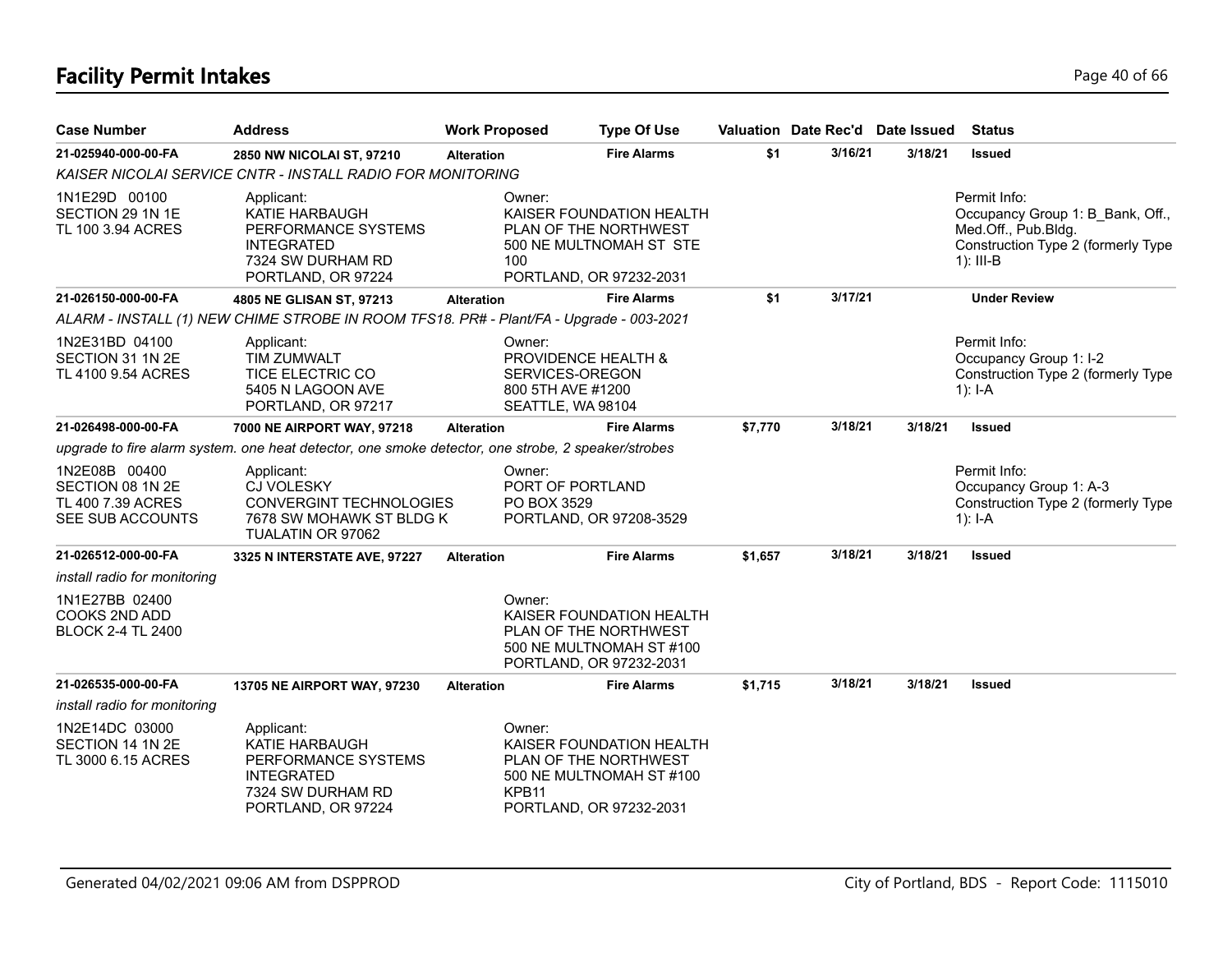# **Facility Permit Intakes** Page 41 of 66

| <b>Case Number</b>                                                                                                | <b>Address</b>                                                                                                         | <b>Work Proposed</b> | <b>Type Of Use</b>                                                                                      |          | Valuation Date Rec'd Date Issued |         | <b>Status</b>                                                                               |
|-------------------------------------------------------------------------------------------------------------------|------------------------------------------------------------------------------------------------------------------------|----------------------|---------------------------------------------------------------------------------------------------------|----------|----------------------------------|---------|---------------------------------------------------------------------------------------------|
| 21-026545-000-00-FA                                                                                               | 5725 NE 138TH AVE, 97230                                                                                               | <b>Alteration</b>    | <b>Fire Alarms</b>                                                                                      | \$1,772  | 3/18/21                          | 3/18/21 | <b>Issued</b>                                                                               |
| Install radio for monitoring                                                                                      |                                                                                                                        |                      |                                                                                                         |          |                                  |         |                                                                                             |
| 1N2E14DC 02800<br><b>REYNOLDS MTN VIEW</b><br>PLAT <sub>2</sub><br>LOT 67&68 EXC PT IN ST<br>& S 43.52' OF LOT 69 | Applicant:<br>KATIE HARBAUGH<br>PERFORMANCE SYSTEMS<br><b>INTEGRATED</b><br>7324 SW DURHAM RD<br>PORTLAND, OR 97224    | Owner:<br>100        | KAISER FOUNDATION HEALTH<br>PLAN OF THE NORTHWEST<br>500 NE MULTNOMAH ST STE<br>PORTLAND, OR 97232-2031 |          |                                  |         |                                                                                             |
| 21-028222-000-00-FA                                                                                               | 7200 NE AIRPORT WAY, 97218                                                                                             | <b>Alteration</b>    | <b>Fire Alarms</b>                                                                                      | \$1      | 3/23/21                          | 3/25/21 | <b>Issued</b>                                                                               |
|                                                                                                                   | ALARM - (GROUP 3) 10TH FLR; TENANT - PORT POLICE TRAINING: INSTALL OR RELOCATE FA DEVICES IN PDX TERMINAL 6 PER PLANS. |                      |                                                                                                         |          |                                  |         |                                                                                             |
| 1N2E08B 00400                                                                                                     | Applicant:<br><b>SHANE TERCEK</b><br>CAPITOL ELECTRIC COMPANY INC<br>11401 NE MARX ST.<br>PORTLAND, OR 97220           | Owner:               | PORT OF PORTLAND<br>PO BOX 3529<br>PORTLAND, OR 97208-3529                                              |          |                                  |         |                                                                                             |
| 21-028230-000-00-FA                                                                                               | 3303 N MISSISSIPPI AVE, 97227                                                                                          | <b>Alteration</b>    | <b>Fire Alarms</b>                                                                                      | \$1      | 3/23/21                          | 3/25/21 | <b>Final</b>                                                                                |
|                                                                                                                   | ALARM - ADD NOTIFICATION IN NEW BATHROOM ON 1ST FLOOR, ADD A HORN/STROBE OUTSIDE OF NEW BATHROOM.                      |                      |                                                                                                         |          |                                  |         |                                                                                             |
| 1N1E27BA 04500<br><b>COOKS ADD</b><br>BLOCK 12<br>LOT 1 EXC PT IN ST<br>LOT <sub>2</sub>                          | Applicant:<br><b>CHRIS TYREE</b><br>COSCO FIRE PROTECTION INC<br>2501 SE COLUMBIA WAY STE 100<br>VANCOUVER WA 98661    | Owner:               | SOUTHERN MISS LLC<br>1970 NW 18TH AVE #7<br>PORTLAND, OR 97209                                          |          |                                  |         |                                                                                             |
| 21-030831-000-00-FA                                                                                               | 1300 SW 5TH AVE, 97201                                                                                                 | <b>Alteration</b>    | <b>Fire Alarms</b>                                                                                      | \$1      | 3/30/21                          |         | <b>Under Review</b>                                                                         |
|                                                                                                                   | INSIGHT GLOBAL, STE 3000 TI - FIRE ALARM NOTIFICATION DEVICES                                                          |                      |                                                                                                         |          |                                  |         |                                                                                             |
| 1S1E03BC 01800<br><b>PORTLAND</b><br><b>BLOCK 148 TL 1800</b>                                                     | Applicant:<br><b>BROOKE WILLIAMS</b><br>POINT MONITOR CORP<br>5863 LAKEVIEW BLVD<br>LAKE OSWEGO, OR 97035              | Owner:               | SOF-XI WFP OWNER LLC<br>591 W PUTNAM AVE<br>GREENWICH, CT 06830                                         |          |                                  |         |                                                                                             |
| 21-030948-000-00-FA                                                                                               | 7000 NE AIRPORT WAY, 97218                                                                                             | <b>Alteration</b>    | <b>Fire Alarms</b>                                                                                      | \$17,316 | 3/30/21                          | 3/30/21 | Issued                                                                                      |
|                                                                                                                   | UPGRADING FIRE ALARM WITH REMODEL CONSTRUCTION.                                                                        |                      |                                                                                                         |          |                                  |         |                                                                                             |
| 1N2E08B 00400<br>SECTION 08 1N 2E<br>TL 400 7.39 ACRES<br>SEE SUB ACCOUNTS                                        | Applicant:<br>CJ VOLESKY<br><b>CONVERGINT TECHNOLOGIES</b><br>7678 SW MOHAWK ST BLDG K<br>TUALATIN OR 97062            | Owner:               | PORT OF PORTLAND<br>PO BOX 3529<br>PORTLAND, OR 97208-3529                                              |          |                                  |         | Permit Info:<br>Occupancy Group 1: A-3<br>Construction Type 2 (formerly Type<br>1): $I - A$ |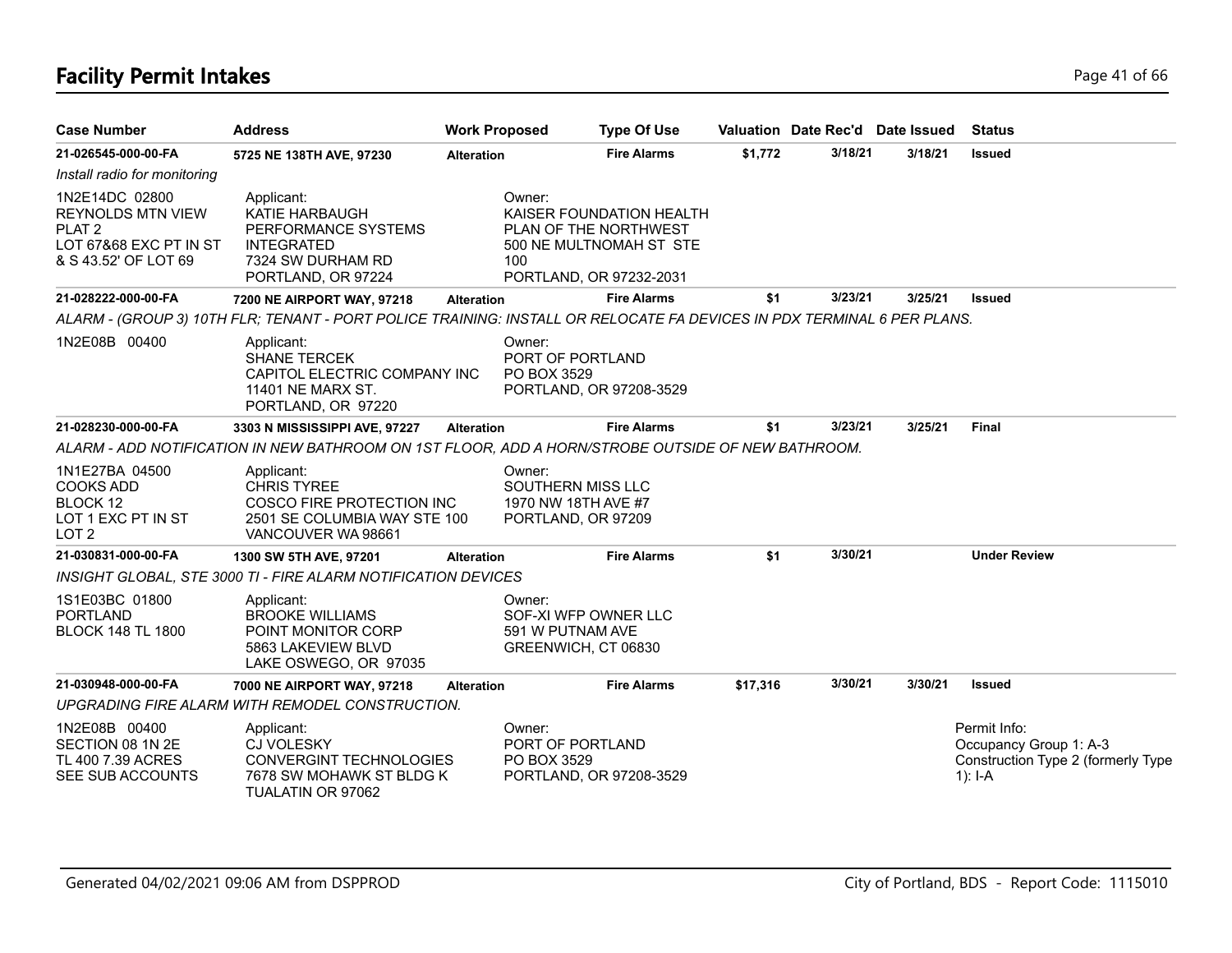## **Facility Permit Intakes** Page 42 of 66

| <b>Case Number</b>                                                                            | <b>Address</b>                                                                                                                                                                                                                                                                                         | <b>Work Proposed</b>  | <b>Type Of Use</b>                                                                                      |     | Valuation Date Rec'd Date Issued |         | <b>Status</b>                                                                                                                             |
|-----------------------------------------------------------------------------------------------|--------------------------------------------------------------------------------------------------------------------------------------------------------------------------------------------------------------------------------------------------------------------------------------------------------|-----------------------|---------------------------------------------------------------------------------------------------------|-----|----------------------------------|---------|-------------------------------------------------------------------------------------------------------------------------------------------|
| 21-031231-000-00-FA                                                                           | 1827 NE 44TH AVE, 97213                                                                                                                                                                                                                                                                                | <b>Alteration</b>     | <b>Fire Alarms</b>                                                                                      | \$1 | 3/31/21                          |         | <b>Under Review</b>                                                                                                                       |
|                                                                                               | ALARM - INSTALL FIRE ALARM NOTIFICATION DEVICES.                                                                                                                                                                                                                                                       |                       |                                                                                                         |     |                                  |         |                                                                                                                                           |
| 1N2E30CC 05000<br><b>MENEFEE ADD</b><br><b>BLOCK 5</b><br>LOT 1-6                             | Applicant:<br><b>BROOKE WILLIAMS</b><br>POINT MONITOR CORP<br>5863 LAKEVIEW BLVD<br>LAKE OSWEGO, OR 97035                                                                                                                                                                                              | Owner:<br><b>LLC</b>  | <b>WESTON INVESTMENT CO</b><br>2154 NE BROADWAY #200<br>PORTLAND, OR 97232-1561                         |     |                                  |         | Permit Info:<br>Occupancy Group 1: B<br>Construction Type 2 (formerly Type<br>$1$ : III-B                                                 |
| 21-022350-000-00-FA                                                                           | 10101 SE MAIN ST - Unit LL-1,<br>97216                                                                                                                                                                                                                                                                 | <b>Alteration</b>     | <b>Fire Sprinklers</b>                                                                                  | \$1 | 3/5/21                           | 3/11/21 | <b>Issued</b>                                                                                                                             |
|                                                                                               | ADVENTIST POB 2 STE 2011 ARTHRITIS & BONE DENSITY TI 2ND FLR ARTHRITIS & BONE DENSITY TI 2ND FLR - RELOCATION/ ADDITION OF PENDANT SPRINKLERS<br>PER NEW WALL LAYOUT. REPLACE ALL EXISTING PENDANT SPRINKLERS WITH NEW QUICK RESPONSE SPRINKLERS                                                       |                       |                                                                                                         |     |                                  |         |                                                                                                                                           |
| 1S2E04A 90006<br>PORTLAND ADVENTIST<br><b>MEDICAL PLAZA</b><br><b>CONDOMINIUM</b><br>LOT LL-1 | Applicant:<br>LONNIE LARSEN<br><b>BASIC FIRE PROTECTION</b><br>8135 NE MLK JR BLVD<br>PORTLAND, OR 97211                                                                                                                                                                                               | Owner:                | PORTLAND ADVENTIST<br><b>MEDICAL CENTER</b><br>PO BOX 619135<br>ROSEVILLE, CA 95661                     |     |                                  |         | Permit Info:<br>Occupancy Group 1: B<br>Construction Type 2 (formerly Type<br>$1$ : II-B                                                  |
| 21-022357-000-00-FA                                                                           | 10101 SE MAIN ST - Unit LL-1,<br>97216                                                                                                                                                                                                                                                                 | <b>Alteration</b>     | <b>Fire Sprinklers</b>                                                                                  | \$1 | 3/5/21                           | 3/11/21 | <b>Issued</b>                                                                                                                             |
| 1S2E04A 90006<br>PORTLAND ADVENTIST<br><b>MEDICAL PLAZA</b><br><b>CONDOMINIUM</b><br>LOT LL-1 | ADVENTIST POB 2 SUITE 3001 OB/GYN TI 3RD FLR - RELOCATION/ ADDITION OF PENDANT SPRINKLERS PER NEW WALL LAYOUT. REPLACE ALL PENDANT<br>SPRINKLERS WITH NEW QUICK RESPONSE SPRINKLERS<br>Applicant:<br><b>LONNIE LARSEN</b><br><b>BASIC FIRE PROTECTION</b><br>8135 NE MLK JR BLVD<br>PORTLAND, OR 97211 | Owner:                | PORTLAND ADVENTIST<br><b>MEDICAL CENTER</b><br>PO BOX 619135<br>ROSEVILLE, CA 95661                     |     |                                  |         | Permit Info:<br>Occupancy Group 1: B<br>Construction Type 2 (formerly Type<br>$1$ : II-B                                                  |
| 21-023420-000-00-FA                                                                           | 808 SW CAMPUS DR - Unit KPV,<br>97201<br>OHSU KOHLER PAVILION 11TH & 12TH FLRS - ADD HOSE CABINETS AS NEEDED ON 11TH AND 12TH FLOORS                                                                                                                                                                   | <b>Alteration</b>     | <b>Fire Sprinklers</b>                                                                                  | \$1 | 3/9/21                           | 3/11/21 | <b>Issued</b>                                                                                                                             |
| 1S1E09<br>00200                                                                               | Applicant:<br><b>DAVE BATEMAN</b><br><b>VIKING SPRINKLERS</b><br>3245 NW FRONT AVE<br>PORTLAND, OR 97210                                                                                                                                                                                               | Owner:<br><b>RD</b>   | OREGON STATE BOARD OF<br><b>HIGHER EDUCATION</b><br>3181 SW SAM JACKSON PARK<br>PORTLAND, OR 97239-3011 |     |                                  |         | Permit Info:<br>Occupancy Group 1: I-2<br>Construction Type 2 (formerly Type<br>$1$ : I-A                                                 |
| 21-023441-000-00-FA                                                                           | 7200 NE AIRPORT WAY, 97218                                                                                                                                                                                                                                                                             | <b>Alteration</b>     | <b>Fire Sprinklers</b>                                                                                  | \$1 | 3/9/21                           | 3/11/21 | <b>Issued</b>                                                                                                                             |
|                                                                                               |                                                                                                                                                                                                                                                                                                        |                       |                                                                                                         |     |                                  |         | SPRINKLER - MODIFICATIONS TO EXISTING SPRINKLER SYSTEM TO ACCOMMODATE NEW ARCHITECTURAL LAYOUT IN SECTOR 15 ON LEVEL 10. (PERMIT GROUP 3) |
| 1N2E08B 00400                                                                                 | Applicant:<br><b>OLEH KHMARA</b><br><b>COSCO FIRE PROTECTION</b><br>2501 SE COLUMBIA WAY SUITE 100<br>VANCOUVER, WA 98661                                                                                                                                                                              | Owner:<br>PO BOX 3529 | PORT OF PORTLAND<br>PORTLAND, OR 97208-3529                                                             |     |                                  |         |                                                                                                                                           |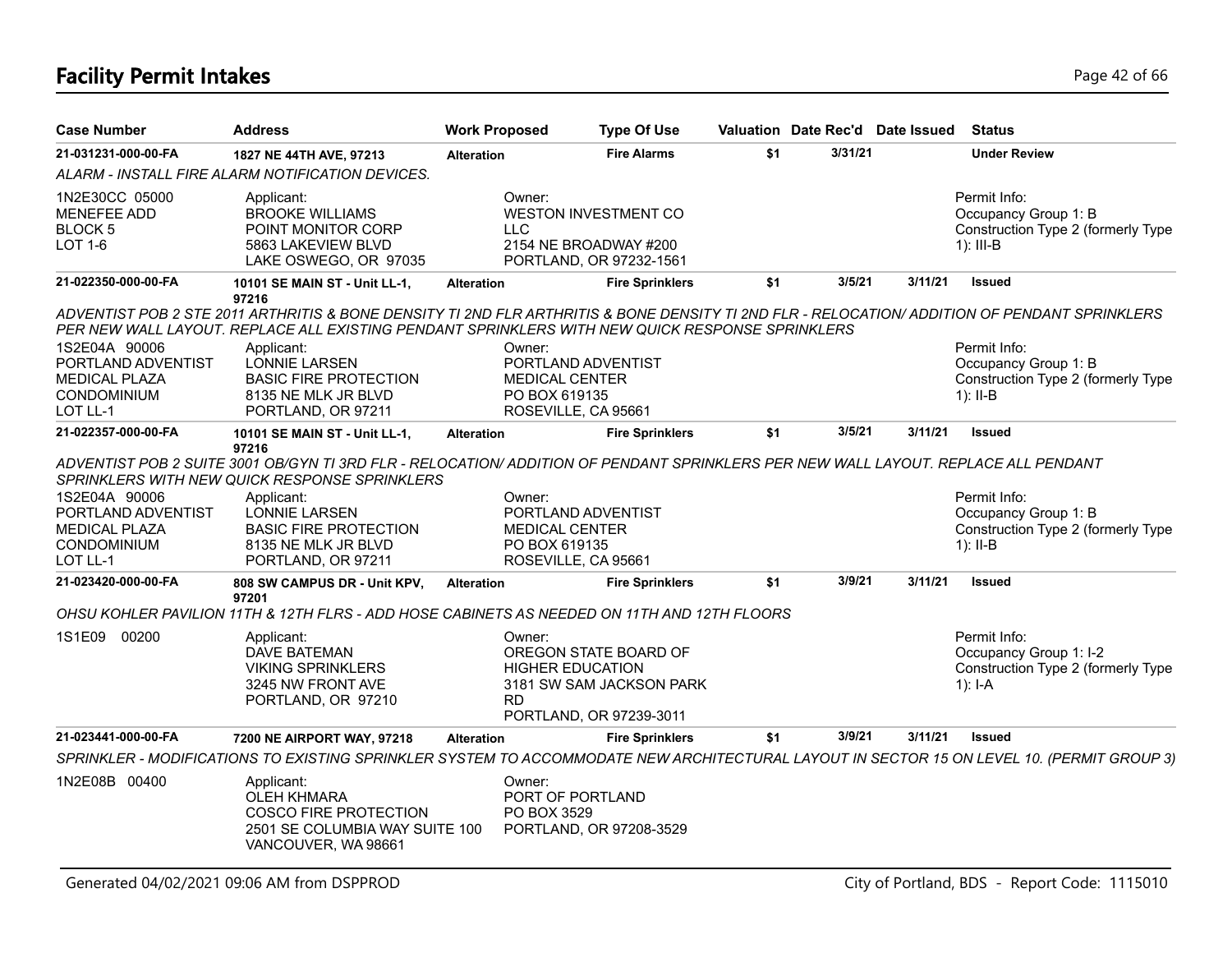# **Facility Permit Intakes** Page 43 of 66

| <b>Case Number</b>                                                                                                        | <b>Address</b>                                                                                                       | <b>Work Proposed</b> |                                                                                                    | <b>Type Of Use</b>      | Valuation Date Rec'd Date Issued |         |         | <b>Status</b>                                                                                                                                |
|---------------------------------------------------------------------------------------------------------------------------|----------------------------------------------------------------------------------------------------------------------|----------------------|----------------------------------------------------------------------------------------------------|-------------------------|----------------------------------|---------|---------|----------------------------------------------------------------------------------------------------------------------------------------------|
| 21-024198-000-00-FA                                                                                                       | 600 NE GRAND AVE, 97232                                                                                              | <b>Alteration</b>    |                                                                                                    | <b>Fire Sprinklers</b>  | \$1,400                          | 3/11/21 | 3/11/21 | <b>Issued</b>                                                                                                                                |
|                                                                                                                           | ADD AND RELOCATE SPRINKLERS FOR TENANT IMPROVEMENT AS REQUIRED FOR NEW WALLS AND CEILINGS.                           |                      |                                                                                                    |                         |                                  |         |         |                                                                                                                                              |
| 1N1E35BC 03700                                                                                                            | Applicant:<br><b>DEVIN GANZ</b><br><b>VIKING AUTOMATIC SPRINKLER</b><br>3245 NW FRONT AVE.<br>PORTLAND, OR 97210     |                      | Owner:<br><b>METRO</b><br>600 NE GRAND AVE                                                         | PORTLAND, OR 97232-2736 |                                  |         |         |                                                                                                                                              |
| 21-025815-000-00-FA                                                                                                       | 1410 NW JOHNSON ST, 97209                                                                                            | <b>Alteration</b>    |                                                                                                    | <b>Fire Sprinklers</b>  | \$1                              | 3/16/21 | 3/18/21 | <b>Final</b>                                                                                                                                 |
|                                                                                                                           | LANDLORD WORK STE 201 2ND FLR - ADD HEADS IN NEW T-BAR CEILINGS                                                      |                      |                                                                                                    |                         |                                  |         |         |                                                                                                                                              |
| 1N1E33AD 02000<br><b>COUCHS ADD</b><br>BLOCK 123<br>E 1/2 OF LOT 5&8                                                      | Applicant:<br><b>RONIN CAMPBELL</b><br><b>WYATT FIRE PROTECTION</b><br>9095 SW BURNHAM ST<br><b>TIGARD, OR 97223</b> |                      | Owner:<br>ANTILLES HOLDINGS LLC<br>2801 SW PATTON LN<br>PORTLAND, OR 97201                         |                         |                                  |         |         |                                                                                                                                              |
| 21-025836-000-00-FA                                                                                                       | 12000 SW 49TH AVE, 97219                                                                                             | <b>Alteration</b>    |                                                                                                    | <b>Fire Sprinklers</b>  | \$1                              | 3/16/21 | 3/23/21 | <b>Issued</b>                                                                                                                                |
|                                                                                                                           | ABOVE 2ND FLOOR CEILING, TO ALLOW ISOLATION AND DRAINAGE OF INDIVIDUAL FLOORS                                        |                      |                                                                                                    |                         |                                  |         |         | PCC SYLVANIA SCIENCE TECH BLDG 2ND FLR TI - RELOCATE SPRINKLERS AS REQUIRED FIR TI WORK ON 2ND FLOOR AND ADD ISOLATION VALVES IN FEED MAINS, |
| 1S1E31D 00200                                                                                                             | Applicant:<br><b>NATHAN CAMERON</b><br><b>BASIC FIRE PROTECTION</b><br>8135 NE MLK JR BLVD<br>PORTLAND, OR 97211     |                      | Owner:<br>PORTLAND COMMUNITY<br><b>COLLEGE DISTRICT</b><br>PO BOX 19000                            | PORTLAND, OR 97280-0990 |                                  |         |         | Permit Info:<br>Occupancy Group 1: B<br>Construction Type 2 (formerly Type<br>$1$ : II-B                                                     |
| 21-026490-000-00-FA                                                                                                       | 111 SW 5TH AVE, 97204                                                                                                | <b>Alteration</b>    |                                                                                                    | <b>Fire Sprinklers</b>  | \$55,000                         | 3/18/21 | 3/18/21 | <b>Issued</b>                                                                                                                                |
|                                                                                                                           | Replacement of 3 existing DVCA Backflow devices with FPDA Devices                                                    |                      |                                                                                                    |                         |                                  |         |         |                                                                                                                                              |
| 1N1E34CD 80000<br>ONE ELEVEN TOWER<br><b>CONDOMINIUM</b><br><b>GENERAL COMMON</b><br><b>ELEMENTS</b>                      | Applicant:<br><b>ALEX FORKER</b><br>MCKINSTRY CO LLC<br>16790 NE MASON ST<br>PORTLAND, OR 97230                      |                      | Owner:<br><b>ASSOCIATION OF UNIT</b><br><b>TOWER CONDO</b><br>111 SW 5TH AVE<br>PORTLAND, OR 97204 | OWNERS OF ONE ELEVEN    |                                  |         |         |                                                                                                                                              |
| 21-027277-000-00-FA                                                                                                       | 1 SW COLUMBIA ST, 97258                                                                                              | <b>Alteration</b>    |                                                                                                    | <b>Fire Sprinklers</b>  | \$1                              | 3/19/21 | 3/26/21 | <b>Final</b>                                                                                                                                 |
|                                                                                                                           | SPRINKLER - 10TH FLR COMMON CORRIDOR; RELOCATE (10) HEADS IN CORRIDOR TO ACCOMMODATE REMODEL.                        |                      |                                                                                                    |                         |                                  |         |         |                                                                                                                                              |
| 1S1E03BD 01800<br><b>PORTLAND</b><br>BLOCK 114<br><b>LOT 1-3</b><br>LOT 4 EXC PT IN STS, LOT VANCOUVER, WA 98661<br>$5-8$ | Applicant:<br><b>BRANDON WHITTAKER</b><br><b>FIRE SYSTEMS WEST</b><br>600 SE MARITIME AVE. #300                      |                      | Owner:<br><b>LLC</b><br>1 SW COLUMBIA ST #445<br>PORTLAND, OR 97258                                | UMPQUA PLAZA PROPERTY   |                                  |         |         |                                                                                                                                              |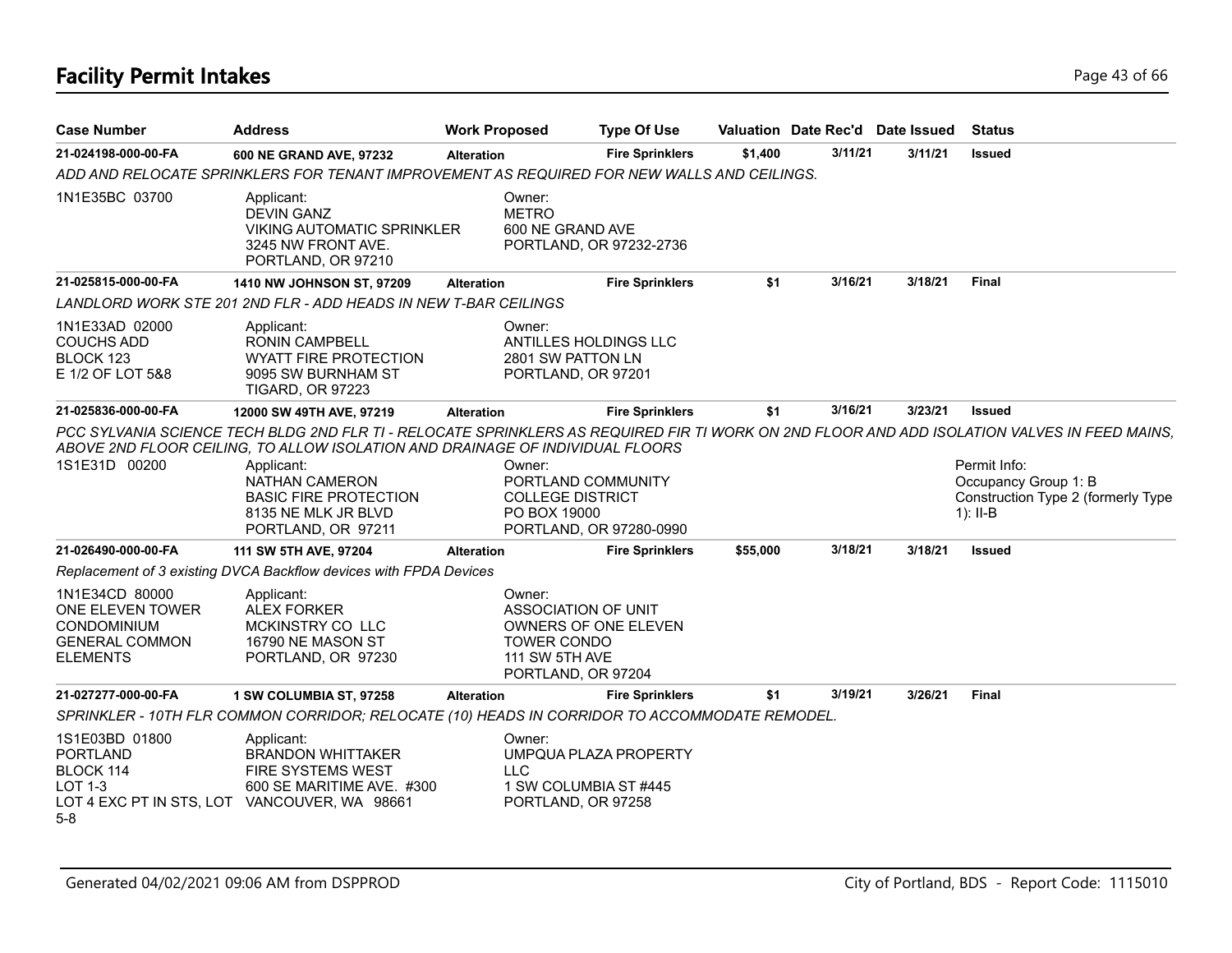# **Facility Permit Intakes** Page 44 of 66

| <b>Case Number</b>                                                                                                         | <b>Address</b>                                                                                                                                                                                                                                                | <b>Work Proposed</b>                                                                                                       | <b>Type Of Use</b>                             |     |         | Valuation Date Rec'd Date Issued | <b>Status</b> |
|----------------------------------------------------------------------------------------------------------------------------|---------------------------------------------------------------------------------------------------------------------------------------------------------------------------------------------------------------------------------------------------------------|----------------------------------------------------------------------------------------------------------------------------|------------------------------------------------|-----|---------|----------------------------------|---------------|
| 21-027285-000-00-FA                                                                                                        | 1 SW COLUMBIA ST, 97258                                                                                                                                                                                                                                       | <b>Alteration</b>                                                                                                          | <b>Fire Sprinklers</b>                         | \$1 | 3/19/21 | 3/26/21                          | Final         |
|                                                                                                                            | SPRINKLER - 18TH FLR COMMON CORRIDOR; RELOCATE (4) HEADS TO ACCOMMODATE REMODEL.                                                                                                                                                                              |                                                                                                                            |                                                |     |         |                                  |               |
| 1S1E03BD 01800<br><b>PORTLAND</b><br>BLOCK 114<br><b>LOT 1-3</b><br>LOT 4 EXC PT IN STS, LOT<br>$5-8$                      | Applicant:<br><b>BRANDON WHITTAKER</b><br>FIRE SYSTEMS WEST<br>600 SE MARITIME AVE. #300<br>VANCOUVER, WA 98661                                                                                                                                               | Owner:<br><b>LLC</b><br>PORTLAND, OR 97258                                                                                 | UMPQUA PLAZA PROPERTY<br>1 SW COLUMBIA ST #445 |     |         |                                  |               |
| 21-028170-000-00-FA                                                                                                        | 3303 N MISSISSIPPI AVE, 97227                                                                                                                                                                                                                                 | <b>Alteration</b>                                                                                                          | <b>Fire Sprinklers</b>                         | \$1 | 3/23/21 | 3/23/21                          | <b>Final</b>  |
| one sprinkler head to bathroom<br>1N1E27BA 04500<br><b>COOKS ADD</b><br>BLOCK 12<br>LOT 1 EXC PT IN ST<br>LOT <sub>2</sub> | SINGLE PDF PROCESS/LANDLORD WORK RESTROOM TI LVL 1; NEW WALLS TO CREATE NEW RESTROOM, CEILING, FLOORING, FINISHES, PLUMB, AND ELEC add<br>Applicant:<br>RACHAEL LINSON<br><b>COSCO FIRE PROTECTION</b><br>2501 SE COLUMBIA WAY STE 100<br>VANCOUVER, WA 98661 | Owner:<br>SOUTHERN MISS LLC<br>1970 NW 18TH AVE #7<br>PORTLAND, OR 97209                                                   |                                                |     |         |                                  |               |
| 21-028747-000-00-FA                                                                                                        | 4386 S MACADAM AVE, 97239                                                                                                                                                                                                                                     | <b>Alteration</b>                                                                                                          | <b>Fire Sprinklers</b>                         | \$1 | 3/24/21 | 4/1/21                           | <b>Issued</b> |
|                                                                                                                            | RIVER FORUM 2 COMMON AREA REMODEL 1ST, 2ND, 3RD FLRS TI - ADD AND RELOCATE SPRINKLER HEADS FOR TENANT IMPROVEMENT                                                                                                                                             |                                                                                                                            |                                                |     |         |                                  |               |
| 1S1E10DC 00900<br>SECTION 10 1S 1E<br>TL 900 0.88 ACRES<br>DEFERRAL-POTENTIAL<br>ADDITIONAL TAX                            | Applicant:<br><b>AUGUST HOFFMAN</b><br><b>RED HAWK FIRE PROTECTION</b><br>3801 FRUIT VALLEY RD<br>VANCOUVER, WA 98660                                                                                                                                         | Owner:<br><b>CLARITY VENTURES RF</b><br><b>PORTLAND</b><br>666 BURRARD ST #3210<br>, CANADA V6C 2X8<br><b>VANCOUVER BC</b> |                                                |     |         |                                  |               |
| 21-029616-000-00-FA                                                                                                        | 4380 S MACADAM AVE, 97239                                                                                                                                                                                                                                     | <b>Alteration</b>                                                                                                          | <b>Fire Sprinklers</b>                         | \$1 | 3/25/21 | 4/1/21                           | <b>Issued</b> |
|                                                                                                                            | RIVER FORUM 1 COMMON AREA TI FLRS 1-5 - ADD AND RELOCATE SPRINKLER HEADS FOR TENANT IMPROVEMENT                                                                                                                                                               |                                                                                                                            |                                                |     |         |                                  |               |
| 1S1E10DC 00800<br>SECTION 10 1S 1E<br>TL 800 3.18 ACRES<br>DEFERRAL-POTENTIAL<br>ADDITIONAL TAX                            | Applicant:<br><b>AUGUST HOFFMAN</b><br><b>RED HAWK FIRE PROTECTION</b><br>3801 FRUIT VALLEY RD<br>VANCOUVER, WA 98660                                                                                                                                         | Owner:<br><b>CLARITY VENTURES RF</b><br><b>PORTLAND</b><br>666 BURRARD ST#3210<br>, CANADA V6C 2X8<br><b>VANCOUVER BC</b>  |                                                |     |         |                                  |               |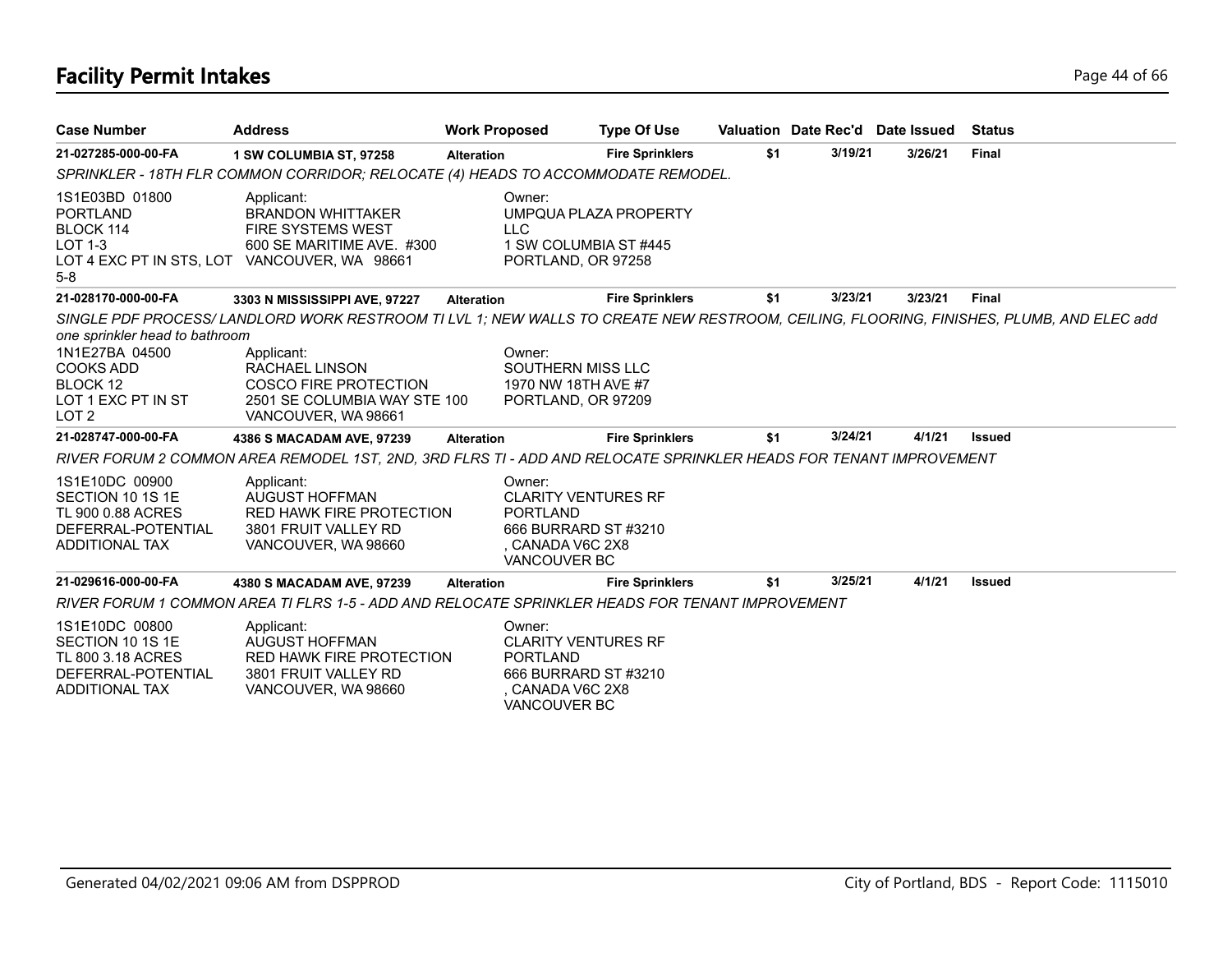# **Facility Permit Intakes** Page 45 of 66

| <b>Case Number</b>                                                                | <b>Address</b>                                                                                                         | <b>Work Proposed</b> | <b>Type Of Use</b>                                                                                       |         | Valuation Date Rec'd Date Issued |         | <b>Status</b>                                                                           |
|-----------------------------------------------------------------------------------|------------------------------------------------------------------------------------------------------------------------|----------------------|----------------------------------------------------------------------------------------------------------|---------|----------------------------------|---------|-----------------------------------------------------------------------------------------|
| 21-030835-000-00-FA                                                               | <b>1900 SW 4TH AVE - UNIT 2,</b><br>97201                                                                              | <b>Alteration</b>    | <b>Fire Sprinklers</b>                                                                                   | \$1     | 3/30/21                          |         | <b>Under Review</b>                                                                     |
|                                                                                   | PSU FAB LEVEL 2 TI - RELOCATE (4) SPRINKLER HEADS FOR NEW RESTROOMS                                                    |                      |                                                                                                          |         |                                  |         |                                                                                         |
| 1S1E03CB 90001<br><b>URBAN CENTER</b><br><b>CONDOMINIUM</b><br>LOT <sub>2</sub>   | Applicant:<br><b>ALEX FORKER</b><br><b>MCKINSTRY CO LLC</b><br>16790 NE MASON ST<br>PORTLAND, OR 97230                 | Owner:<br><b>PSU</b> | <b>OREGON STATE HIGHER</b><br>EDUCATION ON BEHALF OF<br><b>PO BOX 751 CPO</b><br>PORTLAND, OR 97207-0751 |         |                                  |         | Permit Info:<br>Occupancy Group 1: B<br>Construction Type 2 (formerly Type<br>1): $I-A$ |
| 21-030879-000-00-FA                                                               | 5228 NE HOYT ST, 97213                                                                                                 | <b>Alteration</b>    | <b>Fire Sprinklers</b>                                                                                   | \$1,956 | 3/30/21                          |         | <b>Under Review</b>                                                                     |
|                                                                                   | <b>FSW TO RELOCATE HEADS TO ACCOMMODATE REMODEL.</b>                                                                   |                      |                                                                                                          |         |                                  |         |                                                                                         |
| 1N2E31AC 06200<br><b>CENTER ADD ANX</b><br>BLOCK <sub>2</sub><br>LOT <sub>2</sub> | Applicant:<br><b>BRANDON WHITTAKER</b><br><b>FIRE SYSTEMS WEST</b><br>600 SE MARITIME AVE. #300<br>VANCOUVER, WA 98661 | Owner:<br>#190       | <b>PROVIDENCE HEALTH &amp;</b><br>SERVICES-OREGON<br>4400 NE HALSEY ST BLDG 2<br>PORTLAND, OR 97213-1545 |         |                                  |         | Permit Info:<br>Occupancy Group 1: B Bank, Off.,<br>Med.Off., Pub.Bldg.                 |
| 21-023201-000-00-FA                                                               | 1250 NW 9TH AVE, 97209                                                                                                 | <b>Alteration</b>    | <b>Fixed</b><br><b>Extinguishing</b><br><b>Systems</b>                                                   | \$1     | 3/9/21                           | 3/11/21 | <b>Issued</b>                                                                           |
|                                                                                   | FIXED SYSTEM / BRAINIUM STUDIOS 6TH FL TI; INSTALL FIXED SUPPRESSION SYSTEM UNDER KITCHEN EXHAUST HOOD.                |                      |                                                                                                          |         |                                  |         |                                                                                         |
| 1N1E34BB 01305<br><b>STATION PLACE</b><br>LOT <sub>5</sub>                        | Applicant:<br><b>RICKY BELENDEZ</b><br><b>PYE BARKER FIRE &amp; SAFETY</b><br>18260 SW 100TH CT<br>TUALATIN, OR 97062  | Owner:<br>PO BOX 638 | <b>CSHV 9NORTH LLC</b><br>ADDISON, TX 75001-0638                                                         |         |                                  |         |                                                                                         |
| 21-023409-000-00-FA                                                               | 50 SW JEFFERSON ST, 97201                                                                                              | <b>Alteration</b>    | <b>Fixed</b><br>Extinguishing<br><b>Systems</b>                                                          | \$1     | 3/9/21                           | 3/11/21 | <b>Issued</b>                                                                           |
|                                                                                   | GASTROMANIA TI - HOOK UP ANSUL SYSTEM IN VENTLESS HOOD                                                                 |                      |                                                                                                          |         |                                  |         |                                                                                         |
| 1S1E03BD 01800                                                                    | Applicant:<br><b>BOB WARD</b><br><b>ABC FIRE</b><br>4848 NE 102ND AVE<br>PORTLAND, OR 97220                            | Owner:<br><b>LLC</b> | UMPQUA PLAZA PROPERTY<br>1 SW COLUMBIA ST #445<br>PORTLAND, OR 97258                                     |         |                                  |         |                                                                                         |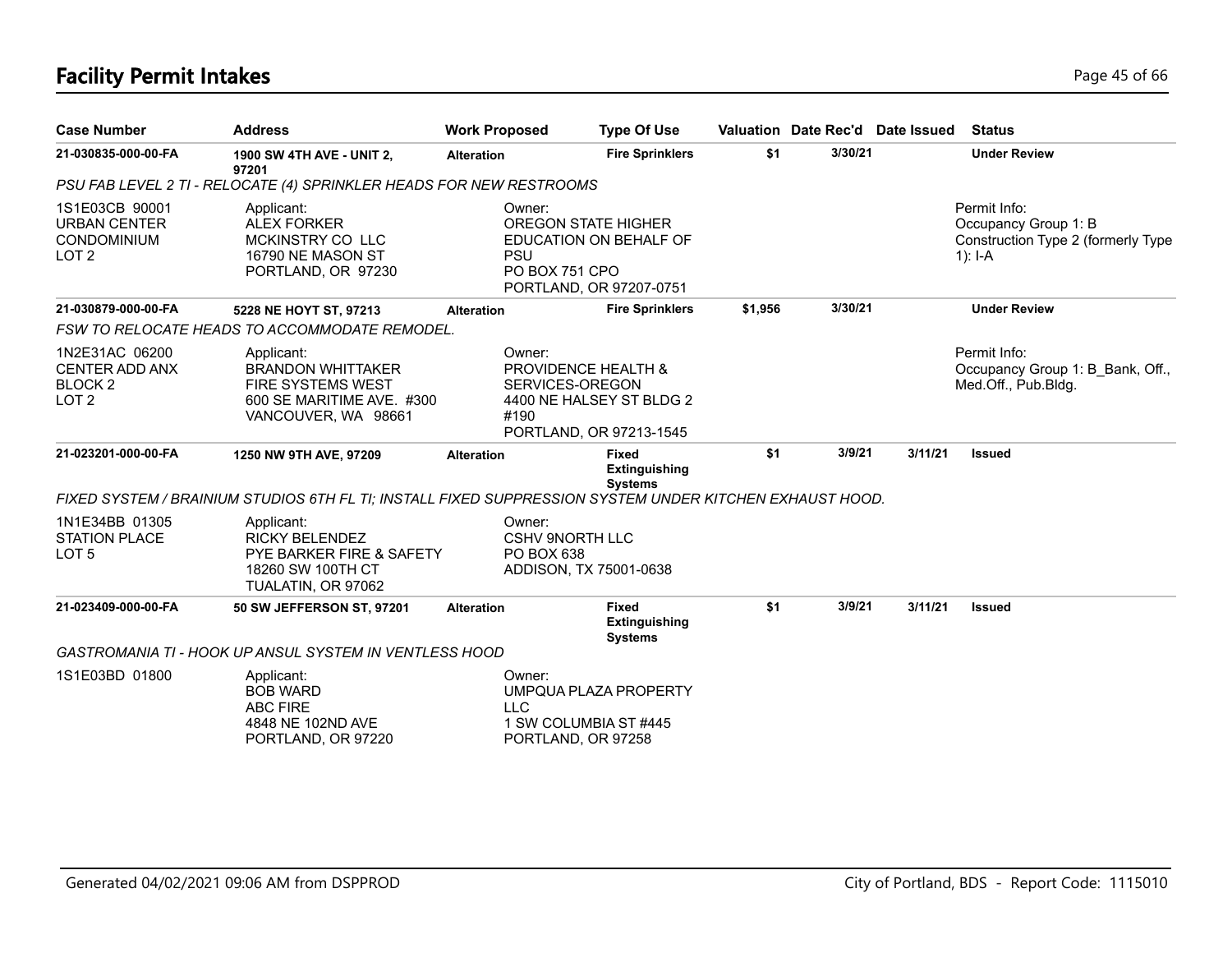# **Facility Permit Intakes** Page 46 of 66

| <b>Case Number</b>                                                             | <b>Address</b>                                                                                                                 | <b>Work Proposed</b>                                            | <b>Type Of Use</b>                                                         |                                                           | Valuation Date Rec'd Date Issued                                             |         | <b>Status</b>                                                                             |
|--------------------------------------------------------------------------------|--------------------------------------------------------------------------------------------------------------------------------|-----------------------------------------------------------------|----------------------------------------------------------------------------|-----------------------------------------------------------|------------------------------------------------------------------------------|---------|-------------------------------------------------------------------------------------------|
| 21-028388-000-00-FA                                                            | 1131 NW COUCH ST, 97209                                                                                                        | <b>Alteration</b>                                               | Fixed<br><b>Extinguishing</b><br><b>Systems</b>                            | \$1,100                                                   | 3/23/21                                                                      | 3/23/21 | <b>Issued</b>                                                                             |
| fixed hood/ansil system install                                                |                                                                                                                                |                                                                 |                                                                            |                                                           |                                                                              |         |                                                                                           |
| 1N1E33DA 04800                                                                 | Applicant:<br><b>GEOFF SPAHR</b><br>SANDERSON SAFETY SUPPLY<br>1101 SE 3RD AV<br>PORTLAND, OR 97214                            | Owner:                                                          | SPF BREWERY BLOCKS LLC<br>PO BOX 4120 PMB 73304<br>PORTLAND, OR 97208-4120 |                                                           |                                                                              |         | Permit Info:<br>Occupancy Group 1: B<br>Construction Type 2 (formerly Type<br>$1$ : I-FR  |
| 21-019590-000-00-FA                                                            | 808 SW 3RD AVE, 97204                                                                                                          | <b>Alteration</b>                                               | <b>Mechanical</b>                                                          | \$5,500                                                   | 3/1/21                                                                       | 3/4/21  | <b>Issued</b>                                                                             |
|                                                                                | SINGLE PDF PROCESS/LANDLORD WORK STE 500 TI; RELOCATE WSHP, INSTALL TRANSFER FANS, VOLUME DAMPERS, DUCTWORK, GRILLES, AND ELEC |                                                                 |                                                                            |                                                           |                                                                              |         |                                                                                           |
| 1S1E03BA 06000<br><b>PORTLAND</b><br>BLOCK <sub>22</sub><br><b>LOT 7&amp;8</b> | Applicant:<br><b>RYAN MCAFEE</b><br><b>HUNTER DAVISSON</b><br>1800 SE PERSHING ST<br>PORTLAND, OR 97202                        | Owner:<br>SN INVESTMENT<br>PROPERTIES LLC<br>PORTLAND, OR 97205 | 1121 SW SALMON ST 5TH FLR PORTLAND, OR 97202-2338                          | CCB - Contractor:                                         | HUNTER DAVISSON INC<br>1800 SE PERSHING ST                                   |         | Permit Info:<br>Occupancy Group 1: B<br>Construction Type 2 (formerly Type<br>$1$ : I-FR  |
| 21-019677-000-00-FA                                                            | 621 SW MORRISON ST, 97205                                                                                                      | <b>Alteration</b>                                               | <b>Mechanical</b>                                                          | \$16,117                                                  | 3/1/21                                                                       | 3/11/21 | <b>Final</b>                                                                              |
|                                                                                | SINGLE PDF PROCESS/ CVS PHARMACY BSMNT, 1ST & 2ND FLR TI; INSTALL 5 SELF CONTAINED REACH IN COOLER/FREEZERS AND ELEC           |                                                                 |                                                                            |                                                           |                                                                              |         |                                                                                           |
| 1S1E03BB 01800                                                                 | Applicant:<br><b>BRYCE DOOTSON</b><br>REFRIGERATION UNLIMITED LLC<br>5102 20TH ST E, STE #102<br>FIFE, WA 98424                | Owner:                                                          | LVA4 PORTLAND ABB LLC<br>712 MAIN ST STE 2500<br>HOUSTON, TX 77002-3243    | CCB - Contractor:<br>5102 20TH ST E 102<br>FIFE, WA 98424 | <b>REFRIGERATION UNLIMITED LLC</b>                                           |         |                                                                                           |
| 21-019718-000-00-FA                                                            | 7528 N FENWICK AVE, 97217                                                                                                      | <b>Alteration</b>                                               | <b>Mechanical</b>                                                          | \$5,000                                                   | 3/1/21                                                                       |         | <b>Under Review</b>                                                                       |
|                                                                                | SINGLE PDF PROCESS/KENTON SCHOOL SWING SITE ALL FLRS TI; LOWER LVL REWORK DUCTWORK, GRILLES AND DIFFUSERS                      |                                                                 |                                                                            |                                                           |                                                                              |         |                                                                                           |
| 1N1E09DD 15900<br><b>KENTON</b><br>INC VAC ST BLOCK 13&14<br>EXC PT IN STS     | Applicant:<br>NICHOLAS SUKKAU<br>PORTLAND PUBLIC SCHOOLS<br>501 N DIXON ST<br>PORTLAND OR 97227                                | Owner:<br>PO BOX 3107                                           | <b>SCHOOL DISTRICT NO 1</b><br>PORTLAND, OR 97208-3107                     | Primary Contractor:<br><b>TO BID</b>                      |                                                                              |         |                                                                                           |
| 21-020676-000-00-FA                                                            | 1618 SW 1ST AVE, 97201                                                                                                         | <b>Alteration</b>                                               | <b>Mechanical</b>                                                          | \$1,000                                                   | 3/3/21                                                                       | 3/11/21 | <b>Final</b>                                                                              |
|                                                                                | SINGLE PDF PROCESS/ MUTUAL OF OMAHA TI 4TH FLR; INSTALL EXHAUST FAN AND ELEC                                                   |                                                                 |                                                                            |                                                           |                                                                              |         |                                                                                           |
| 1S1E03CA 00700<br>SOUTH AUDITORIUM ADD<br>NLY 351.85' OF BLOCK I               | Applicant:<br>ANN TRUONG<br>HUNTER-DAVISSON INC<br>1800 SE PERSHING ST<br>PORTLAND, OR 97202                                   | Owner:<br>PROPERTIES LLC<br>PORTLAND, OR 97205                  | <b>HARSCH INVESTMENT</b><br>1121 SW SALMON ST STE 500                      | CCB - Contractor:                                         | <b>HUNTER DAVISSON INC</b><br>1800 SE PERSHING ST<br>PORTLAND, OR 97202-2338 |         | Permit Info:<br>Occupancy Group 1: B<br>Construction Type 2 (formerly Type<br>$1$ : III-B |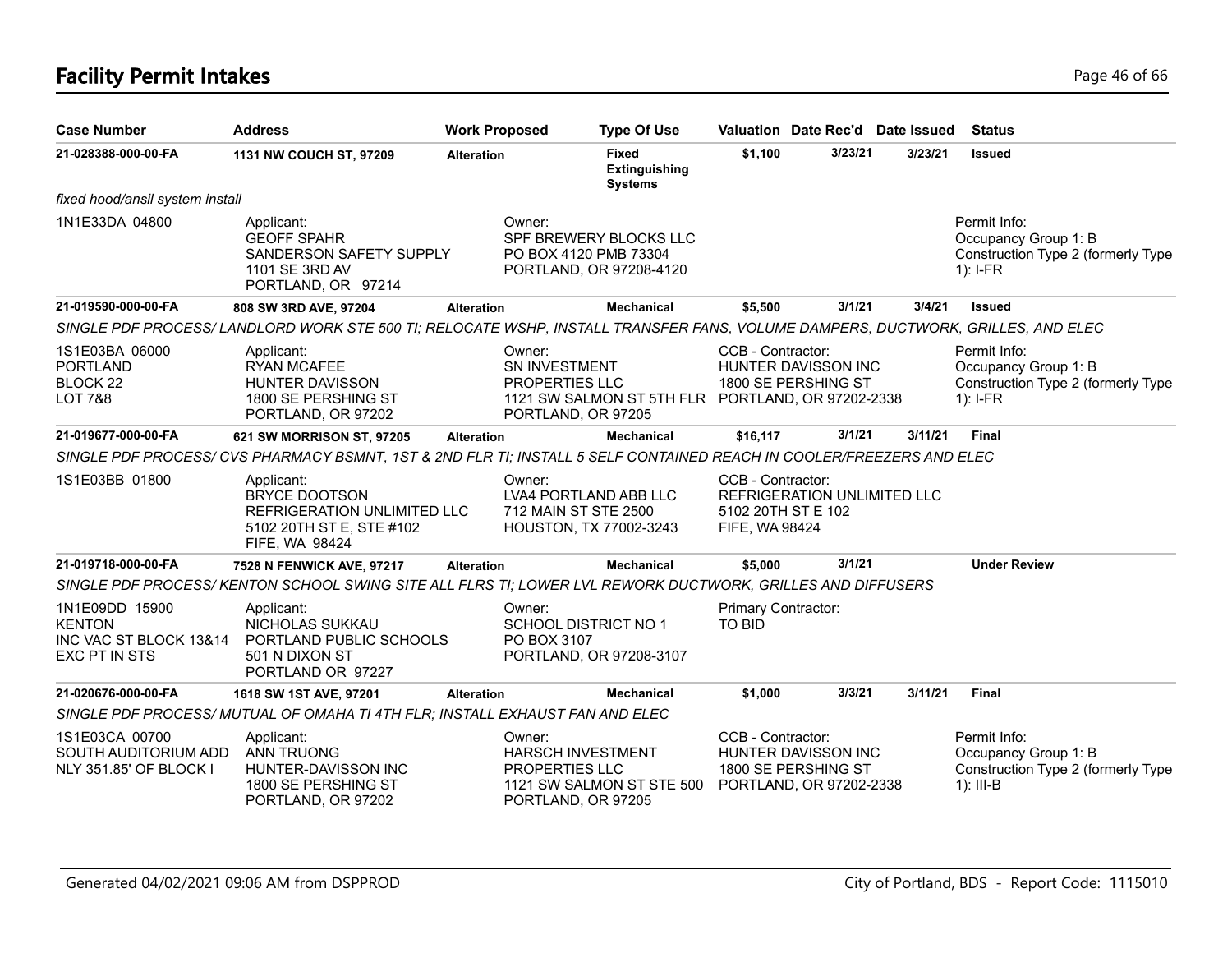# **Facility Permit Intakes** Page 47 of 66

| <b>Case Number</b>                                                                   | <b>Address</b>                                                                                                                    | <b>Work Proposed</b>                                 | <b>Type Of Use</b>                                                                                   |                                      | Valuation Date Rec'd Date Issued                 |         | <b>Status</b>                                                                                                                             |
|--------------------------------------------------------------------------------------|-----------------------------------------------------------------------------------------------------------------------------------|------------------------------------------------------|------------------------------------------------------------------------------------------------------|--------------------------------------|--------------------------------------------------|---------|-------------------------------------------------------------------------------------------------------------------------------------------|
| 21-020952-000-00-FA                                                                  | 1875 SW PARK AVE, 97201                                                                                                           | <b>Alteration</b>                                    | <b>Mechanical</b>                                                                                    | \$35,000                             | 3/3/21                                           | 3/11/21 | <b>Issued</b>                                                                                                                             |
|                                                                                      | SINGLE PDF PROCESS/ PSU MILLAR LIBRARY 4TH FLR TI; INSTALL DUCTWORK, GRILLES, DIFFUSERS AND ELEC                                  |                                                      |                                                                                                      |                                      |                                                  |         |                                                                                                                                           |
| 1S1E04 00300<br><b>PORTLAND</b><br><b>BLOCK 229-231</b><br>237-240<br>268-270 TL 300 | Applicant:<br><b>ANTHONY BOHAN</b><br>PORTLAND STATE UNIVERSITY<br>617 SW MONTGOMERY ST #302<br>PORTLAND OR 97201                 | Owner:<br><b>PO BOX 751</b>                          | OREGON STATE OF (BOARD<br>OF HIGHER EDUCATION)<br>PORTLAND, OR 97207-0751                            |                                      |                                                  |         |                                                                                                                                           |
| 21-021029-000-00-FA                                                                  | 121 SW MORRISON ST, 97204                                                                                                         | <b>Alteration</b>                                    | <b>Mechanical</b>                                                                                    | \$10,000                             | 3/3/21                                           | 3/4/21  | <b>Final</b>                                                                                                                              |
|                                                                                      |                                                                                                                                   |                                                      |                                                                                                      |                                      |                                                  |         | SINGLE PDF PROCESS/ CIGNA PORTLAND 2ND & 5TH FLR TI; REPLACE EXISTING 260' STEEL CONDENSATE WATER PIPING WITH NEW COOPER PIPING AND PLUMB |
| 1S1E03BA 02700<br><b>PORTLAND</b><br>BLOCK 15<br>LOT 1-4<br>LOT 7&8 EXC W 75'        | Applicant:<br><b>JESSICA LOZANO</b><br><b>ALLIANT SYSTEMS</b><br>351 NW 12TH AVE<br>PORTLAND OR 97209                             | Owner:<br>PORTLAND INC                               | TERRACE TOWER U S A -<br>121 SW MORRISON ST #250<br>PORTLAND, OR 97204-3179                          | CCB - Contractor:<br>351 NW 12TH AVE | <b>ALLIANT SYSTEMS LLC</b><br>PORTLAND, OR 97209 |         | Permit Info:<br>Occupancy Group 1: B Bank, Off.,<br>Med.Off., Pub.Bldg.<br>Construction Type 2 (formerly Type<br>$1$ : I-A                |
| 21-021170-000-00-FA                                                                  | 220 NW 2ND AVE, 97209                                                                                                             | <b>Alteration</b>                                    | <b>Mechanical</b>                                                                                    | \$20,284                             | 3/3/21                                           | 3/5/21  | <b>Issued</b>                                                                                                                             |
|                                                                                      | SINGLE PDF PROCESS/ LANDLORD WORK COMMON AREAS 4TH FLR; INSTALL REGISTERS, DIFFUSERS, GRILLES, AND ELEC                           |                                                      |                                                                                                      |                                      |                                                  |         |                                                                                                                                           |
| 1N1E34CA 04500<br><b>COUCHS ADD</b><br>BLOCK 14<br>LOT 1-8 EXC PT IN ST              | Applicant:<br><b>HOBIE MILLER</b><br><b>ALLIANT SYSTEMS</b><br>351 NW 12TH AVENUE<br>PORTLAND, OR 97209                           | Owner:<br>1 FRONT ST #550<br>5344                    | REEP 220 NW OWNER I LLC<br>SAN FRANCISCO, CA 94111-                                                  | CCB - Contractor:<br>351 NW 12TH AVE | ALLIANT SYSTEMS LLC<br>PORTLAND, OR 97209        |         |                                                                                                                                           |
| 21-021494-000-00-FA                                                                  | 3161 SW PAVILION LOOP - Unit<br>MNP, 97201                                                                                        | <b>Alteration</b>                                    | <b>Mechanical</b>                                                                                    | \$5,660                              | 3/4/21                                           | 3/10/21 | <b>Issued</b>                                                                                                                             |
|                                                                                      | F13/ OHSU TI BMNT-ROOF; MECHANICAL INSTALLATION FOR DIRECTORS OFFICE, STE 2316 2ND FLR, ONLY - INSTALL DUCTWORK, GRILLES AND ELEC |                                                      |                                                                                                      |                                      |                                                  |         |                                                                                                                                           |
| 1S1E09 00500                                                                         | Applicant:<br><b>GREG KEMPTHORN</b><br><b>ARCTIC SHEET METAL</b><br>2310 NE COLUMBIA BLVD<br>PORTLAND, OR 97211                   | Owner:<br><b>HIGHER EDUCATION</b><br><b>RD</b>       | OREGON STATE BOARD OF<br>3181 SW SAM JACKSON PARK PORTLAND, OR 97211-1965<br>PORTLAND, OR 97239-3011 | CCB - Contractor:                    | ARCTIC SHEET METAL INC<br>2310 NE COLUMBIA BLVD  |         |                                                                                                                                           |
| 21-021530-000-00-FA                                                                  | <b>250 SW TAYLOR ST, 97204</b>                                                                                                    | <b>Alteration</b>                                    | <b>Mechanical</b>                                                                                    | \$350,400                            | 3/4/21                                           |         | <b>Under Review</b>                                                                                                                       |
|                                                                                      | F19/ LANDLORD WORK 2ND FLR BUILD OUT; INSTALL DUCTWORK, GRILLES, DIFFUSERS, FAN COILS, TERMINAL UNITS AND ELEC                    |                                                      |                                                                                                      |                                      |                                                  |         |                                                                                                                                           |
| 1S1E03BA 06200                                                                       | Applicant:<br><b>CHELSEY BOREAS</b><br><b>GBD ARCHITECTS</b><br>1120 NW COUCH STE 300<br>PORTLAND OR 97209                        | Owner:<br>1211 SW 5TH AVE #700<br>PORTLAND, OR 97204 | AB PR QOZB I PROPERTY LLC TO BID                                                                     | Primary Contractor:                  |                                                  |         |                                                                                                                                           |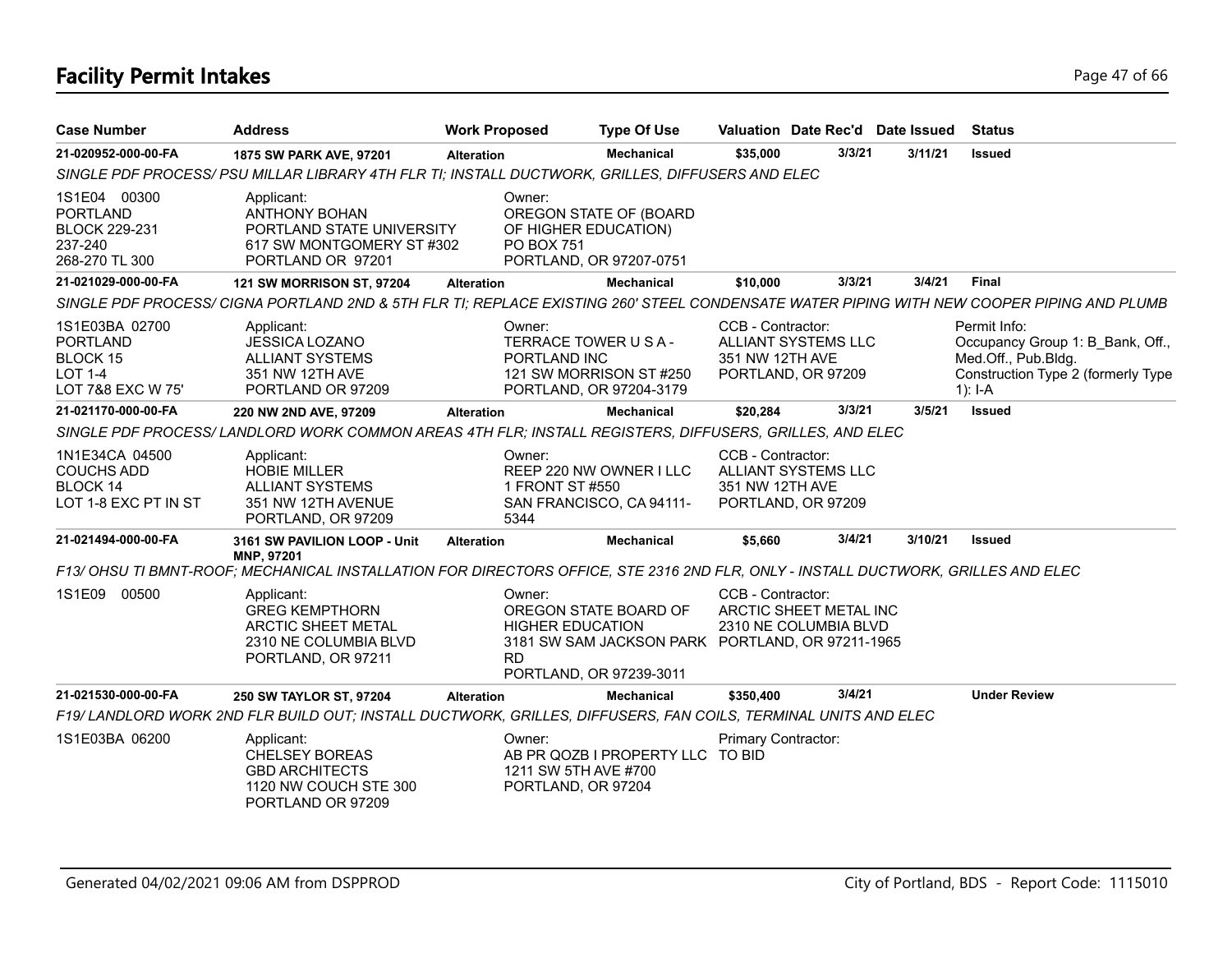# **Facility Permit Intakes** Page 48 of 66

| <b>Case Number</b>                                                         | <b>Address</b>                                                                                                                              | <b>Work Proposed</b>                                                | <b>Type Of Use</b>                                                         |                                                                      | Valuation Date Rec'd Date Issued                                              |         | <b>Status</b>                                                                              |
|----------------------------------------------------------------------------|---------------------------------------------------------------------------------------------------------------------------------------------|---------------------------------------------------------------------|----------------------------------------------------------------------------|----------------------------------------------------------------------|-------------------------------------------------------------------------------|---------|--------------------------------------------------------------------------------------------|
| 21-022055-000-00-FA                                                        | 3732 SE 99TH AVE, 97266                                                                                                                     | <b>Alteration</b>                                                   | <b>Mechanical</b>                                                          | \$82,600                                                             | 3/5/21                                                                        | 3/11/21 | <b>Issued</b>                                                                              |
| COILS, EXHAUST FAN AND ELEC                                                | SINGLE PDF PROCESS/911 CENTER HVAC REPLACEMENT 1ST FLR; REPLACE 5 TON HEAT PUMP WITH 4 TON VRF SYSTE, INSTALL DUCTWORK, GRILLES, FAN        |                                                                     |                                                                            |                                                                      |                                                                               |         |                                                                                            |
| 1S2E09DA 05000<br><b>LILY TR</b><br><b>BLOCK 3 TL 5000</b>                 | Applicant:<br><b>JANA GEROW</b><br><b>CITY OF PORTLAND</b><br>1120 SW 5TH AVE, ROOM 1250                                                    | Owner:<br>PORTLAND CITY OF                                          | 1120 SW 5TH AVE #1204<br>PORTLAND, OR 97204-1912                           | CCB - Contractor:<br>FERRY RD SUITE 230                              | DELTA CONNECTS INC<br>17400 SW UPPER BOONES                                   |         |                                                                                            |
| 21-023053-000-00-FA                                                        | PORTLAND OR 97204<br>4805 NE GLISAN ST, 97213                                                                                               | <b>Alteration</b>                                                   | <b>Mechanical</b>                                                          | \$2,236,531                                                          | PORTLAND, OR 97224<br>3/9/21                                                  |         | <b>Under Review</b>                                                                        |
|                                                                            | F32/ PROVIDENCE CHILLER PLANT N PARKING GARAGE ROOF TI; INSTALL NEW CHILLER, PROCESS CHILLER, PUMPS, NEW COOLING TOWER, FAN COIL, BUFFER    |                                                                     |                                                                            |                                                                      |                                                                               |         |                                                                                            |
|                                                                            | TANK, LOUVERS, DUCTWORK, GRILLES, DIFFUSERS, PIPING, PLUMB AND ELEC                                                                         |                                                                     |                                                                            |                                                                      |                                                                               |         |                                                                                            |
| 1N2E31BD 04100<br>SECTION 31 1N 2E<br>TL 4100 9.54 ACRES                   | Applicant:<br><b>DAVID GRIGSBY</b><br><b>ZGF ARCHITECTS</b><br>1223 SW WASHINGTON ST STE 200<br>PORTLAND OR 97205                           | Owner:<br>SERVICES-OREGON<br>800 5TH AVE #1200<br>SEATTLE, WA 98104 | PROVIDENCE HEALTH &                                                        | CCB - Contractor:<br>CAMAS, WA 98607                                 | TOTAL MECHANICAL INC<br>4857 NW LAKE ROAD SUITE 300                           |         | Permit Info:<br>Occupancy Group 1: I-2<br>Construction Type 2 (formerly Type<br>$1$ : I-FR |
| 21-023114-000-00-FA                                                        | 7000 NE AIRPORT WAY, 97218                                                                                                                  | <b>Alteration</b>                                                   | <b>Mechanical</b>                                                          | \$7,000                                                              | 3/9/21                                                                        | 3/25/21 | <b>Issued</b>                                                                              |
|                                                                            | SINGLE PDF PROCESS/ EVERGREENS CONCOURSE E SPC E22855 TI; INSTALL WALK IN COOLER ********** BID ESTIMATE ***********                        |                                                                     |                                                                            |                                                                      |                                                                               |         |                                                                                            |
| 1N2E08B 00400<br>SECTION 08 1N 2E<br>TL 400 7.39 ACRES<br>SEE SUB ACCOUNTS | Applicant:<br><b>ANN TRUONG</b><br>HUNTER-DAVISSON INC<br>1800 SE PERSHING ST<br>PORTLAND, OR 97202                                         | Owner:<br>PORT OF PORTLAND<br>PO BOX 3529                           | PORTLAND, OR 97208-3529                                                    | CCB - Contractor:                                                    | HUNTER DAVISSON INC<br>1800 SE PERSHING ST<br>PORTLAND, OR 97202-2338         |         | Permit Info:<br>Occupancy Group 1: A-2<br>Construction Type 2 (formerly Type<br>$1$ : I-A  |
| 21-023138-000-00-FA                                                        | 1131 NW COUCH ST, 97209                                                                                                                     | <b>Alteration</b>                                                   | <b>Mechanical</b>                                                          | \$72,000                                                             | 3/9/21                                                                        | 3/17/21 | <b>Issued</b>                                                                              |
|                                                                            | SINGLE PDF PROCESS/ SCREEN DOOR RESTAURANT 1ST FLR TI; INSTALL TYPE I HOODS, TYPE II HOOD, WALK IN COOLER, PIPING, FINISHES, PLUMB AND ELEC |                                                                     |                                                                            |                                                                      |                                                                               |         |                                                                                            |
| 1N1E33DA 04800                                                             | Applicant:<br><b>DARIN BOUSKA</b><br>NW PRECISION DESIGN<br>17407 SW INKSTER DR<br>SHERWOOD, OR 97140                                       | Owner:                                                              | SPF BREWERY BLOCKS LLC<br>PO BOX 4120 PMB 73304<br>PORTLAND, OR 97208-4120 | CCB - Contractor:<br><b>ROLLAND WALTERS</b><br><b>REMODELING INC</b> | <b>BULLDOG MECHANICAL &amp;</b><br>3307 NE 39TH STREET<br>VANCOUVER, WA 98661 |         | Permit Info:<br>Occupancy Group 1: B<br>Construction Type 2 (formerly Type<br>$1$ : I-FR   |
| 21-023805-000-00-FA                                                        | 905 NW 12TH AVE, 97209                                                                                                                      | <b>Alteration</b>                                                   | <b>Mechanical</b>                                                          | \$39,000                                                             | 3/10/21                                                                       |         | <b>Under Review</b>                                                                        |
|                                                                            | SINGLE PDF PROCESS/DAILY CAFE HVAC UPGRADE; REPLACE ROOF TOP CONDENSER UNITS, FAN-COILS, DIFFUSERS, GRILLES, AND ELEC                       |                                                                     |                                                                            |                                                                      |                                                                               |         |                                                                                            |
| 1N1E33AD 00100<br><b>COUCHS ADD</b><br>BLOCK 143<br><b>LOT 1-8</b>         | Applicant:<br><b>ANDY MASON</b><br>HUNTER DAVISSON<br>1800 SE PERSHING ST<br>PORTLAND, OR 97202                                             | Owner:<br>1215 4TH AVE #600<br>SEATTLE, WA 98161                    | UNICO BOP RIVERTEC LLC                                                     | CCB - Contractor:                                                    | HUNTER DAVISSON INC<br>1800 SE PERSHING ST<br>PORTLAND, OR 97202-2338         |         |                                                                                            |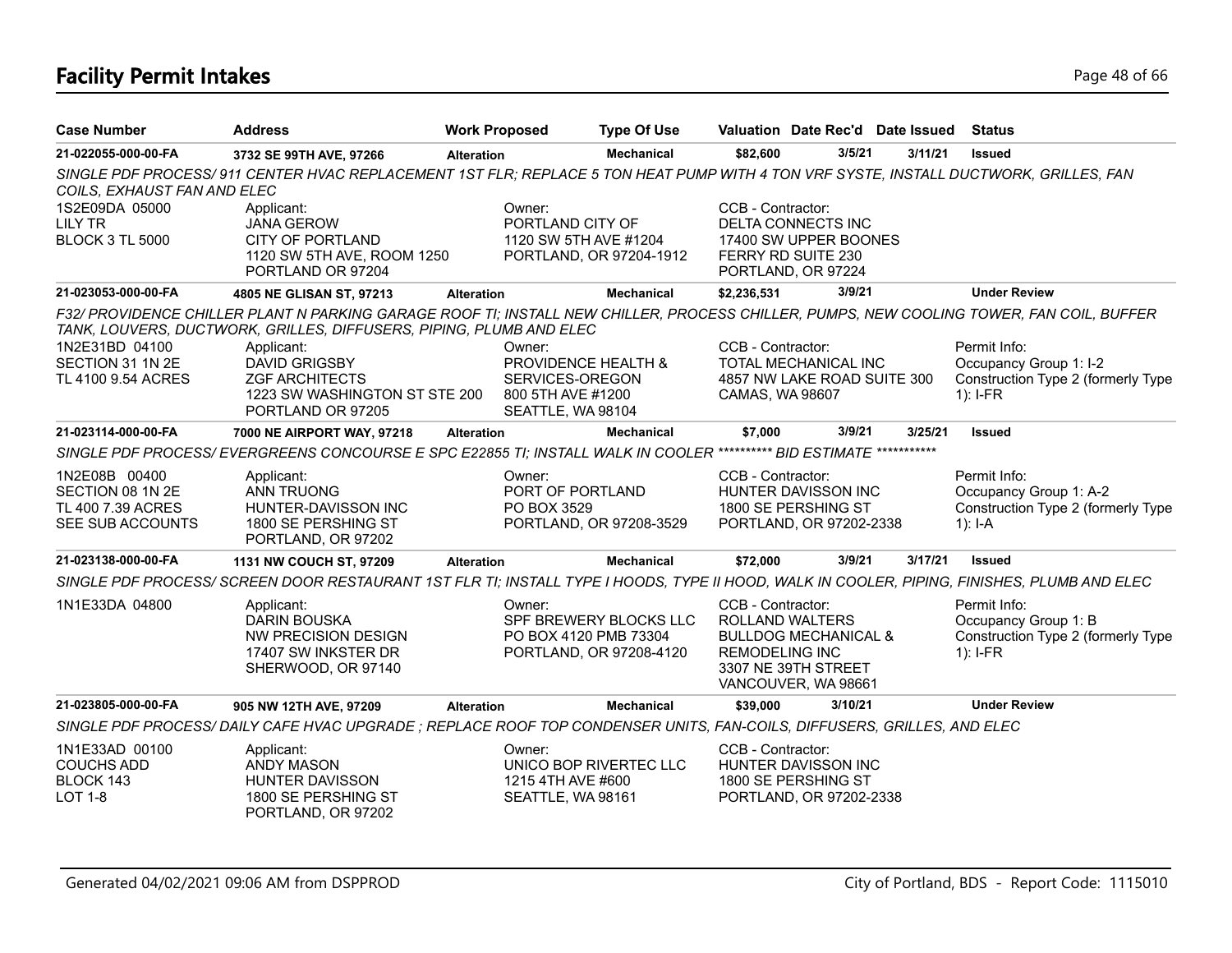# **Facility Permit Intakes** Page 49 of 66

| <b>Case Number</b>                                                                           | <b>Address</b>                                                                                                         | <b>Work Proposed</b>                               | <b>Type Of Use</b>                                                        |                                                              | Valuation Date Rec'd Date Issued                                             |         | <b>Status</b>                                                                                                                               |
|----------------------------------------------------------------------------------------------|------------------------------------------------------------------------------------------------------------------------|----------------------------------------------------|---------------------------------------------------------------------------|--------------------------------------------------------------|------------------------------------------------------------------------------|---------|---------------------------------------------------------------------------------------------------------------------------------------------|
| 21-023891-000-00-FA                                                                          | 516 SE MORRISON ST, 97214                                                                                              | <b>Alteration</b>                                  | <b>Mechanical</b>                                                         | \$6,845                                                      | 3/10/21                                                                      |         | <b>Under Review</b>                                                                                                                         |
|                                                                                              | SINGLE PDF PROCESS/ LANDLORD WORK FLS 10&12; DEMO EXISTING HVAC DUCTWORK                                               |                                                    |                                                                           |                                                              |                                                                              |         |                                                                                                                                             |
| 1S1E02BB 06100                                                                               | Applicant:<br><b>KENT POTTEBAUM</b><br><b>GBD ARCHITECTS</b><br>1120 NW COUCH, #300<br>PORTLAND, OR 97209              | Owner:<br><b>OWNER LLC</b><br>1215 4TH AVE #600    | UPG WEATHERLY PROPERTY<br>SEATTLE, WA 98161                               | Primary Contractor:<br><b>TO BID</b>                         |                                                                              |         |                                                                                                                                             |
| 21-024734-000-00-FA                                                                          | 2112 NW IRVING ST, 97210                                                                                               | <b>Alteration</b>                                  | <b>Mechanical</b>                                                         | \$10,000                                                     | 3/12/21                                                                      |         | <b>Under Review</b>                                                                                                                         |
|                                                                                              | SINGLE PDF PROCESS/ NEGOCIANT TI 1ST FLR; INSTALL DUCTWORK, GRILLES, REGISTERS AND ELEC                                |                                                    |                                                                           |                                                              |                                                                              |         |                                                                                                                                             |
| 1N1E33BD 08700<br>KINGS 2ND ADD<br>BLOCK 11<br>LOT 1-3 TL 8700                               | Applicant:<br>DOMINIC BLASZAK<br>9947 SE 32ND AVE<br>MILWAUKIE OR 97222                                                | Owner:<br>625 NW 21ST LLC                          | 116 NE 6TH AVE #400<br>PORTLAND, OR 97232-2904                            | CCB - Contractor:<br>211 E 5TH                               | HUSKY HEATING & COOLING LLC<br>NEWBERG, OR 97132                             |         |                                                                                                                                             |
| 21-025644-000-00-FA                                                                          | 1300 SW 5TH AVE, 97201                                                                                                 | <b>Alteration</b>                                  | <b>Mechanical</b>                                                         | \$210,676                                                    | 3/16/21                                                                      | 3/16/21 | <b>Issued</b>                                                                                                                               |
|                                                                                              |                                                                                                                        |                                                    |                                                                           |                                                              |                                                                              |         | SINGLE PDF PROCESS/INSIGHT GLOBAL, STE 3000 TI; RE-INSTALL EXISTING VAV BOXES, INSTALL NEW DUCTWORK, REGISTER, DIFFUSERS, GRILLES, AND ELEC |
| 1S1E03BC 01800<br><b>PORTLAND</b><br><b>BLOCK 148 TL 1800</b>                                | Applicant:<br>PAUL LUKES<br>STREIMER SHEET METAL<br>740 N KNOTT ST<br>PORTLAND, OR 97227                               | Owner:                                             | SOF-XI WFP OWNER LLC<br>591 W PUTNAM AVE<br>GREENWICH, CT 06830           | CCB - Contractor:<br><b>INC</b><br>740 N KNOTT ST            | STREIMER SHEET METAL WORKS<br>PORTLAND, OR 97227                             |         |                                                                                                                                             |
| 21-025648-000-00-FA                                                                          | 8811 NE MARX DR, 97220                                                                                                 | <b>Alteration</b>                                  | <b>Mechanical</b>                                                         | \$22,500                                                     | 3/16/21                                                                      | 3/30/21 | <b>Issued</b>                                                                                                                               |
|                                                                                              | B1/LSG SKY CHEF HVAC REPLACEMENT; DUE TO VANDALIZATION REPLACE, LIKE FOR LIKE, ROOF TOP UNITS, HEAT PUMPS AND ELEC     |                                                    |                                                                           |                                                              |                                                                              |         |                                                                                                                                             |
| 1N2E16CA 00500                                                                               | Applicant:<br><b>BRUCE BUTNER</b><br>PROTEMP ASSOCIATES<br>9788 SE 17TH AVE<br>MILWAUKIE, OR 97222                     | Owner:<br>TMT AIRPORT WAY<br><b>INDUSTRIAL INC</b> | 851 SW 6TH AVE #1200<br>PORTLAND, OR 97204-1349                           | CCB - Contractor:<br><b>BRUCE BUTNER</b><br>9788 SE 17TH AVE | PROTEMP ASSOCIATES INC<br>PORTLAND, OR 97222                                 |         |                                                                                                                                             |
| 21-026617-000-00-FA                                                                          | 100 SW MAIN ST, 97204                                                                                                  | <b>Alteration</b>                                  | <b>Mechanical</b>                                                         | \$100,000                                                    | 3/18/21                                                                      | 3/30/21 | <b>Under Inspection</b>                                                                                                                     |
|                                                                                              | SINGLE PDF PROCESS/VBA 2ND & 3RD FL TI; INSTALL WSHPS, EXHAUST FANS, GRILLES, REGISTERS, DIFFUSERS, DUCTWORK, AND ELEC |                                                    |                                                                           |                                                              |                                                                              |         |                                                                                                                                             |
| 1S1E03BD 00600<br><b>PORTLAND</b><br>BLOCK 10<br>LOT 1 EXC PT IN STS<br>LOT 2-8 EXC PT IN ST | Applicant:<br><b>ANN TRUONG</b><br>HUNTER-DAVISSON INC<br>1800 SE PERSHING ST<br>PORTLAND, OR 97202                    | Owner:<br>#100                                     | AAT OREGON OFFICE I LLC<br>3420 CARMEL MOUNTAIN RD<br>SAN DIEGO, CA 92121 | CCB - Contractor:                                            | <b>HUNTER DAVISSON INC</b><br>1800 SE PERSHING ST<br>PORTLAND, OR 97202-2338 |         | Permit Info:<br>Occupancy Group 1: B_Bank, Off.,<br>Med.Off., Pub.Bldg.<br>Construction Type 2 (formerly Type<br>$1$ : I-B                  |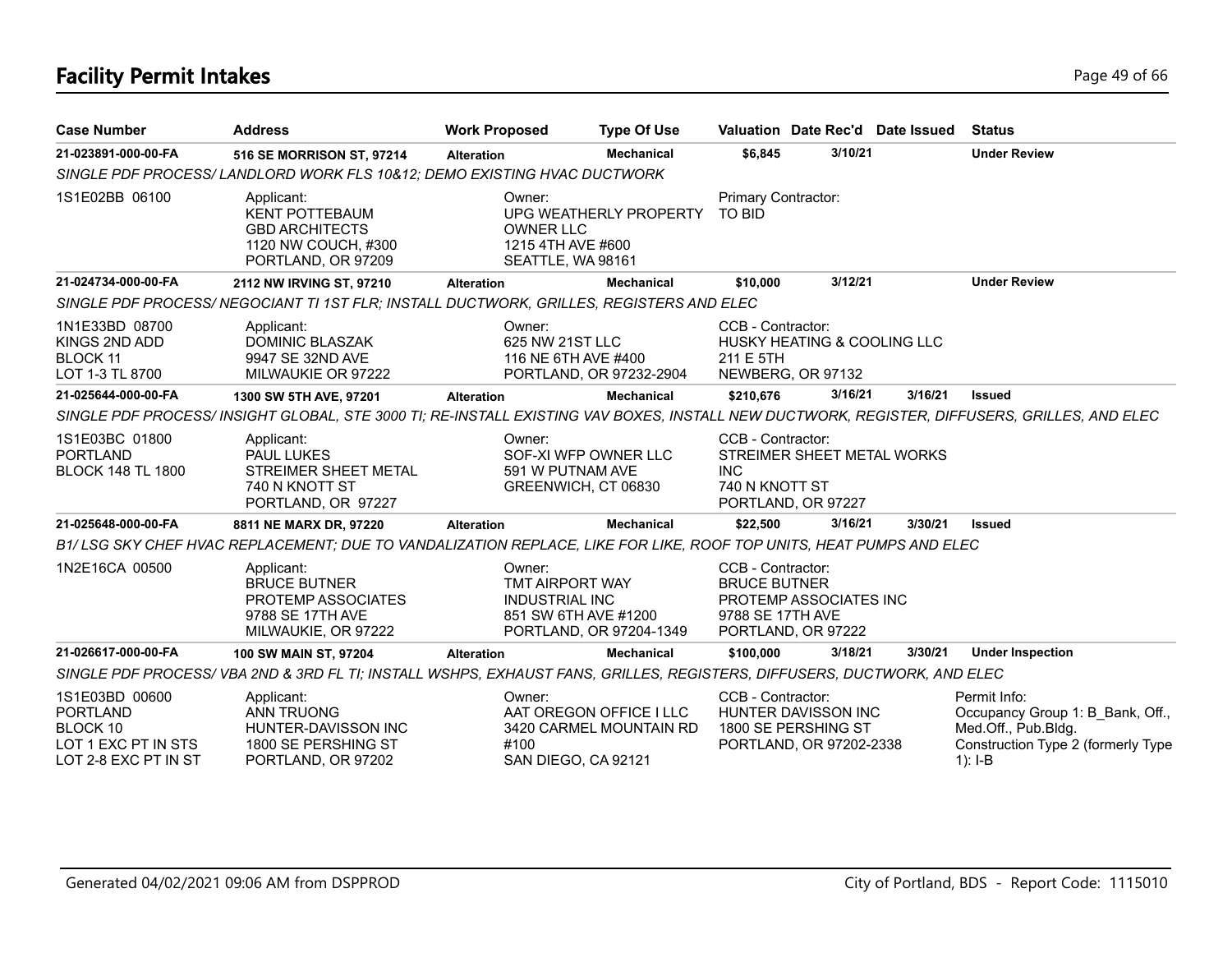# **Facility Permit Intakes** Page 50 of 66

| <b>Case Number</b>                                                                                 | <b>Address</b>                                                                                                                                                      | <b>Work Proposed</b> |                                                                          | <b>Type Of Use</b>       | Valuation Date Rec'd Date Issued                                                                                                                                    |         |         | <b>Status</b>                                                                                                                             |
|----------------------------------------------------------------------------------------------------|---------------------------------------------------------------------------------------------------------------------------------------------------------------------|----------------------|--------------------------------------------------------------------------|--------------------------|---------------------------------------------------------------------------------------------------------------------------------------------------------------------|---------|---------|-------------------------------------------------------------------------------------------------------------------------------------------|
| 21-026643-000-00-FA                                                                                | 1250 NW 9TH AVE, 97209                                                                                                                                              | <b>Alteration</b>    |                                                                          | <b>Mechanical</b>        | \$162.000                                                                                                                                                           | 3/18/21 | 3/29/21 | <b>Issued</b>                                                                                                                             |
| 1N1E34BB 01305<br><b>STATION PLACE</b><br>LOT <sub>5</sub>                                         | DUCT, CEILING EXHAUST FAN, DIFFUSERS, GRILLES, DUCTWORK, AND ELEC<br>Applicant:<br><b>MELINA VACA</b><br>AMERICAN HEATING<br>5035 SE 24TH AVE<br>PORTLAND, OR 97202 |                      | Owner:<br><b>CSHV 9NORTH LLC</b><br>PO BOX 638<br>ADDISON, TX 75001-0638 |                          | CCB - Contractor:<br>AMERICAN HEATING INC<br>5035 SE 24TH AVENUE<br>PORTLAND, OR 97202-4765                                                                         |         |         | SINGLE PDF PROCESS/ BRAINIUM STUDIOS 6TH FL TI; INSTALL FAN POWERED BOXES, VAV BOXES, TERMINAL UNITS, KITCHEN EXHAUST HOOD W/FAN & GREASE |
| 21-027747-000-00-FA                                                                                | 350 SE MILL ST, 97214                                                                                                                                               | <b>Alteration</b>    |                                                                          | <b>Mechanical</b>        | \$7,000                                                                                                                                                             | 3/22/21 | 3/25/21 | <b>Issued</b>                                                                                                                             |
|                                                                                                    | SINGLE PDF PROCESS/ TRAILHEAD 1ST FL, STE 5B TI; INSTALL DUCTING, B-VENT FOR ROASTER                                                                                |                      |                                                                          |                          |                                                                                                                                                                     |         |         |                                                                                                                                           |
| 1S1E03DA 02600<br><b>STEPHENS ADD</b><br><b>BLOCK 44</b><br><b>LOT 1-4</b><br>LOT 5-8 EXC PT IN ST | Applicant:<br><b>RYAN MCAFEE</b><br><b>HUNTER DAVISSON</b><br>1800 SE PERSHING ST<br>PORTLAND, OR 97202                                                             |                      | Owner:<br>1805 MLK OWNER LLC<br>PORTLAND, OR 97201                       | 222 SW COLUMBIA ST #700  | CCB - Contractor:<br>HUNTER DAVISSON INC<br>1800 SE PERSHING ST<br>PORTLAND, OR 97202-2338                                                                          |         |         | Permit Info:<br>Occupancy Group 1: F-1_Industrial<br>Plant - Factory, Mod.Hazard                                                          |
| 21-028204-000-00-FA                                                                                | 7505 NE AMBASSADOR PL,                                                                                                                                              | <b>Alteration</b>    |                                                                          | <b>Mechanical</b>        | \$53,360                                                                                                                                                            | 3/23/21 |         | <b>Under Review</b>                                                                                                                       |
|                                                                                                    | 97220<br>SINGLE PDF PROCESS/LANDLORD WORK HVAC CHANGE OUTS; REPLACE 6 EXISTING ROOF TOP UNITS AND ELEC                                                              |                      |                                                                          |                          |                                                                                                                                                                     |         |         |                                                                                                                                           |
| 1N2E09C 01000<br>PORTLAND INT'L CENTER<br>LOT 6 TL 1000                                            | Applicant:<br><b>CHRIS THOMPSON</b><br>ARJAE SHEET METAL CO<br>8545 SE MCLOUGHLIN BLVD.<br>MILWAUKIE, OR 97222                                                      |                      | Owner:<br>PORT OF PORTLAND<br>PORTLAND, OR 97204                         | 121 SW MORRISON ST #1875 | CCB - Contractor:<br><b>BEN BOYER</b><br>COOLSYS COMMERCIAL &<br>INDUSTRIAL SOULTIONS INC<br>145 S STATE COLLEGE BLVD<br>SUITE 200<br><b>BREA, CA 92821</b>         |         |         |                                                                                                                                           |
| 21-028220-000-00-FA                                                                                | 7515 NE AMBASSADOR PL,                                                                                                                                              | <b>Alteration</b>    |                                                                          | <b>Mechanical</b>        | \$37,195                                                                                                                                                            | 3/23/21 |         | <b>Under Review</b>                                                                                                                       |
|                                                                                                    | 97220<br>SINGLE PDF PROCESS/LANDLORD WORK HVAC CHANGE OUTS; REPLACE 4 EXISTING ROOF TOP UNITS AND ELEC                                                              |                      |                                                                          |                          |                                                                                                                                                                     |         |         |                                                                                                                                           |
| 1N2E09C 01000                                                                                      | Applicant:<br><b>CHRIS THOMPSON</b><br>ARJAE SHEET METAL CO<br>8545 SE MCLOUGHLIN BLVD.<br>MILWAUKIE, OR 97222                                                      |                      | Owner:<br>PORT OF PORTLAND<br>PORTLAND, OR 97204                         | 121 SW MORRISON ST#1875  | CCB - Contractor:<br><b>BEN BOYER</b><br>COOLSYS COMMERCIAL &<br><b>INDUSTRIAL SOULTIONS INC.</b><br>145 S STATE COLLEGE BLVD<br>SUITE 200<br><b>BREA, CA 92821</b> |         |         |                                                                                                                                           |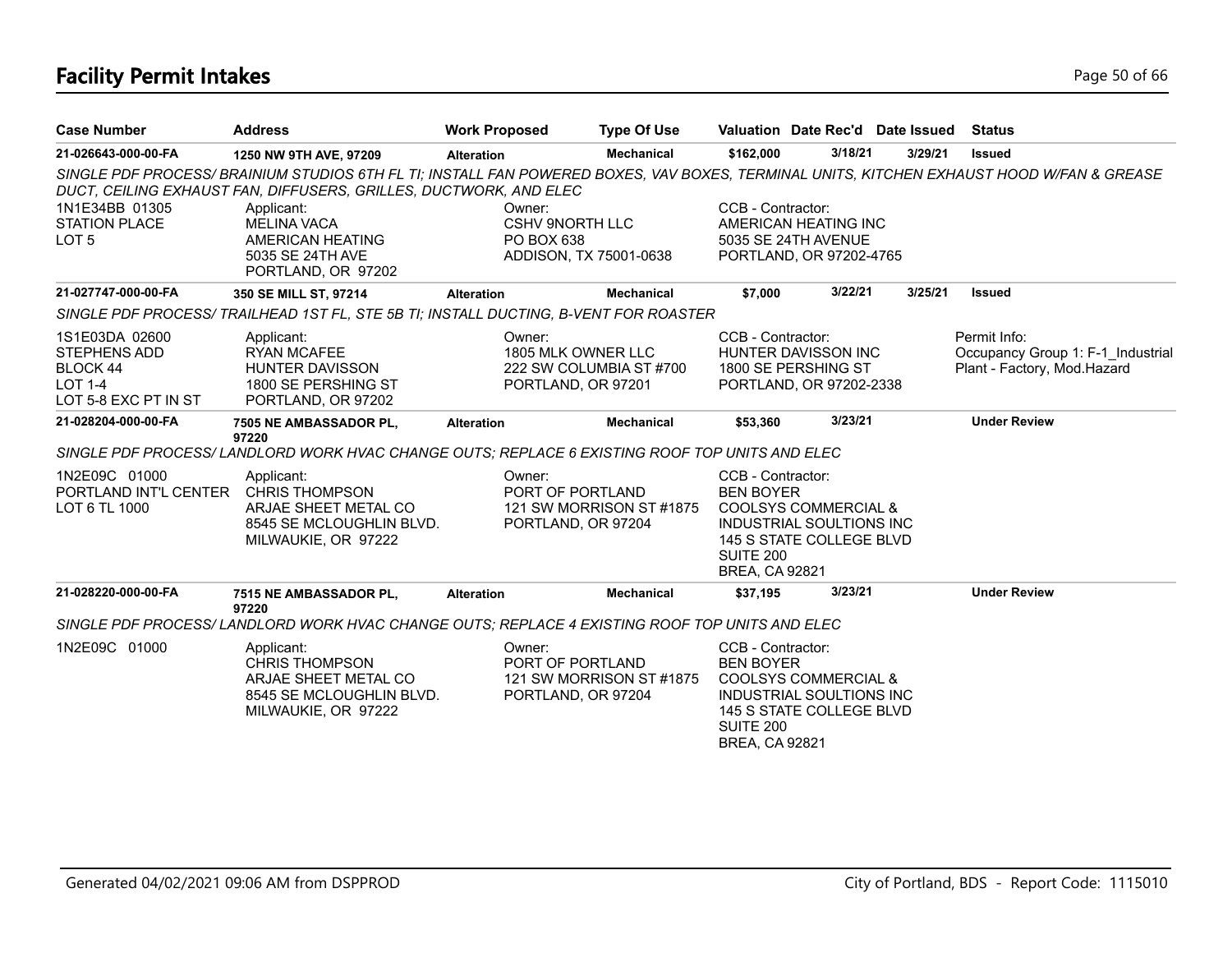# **Facility Permit Intakes** Page 51 of 66

| <b>Case Number</b>  | <b>Address</b>                                                                                                     | <b>Work Proposed</b> |                                                                     | <b>Type Of Use</b>                                   |                                                                                                                                                                                      |         | Valuation Date Rec'd Date Issued | <b>Status</b>                                                                             |
|---------------------|--------------------------------------------------------------------------------------------------------------------|----------------------|---------------------------------------------------------------------|------------------------------------------------------|--------------------------------------------------------------------------------------------------------------------------------------------------------------------------------------|---------|----------------------------------|-------------------------------------------------------------------------------------------|
| 21-028261-000-00-FA | 7525 NE AMBASSADOR PL,<br>97220                                                                                    | <b>Alteration</b>    |                                                                     | <b>Mechanical</b>                                    | \$9,251                                                                                                                                                                              | 3/23/21 |                                  | <b>Under Review</b>                                                                       |
|                     | SINGLE PDF PROCESS/LANDLORD WORK HVAC CHANGE OUTS; REPLACE 1 EXISTING ROOF TOP UNIT AND ELEC                       |                      |                                                                     |                                                      |                                                                                                                                                                                      |         |                                  |                                                                                           |
| 1N2E09C 01000       | Applicant:<br><b>CHRIS THOMPSON</b><br>ARJAE SHEET METAL CO<br>8545 SE MCLOUGHLIN BLVD.<br>MILWAUKIE, OR 97222     |                      | Owner:<br>PORT OF PORTLAND<br>PORTLAND, OR 97204                    | 121 SW MORRISON ST #1875                             | CCB - Contractor:<br><b>BEN BOYER</b><br><b>COOLSYS COMMERCIAL &amp;</b><br><b>INDUSTRIAL SOULTIONS INC</b><br>145 S STATE COLLEGE BLVD<br><b>SUITE 200</b><br><b>BREA, CA 92821</b> |         |                                  |                                                                                           |
| 21-028275-000-00-FA | 7535 NE AMBASSADOR PL,<br>97220                                                                                    | <b>Alteration</b>    |                                                                     | <b>Mechanical</b>                                    | \$35,583                                                                                                                                                                             | 3/23/21 |                                  | <b>Under Review</b>                                                                       |
|                     | SINGLE PDF PROCESS/LANDLORD WORK HVAC CHANGE OUTS; REPLACE 4 EXISTING ROOF TOP UNITS AND ELEC                      |                      |                                                                     |                                                      |                                                                                                                                                                                      |         |                                  |                                                                                           |
| 1N2E09C 01000       | Applicant:<br><b>CHRIS THOMPSON</b><br>ARJAE SHEET METAL CO<br>8545 SE MCLOUGHLIN BLVD.<br>MILWAUKIE, OR 97222     |                      | Owner:<br>PORT OF PORTLAND<br>PORTLAND, OR 97204                    | 121 SW MORRISON ST #1875                             | CCB - Contractor:<br><b>BEN BOYER</b><br><b>COOLSYS COMMERCIAL &amp;</b><br>INDUSTRIAL SOULTIONS INC<br>145 S STATE COLLEGE BLVD<br>SUITE 200<br><b>BREA, CA 92821</b>               |         |                                  |                                                                                           |
| 21-028299-000-00-FA | 3245 SW PAVILION LOOP - Unit<br>SJH. 97239                                                                         | <b>Alteration</b>    |                                                                     | <b>Mechanical</b>                                    | \$592,000                                                                                                                                                                            | 3/23/21 |                                  | <b>Under Review</b>                                                                       |
|                     | SINGLE PDF PROCESS/OHSU SAM JACKSON HALL AHU REPLACEMENT 3RD FLR; INSTALL AIR HANDLING UNIT, PUMP, PIPING AND ELEC |                      |                                                                     |                                                      |                                                                                                                                                                                      |         |                                  |                                                                                           |
| 1S1E09<br>00600     | Applicant:<br>MARCUS MORGAN<br><b>PKA ARCHITECTS</b><br>6969 SW HAMPTON ST<br>PORTLAND OR 97223                    |                      | Owner:<br><b>DEPT</b><br><b>RD</b><br>PORTLAND, OR 97239            | OREGON STATE OF (MEDICAL<br>3181 SW SAM JACKSON PARK | Primary Contractor:<br><b>TO BID</b>                                                                                                                                                 |         |                                  | Permit Info:<br>Occupancy Group 1: I-2<br>Construction Type 2 (formerly Type<br>$1$ : I-A |
| 21-028902-000-00-FA | 705 N KILLINGSWORTH ST,                                                                                            | <b>Alteration</b>    |                                                                     | <b>Mechanical</b>                                    | \$72,000                                                                                                                                                                             | 3/24/21 |                                  | <b>Under Review</b>                                                                       |
|                     | 97217<br>F26/ PCC CASCADE PSEB 1ST FLR TI; INSTALL DUCTWORK, GRILLES, DIFFUSERS, TERMINAL UNITS AND ELEC           |                      |                                                                     |                                                      |                                                                                                                                                                                      |         |                                  |                                                                                           |
| 1N1E15CD 12300      | Applicant:<br><b>JEFF VINCENT</b><br>STUDIO PETRETTI ARCHITECTURE<br>2335 SE 50TH AVE, STE B<br>PORTLAND OR 97215  |                      | Owner:<br>PORTLAND COMMUNITY<br><b>COLLEGE DIST</b><br>PO BOX 19000 | PORTLAND, OR 97280-0990                              | Primary Contractor:<br><b>TO BID</b>                                                                                                                                                 |         |                                  | Permit Info:<br>Occupancy Group 1: B<br>Construction Type 2 (formerly Type<br>1): V-B     |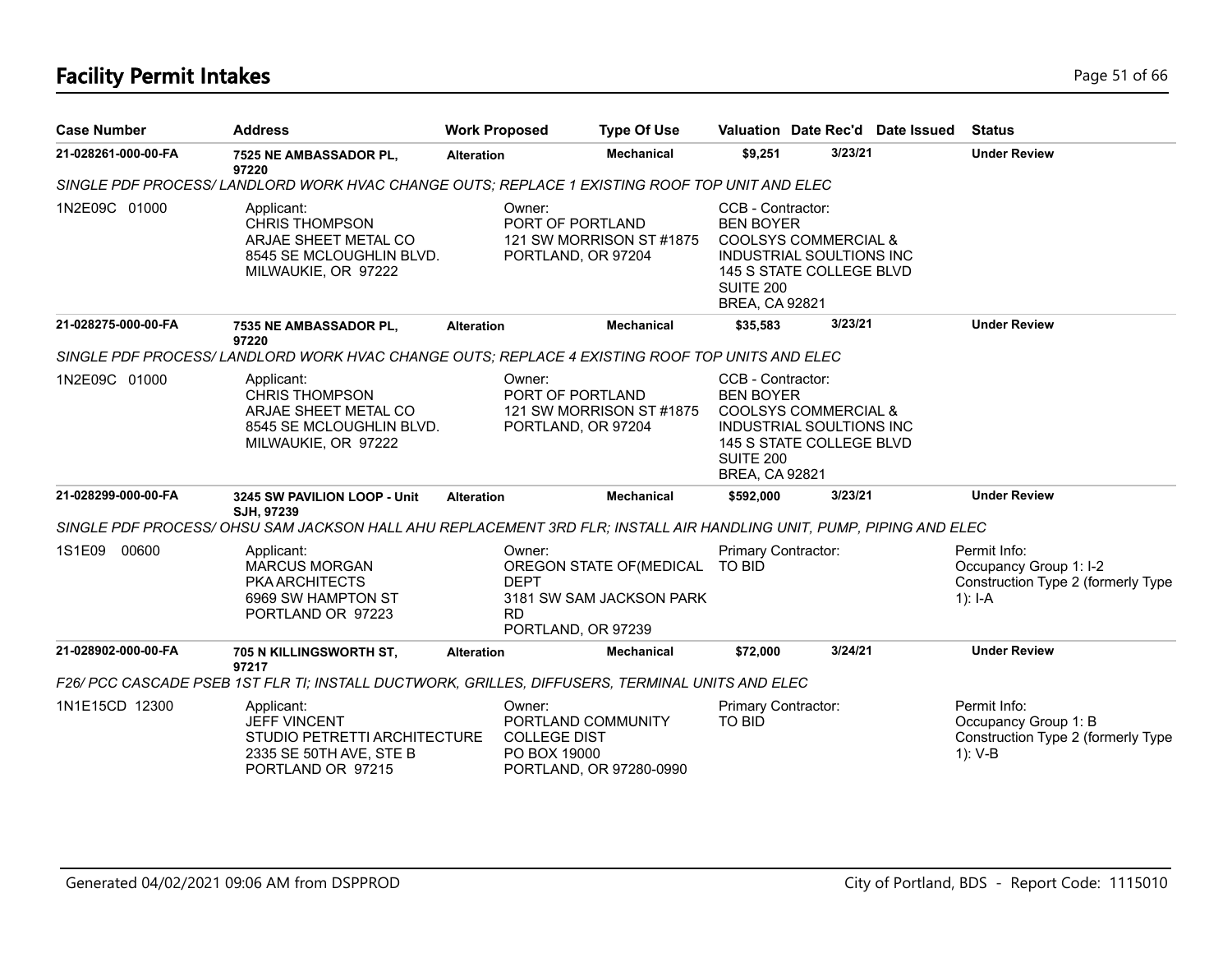# **Facility Permit Intakes** Page 52 of 66

| <b>Case Number</b>                                                                                                                | <b>Address</b>                                                                                                             | <b>Work Proposed</b> |                                                                                             | <b>Type Of Use</b>                              |                                      | Valuation Date Rec'd Date Issued                                             |         | <b>Status</b>                                                                                                                                    |
|-----------------------------------------------------------------------------------------------------------------------------------|----------------------------------------------------------------------------------------------------------------------------|----------------------|---------------------------------------------------------------------------------------------|-------------------------------------------------|--------------------------------------|------------------------------------------------------------------------------|---------|--------------------------------------------------------------------------------------------------------------------------------------------------|
| 21-028975-000-00-FA                                                                                                               | 111 SW 5TH AVE, 97204                                                                                                      | <b>Alteration</b>    |                                                                                             | <b>Mechanical</b>                               | \$19,500                             | 3/24/21                                                                      | 3/26/21 | <b>Under Inspection</b>                                                                                                                          |
| FOR IDF, PIPING AND ELEC                                                                                                          |                                                                                                                            |                      |                                                                                             |                                                 |                                      |                                                                              |         | SINGLE PDF PROCESS/NEW RELIC HVAC 28TH & 29TH FLRS; INSTALL 2 SPLIT AC UNITS - 28TH FLR INSTALL 4-TON UNIT FOR MDF & 29TH FLR INSTALL 2-TON UNIT |
| 1N1E34CD 80000<br>ONE ELEVEN TOWER<br><b>CONDOMINIUM</b><br><b>GENERAL COMMON</b><br><b>ELEMENTS</b>                              | Applicant:<br><b>AARON ABRAMS</b><br><b>ALLIANT SYSTEMS</b><br>351 NW 12TH AVE<br>PORTLAND, OR 97209                       |                      | Owner:<br>ASSOCIATION OF UNIT<br><b>TOWER CONDO</b><br>111 SW 5TH AVE<br>PORTLAND, OR 97204 | <b>OWNERS OF ONE ELEVEN</b>                     | CCB - Contractor:<br>351 NW 12TH AVE | <b>ALLIANT SYSTEMS LLC</b><br>PORTLAND, OR 97209                             |         |                                                                                                                                                  |
| 21-029365-000-00-FA                                                                                                               | 6936 N FATHOM ST, 97217                                                                                                    | <b>Alteration</b>    |                                                                                             | <b>Mechanical</b>                               | \$6,700                              | 3/25/21                                                                      |         | <b>Under Review</b>                                                                                                                              |
|                                                                                                                                   | SINGLE PDF PROCESS/DAIMLER WESTERN STAR HVAC; REPLACE INFRARED HEATER WITH UNIT HEATER, FINISHES AND ELEC                  |                      |                                                                                             |                                                 |                                      |                                                                              |         |                                                                                                                                                  |
| 1N1E17B 00200<br>SECTION 17 1N 1E<br>TL 200 24.90 ACRES<br><b>LAND &amp; IMPS SEE</b><br>R646162 (R941170881)<br>FOR MACH & EQUIP | Applicant:<br><b>ANN TRUONG</b><br>HUNTER-DAVISSON INC<br>1800 SE PERSHING ST<br>PORTLAND, OR 97202                        |                      | Owner:<br>AMERICA LLC<br>PO BOX 3820                                                        | DAIMLER TRUCKS NORTH<br>PORTLAND, OR 97208-3820 | CCB - Contractor:                    | <b>HUNTER DAVISSON INC</b><br>1800 SE PERSHING ST<br>PORTLAND, OR 97202-2338 |         | Permit Info:<br>Occupancy Group 1: H-2 High<br>Hazard 2<br>Construction Type 2 (formerly Type<br>$1$ : II-B                                      |
| 21-030298-000-00-FA                                                                                                               | 4400 NE HALSEY ST - Bldg D                                                                                                 | <b>Alteration</b>    |                                                                                             | <b>Mechanical</b>                               | \$36,532                             | 3/29/21                                                                      |         | <b>Under Review</b>                                                                                                                              |
|                                                                                                                                   |                                                                                                                            |                      |                                                                                             |                                                 |                                      |                                                                              |         | SINGLE PDF PROCESS/POP 1 SUITE 205 2ND FLR TI; INSTALL DUCTWORK, GRILLES, ROOF TOP UNIT, TERMINAL UNITS, DUCTLESS SPLIT SYSTEM, PUMP AND ELEC    |
| 1N2E31BB 03401                                                                                                                    | Applicant:<br><b>FLAVIUS BUDISAN</b><br><b>JRJ ARCHITECTS</b><br>15455 NW GREENBRIER PKWY STE<br>260<br>BEAVERTON OR 97006 |                      | Owner:<br>PROVIDENCE HEALTH &<br>SERVICES-OREGON<br>800 5TH AVE #1200<br>SEATTLE, WA 98104  |                                                 | CCB - Contractor:                    | AMERICAN HEATING INC<br>5035 SE 24TH AVENUE<br>PORTLAND, OR 97202-4765       |         | Permit Info:<br>Occupancy Group 1: B<br>Construction Type 2 (formerly Type<br>$1$ : I-FR                                                         |
| 21-021629-000-00-FA                                                                                                               | 240 N BROADWAY, 97227                                                                                                      | <b>Alteration</b>    |                                                                                             | Plumbing                                        | \$0                                  | 3/4/21                                                                       | 3/4/21  | <b>Issued</b>                                                                                                                                    |
| <b>REPLACE 1 BAR SINK - TENANT UPRIGHT CAFE</b>                                                                                   |                                                                                                                            |                      |                                                                                             |                                                 |                                      |                                                                              |         |                                                                                                                                                  |
| 1N1E27DC 01700<br>ELIZABETH IRVINGS ADD<br>BLOCK <sub>3</sub><br>LOT 1-3<br>EXC PT IN ST LOT 4-8                                  | Applicant:<br>ORENEVA CONSTRUCTION INC<br>812 SW 10TH AVE #204<br>PORTLAND, OR 97205                                       |                      | Owner:<br>LB OWNER LLC<br>PORTLAND, OR 97201                                                | 222 SW COLUMBIA ST #700                         | CCB - Contractor:                    | ORENEVA CONSTRUCTION INC<br>812 SW 10TH AVE #204<br>PORTLAND, OR 97205       |         |                                                                                                                                                  |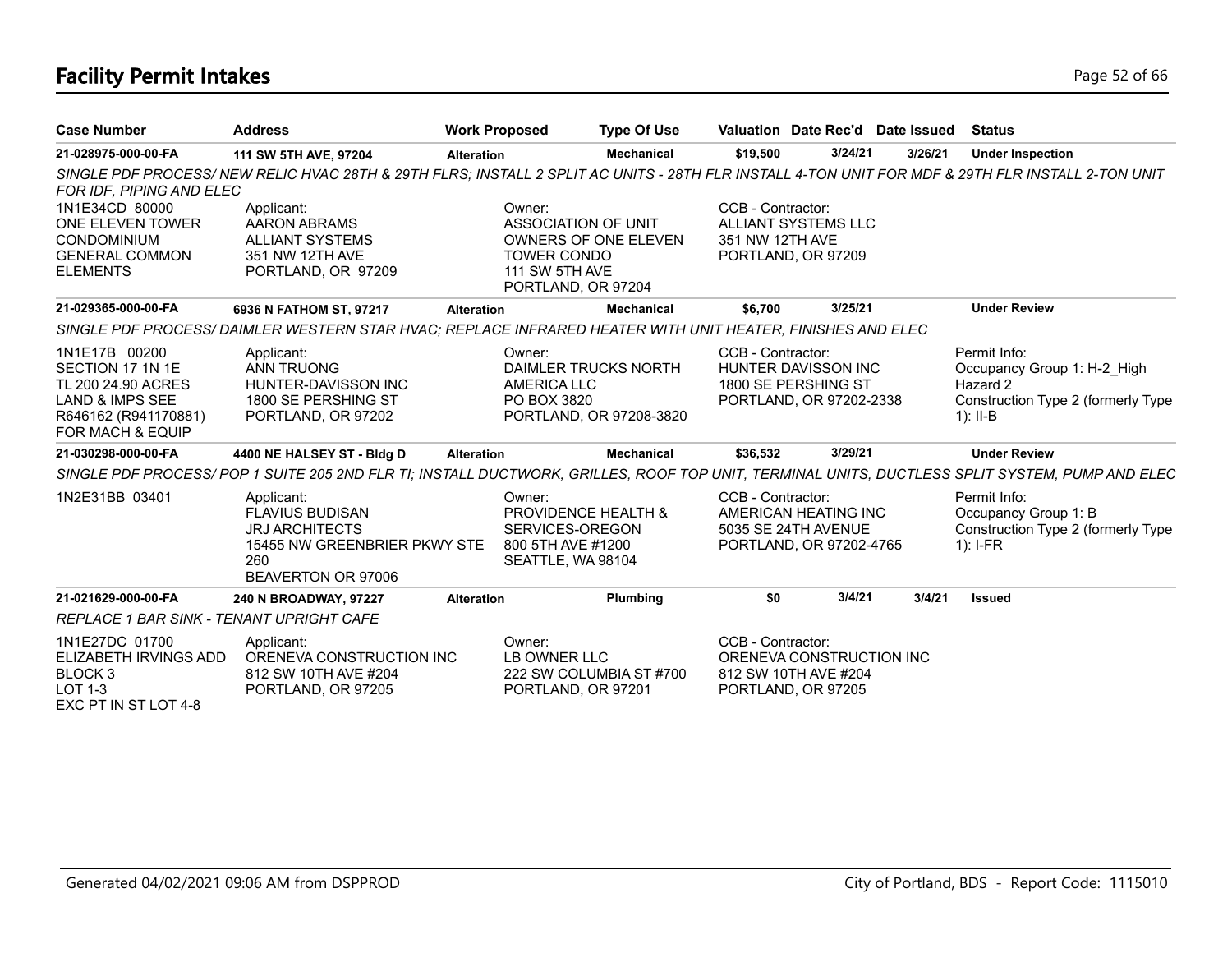# **Facility Permit Intakes** Page 53 of 66

| <b>Case Number</b>       | <b>Address</b>                                                                                                                                                                                                                                                                              | <b>Work Proposed</b>  | <b>Type Of Use</b>             |                        | Valuation Date Rec'd Date Issued |         | <b>Status</b>                                                                                                                                |
|--------------------------|---------------------------------------------------------------------------------------------------------------------------------------------------------------------------------------------------------------------------------------------------------------------------------------------|-----------------------|--------------------------------|------------------------|----------------------------------|---------|----------------------------------------------------------------------------------------------------------------------------------------------|
| 21-021970-000-00-FA      | 10101 SE MAIN ST - Unit LL-1,<br>97216                                                                                                                                                                                                                                                      | <b>Alteration</b>     | Plumbing                       | \$0                    | 3/5/21                           | 3/5/21  | <b>Under Inspection</b>                                                                                                                      |
|                          | F23/ ADVENTIST POB 2 SUITE 3001 OB/GYN TI 3RD FLR; DEMO WALLS, NEW WALLS TO CREATE WAITING AREA, EXAM RMS, OFFICES, CONSULT RM, CLEAN                                                                                                                                                       |                       |                                |                        |                                  |         |                                                                                                                                              |
|                          | STORAGE, SOILED HOLD, MED PREP RM, REMODEL EXISTING SPACE, CEILING, FLOORING, FINISHES, PLUMB AND ELEC Demo 3 sinks, Demo 1 water closet, Demo<br>CW/HW pipe. Install CW/HW, V, Waste. Install 10 sink, Install 1 Lav, Install 1 Water Closet, Install 1 Mixing Valve, Install 1 Circ. Pump |                       |                                |                        |                                  |         |                                                                                                                                              |
| 1S2E04A 90006            | Applicant:                                                                                                                                                                                                                                                                                  | Owner:                |                                | CCB - Contractor:      |                                  |         | Permit Info:                                                                                                                                 |
| PORTLAND ADVENTIST       | TOTAL MECHANICAL INC                                                                                                                                                                                                                                                                        | PORTLAND ADVENTIST    |                                |                        | TOTAL MECHANICAL INC             |         | Occupancy Group 1: B                                                                                                                         |
| <b>MEDICAL PLAZA</b>     | 4857 NW LAKE ROAD SUITE 300                                                                                                                                                                                                                                                                 | <b>MEDICAL CENTER</b> |                                |                        | 4857 NW LAKE ROAD SUITE 300      |         | Construction Type 2 (formerly Type                                                                                                           |
| <b>CONDOMINIUM</b>       | CAMAS, WA 98607                                                                                                                                                                                                                                                                             | PO BOX 619135         |                                | CAMAS, WA 98607        |                                  |         | $1$ : II-B                                                                                                                                   |
| LOT LL-1                 |                                                                                                                                                                                                                                                                                             | ROSEVILLE, CA 95661   |                                |                        |                                  |         |                                                                                                                                              |
| 21-022611-000-00-FA      | 10101 SE MAIN ST - Unit LL-1,<br>97216                                                                                                                                                                                                                                                      | <b>Alteration</b>     | Plumbing                       | \$0                    | 3/8/21                           |         | <b>Under Review</b>                                                                                                                          |
|                          | F21/ ADVENTIST POB 2 STE 2011 ARTHRITIS & BONE DENSITY TI 2ND FLR; DEMO WALLS, NEW WALLS TO CREATE CLEAN STORAGE RM, SOILD HOLD, ADD LAYER<br>OF GYPSUM TO EXISTING WALLS IN OFFICES, EXAM RMS, REMODEL EXISTING SPACE, CEILING, FLOORING, FINISHES, PLUMB AND ELEC                         |                       |                                |                        |                                  |         |                                                                                                                                              |
| 1S2E04A 90006            | Applicant:                                                                                                                                                                                                                                                                                  | Owner:                |                                | CCB - Contractor:      |                                  |         | Permit Info:                                                                                                                                 |
| PORTLAND ADVENTIST       | TOTAL MECHANICAL INC                                                                                                                                                                                                                                                                        | PORTLAND ADVENTIST    |                                |                        | TOTAL MECHANICAL INC             |         | Occupancy Group 1: B                                                                                                                         |
| <b>MEDICAL PLAZA</b>     | 4857 NW LAKE ROAD SUITE 300                                                                                                                                                                                                                                                                 | <b>MEDICAL CENTER</b> |                                |                        | 4857 NW LAKE ROAD SUITE 300      |         | Construction Type 2 (formerly Type                                                                                                           |
| <b>CONDOMINIUM</b>       | CAMAS, WA 98607                                                                                                                                                                                                                                                                             | PO BOX 619135         |                                | CAMAS, WA 98607        |                                  |         | $1$ : II-B                                                                                                                                   |
| LOT LL-1                 |                                                                                                                                                                                                                                                                                             | ROSEVILLE, CA 95661   |                                |                        |                                  |         |                                                                                                                                              |
| 21-023588-000-00-FA      | 1015 NW 22ND AVE, 97210                                                                                                                                                                                                                                                                     | <b>Alteration</b>     | Plumbing                       | \$0                    | 3/10/21                          | 3/10/21 | <b>Under Inspection</b>                                                                                                                      |
|                          | LEGACY GOOD SAM ENDO - DEMO (1) CLINIC SINK & 1 EXISTING SINK                                                                                                                                                                                                                               |                       |                                |                        |                                  |         |                                                                                                                                              |
| 1N1E33BA 07800           | Applicant:                                                                                                                                                                                                                                                                                  | Owner:                |                                | CCB - Contractor:      |                                  |         | Permit Info:                                                                                                                                 |
| <b>COUCHS ADD</b>        | <b>BILL GRASSL</b>                                                                                                                                                                                                                                                                          |                       | <b>GOOD SAMARITAN HOSPITAL</b> | <b>BILL GRASSL</b>     |                                  |         | Occupancy Group 1: I-2                                                                                                                       |
| <b>BLOCK 304 TL 7800</b> | <b>HARDER MECHANICAL</b>                                                                                                                                                                                                                                                                    | 1919 NW LOVEJOY ST    |                                |                        | HARDER MECHANICAL                |         | Construction Type 2 (formerly Type                                                                                                           |
|                          | <b>CONTRACTORS INC</b>                                                                                                                                                                                                                                                                      |                       | PORTLAND, OR 97209-1503        | <b>CONTRACTORS INC</b> |                                  |         | $1$ : I-A                                                                                                                                    |
|                          | PO BOX 5118                                                                                                                                                                                                                                                                                 |                       |                                | PO BOX 5118            |                                  |         |                                                                                                                                              |
|                          | PORTLAND, OR 97208-5118                                                                                                                                                                                                                                                                     |                       |                                |                        | PORTLAND, OR 97208-5118          |         |                                                                                                                                              |
| 21-024304-000-00-FA      | 7000 NE AIRPORT WAY, 97218                                                                                                                                                                                                                                                                  | <b>Alteration</b>     | Plumbing                       | \$0                    | 3/11/21                          | 3/11/21 | <b>Issued</b>                                                                                                                                |
| <b>PIPING</b>            | F11/ TERMINAL CONCOURSE C DEPLANNING LVL ESCALATOR WASH STATION; MINOR DEMO, CREATE NEW ESCALATOR WASH AREA, INSTALL NEW CHAIN LINK                                                                                                                                                         |                       |                                |                        |                                  |         | FENCE W/FABRIC COVERING, CEILING, FLOORING, FINISHES, PLUMB AND ELEC - INSTALL (1) BACKFLOW PREVENTOR, (1) HOSE BIB, (1) VACCUM ACCUMULATOR, |
| 1N2E08B 00400            | Applicant:                                                                                                                                                                                                                                                                                  | Owner:                |                                | CCB - Contractor:      |                                  |         | Permit Info:                                                                                                                                 |
| SECTION 08 1N 2E         | <b>BILL GRASSL</b>                                                                                                                                                                                                                                                                          | PORT OF PORTLAND      |                                | <b>BILL GRASSL</b>     |                                  |         | Occupancy Group 1: A-3                                                                                                                       |
| TL 400 7.39 ACRES        | <b>HARDER MECHANICAL</b>                                                                                                                                                                                                                                                                    | PO BOX 3529           |                                |                        | <b>HARDER MECHANICAL</b>         |         | Construction Type 2 (formerly Type                                                                                                           |
| SEE SUB ACCOUNTS         | <b>CONTRACTORS INC</b>                                                                                                                                                                                                                                                                      |                       | PORTLAND, OR 97208-3529        | <b>CONTRACTORS INC</b> |                                  |         | $1$ : I-A                                                                                                                                    |
|                          | PO BOX 5118                                                                                                                                                                                                                                                                                 |                       |                                | PO BOX 5118            |                                  |         |                                                                                                                                              |
|                          | PORTLAND, OR 97208-5118                                                                                                                                                                                                                                                                     |                       |                                |                        | PORTLAND, OR 97208-5118          |         |                                                                                                                                              |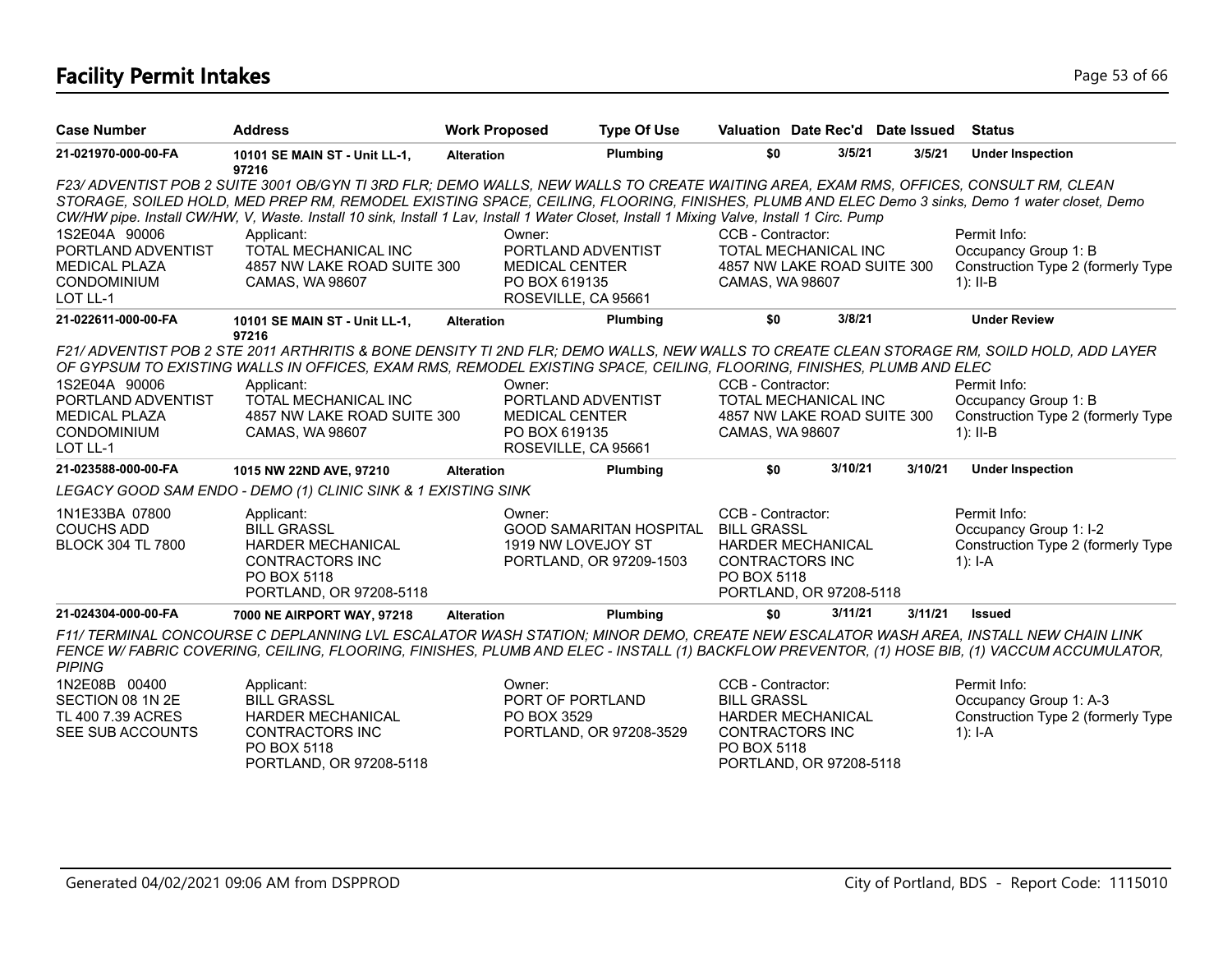## **Facility Permit Intakes** Page 54 of 66

| <b>Case Number</b>                                                                                                                             | <b>Address</b>                                                                                                                                                                                                                                                                                                                                                                                                                | <b>Work Proposed</b> | <b>Type Of Use</b>                                                          |                                               |                                                                            | Valuation Date Rec'd Date Issued | <b>Status</b>                                                                                                                       |
|------------------------------------------------------------------------------------------------------------------------------------------------|-------------------------------------------------------------------------------------------------------------------------------------------------------------------------------------------------------------------------------------------------------------------------------------------------------------------------------------------------------------------------------------------------------------------------------|----------------------|-----------------------------------------------------------------------------|-----------------------------------------------|----------------------------------------------------------------------------|----------------------------------|-------------------------------------------------------------------------------------------------------------------------------------|
| 21-024767-000-00-FA                                                                                                                            | 2801 N GANTENBEIN AVE,<br>97227                                                                                                                                                                                                                                                                                                                                                                                               | <b>Alteration</b>    | Plumbing                                                                    | \$0                                           | 3/12/21                                                                    | 3/15/21                          | <b>Issued</b>                                                                                                                       |
| <b>ELEC</b>                                                                                                                                    | SINGLE PDF PROCESS/RCH BASEMENT HVAC UPGRADE; INSTALL FAN COIL UNITS, WATER COOLED CONDENSER UNIT, HYDRONIC PUMP, GRILLES, PLUMB, AND                                                                                                                                                                                                                                                                                         |                      |                                                                             |                                               |                                                                            |                                  |                                                                                                                                     |
| 1N1E27AC 00300<br><b>ABENDS ADD</b><br>BLOCK 3<br>INC PT VAC STS LOT 1-16                                                                      | Applicant:<br>TOTAL MECHANICAL INC<br>4857 NW LAKE ROAD SUITE 300<br>CAMAS, WA 98607                                                                                                                                                                                                                                                                                                                                          | Owner:               | <b>EMANUEL HOSPITAL</b><br>1919 NW LOVEJOY ST<br>PORTLAND, OR 97209-1503    | CCB - Contractor:<br>CAMAS, WA 98607          | <b>TOTAL MECHANICAL INC</b><br>4857 NW LAKE ROAD SUITE 300                 |                                  |                                                                                                                                     |
| 21-025157-000-00-FA                                                                                                                            | <b>1500 NE IRVING ST, 97232</b>                                                                                                                                                                                                                                                                                                                                                                                               | Alteration           | <b>Plumbing</b>                                                             | \$0                                           | 3/15/21                                                                    | 3/15/21                          | <b>Issued</b>                                                                                                                       |
| floor drains, 2 ice makers, 2 sinks, 2 water heaters<br>1N1E35AC 01200<br><b>HOLLADAYS ADD</b><br>BLOCK 167&168 TL 1200                        | SINGLE PDF PROCESS/DSV STE 575 5TH FLR TI; DEMO WALLS, NEW WALLS TO CREATE RECEPTION AREA, CONFERENCE RMS, SERVER RM, OFFICES, BREAKRM,<br>PRIVACY RM, OPEN OFFICE AREA, ADD BIKE PARKING IN BASEMENT, CEILING, FLOORING, FINISHES, PLUMB AND ELEC Per submitted application: install 1 dishwasher, 4<br>Applicant:<br>POWER PLUMBING CO<br>PO BOX 19418<br>PORTLAND, OR 97280<br>Web Page<br>Address:www.powerplumbingco.com | Owner:               | <b>SCRE II EASTSIDE LP</b><br>1120 NW COUCH #500<br>PORTLAND, OR 97209      | CCB - Contractor:<br>PO BOX 19418<br>Web Page | POWER PLUMBING CO<br>PORTLAND, OR 97280<br>Address:www.powerplumbingco.com |                                  | Permit Info:<br>Occupancy Group 1: B_Bank, Off.,<br>Med.Off., Pub.Bldg.<br>Construction Type 2 (formerly Type<br>$1$ : II-B         |
| 21-025295-000-00-FA                                                                                                                            | 1355 SE 10TH AVE, 97214                                                                                                                                                                                                                                                                                                                                                                                                       | <b>Alteration</b>    | Plumbing                                                                    | \$0                                           | 3/15/21                                                                    | 3/15/21                          | <b>Issued</b>                                                                                                                       |
|                                                                                                                                                | INSTALL ROOFTOP 60 FT IRRIGATION SUPPY PIPING                                                                                                                                                                                                                                                                                                                                                                                 |                      |                                                                             |                                               |                                                                            |                                  |                                                                                                                                     |
| 1S1E02BD 06900<br><b>HAWTHORNE PK</b><br>BLOCK 210<br><b>LOT 1-8</b><br><b>LAND &amp; IMPS SEE</b><br>R176870 (R366701631)<br>FOR MACH & EQUIP | Applicant:<br>POWER PLUMBING CO<br>PO BOX 19418<br>PORTLAND, OR 97280<br>Web Page<br>Address:www.powerplumbingco.com                                                                                                                                                                                                                                                                                                          | Owner:<br><b>LLC</b> | PREMIUM PROPERTY - CSNS<br>1015 NW 11TH AVE #243<br>PORTLAND, OR 97209-3496 | CCB - Contractor:<br>PO BOX 19418<br>Web Page | POWER PLUMBING CO<br>PORTLAND, OR 97280<br>Address:www.powerplumbingco.com |                                  | Permit Info:<br>Occupancy Group 1: F-1 Industrial<br>Plant - Factory, Mod.Hazard<br>Construction Type 2 (formerly Type<br>1): $V-B$ |
| 21-026300-000-00-FA                                                                                                                            | 1300 SW 5TH AVE, 97201                                                                                                                                                                                                                                                                                                                                                                                                        | <b>Alteration</b>    | Plumbing                                                                    | \$0                                           | 3/17/21                                                                    |                                  | <b>Under Review</b>                                                                                                                 |
| <b>INSTALL 2 SINKS</b>                                                                                                                         | SINGLE PDF PROCESS/INSIGHT GLOBAL, STE 3000 TI; NEW TENANT - DEMO WALLS, NEW WALLS TO CREATE INTERVIEW RMS, CONFERENCE RS, ENTRY, BREAK<br>RM, MOTHERS RM, STORAGE, SERVER RM, OFFICES, OPEN OFFICE, CEILING, FLOORING, FINISHES, PLUMB, AND ELEC - PER SUBMITTED PLUMBING APPLICATION:                                                                                                                                       |                      |                                                                             |                                               |                                                                            |                                  |                                                                                                                                     |
| 1S1E03BC 01800<br><b>PORTLAND</b><br><b>BLOCK 148 TL 1800</b>                                                                                  | Applicant:<br>RAYBORNS PLUMBING INC<br>19990 SW CIPOLE RD                                                                                                                                                                                                                                                                                                                                                                     | Owner:               | SOF-XI WFP OWNER LLC<br>591 W PUTNAM AVE                                    | CCB - Contractor:                             | RAYBORNS PLUMBING INC<br>19990 SW CIPOLE RD                                |                                  |                                                                                                                                     |

GREENWICH, CT 06830

19990 SW CIPOLE RD TUALATIN, OR 97062

BLOCK 148 TL 1800

TUALATIN, OR 97062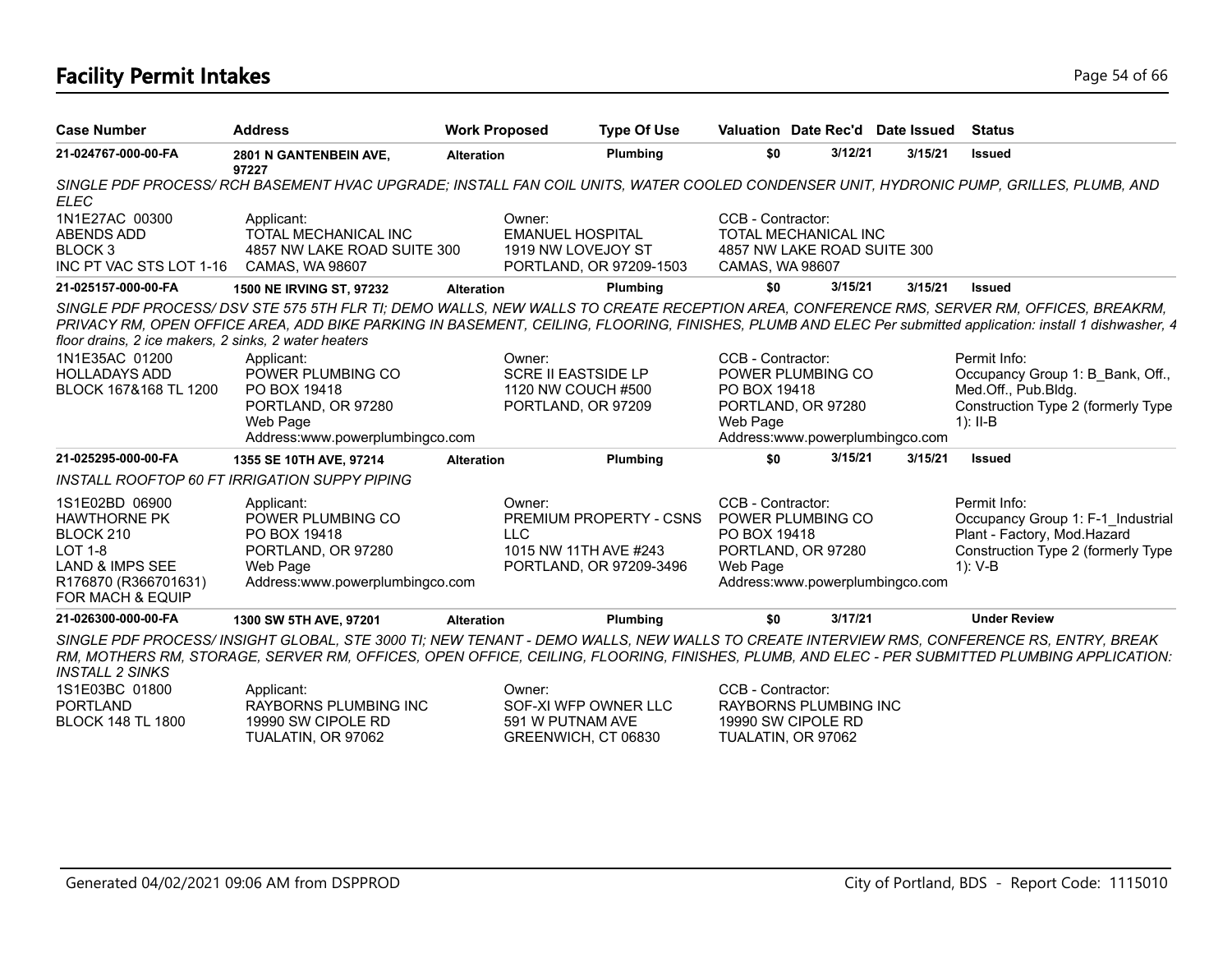# **Facility Permit Intakes** Page 15 of 66

| <b>Case Number</b>                                                                                                                       | <b>Address</b>                                                                                                                                                                                                                                                                      | <b>Work Proposed</b>                                                                            | <b>Type Of Use</b>                                                             |     |         | Valuation Date Rec'd Date Issued | <b>Status</b>                                                                            |
|------------------------------------------------------------------------------------------------------------------------------------------|-------------------------------------------------------------------------------------------------------------------------------------------------------------------------------------------------------------------------------------------------------------------------------------|-------------------------------------------------------------------------------------------------|--------------------------------------------------------------------------------|-----|---------|----------------------------------|------------------------------------------------------------------------------------------|
| 21-027024-000-00-FA                                                                                                                      | 555 SE M L KING BLVD, 97214                                                                                                                                                                                                                                                         | <b>Alteration</b>                                                                               | Plumbing                                                                       | \$0 | 3/19/21 |                                  | <b>Under Review</b>                                                                      |
| 1S1E03AA 00200<br><b>EAST PORTLAND</b><br>BLOCK 82                                                                                       | SINGLE PDF PROCESS/LANDLORD WK, STE 505 TI; NEW WALLS TO CREATE OPEN OFFICE, KITCHEN, CONFERENCE RM, ENTRY, CEILING, FLOORING, FINISHES,<br>PLUMB, AND ELEC - FUTURE PERMIT FOR NEW TENANT MAY BE REQUIRED                                                                          | Owner:<br>PMC BUILDING LLC<br>75 SE YAMHILL ST #201                                             |                                                                                |     |         |                                  |                                                                                          |
| E 10' OF LOT 1&2<br>LOT 5 EXC PT IN STS, LOT<br>6-8 EXC PT IN ST                                                                         |                                                                                                                                                                                                                                                                                     | PORTLAND, OR 97214                                                                              |                                                                                |     |         |                                  |                                                                                          |
| 21-027042-000-00-FA                                                                                                                      | 1231 NW HOYT ST, 97209                                                                                                                                                                                                                                                              | <b>Alteration</b>                                                                               | Plumbing                                                                       | \$0 | 3/19/21 |                                  | <b>Under Review</b>                                                                      |
| 1N1E33AD 02700<br><b>COUCHS ADD</b><br>BLOCK 118<br>LOT 2&3                                                                              | SINGLE PDF PROCESS/ MERCANTILE 1ST FL TI; NEW TENANT - CHANGE OF OCCUPANCY - DEMO WALLS, STAIRS, AND PARTIAL MEZZANINE, NEW PARTITION WALL<br>TO CREATE TWO TENANT SPACES, ENLARGE EXISTING RESTROOMS, NEW LADDER TO REDUCED MEZZANINE CEILING, FLOORING, FINISHES, PLUMB, AND ELEC | Owner:<br>PORTLAND, OR 97239                                                                    | HOYT BLDG INVESTORS LLC<br>4800 S MACADAM AVE #120                             |     |         |                                  |                                                                                          |
| 21-027046-000-00-FA                                                                                                                      | 808 SW 3RD AVE, 97204                                                                                                                                                                                                                                                               | <b>Alteration</b>                                                                               | Plumbing                                                                       | \$0 | 3/19/21 |                                  | <b>Under Review</b>                                                                      |
| 1S1E03BA 06000<br><b>PORTLAND</b><br>BLOCK 22<br><b>LOT 7&amp;8</b>                                                                      | SINGLE PDF PROCESS/LANDLORD WORK STE 500 TI; DEMO WALLS, NEW WALLS TO CREATE CONFERENCE RMS, PHONE RMS, STORAGE RM, OFFICES, BREAK<br>AREA, OPEN OFFICE AREAS, CEILING, FLOORING, FINISHES, PLUMB AND ELEC                                                                          | Owner:<br>SN INVESTMENT<br><b>PROPERTIES LLC</b><br>PORTLAND, OR 97205                          | 1121 SW SALMON ST 5TH FLR                                                      |     |         |                                  | Permit Info:<br>Occupancy Group 1: B<br>Construction Type 2 (formerly Type<br>$1$ : I-FR |
| 21-027056-000-00-FA                                                                                                                      | 1600 SW 4TH AVE, 97201                                                                                                                                                                                                                                                              | <b>Alteration</b>                                                                               | <b>Plumbing</b>                                                                | \$0 | 3/19/21 |                                  | <b>Under Review</b>                                                                      |
| <b>PLUMB</b><br>1S1E03CB 01800<br>SOUTH AUDITORIUM ADD<br><b>BLOCK A</b><br>LOT 2 TL 1800<br>DEFERRED ADDITIONAL<br><b>TAX LIABILITY</b> | SINGLE PDF PROCESS/ PSU RMNC REROOF BLDG; REPLACE MAIN BUILDING & PENTHOUSE ROOF SYSTEMS AND INSTALL NEW GUARD RAILS, FINISHES AND                                                                                                                                                  | Owner:<br>PORTLAND STATE<br>UNIVERSITY - LEASED<br><b>MULTIPLE TENANTS</b><br><b>PO BOX 751</b> | PORTLAND, OR 97207-0751                                                        |     |         |                                  | Permit Info:<br>Occupancy Group 1: B Bank, Off.,<br>Med.Off., Pub.Bldg.                  |
| 21-027059-000-00-FA                                                                                                                      | 3485 S BOND AVE, 97239                                                                                                                                                                                                                                                              | <b>Alteration</b>                                                                               | Plumbing                                                                       | \$0 | 3/19/21 |                                  | <b>Under Review</b>                                                                      |
|                                                                                                                                          | F31/ OHSU CHH2 OR 6 & 7 4TH FLR TI; MINOR DEMO, NEW WALLS TO CREATE OPERATING RMS, CEILING, FLOORING, FINISHES, PLUMB AND ELEC                                                                                                                                                      |                                                                                                 |                                                                                |     |         |                                  |                                                                                          |
| 1S1E10AC 00307<br><b>WATERFRONT SOUTH</b><br>LOT <sub>7</sub>                                                                            |                                                                                                                                                                                                                                                                                     | Owner:<br><b>UNIVERSITY</b><br><b>RD</b>                                                        | OREGON HEALTH & SCIENCE<br>3181 SW SAM JACKSON PARK<br>PORTLAND, OR 97239-3011 |     |         |                                  |                                                                                          |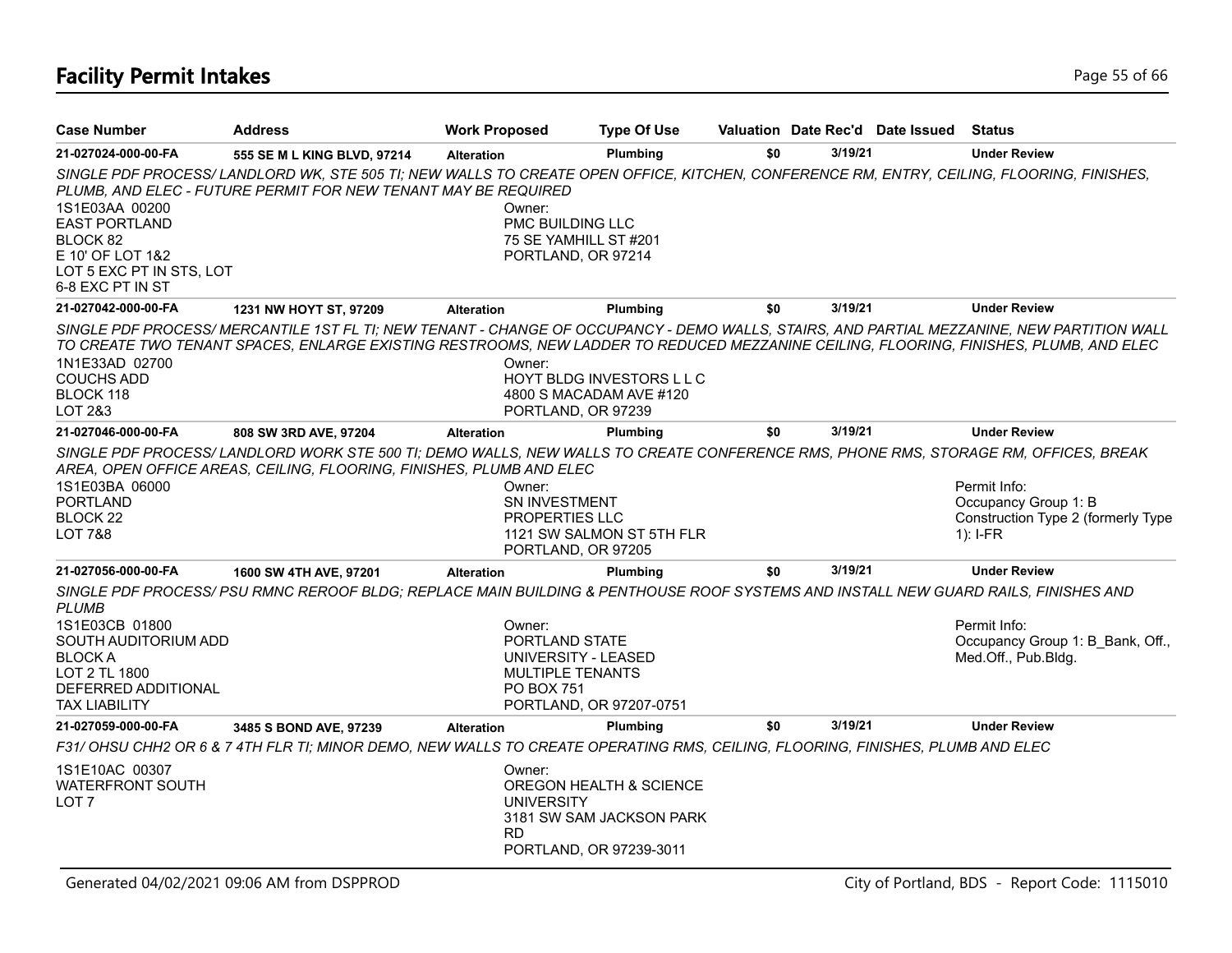# **Facility Permit Intakes** Page 16 of 66

| <b>Case Number</b>                                        | <b>Address</b>                                                                                                                                                                       | <b>Work Proposed</b> |                                                                                                            | <b>Type Of Use</b> |                             |         | Valuation Date Rec'd Date Issued | Status                                                                                                                                  |
|-----------------------------------------------------------|--------------------------------------------------------------------------------------------------------------------------------------------------------------------------------------|----------------------|------------------------------------------------------------------------------------------------------------|--------------------|-----------------------------|---------|----------------------------------|-----------------------------------------------------------------------------------------------------------------------------------------|
| 21-027062-000-00-FA                                       | 2055 NW SAVIER ST, 97209                                                                                                                                                             | <b>Alteration</b>    |                                                                                                            | Plumbing           | \$0                         | 3/19/21 |                                  | <b>Under Review</b>                                                                                                                     |
| CALCULATIONS, PLUMB, AND ELEC                             |                                                                                                                                                                                      |                      |                                                                                                            |                    |                             |         |                                  | SINGLE PDF PROCESS/SLABTOWN CENTER FITNESS CENTER RELOCATION 1ST FL AND BASEMENT TI; VALUE ADDED REVISION TO ADD WATER HEATER, SEISMIC  |
| 1N1E28CD 02300                                            |                                                                                                                                                                                      |                      | Owner:                                                                                                     |                    |                             |         |                                  |                                                                                                                                         |
| <b>COUCHS ADD</b>                                         |                                                                                                                                                                                      |                      | UCP 2055 NW SAVIER LLC                                                                                     |                    |                             |         |                                  |                                                                                                                                         |
| <b>BLOCK 293 TL 2300</b>                                  |                                                                                                                                                                                      |                      | 1215 4TH AVE #600<br>SEATTLE, WA 98161-1084                                                                |                    |                             |         |                                  |                                                                                                                                         |
| 21-027067-000-00-FA                                       | 1000 SW BROADWAY, 97205                                                                                                                                                              | <b>Alteration</b>    |                                                                                                            | Plumbing           | \$0                         | 3/19/21 |                                  | <b>Under Review</b>                                                                                                                     |
|                                                           | SINGLE PDF PROCESS/NOVILLUS, STE 1600 TI; NEW TENANT - DEMO DOORS AND CASEWORK, NEW DOORS, PLUMB, ELEC, CEILING, FLOORING, AND FINISHES                                              |                      |                                                                                                            |                    |                             |         |                                  |                                                                                                                                         |
| 1S1E03BB 02400<br><b>PORTLAND</b><br>BLOCK 182<br>LOT 5-8 |                                                                                                                                                                                      |                      | Owner:<br>ONE THOUSAND BROADWAY<br><b>BUILDING LP</b><br>1000 SW BROADWAY #1770<br>PORTLAND, OR 97205-3069 |                    |                             |         |                                  | Permit Info:<br>Occupancy Group 1: B_Bank, Off.,<br>Med.Off., Pub.Bldg.<br>Construction Type 2 (formerly Type<br>$1$ : I-A              |
| 21-027069-000-00-FA                                       | 1331 NW LOVEJOY ST, 97209                                                                                                                                                            | <b>Alteration</b>    |                                                                                                            | Plumbing           | \$0                         | 3/19/21 |                                  | <b>Under Review</b>                                                                                                                     |
|                                                           | RM, IT STORAGE, IT RM, PLUMG, ELEC, CEILING, FLOORING, AND FINISHES - FUTURE TI PERMIT MAY BE REQUIRED                                                                               |                      |                                                                                                            |                    |                             |         |                                  | SINGLE PDF PROCESS/LANDLORD WK, STE 775 TI; DEMO WALLS, NEW WALLS TO CREATE MEETING RM, OFFICES, OPEN OFFICE, BREAK RM, RECEPTION, WORK |
| 1N1E33AA 90000<br>LOVEJOY BLOCK ONE                       |                                                                                                                                                                                      |                      | Owner:<br>LOVEJOY BLOCK ONE                                                                                |                    |                             |         |                                  | Permit Info:<br>Occupancy Group 1: B Bank, Off.,                                                                                        |
| <b>CONDOMINIUM</b>                                        |                                                                                                                                                                                      |                      | <b>CONDOMINIUM OWNERS</b>                                                                                  |                    |                             |         |                                  | Med.Off., Pub.Bldg.                                                                                                                     |
| <b>GENERAL COMMON</b>                                     |                                                                                                                                                                                      |                      | <b>ASSN</b>                                                                                                |                    |                             |         |                                  | Construction Type 2 (formerly Type                                                                                                      |
| <b>ELEMENTS</b>                                           |                                                                                                                                                                                      |                      | 111 SW 5TH AVE STE 1250<br>PORTLAND, OR 97204                                                              |                    |                             |         |                                  | $1$ : I-A                                                                                                                               |
| 21-027076-000-00-FA                                       | <b>500 NE MULTNOMAH ST, 97232</b>                                                                                                                                                    | <b>Alteration</b>    |                                                                                                            | Plumbing           | \$0                         | 3/19/21 |                                  | <b>Under Review</b>                                                                                                                     |
| <b>PLUMB AND ELEC</b>                                     | SINGLE PDF PROCESS/KAISER KPB MENS RESTRM TI 15TH FLR; DEMO WALLS, NEW WALLS TO RECONFIGURE MENS RESTRM, CEILING, FLOORING, FINISHES,                                                |                      |                                                                                                            |                    |                             |         |                                  |                                                                                                                                         |
| 1N1E35BB 02400                                            | Applicant:                                                                                                                                                                           |                      | Owner:                                                                                                     |                    | CCB - Contractor:           |         |                                  |                                                                                                                                         |
| <b>HOLLADAYS ADD</b><br>BLOCK 73&80 TL 2400               | TOTAL MECHANICAL INC<br>4857 NW LAKE ROAD SUITE 300                                                                                                                                  |                      | KAISER FOUNDATION HEALTH TOTAL MECHANICAL INC<br>PLAN OF THE NORTHWEST                                     |                    | 4857 NW LAKE ROAD SUITE 300 |         |                                  |                                                                                                                                         |
|                                                           | CAMAS, WA 98607                                                                                                                                                                      |                      | 500 NE MULTNOMAH ST STE CAMAS, WA 98607                                                                    |                    |                             |         |                                  |                                                                                                                                         |
|                                                           |                                                                                                                                                                                      |                      | 100<br>PORTLAND, OR 97232-2031                                                                             |                    |                             |         |                                  |                                                                                                                                         |
| 21-027079-000-00-FA                                       | 1201 NE LLOYD BLVD, 97232                                                                                                                                                            | <b>Alteration</b>    |                                                                                                            | Plumbing           | \$0                         | 3/19/21 |                                  | <b>Under Review</b>                                                                                                                     |
|                                                           | SINGLE PDF PROCESS/LANDLORD WORK 1ST FLR TI; DEMO WALLS, NEW WALLS TO CREATE SUITE ENTRY, LOUNGE, CONFERENCE RM, OFFICES, STORAGE RM,<br>CEILING, FLOORING, FINISHES, PLUMB AND ELEC |                      |                                                                                                            |                    |                             |         |                                  |                                                                                                                                         |
| 1N1E35BD 00400                                            |                                                                                                                                                                                      |                      | Owner:                                                                                                     |                    |                             |         |                                  |                                                                                                                                         |
| <b>HOLLADAYS ADD</b><br><b>BLOCK 142 TL 400</b>           |                                                                                                                                                                                      |                      | EGP 1201 PORTLAND LLC<br>2101 L ST NW # 650                                                                |                    |                             |         |                                  |                                                                                                                                         |
|                                                           |                                                                                                                                                                                      |                      | WASHINGTON, DC 20037-1277                                                                                  |                    |                             |         |                                  |                                                                                                                                         |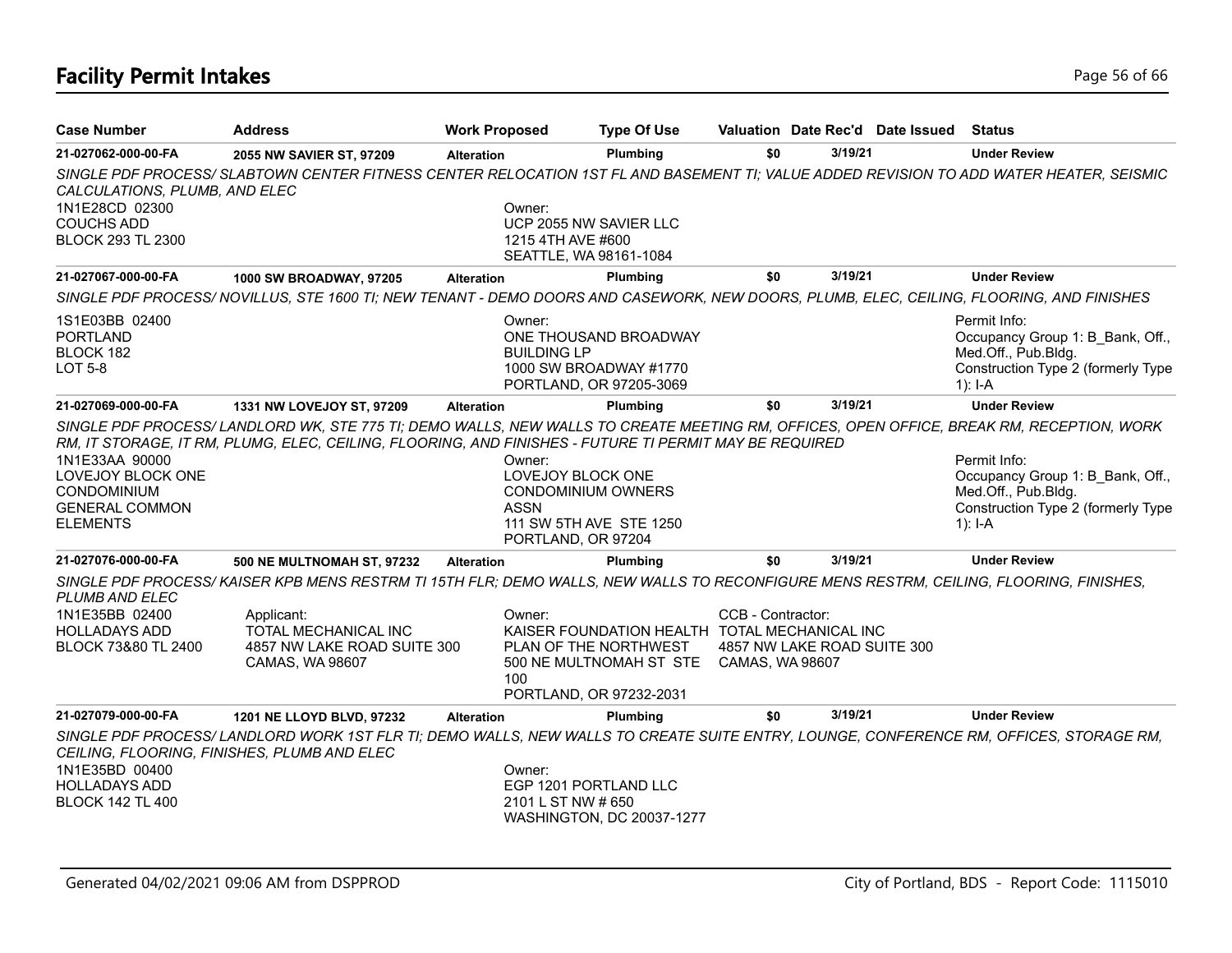| <b>Case Number</b>                                                                                                   | <b>Address</b>                                                                                                                                                                                                                                                                         | <b>Work Proposed</b>                                                 | <b>Type Of Use</b>                                      |     |         | Valuation Date Rec'd Date Issued Status |                                                                                                                                                                                                                                       |
|----------------------------------------------------------------------------------------------------------------------|----------------------------------------------------------------------------------------------------------------------------------------------------------------------------------------------------------------------------------------------------------------------------------------|----------------------------------------------------------------------|---------------------------------------------------------|-----|---------|-----------------------------------------|---------------------------------------------------------------------------------------------------------------------------------------------------------------------------------------------------------------------------------------|
| 21-027082-000-00-FA                                                                                                  | 516 SE MORRISON ST, 97214                                                                                                                                                                                                                                                              | <b>Alteration</b>                                                    | Plumbing                                                | \$0 | 3/19/21 |                                         | <b>Under Review</b>                                                                                                                                                                                                                   |
| PERMIT FOR NEW TENANT MAY BE REQUIRED                                                                                | SINGLE PDF PROCESS/LANDLORD WORK - BUILD OUT FLS 8 & 9; NEW WALLS TO CREATE 8TH FL - REST RMS, ELECTRICAL RM, OPEN OFFICE, ELEVATOR LOBBY;<br>9TH FL - REST RMS, ELECTRICAL RM, CAFE, CONFERENCE RM, OPEN OFFICE, ELEVATOR LOBBY; CEILING, FLOORING, FINISHES, PLUMB AND ELEC - FUTURE |                                                                      |                                                         |     |         |                                         |                                                                                                                                                                                                                                       |
| 1S1E02BB 06100                                                                                                       |                                                                                                                                                                                                                                                                                        | Owner:<br><b>OWNER LLC</b><br>1215 4TH AVE #600<br>SEATTLE, WA 98161 | UPG WEATHERLY PROPERTY                                  |     |         |                                         |                                                                                                                                                                                                                                       |
| 21-027086-000-00-FA                                                                                                  | 1125 NW COUCH ST, 97209                                                                                                                                                                                                                                                                | <b>Alteration</b>                                                    | Plumbing                                                | \$0 | 3/19/21 |                                         | <b>Under Review</b>                                                                                                                                                                                                                   |
| 1N1E33DA 04800                                                                                                       | OFFICE, BATHRMS, CEILING, FLOORING, FINISHES, PLUMB AND ELEC                                                                                                                                                                                                                           | Owner:<br>PO BOX 4120 PMB 73304                                      | SPF BREWERY BLOCKS LLC<br>PORTLAND, OR 97208-4120       |     |         |                                         | F3/SCREEN DOOR RESTAURANT 1ST FLR TI; DEMO WALLS, NEW WALLS TO CREATE ENTRY AREA, DINING AREA, BAR, SERVICE AREAS, KITCHEN, STORAGE AREA,<br>Permit Info:<br>Occupancy Group 1: B<br>Construction Type 2 (formerly Type<br>$1$ : I-FR |
| 21-027098-000-00-FA                                                                                                  | 7528 N FENWICK AVE, 97217                                                                                                                                                                                                                                                              | <b>Alteration</b>                                                    | Plumbing                                                | \$0 | 3/19/21 |                                         | <b>Under Review</b>                                                                                                                                                                                                                   |
| 1N1E09DD 15900<br><b>KENTON</b><br>INC VAC ST BLOCK 13&14<br>EXC PT IN STS                                           | SINGLE PDF PROCESS/KENTON SCHOOL SWING SITE ALL FLRS TI; DEMO WALLS, NEW WALLS TO CREATE LOWER LVL - NEW BATHRMS, REMODEL CLASSRMS;<br>MAIN LVL - REMODEL KITCHEN, CLASSRMS, ALLIANCE OFFICES; UPPER LVL - REMODEL CLASSRMS, CEILING, FLOORING, FINISHES, PLUMB AND ELEC               | Owner:<br><b>SCHOOL DISTRICT NO 1</b><br>PO BOX 3107                 | PORTLAND, OR 97208-3107                                 |     |         |                                         |                                                                                                                                                                                                                                       |
| 21-027102-000-00-FA                                                                                                  | 16233 NE CAMERON BLVD,<br>97230                                                                                                                                                                                                                                                        | <b>Alteration</b>                                                    | Plumbing                                                | \$0 | 3/19/21 |                                         | <b>Under Review</b>                                                                                                                                                                                                                   |
| <b>CEILING. FLOORING. FINISHES</b><br>1N2E24AA 00400<br><b>INTERSTATE</b><br><b>CROSSROADS</b><br>LOT 1 EXC PT IN ST | SINGLE PDF PROCESS/BLDG 4 CONTROL4 TI; NEW TENANT - NEW DEMISING WALL, NEW WALLS TO CREATE COMPRESSOR RM, REST RMS, IT RM, PLUMB, ELEC,                                                                                                                                                | Owner:<br>LLC.<br>PO BOX 460169                                      | ICON OWNER POOL 1 WEST<br><b>HOUSTON, TX 77056-8169</b> |     |         |                                         |                                                                                                                                                                                                                                       |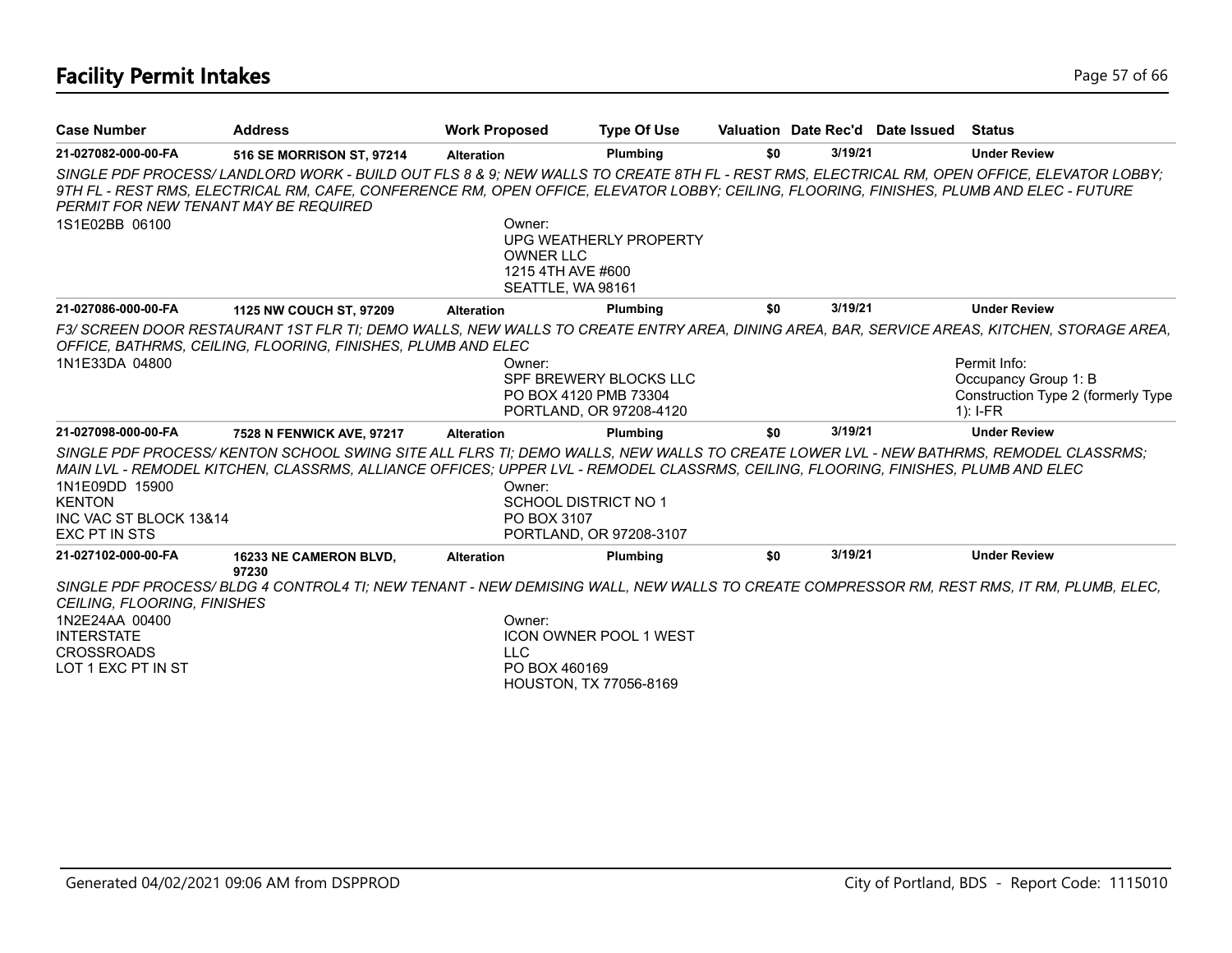# **Facility Permit Intakes** Page 58 of 66

| <b>Case Number</b>                                                                   | <b>Address</b>                                                                                                                                                                                                                                                                                                                                                                                                  | <b>Work Proposed</b>                                                                                  | <b>Type Of Use</b>                                         |     |         | Valuation Date Rec'd Date Issued | <b>Status</b>                                                                              |
|--------------------------------------------------------------------------------------|-----------------------------------------------------------------------------------------------------------------------------------------------------------------------------------------------------------------------------------------------------------------------------------------------------------------------------------------------------------------------------------------------------------------|-------------------------------------------------------------------------------------------------------|------------------------------------------------------------|-----|---------|----------------------------------|--------------------------------------------------------------------------------------------|
| 21-027112-000-00-FA                                                                  | 234 NW 5TH AVE, 97209                                                                                                                                                                                                                                                                                                                                                                                           | <b>Alteration</b>                                                                                     | <b>Plumbina</b>                                            | \$0 | 3/19/21 |                                  | <b>Under Review</b>                                                                        |
| <b>REQUIRED</b>                                                                      | SINGLE PDF PROCESS/LANDLORD WK 3RD & 7TH FLR; DEMO WALLS, NEW WALL TO CREATE 3RD FLR - OFFICES, VESTIBULES, PHONE RMS, CONFERENCE RMS,<br>BREAK RM, TELECOM, STORAGE, ELECTRICAL AND MECHANICAL RM, ; 7TH FLR MEETING RMS, VESTIBULES, PHONE RMS, CONFERENCE RM, BREAK RM,<br>TELECOM, STORAGE, ELECTRICAL AND MECHANICAL RM; CEILING, FLOORING, FINISHES, PLUMB AND ELEC - FUTURE PERMIT FOR NEW TENANT MAY BE |                                                                                                       |                                                            |     |         |                                  |                                                                                            |
| 1N1E34CA 05800<br><b>COUCHS ADD</b><br>BLOCK 34<br>LOT 6&7                           |                                                                                                                                                                                                                                                                                                                                                                                                                 | Owner:<br><b>LLC</b>                                                                                  | <b>MASON EHRMAN BUILDINGS</b><br>222 SW COLUMBIA ST, SUITE |     |         |                                  |                                                                                            |
|                                                                                      |                                                                                                                                                                                                                                                                                                                                                                                                                 | 700<br>PORTLAND, OR 97201                                                                             |                                                            |     |         |                                  |                                                                                            |
| 21-027118-000-00-FA                                                                  | 250 SW TAYLOR ST, 97204                                                                                                                                                                                                                                                                                                                                                                                         | <b>Alteration</b>                                                                                     | Plumbing                                                   | \$0 | 3/19/21 |                                  | <b>Under Review</b>                                                                        |
| 1S1E03BA 06200                                                                       | F19/LANDLORD WORK 2ND FLR BUILD OUT; DEMO WALLS, NEW WALLS TO CREATE OFFICES, SOC ENTRY, STORAGE RMS, MAIL RM, PHONE RMS, BREAKRM,<br>CONFERENCE RMS, FLEX RMS, OPEN OFFICE AREA, CEILING, FLOORING, FINISHES, PLUMB AND ELEC                                                                                                                                                                                   | Owner:<br>1211 SW 5TH AVE #700<br>PORTLAND, OR 97204                                                  | AB PR QOZB I PROPERTY LLC                                  |     |         |                                  |                                                                                            |
| 21-027150-000-00-FA                                                                  | 4805 NE GLISAN ST, 97213                                                                                                                                                                                                                                                                                                                                                                                        | <b>Alteration</b>                                                                                     | <b>Plumbing</b>                                            | \$0 | 3/19/21 |                                  | <b>Under Review</b>                                                                        |
| 1N2E31BD 04100<br>SECTION 31 1N 2E<br>TL 4100 9.54 ACRES                             | F32/ PROVIDENCE CHILLER PLANT N PARKING GARAGE ROOF TI; DEMO SCREENING, NEW SCREENING ENCLOSURE, CATWALK, ACCESS GRATING, REVISE<br>PARKING STRIPPING, HOUSE KEEPING PADS, STAIRS, FINISHES, PLUMB AND ELEC (Electrical to be reviewed and inspected by Commercial db)                                                                                                                                          | Owner:<br><b>PROVIDENCE HEALTH &amp;</b><br>SERVICES-OREGON<br>800 5TH AVE #1200<br>SEATTLE, WA 98104 |                                                            |     |         |                                  | Permit Info:<br>Occupancy Group 1: I-2<br>Construction Type 2 (formerly Type<br>$1$ : I-FR |
| 21-027151-000-00-FA                                                                  | 516 SE MORRISON ST, 97214                                                                                                                                                                                                                                                                                                                                                                                       | <b>Alteration</b>                                                                                     | Plumbing                                                   | \$0 | 3/19/21 |                                  | <b>Under Review</b>                                                                        |
| 1S1E02BB 06100                                                                       | SINGLE PDF PROCESS/LANDLORD WORK FLS 10&12; DEMO WALLS, NEW WALL TO CREATE 10TH FLR - ELECTRICAL RM; 12TH FLR - ELECTRICAL RM; CEILING,<br>FLOORING, FINISHES, PLUMB AND ELEC -FUTURE PERMIT FOR NEW TENANT MAY BE REQUIRED                                                                                                                                                                                     | Owner:<br><b>OWNER LLC</b><br>1215 4TH AVE #600<br>SEATTLE, WA 98161                                  | UPG WEATHERLY PROPERTY                                     |     |         |                                  |                                                                                            |
| 21-027152-000-00-FA                                                                  | 350 SE MILL ST, 97214                                                                                                                                                                                                                                                                                                                                                                                           | <b>Alteration</b>                                                                                     | Plumbing                                                   | \$0 | 3/19/21 |                                  | <b>Under Review</b>                                                                        |
|                                                                                      | SINGLE PDF PROCESS/ TRAILHEAD 1ST FL, STE 5B TI; FIRST TIME TENANT - FRAME IN DEMISING WALL, WORK STATION, PLUMB, AND ELEC                                                                                                                                                                                                                                                                                      |                                                                                                       |                                                            |     |         |                                  |                                                                                            |
| 1S1E03DA 02600<br>STEPHENS ADD<br>BLOCK 44<br><b>LOT 1-4</b><br>LOT 5-8 EXC PT IN ST |                                                                                                                                                                                                                                                                                                                                                                                                                 | Owner:<br>1805 MLK OWNER LLC<br>PORTLAND, OR 97201                                                    | 222 SW COLUMBIA ST #700                                    |     |         |                                  | Permit Info:<br>Occupancy Group 1: F-1 Industrial<br>Plant - Factory, Mod.Hazard           |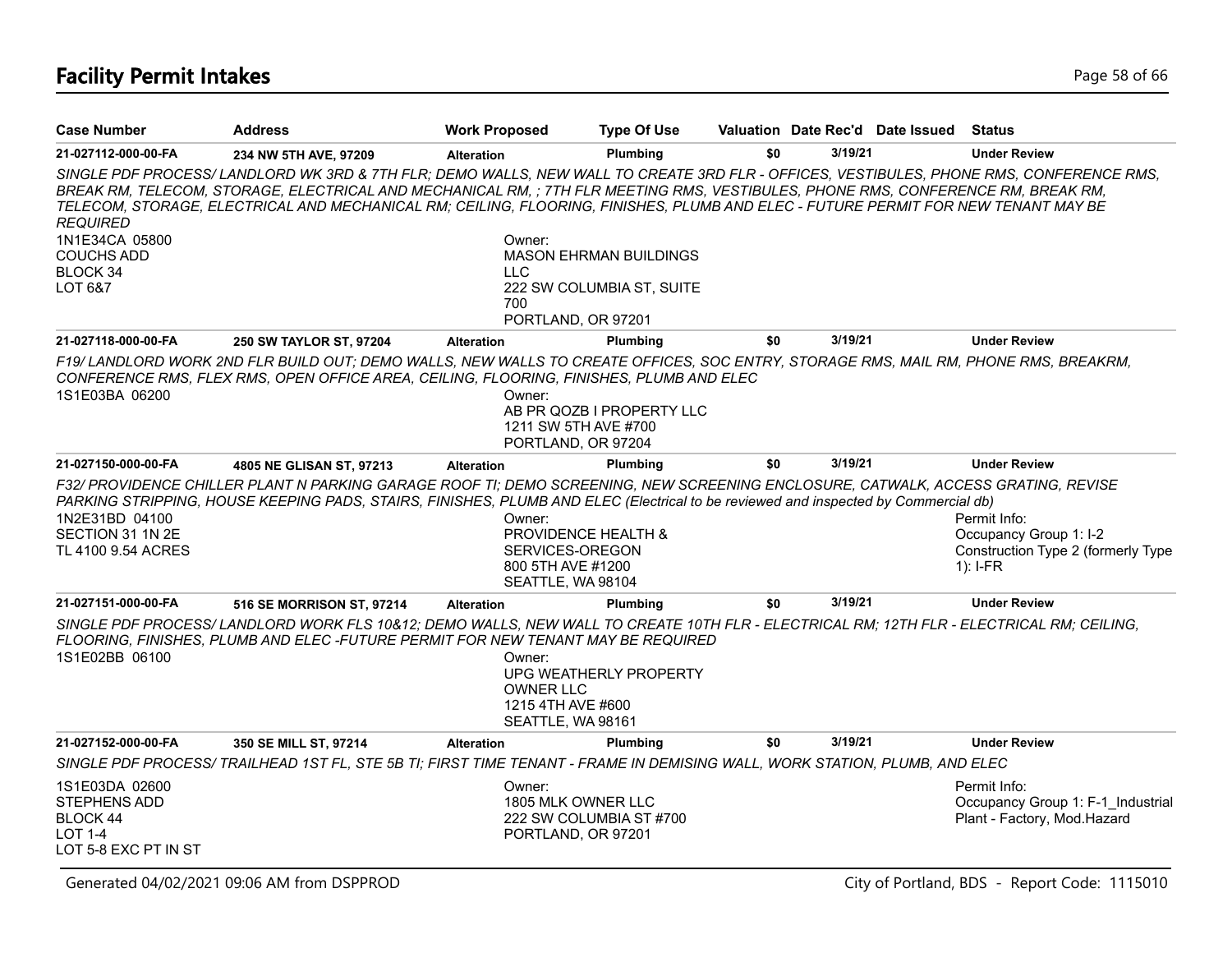# **Facility Permit Intakes** Page 19 of 66

| <b>Case Number</b>                                                                                                                  | <b>Address</b>                                                                                                                                                                                                                                                               | <b>Work Proposed</b>                             | <b>Type Of Use</b>                                                                 |                   |                                           | Valuation Date Rec'd Date Issued Status |                                                                                                                                        |
|-------------------------------------------------------------------------------------------------------------------------------------|------------------------------------------------------------------------------------------------------------------------------------------------------------------------------------------------------------------------------------------------------------------------------|--------------------------------------------------|------------------------------------------------------------------------------------|-------------------|-------------------------------------------|-----------------------------------------|----------------------------------------------------------------------------------------------------------------------------------------|
| 21-027157-000-00-FA                                                                                                                 | 1827 NE 44TH AVE, 97213                                                                                                                                                                                                                                                      | <b>Alteration</b>                                | Plumbing                                                                           | \$0               | 3/19/21                                   |                                         | <b>Under Review</b>                                                                                                                    |
|                                                                                                                                     | SINGLE PDF PROCESS/EASTSIDE FOOT AND ANKLE TI, STE 100; DEMO WALLS, NEW WALLS TO CREATE MEDICAL ASSISTANCE RM, OFFICE, EXAM RM, STORAGE,<br>WAITING, RECEPTION, OFFICE, X-RAY, BREAK RM, PLUMB, ELEC, CEILING, FLOORING, AND FINISHES                                        |                                                  |                                                                                    |                   |                                           |                                         |                                                                                                                                        |
| 1N2E30CC 05000<br><b>MENEFEE ADD</b><br><b>BLOCK 5</b><br><b>LOT 1-6</b>                                                            |                                                                                                                                                                                                                                                                              | Owner:<br><b>LLC</b>                             | <b>WESTON INVESTMENT CO</b><br>2154 NE BROADWAY #200<br>PORTLAND, OR 97232-1561    |                   |                                           |                                         | Permit Info:<br>Occupancy Group 1: B<br>Construction Type 2 (formerly Type<br>$1$ : III-B                                              |
| 21-027161-000-00-FA                                                                                                                 | 1355 SE 10TH AVE, 97214                                                                                                                                                                                                                                                      | <b>Alteration</b>                                | Plumbing                                                                           | \$0               | 3/19/21                                   |                                         | <b>Under Review</b>                                                                                                                    |
|                                                                                                                                     | SINGLE PDF PROCESS/ STEELHEAD SURGICAL 1ST FLR TI; NEW WALLS TO CREATE INVENTORY RMS, TRAINING/BREAK AREA, OFFICE, VESTIBULE, OPEN OFFICE<br>AREA, CEILING, FLOORING, FINISHES, PLUMB AND ELEC                                                                               |                                                  |                                                                                    |                   |                                           |                                         |                                                                                                                                        |
| 1S1E02BD 06900<br><b>HAWTHORNE PK</b><br>BLOCK 210<br><b>LOT 1-8</b><br>LAND & IMPS SEE<br>R176870 (R366701631)<br>FOR MACH & EQUIP |                                                                                                                                                                                                                                                                              | Owner:<br><b>LLC</b>                             | <b>PREMIUM PROPERTY - CSNS</b><br>1015 NW 11TH AVE #243<br>PORTLAND, OR 97209-3496 |                   |                                           |                                         | Permit Info:<br>Occupancy Group 1: F-1 Industrial<br>Plant - Factory, Mod.Hazard<br>Construction Type 2 (formerly Type<br>1): V-B      |
| 21-027163-000-00-FA                                                                                                                 | 808 SW 3RD AVE, 97204                                                                                                                                                                                                                                                        | <b>Alteration</b>                                | Plumbing                                                                           | \$0               | 3/19/21                                   | 3/31/21                                 | Issued                                                                                                                                 |
|                                                                                                                                     | EXISTING OFFICES, CEILING, FLOORING, FINISHES, PLUMB AND ELEC                                                                                                                                                                                                                |                                                  |                                                                                    |                   |                                           |                                         | SINGLE PDF PROCESS/LANDLORD WORK SPEC SUITE STE 570 TI; DEMO WALLS, NEW WALLS TO CREATE ENTRY AREA, OPEN OFFICE AREA, MINOR REMODEL TO |
| 1S1E03BA 06000<br><b>PORTLAND</b><br>BLOCK 22<br><b>LOT 7&amp;8</b>                                                                 | Applicant:<br>DUNCAN & DUNCAN INC<br>14844 SW 109TH AVE<br><b>TIGARD, OR 97224</b>                                                                                                                                                                                           | Owner:<br>SN INVESTMENT<br><b>PROPERTIES LLC</b> | 1121 SW SALMON ST 5TH FLR TIGARD, OR 97224<br>PORTLAND, OR 97205                   | CCB - Contractor: | DUNCAN & DUNCAN INC<br>14844 SW 109TH AVE |                                         | Permit Info:<br>Occupancy Group 1: B<br>Construction Type 2 (formerly Type<br>$1$ : I-FR                                               |
| 21-027167-000-00-FA                                                                                                                 | 2112 NW IRVING ST, 97210                                                                                                                                                                                                                                                     | <b>Alteration</b>                                | Plumbing                                                                           | \$0               | 3/19/21                                   |                                         | <b>Under Review</b>                                                                                                                    |
| FINISHES, PLUMB AND ELEC<br>1N1E33BD 08700<br>KINGS 2ND ADD<br><b>BLOCK 11</b><br>LOT 1-3 TL 8700                                   | SINGLE PDF PROCESS/NEGOCIANT TI 1ST FLR; FIRST TIME TENANT, OCCUPANCY B, NEW WALLS TO CREATE COMMISSARY/MARKET AREA, WINE CELLAR, WINE<br>STORAGE RM, OFFICE, KITCHEN, STORAGE RM, BAR & EVENT SPACE, MARQUEE PLATFORM OVER MARKET AREA FOR STORAGE ONLY, CEILING, FLOORING, | Owner:<br>625 NW 21ST LLC<br>116 NE 6TH AVE #400 | PORTLAND, OR 97232-2904                                                            |                   |                                           |                                         |                                                                                                                                        |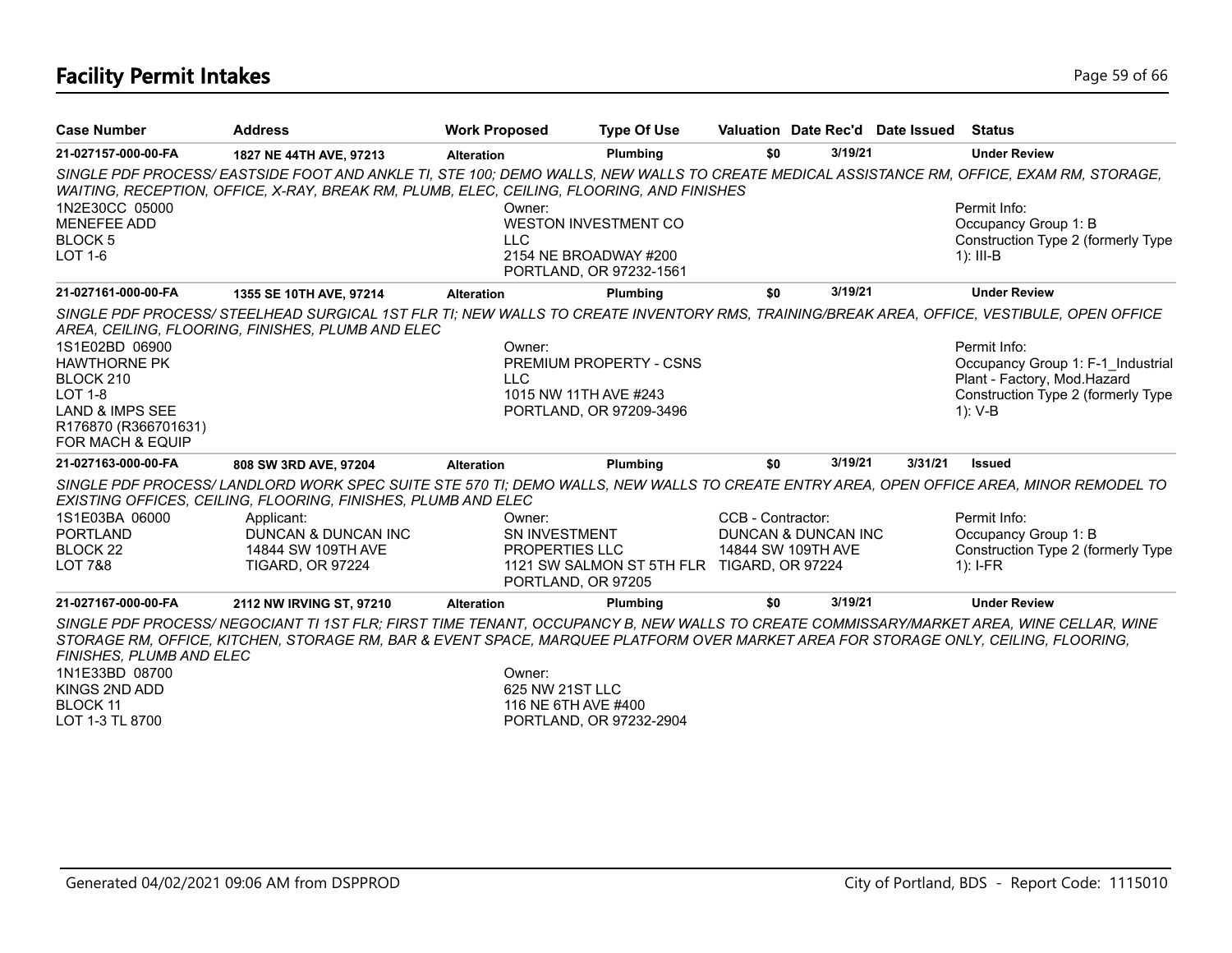## **Facility Permit Intakes** Page 60 of 66

| <b>Case Number</b>                                                         | <b>Address</b>                                                                                                                                                                 | <b>Work Proposed</b> | <b>Type Of Use</b>                                                                  |                                                         | Valuation Date Rec'd Date Issued                                                |         | <b>Status</b>                                                 |
|----------------------------------------------------------------------------|--------------------------------------------------------------------------------------------------------------------------------------------------------------------------------|----------------------|-------------------------------------------------------------------------------------|---------------------------------------------------------|---------------------------------------------------------------------------------|---------|---------------------------------------------------------------|
| 21-027173-000-00-FA                                                        | 10123 SE MARKET ST, 97216                                                                                                                                                      | <b>Alteration</b>    | Plumbing                                                                            | \$0                                                     | 3/19/21                                                                         |         | <b>Under Review</b>                                           |
|                                                                            | SINGLE PDF PROCESS/ADVENTIST HEALTH PORTLAND FLUOROSCOPY EQUIPMENT TI; DEMO WALLS, NEW WALL IN RADIOGRAPHIC FLUOROSCOPIC AREA,<br>CEILING, FLOORING, FINISHES, PLUMB, AND ELEC |                      |                                                                                     |                                                         |                                                                                 |         |                                                               |
| 1S2E04A 02300<br><b>EVERGLADE</b>                                          |                                                                                                                                                                                |                      | Owner:<br>PORTLAND ADVENTIST                                                        |                                                         |                                                                                 |         | Permit Info:<br>Occupancy Group 1: I-2                        |
| LOT 6&7 TL 2300<br>SPLIT MAP R159228<br>(R261601510)                       |                                                                                                                                                                                |                      | <b>MEDICAL CENTER</b><br>PO BOX 619135<br>ROSEVILLE, CA 95661                       |                                                         |                                                                                 |         | Construction Type 2 (formerly Type<br>1): $I - A$             |
| 21-031360-000-00-FA                                                        | 7921 NE SANDY BLVD, 97213                                                                                                                                                      | <b>Alteration</b>    | Plumbing                                                                            | \$0                                                     | 3/31/21                                                                         | 3/31/21 | <b>Under Inspection</b>                                       |
|                                                                            | REPLACE WATER FOUNTAIN(S) WITH BOTTLE FILLING STATION(S) - 1 drinking fountain PR# P-1001608                                                                                   |                      |                                                                                     |                                                         |                                                                                 |         |                                                               |
| 1N2E20DD 01900<br><b>MONTCLAIR</b><br>BLOCK <sub>9</sub><br>LOT 8-15       | Applicant:<br>JH KELLY LLC<br>PO BOX 2038<br>LONGVIEW, WA 98632<br>LONGVIEW WA 98632                                                                                           | Owner:               | MULTNOMAH COUNTY<br><b>LIBRARY DISTRICT</b><br>401 N DIXON ST<br>PORTLAND, OR 97227 | CCB - Contractor:<br><b>JH KELLY LLC</b><br>PO BOX 2038 | LONGVIEW, WA 98632<br>LONGVIEW WA 98632                                         |         |                                                               |
| 21-031465-000-00-FA                                                        | 1038 SE CESAR E CHAVEZ                                                                                                                                                         | <b>Alteration</b>    | Plumbing                                                                            | \$0                                                     | 3/31/21                                                                         | 3/31/21 | <b>Issued</b>                                                 |
|                                                                            | <b>BLVD, 97214</b><br>1 drinking fountain - FOR BOTTLE FILLING STATION(S) PR# P-1001603                                                                                        |                      |                                                                                     |                                                         |                                                                                 |         |                                                               |
| 1S1E01AD 04500<br><b>EASTLAND</b><br>BLOCK 4<br>LOT 1&2 TL 4500            | Applicant:<br>JH KELLY LLC<br>PO BOX 2038<br>LONGVIEW, WA 98632<br>LONGVIEW WA 98632                                                                                           | Owner:               | MULTNOMAH COUNTY<br><b>LIBRARY DISTRICT</b><br>401 N DIXON ST<br>PORTLAND, OR 97227 | CCB - Contractor:<br>JH KELLY LLC<br>PO BOX 2038        | LONGVIEW, WA 98632<br>LONGVIEW WA 98632                                         |         |                                                               |
| Total # of FA Alteration permit intakes: 276                               |                                                                                                                                                                                |                      |                                                                                     |                                                         |                                                                                 |         | Total valuation of FA Alteration permit intakes: \$16,442,181 |
| Total # of Facility Permit intakes: 276                                    |                                                                                                                                                                                |                      |                                                                                     |                                                         |                                                                                 |         | Total valuation of Facility Permit intakes: \$16,442,181      |
| 20-124057-DFS-04-MG                                                        | 7000 NE AIRPORT WAY, 97218                                                                                                                                                     | <b>Addition</b>      | Assembly                                                                            | \$10,000                                                | 3/10/21                                                                         | 3/30/21 | <b>Issued</b>                                                 |
| T CORE - DFS-04 to STR-01 - Fall protection                                |                                                                                                                                                                                |                      |                                                                                     |                                                         |                                                                                 |         |                                                               |
| 1N2E08B 00400<br>SECTION 08 1N 2E<br>TL 400 7.39 ACRES<br>SEE SUB ACCOUNTS | Applicant:<br>MIKE COYLE<br><b>FASTER PERMITS</b><br>2000 SW 1ST AVE, STE 420<br>PORTLAND, OR 97201                                                                            | Owner:               | PORT OF PORTLAND<br>PO BOX 3529<br>PORTLAND, OR 97208-3529                          | CCB - Contractor:<br><b>FLOOR</b>                       | <b>HOFFMAN SKANSKA LLC</b><br>389 INTERPACE PARKWAY 5TH<br>PARSIPPANY, NJ 07054 |         |                                                               |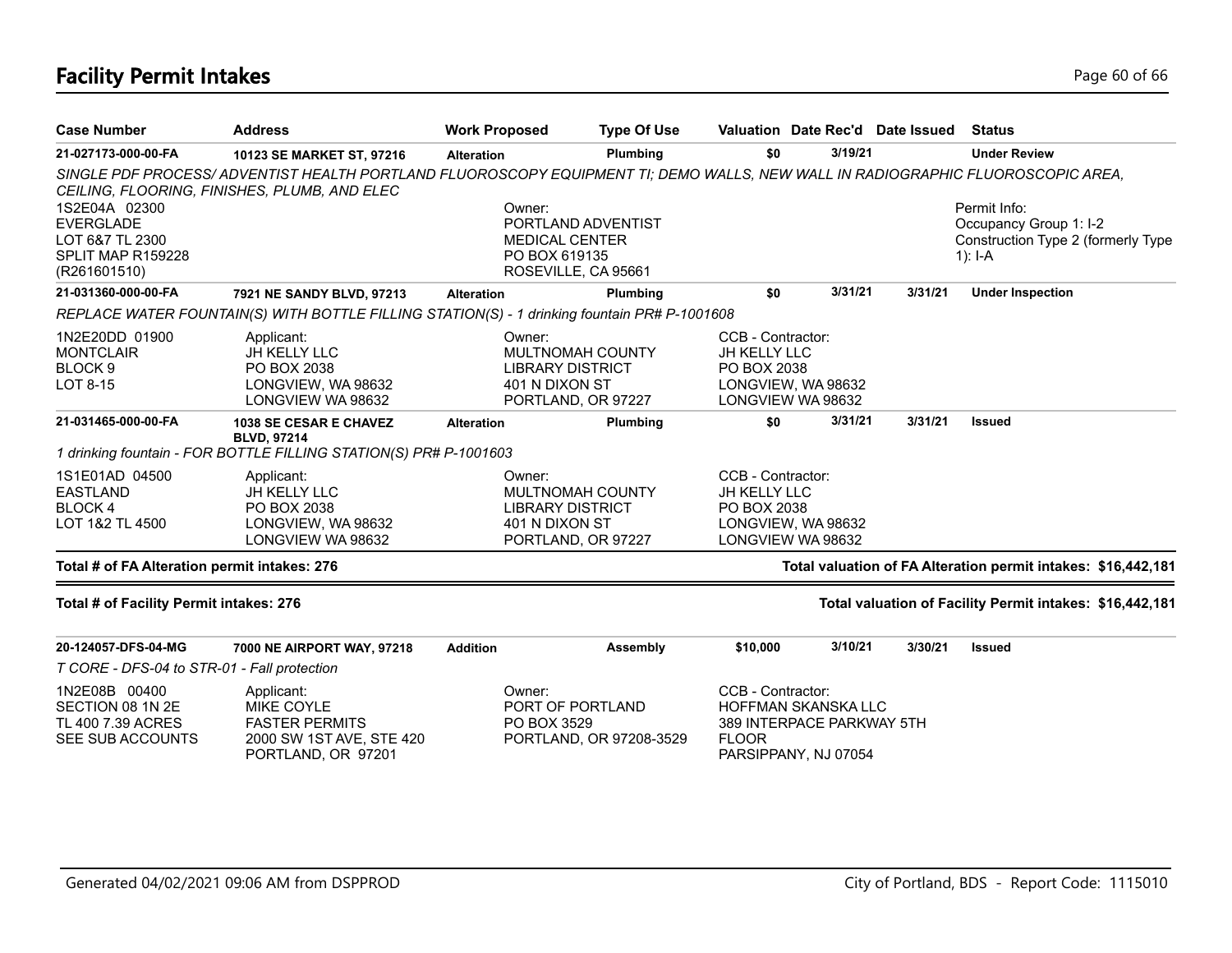# **Major Project Groups Permit Intakes Page 61 of 66 Page 61 of 66 Page 61 of 66**

| <b>Case Number</b>                                                         | <b>Address</b>                                                                                                                                 | <b>Work Proposed</b> |                                                                       | <b>Type Of Use</b>                         |                                                              |                                                                                 | Valuation Date Rec'd Date Issued | <b>Status</b>                                            |
|----------------------------------------------------------------------------|------------------------------------------------------------------------------------------------------------------------------------------------|----------------------|-----------------------------------------------------------------------|--------------------------------------------|--------------------------------------------------------------|---------------------------------------------------------------------------------|----------------------------------|----------------------------------------------------------|
| 20-124057-DFS-05-MG                                                        | 7000 NE AIRPORT WAY, 97218                                                                                                                     | <b>Addition</b>      |                                                                       | Assembly                                   | \$50,862                                                     | 3/15/21                                                                         | 4/1/21                           | <b>Issued</b>                                            |
|                                                                            | T CORE - DFS-05 to STR-01 - Stairs, handrails, and guardrails from scaffold material per AG00 General Notes                                    |                      |                                                                       |                                            |                                                              |                                                                                 |                                  |                                                          |
| 1N2E08B 00400<br>SECTION 08 1N 2E<br>TL 400 7.39 ACRES<br>SEE SUB ACCOUNTS | Applicant:<br><b>MIKE COYLE</b><br><b>FASTER PERMITS</b><br>2000 SW 1ST AVE, STE 420<br>PORTLAND, OR 97201                                     |                      | Owner:<br>PORT OF PORTLAND<br>PO BOX 3529                             | PORTLAND, OR 97208-3529                    | CCB - Contractor:<br><b>FLOOR</b>                            | <b>HOFFMAN SKANSKA LLC</b><br>389 INTERPACE PARKWAY 5TH<br>PARSIPPANY, NJ 07054 |                                  |                                                          |
| 20-124057-DFS-06-MG                                                        | 7000 NE AIRPORT WAY, 97218                                                                                                                     | <b>Addition</b>      |                                                                       | Assembly                                   | \$522,975                                                    | 3/24/21                                                                         |                                  | <b>Under Review</b>                                      |
| T CORE - DFS-06 to STR-01 - Metal wall panels                              |                                                                                                                                                |                      |                                                                       |                                            |                                                              |                                                                                 |                                  |                                                          |
| 1N2E08B 00400<br>SECTION 08 1N 2E<br>TL 400 7.39 ACRES<br>SEE SUB ACCOUNTS | Applicant:<br><b>MIKE COYLE</b><br><b>FASTER PERMITS</b><br>2000 SW 1ST AVE, STE 420<br>PORTLAND, OR 97201                                     |                      | Owner:<br>PORT OF PORTLAND<br>PO BOX 3529                             | PORTLAND, OR 97208-3529                    | CCB - Contractor:<br><b>FLOOR</b>                            | <b>HOFFMAN SKANSKA LLC</b><br>389 INTERPACE PARKWAY 5TH<br>PARSIPPANY, NJ 07054 |                                  |                                                          |
| 20-124057-REV-03-MG                                                        | 7000 NE AIRPORT WAY, 97218                                                                                                                     | <b>Addition</b>      |                                                                       | Assembly                                   | \$0                                                          | 3/2/21                                                                          | 3/5/21                           | <b>Issued</b>                                            |
|                                                                            | T CORE - REV-03 to STR-01 - Revisions to the Occupant Safety Plan for DP-D (structural and demolition package) for main T Core project         |                      |                                                                       |                                            |                                                              |                                                                                 |                                  |                                                          |
| 1N2E08B 00400<br>SECTION 08 1N 2E<br>TL 400 7.39 ACRES<br>SEE SUB ACCOUNTS | Applicant:<br><b>AUSTIN CHEADLE</b><br><b>FASTER PERMITS</b><br>2000 SW 1ST AVE SUITE 420<br>PORTLAND, OR 97201                                |                      | Owner:<br>PORT OF PORTLAND<br>PO BOX 3529                             | PORTLAND, OR 97208-3529                    | CCB - Contractor:<br><b>FLOOR</b>                            | <b>HOFFMAN SKANSKA LLC</b><br>389 INTERPACE PARKWAY 5TH<br>PARSIPPANY, NJ 07054 |                                  |                                                          |
| Total # of MG Addition permit intakes: 4                                   |                                                                                                                                                |                      |                                                                       |                                            |                                                              |                                                                                 |                                  | Total valuation of MG Addition permit intakes: \$583,837 |
| 19-130673-REV-06-MG                                                        | 970 SW WASHINGTON ST, 97205                                                                                                                    |                      | <b>New Construction</b>                                               | Apartments/Con<br>dos (3 or more<br>units) | \$150,000                                                    | 3/8/21                                                                          |                                  | <b>Under Review</b>                                      |
|                                                                            | BLOCK 216 -STR - REV-06 - Post Tension Revisions to the southeast level 8 slab on the terrace and revised calculations. **Value Added Revision |                      |                                                                       |                                            |                                                              |                                                                                 |                                  |                                                          |
| 1N1E34CC 05900                                                             | Applicant:<br>MEGAN COOK-EICHELBERGER<br><b>BALFOUR BEATTY CONSTRUCTION</b><br>1455 NW IRVING ST STE 400<br>PORTLAND OR 97206                  |                      | Owner:<br>BLOCK 216 LLC<br>920 SW 6TH AVE, #223<br>PORTLAND, OR 97204 |                                            | CCB - Contractor:<br><b>BALFOUR BEATTY</b><br>205 W DEWEY ST | <b>CONSTRUCTION LLC</b><br>GOLDSBORO, NC 27530                                  |                                  |                                                          |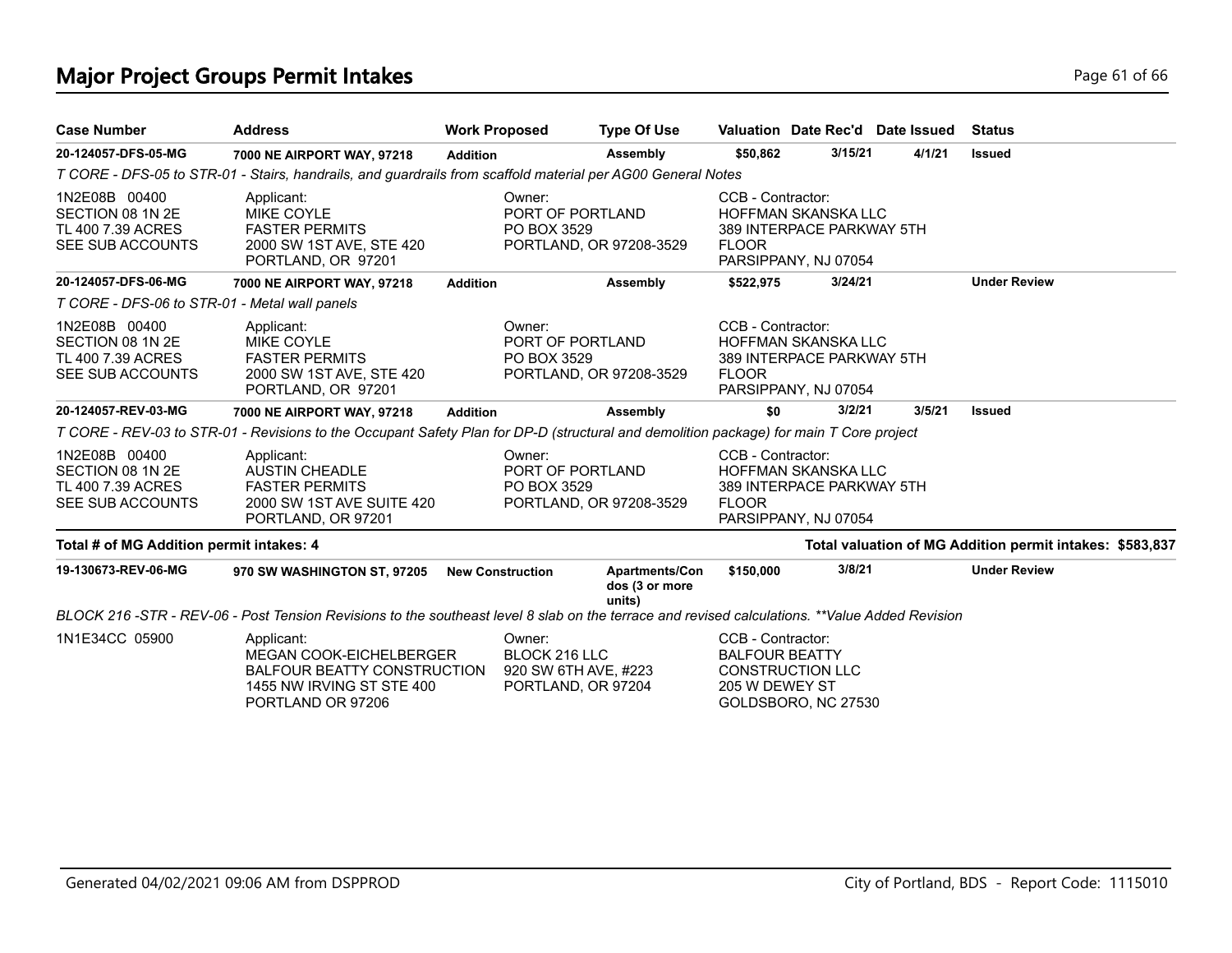# **Major Project Groups Permit Intakes Page 10 and 20 and 20 and 20 and 20 and 20 and 20 and 20 and 20 and 20 and 20 and 20 and 20 and 20 and 20 and 20 and 20 and 20 and 20 and 20 and 20 and 20 and 20 and 20 and 20 and 20**

| <b>Case Number</b>                                                                            | <b>Address</b>                                                                                                                               | <b>Work Proposed</b>                             | <b>Type Of Use</b>                                                                 |                                                           |                                                                                 | Valuation Date Rec'd Date Issued | <b>Status</b>                                                                                                                                                                                              |
|-----------------------------------------------------------------------------------------------|----------------------------------------------------------------------------------------------------------------------------------------------|--------------------------------------------------|------------------------------------------------------------------------------------|-----------------------------------------------------------|---------------------------------------------------------------------------------|----------------------------------|------------------------------------------------------------------------------------------------------------------------------------------------------------------------------------------------------------|
| 19-214942-DFS-10-MG                                                                           | 1140 SW WASHINGTON ST,<br>97205                                                                                                              | <b>New Construction</b>                          | Apartments/Con<br>dos (3 or more<br>units)                                         | \$50,000                                                  | 3/11/21                                                                         |                                  | <b>Under Review</b>                                                                                                                                                                                        |
| 11W - DFS-10 - Concrete Post-Tensioning L2                                                    |                                                                                                                                              |                                                  |                                                                                    |                                                           |                                                                                 |                                  |                                                                                                                                                                                                            |
| 1N1E33DD 02200                                                                                | Applicant:<br><b>ABRAM STAPLES</b><br><b>TURNER CONSTRUCTION</b><br>521 SW 11TH AVE BASEMENT<br>PORTLAND OR 97205                            | Owner:<br><b>LOT-306 LLC</b>                     | 920 SW 6TH AVE #223<br>PORTLAND, OR 97204                                          | CCB - Contractor:<br><b>BRIAN SABOM</b><br><b>COMPANY</b> | <b>TURNER CONSTRUCTION</b><br>1155 SW MORRISON ST STE 600<br>PORTLAND, OR 97205 |                                  |                                                                                                                                                                                                            |
|                                                                                               | Total # of MG New Construction permit intakes: 2                                                                                             |                                                  |                                                                                    |                                                           |                                                                                 |                                  | Total valuation of MG New Construction permit intakes: \$200,000                                                                                                                                           |
|                                                                                               | Total # of Major Project Groups Permit intakes: 6                                                                                            |                                                  |                                                                                    |                                                           |                                                                                 |                                  | Total valuation of Major Project Groups Permit intakes: \$783,837                                                                                                                                          |
| 21-024901-000-00-MI                                                                           | SE 135TH AVE, 97233                                                                                                                          | <b>New Construction</b>                          | <b>Single Family</b><br><b>Dwelling</b>                                            | \$41,147                                                  | 3/16/21                                                                         |                                  | <b>Under Review</b>                                                                                                                                                                                        |
|                                                                                               | SINGLE PDF - NEW MANUFACTURED HOME ON INDIVIDUAL LOT - NEW SINGLE FAMILY DWELLING / 1-STORY / FLAT LOT / COMPLEX *** ET, MT & PT SEPERATE*** |                                                  |                                                                                    |                                                           |                                                                                 |                                  |                                                                                                                                                                                                            |
| 1S2E02DC 10800<br><b>BRUNDIDGE PARK</b><br>LOT 7&B TL 10800                                   | Applicant:<br><b>ELSON NGUYEN</b><br><b>HARMONY DECOR</b><br>522 NW 23RD AVE SUITE E<br>PORTLAND OR 97210                                    | Owner:<br>THO FONG<br>Owner:<br><b>JACK FONG</b> | 3721 SE 122ND AVE<br>PORTLAND, OR 97236<br>3721 SE 122ND AVE<br>PORTLAND, OR 97236 |                                                           |                                                                                 |                                  | Permit Info:<br>Occupancy Group 1 - RS: R-<br>3 Residential One and Two Family<br>Construction Type 1: V-B<br>Construction Type 2 (formerly Type<br>$1)$ :<br>Total Square Footage - Display<br>Only: 1680 |
|                                                                                               | Total # of MI New Construction permit intakes: 1                                                                                             |                                                  |                                                                                    |                                                           |                                                                                 |                                  | Total valuation of MI New Construction permit intakes: \$41,147                                                                                                                                            |
| intakos <sup>.</sup> 1                                                                        | Total # of Manufactured Home on Indiv. Lot Permit                                                                                            |                                                  |                                                                                    |                                                           |                                                                                 |                                  | Total valuation of Manufactured Home on Indiv. Lot Permit intakes: \$41,147                                                                                                                                |
| 21-017955-000-00-SD                                                                           | 3509 NE COLUMBIA BLVD,<br>97211                                                                                                              | Grading                                          | <b>Existing</b><br><b>Commercial</b><br><b>Site</b>                                | \$5,020,000                                               | 3/3/21                                                                          |                                  | <b>Under Review</b>                                                                                                                                                                                        |
|                                                                                               | PROLOGIS BROADMOOR - Grading and wetland mitigation of Wetland Bank; activity to occur throughout construction *** See 21-009791 LU ***      |                                                  |                                                                                    |                                                           |                                                                                 |                                  |                                                                                                                                                                                                            |
| 1N1E13A 01100<br>SECTION 13 1N 1E<br>TL 1100 37.75 ACRES<br>SPLIT MAP R315193<br>(R941121180) | Applicant:<br>RYAN HALVORSON<br><b>DOWL</b><br>720 SW WASHINGTON ST #750<br>PORTLAND, OR 97205                                               | Owner:<br><b>BLVD LLC</b>                        | PROLOGIS NE COLUMBIA<br>1800 WAZEE ST, STE 500<br><b>DENVER, CO 80202</b>          | Primary Contractor:<br><b>TO BID</b>                      |                                                                                 |                                  |                                                                                                                                                                                                            |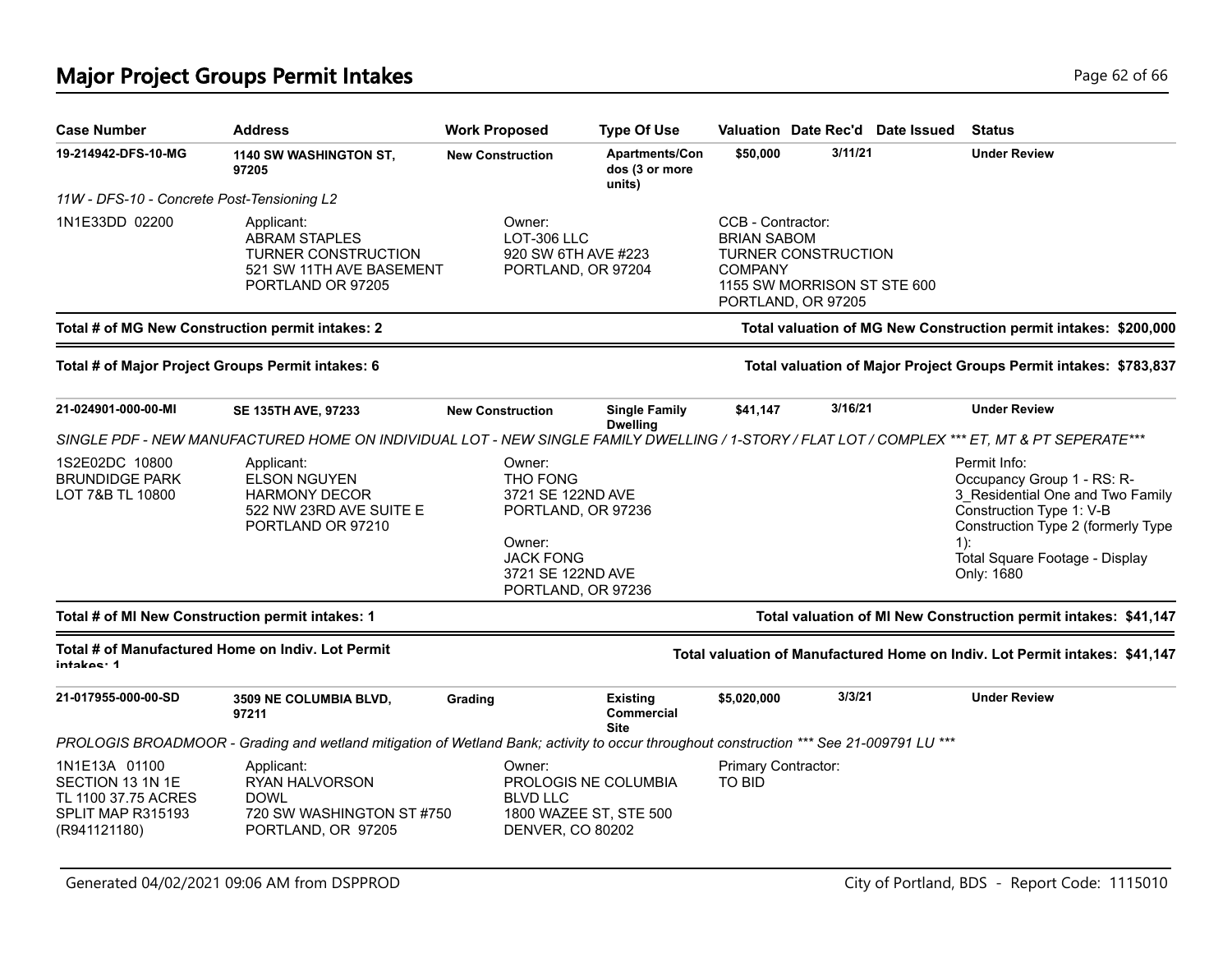# **Site Development Permit Intakes Page 63 of 66 Page 63 of 66**

| <b>Case Number</b>                                                     | <b>Address</b>                                                                                                                          | <b>Work Proposed</b>                                        | <b>Type Of Use</b>                                                                 |                                      |                                                                                                              | Valuation Date Rec'd Date Issued | <b>Status</b>                                             |
|------------------------------------------------------------------------|-----------------------------------------------------------------------------------------------------------------------------------------|-------------------------------------------------------------|------------------------------------------------------------------------------------|--------------------------------------|--------------------------------------------------------------------------------------------------------------|----------------------------------|-----------------------------------------------------------|
| 21-018604-000-00-SD                                                    | 7800 NE KILLINGSWORTH ST,<br>97218                                                                                                      | Grading                                                     | <b>Existing</b><br>Commercial<br><b>Site</b>                                       | \$20,000                             | 3/2/21                                                                                                       |                                  | <b>Under Review</b>                                       |
|                                                                        | SINGLE PDF - RE-LEVEL SITE FOLLOWING FIRE DAMAGE CLEANUP. APPROX. 800 CY. INSTALL NEW DOUBLE CATCH BASIN INLET.                         |                                                             |                                                                                    |                                      |                                                                                                              |                                  |                                                           |
| 1N2E20A 00100<br>SECTION 20 1N 2E<br>TL 100 7.73 ACRES                 | Applicant:<br><b>NATHAN ARNOLD</b><br><b>FASTER PERMITS</b><br>2000 SW 1ST AVE #420<br>PORTLAND OR 97201                                | Owner:<br>155 B AVE #222                                    | <b>FHA HOLDINGS LLC</b><br>LAKE OSWEGO, OR 97034                                   | Primary Contractor:<br><b>TO BID</b> |                                                                                                              |                                  |                                                           |
| 19-175478-REV-01-SD                                                    | 1724 SE RAMONA ST, 97202                                                                                                                | Grading                                                     | <b>Existing</b><br><b>Residential Site</b>                                         | \$0                                  | 3/18/21                                                                                                      |                                  | <b>Under Review</b>                                       |
|                                                                        | SINGLE PDF - REVISION TO REMOVE RETAINING WALL ON EAST SIDE AND REMOVE SIGN CALL-OUTS FOR ALLEY.                                        |                                                             |                                                                                    |                                      |                                                                                                              |                                  |                                                           |
| 1S1E14DB 12300                                                         | Applicant:<br><b>CODY JOHNECHECK</b><br><b>KEN RANDALL HOMES LLC</b><br>2 CENTERPOINTE DR, STE 210<br>LAKE OSWEGO OR 97035              | Owner:<br><b>CATTLE LLC</b><br>8627                         | <b>CONSOLIDATED LAND &amp;</b><br>2 CENTERPOINTE DR #210<br>LAKE OSWEGO, OR 97035- | CCB - Contractor:                    | <b>CODY JOHNECHECK</b><br><b>KEN RANDALL HOMES LLC</b><br>2 CENTERPOINTE DR STE 210<br>LAKE OSWEGO, OR 97035 |                                  |                                                           |
| Total # of SD Grading permit intakes: 3                                |                                                                                                                                         |                                                             |                                                                                    |                                      |                                                                                                              |                                  | Total valuation of SD Grading permit intakes: \$5,040,000 |
| 18-114400-REV-01-SD                                                    | 11327 SW CAPITOL HWY, 97219                                                                                                             | Multiple Dwellings/Single Existing<br>Lot Improvements      | <b>Residential Site</b>                                                            | \$10,000                             | 3/19/21                                                                                                      |                                  | <b>Under Review</b>                                       |
| LANDSCAPE WALL UNDER 4 FT IN HEIGHT.                                   | SINGLE PDF - REVISION TO MOVE WALKWAY BETWEEN BLDGS 2 & 3 TO THE WEST. REMOVE STAIRS ON SOUTH END OF WALKWAY AND REPLACE THEM WITH      |                                                             |                                                                                    |                                      |                                                                                                              |                                  |                                                           |
| 1S1E31BD 02200                                                         | Applicant:<br><b>RYAN PICKREL</b><br><b>FASTER PERMITS</b><br>2000 SW 1ST AVE #420<br>PORTLAND OR 97201                                 | Owner:                                                      | 11365 CAPITOL HWY LLC<br>7623 SW 34TH AVE<br>PORTLAND, OR 97219                    | CCB - Contractor:                    | <b>BC CONSTRUCTION</b><br>DEVELOPMENT CORP<br>17850 S HIDDEN LAKE DRIVE<br>OREGON CITY, OR 97045             |                                  |                                                           |
| 21-019483-000-00-SD                                                    | <b>22 NE MONROE ST, 97212</b>                                                                                                           | <b>Multiple Dwellings/Single</b><br><b>Lot Improvements</b> | Existing<br><b>Residential Site</b>                                                | \$10,000                             | 3/2/21                                                                                                       |                                  | <b>Under Review</b>                                       |
|                                                                        | SINGLE PDF - SITE IMPROVEMENTS TO INCLUDE GRADING, LANDSCAPING, CONC. PATH, CURB CUT AND UTILITIES ***W/ 21-019452/67/68/69/78/80-RS*** |                                                             |                                                                                    |                                      |                                                                                                              |                                  |                                                           |
| 1N1E27AA 21300<br><b>WILLIAMS AVE ADD</b><br>BLOCK 10<br><b>LOT 24</b> | Applicant:<br><b>RYAN PICKREL</b><br><b>FASTER PERMITS</b><br>2000 SW 1ST AVE #420<br>PORTLAND OR 97201                                 | Owner:                                                      | <b>TWENTY-TWO MONROE LLC</b><br>1530 N ALBERTA ST<br>PORTLAND, OR 97217-3602       | CCB - Contractor:                    | K & C CUSTOM HOMES LLC<br>1530 N ALBERTA STREET<br>PORTLAND, OR 97217                                        |                                  |                                                           |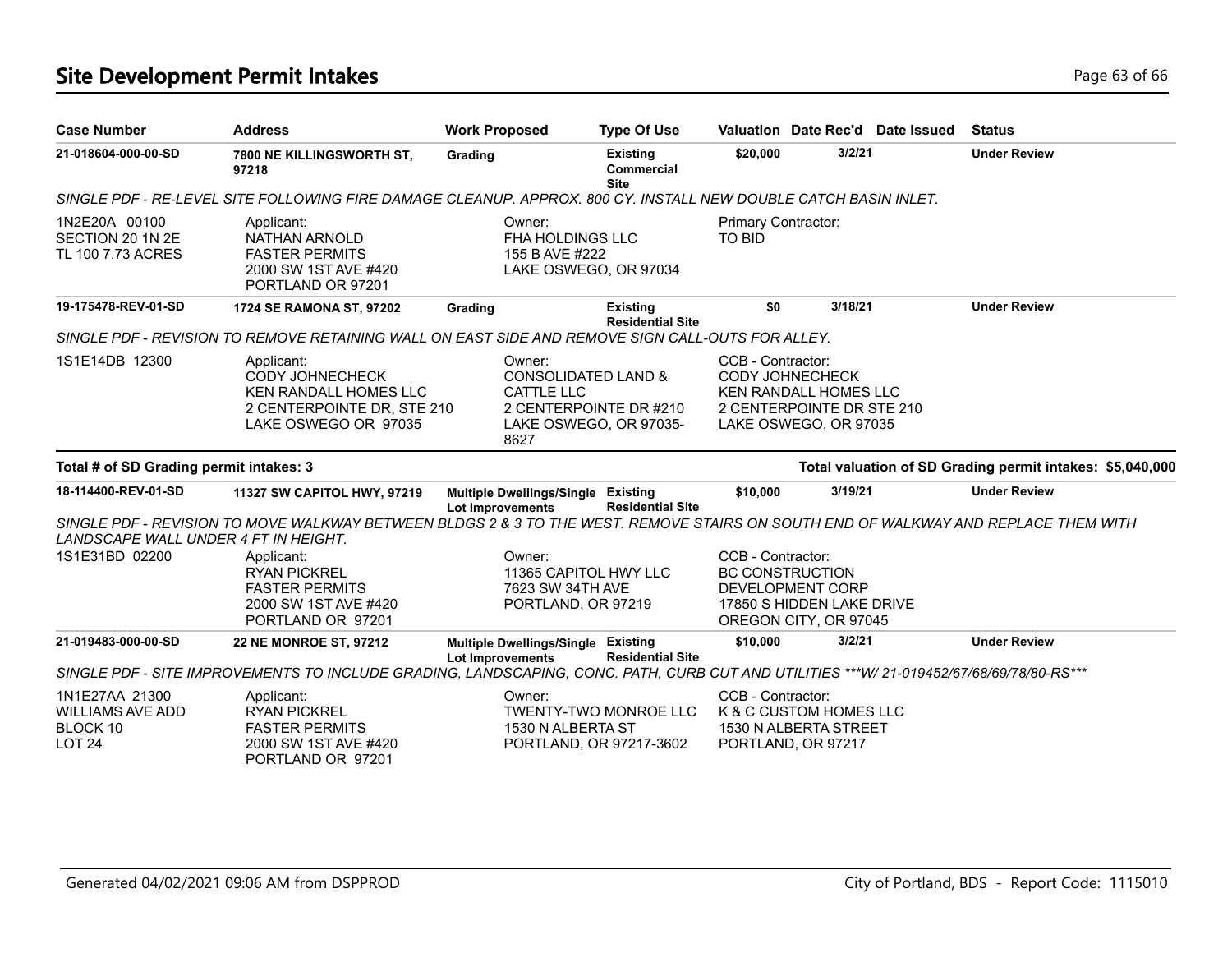# Site Development Permit Intakes **Page 14 of 66** and the United States Page 64 of 66

| <b>Case Number</b>                                                                | <b>Address</b>                                                                                                                                                       | <b>Work Proposed</b>                                                     | <b>Type Of Use</b>                                              |                                                     |                                                                              | Valuation Date Rec'd Date Issued | <b>Status</b>                                                                                                                                                         |
|-----------------------------------------------------------------------------------|----------------------------------------------------------------------------------------------------------------------------------------------------------------------|--------------------------------------------------------------------------|-----------------------------------------------------------------|-----------------------------------------------------|------------------------------------------------------------------------------|----------------------------------|-----------------------------------------------------------------------------------------------------------------------------------------------------------------------|
| 21-025943-000-00-SD                                                               | SW 13TH DR, 97219                                                                                                                                                    | <b>Multiple Dwellings/Single</b><br><b>Lot Improvements</b>              | <b>Existing</b><br><b>Residential Site</b>                      | \$250,000                                           | 3/18/21                                                                      |                                  | <b>Under Review</b>                                                                                                                                                   |
|                                                                                   | SINGLE PDF - SITE IMPROVEMENTS TO INCLUDE GRADING, LANDSCAPING, CONC. PATH, CURB CUT AND UTILITIES ** w/ 21-<br>025806/62/94/97/900/902/904/906/909/910/911/915-RS** |                                                                          |                                                                 |                                                     |                                                                              |                                  |                                                                                                                                                                       |
| 1S1E21AC 03400<br><b>BARBUR HTS</b><br>BLOCK 4<br>LOT 11-14 TL 3400               | Applicant:<br>NATHANIEL ROSEMEYER<br>MAIN STREET DEVELOPMENT<br>5331 SW MACADAM AVE #258 PMB<br>208<br>PORTLAND OR 97239                                             | Owner:<br><b>INC</b><br>5331 S MACADAM AVE                               | MAIN STREET DEVELOPMENT ERIC RYSTADT<br>PORTLAND, OR 97239-6104 | CCB - Contractor:<br><b>INC</b><br><b>SUITE 258</b> | MAIN STREET DEVELOPMENT<br>PMB 208 5331 SW MACADAM AVE<br>PORTLAND, OR 97239 |                                  |                                                                                                                                                                       |
| 21-026288-000-00-SD                                                               | 5936 NE 42ND AVE, 97218                                                                                                                                              | <b>Multiple Dwellings/Single Existing</b><br><b>Lot Improvements</b>     | <b>Residential Site</b>                                         | \$75,000                                            | 3/23/21                                                                      |                                  | <b>Under Review</b>                                                                                                                                                   |
|                                                                                   | SINGLE PDF - SITE IMPROVEMENTS TO INCLUDE GRADING, LANDSCAPING, CONC. PATH, CURB CUT AND UTILITIES ** W/ 21-026224/42/52/57/66/70/77-RS**                            |                                                                          |                                                                 |                                                     |                                                                              |                                  |                                                                                                                                                                       |
| 1N2E18CC 04300<br><b>STOKES TR</b><br>INC PT VAC ST W OF &<br>ADJ N 70' OF LOT 52 | Applicant:<br><b>KEVIN PARTAIN</b><br><b>URBAN VISIONS</b><br><b>223 NE 56TH AVE</b><br>PORTLAND OR 97213                                                            | Owner:<br><b>JSM EQUITIES LLC</b><br><b>PMB 166</b>                      | 4110 SE HAWTHORNE BLVD<br>PORTLAND, OR 97214-5246               | CCB - Contractor:<br><b>STEVE MELKERSON</b>         | <b>CALIBER HOMES LLC</b><br>4110 SE HAWTHORNE BLVD 166<br>PORTLAND, OR 97214 |                                  |                                                                                                                                                                       |
|                                                                                   |                                                                                                                                                                      |                                                                          |                                                                 |                                                     |                                                                              |                                  | Total # of SD Multiple Dwellings/Single Lot Improvements permit intakes: 4 Total valuation of SD Multiple Dwellings/Single Lot Improvements permit intakes: \$345,000 |
| Total # of Site Development Permit intakes: 7                                     |                                                                                                                                                                      |                                                                          |                                                                 |                                                     |                                                                              |                                  | Total valuation of Site Development Permit intakes: \$5,385,000                                                                                                       |
| 21-017014-000-00-ZP                                                               | , 97219<br>SINGLE PDF - ZP PERMIT FOR FIRST OF TWO INSPECTIONS OF REMEDIATION PLANTINGS REQUIRED FROM AN ENVIRONMENTAL VIOLATION (17-258479-EV)                      | <b>Commercial</b>                                                        | Code<br>Compliance<br><b>Requirements</b>                       | \$500                                               | 3/30/21                                                                      | 3/30/21                          | <b>Issued</b>                                                                                                                                                         |
|                                                                                   |                                                                                                                                                                      |                                                                          |                                                                 |                                                     |                                                                              |                                  |                                                                                                                                                                       |
| 1S1E33AB 00100<br><b>CEDAR CREST</b><br>LOT 1&2 TL 100                            | Applicant:<br>Marc Peters<br><b>BUREAU OF ENVIRONMENTAL</b><br><b>SERVICES</b><br>1120 SW 5TH AVE, ROOM 613<br>PORTLAND OR 97204                                     | Owner:<br><b>RECREATION</b><br>725 SUMMER ST#C<br><b>SALEM, OR 97301</b> | <b>OREGON STATE OF PARKS &amp;</b>                              |                                                     |                                                                              |                                  |                                                                                                                                                                       |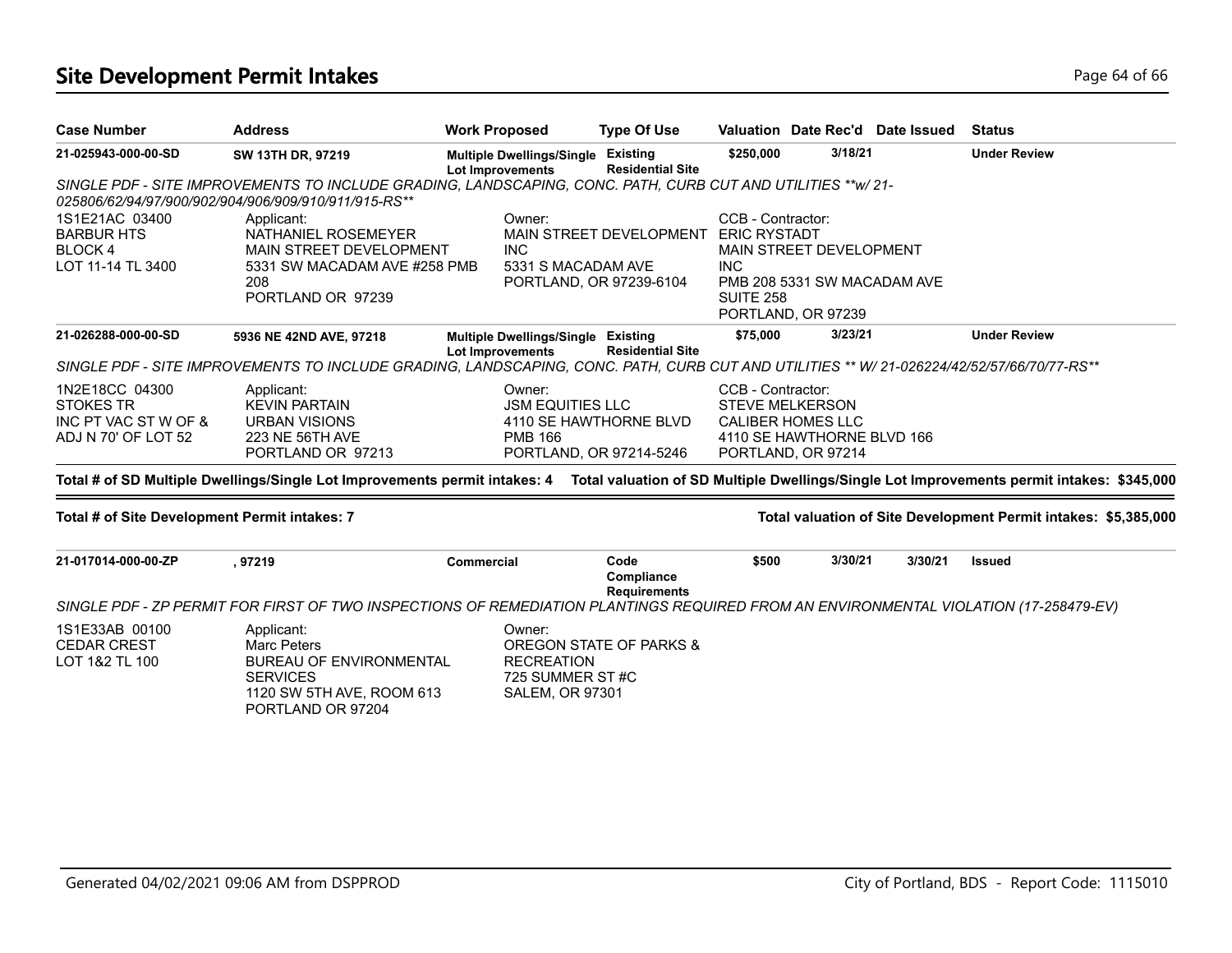# **Zoning Permit Intakes** Page 65 of 66

| <b>Case Number</b>                                                                            | <b>Address</b>                                                                                                                         | <b>Work Proposed</b>                                 | <b>Type Of Use</b>                                   |                                                       |                                                  | Valuation Date Rec'd Date Issued | <b>Status</b>                                              |
|-----------------------------------------------------------------------------------------------|----------------------------------------------------------------------------------------------------------------------------------------|------------------------------------------------------|------------------------------------------------------|-------------------------------------------------------|--------------------------------------------------|----------------------------------|------------------------------------------------------------|
| 21-016664-000-00-ZP                                                                           | 6599 NW LEIF ERIKSON DR,<br>97229                                                                                                      | <b>Commercial</b>                                    | <b>LUR Condition</b><br>Compliance                   | \$800                                                 | 3/16/21                                          | 3/16/21                          | <b>Issued</b>                                              |
|                                                                                               | SINGLE PDF - FINAL INSPECTION REQUIRED FOR MITIGATION PLANTINGS FOLLOWING 2-YEAR MAINTENANCE AND MONITORING PERIOD PER 17-169145       |                                                      |                                                      |                                                       |                                                  |                                  |                                                            |
| 1N1W14 00200                                                                                  | Applicant:<br><b>MARC PETERS</b><br><b>BUREAU OF ENVIRONMENTAL</b><br><b>SERVICES</b><br>1120 SW 5TH AVE., RM 613<br>PORTLAND OR 97204 | Owner:<br>PORTLAND CITY OF                           | 1120 SW 5TH AVE #1204<br>PORTLAND, OR 97204-1912     |                                                       |                                                  |                                  |                                                            |
| 21-017972-000-00-ZP                                                                           | 3509 NE COLUMBIA BLVD,<br>97211                                                                                                        | Commercial                                           | <b>LUR Condition</b><br>Compliance                   | \$150,000                                             | 3/3/21                                           | 3/23/21                          | <b>Issued</b>                                              |
|                                                                                               | PROLOGIS BROADMOOR - Wetland mitigation plantings and culvert removal per Environmental Review *** See 21-009791 LU ***                |                                                      |                                                      |                                                       |                                                  |                                  |                                                            |
| 1N1E13A 01100<br>SECTION 13 1N 1E<br>TL 1100 37.75 ACRES<br>SPLIT MAP R315193<br>(R941121180) | Applicant:<br>RYAN HALVORSON<br><b>DOWL</b><br>720 SW WASHINGTON ST #750<br>PORTLAND, OR 97205                                         | Owner:<br><b>BLVD LLC</b><br><b>DENVER, CO 80202</b> | PROLOGIS NE COLUMBIA<br>1800 WAZEE ST, STE 500       | CCB - Contractor:<br><b>TAPANI INC</b><br>PO BOX 1900 | BATTLE GROUND, WA 98604                          |                                  |                                                            |
| 21-025756-000-00-ZP                                                                           | 3509 NE COLUMBIA BLVD,<br>97211                                                                                                        | Commercial                                           | <b>LUR Condition</b><br>Compliance                   | \$100,000                                             | 3/16/21                                          | 3/18/21                          | <b>Issued</b>                                              |
|                                                                                               | PROLOGIS BROADMOOR - Remove trees to ensure compliance with the Migratory Bird Treaty Act prior to initiating construction             |                                                      |                                                      |                                                       |                                                  |                                  |                                                            |
| 1N1E13A 01100<br>SECTION 13 1N 1E<br>TL 1100 37.75 ACRES<br>SPLIT MAP R315193<br>(R941121180) | Applicant:<br>John van Staveren<br>Pacific Habitat Services, Inc.<br>9450 SW Commerce Circle, Ste 180<br>Wilsonville OR 97070          | Owner:<br><b>BLVD LLC</b><br>DENVER, CO 80202        | PROLOGIS NE COLUMBIA<br>1800 WAZEE ST, STE 500       | CCB - Contractor:<br><b>TAPANI INC</b><br>PO BOX 1900 | BATTLE GROUND, WA 98604                          |                                  |                                                            |
| 19-245738-REV-01-ZP                                                                           | 13500 SE POWELL BLVD, 97236                                                                                                            | Commercial                                           | Landscaping                                          | \$2,500                                               | 3/10/21                                          | 3/10/21                          | Issued                                                     |
|                                                                                               | VALUE ADDED REVISION TO ADD (30) 6' TALL ARBORVITAE TO LANDSCAPING PLAN, NO ADD ADDITIONAL PAVING , EXISTING GRAVEL AREA TO STAY.      |                                                      |                                                      |                                                       |                                                  |                                  |                                                            |
| 1S2E11AC 05400<br><b>SILVER PARK</b><br>BLOCK 1<br>LOT <sub>1</sub>                           | Applicant:<br>TOM STOUT<br>PO BOX 196<br>CLACKAMAS OR 97015                                                                            | Owner:<br>13706 SE MARKET ST                         | <b>JMT PROPERTIES INC</b><br>PORTLAND, OR 97233-1757 | CCB - Contractor:<br><b>PO BOX 196</b>                | <b>KAY MACK HOMES LLC</b><br>CLACKAMAS, OR 97015 |                                  |                                                            |
| Total # of ZP Commercial permit intakes: 5                                                    |                                                                                                                                        |                                                      |                                                      |                                                       |                                                  |                                  | Total valuation of ZP Commercial permit intakes: \$253,800 |
| 21-001357-000-00-ZP                                                                           | 14537 SE RHINE ST, 97236                                                                                                               | <b>Residential</b>                                   | <b>LUR Condition</b><br>Compliance                   | \$1,500                                               | 3/19/21                                          | 3/19/21                          | <b>Final</b>                                               |
|                                                                                               | SINGLE PDF: PLANTINGS AS DETERMINED IN FP                                                                                              |                                                      |                                                      |                                                       |                                                  |                                  |                                                            |
| 1S2E12BC 09400<br>POWELL VILLAGE<br><b>BLOCK1</b><br><b>LOT 14</b>                            | Applicant:<br><b>SARAH RADELET</b><br>STRATA LAND USE PLANNING<br>PO BOX 90833<br>PORTLAND OR 97290                                    | Owner:<br><b>HAO TRAN</b><br>14537 SE RHINE ST       | PORTLAND, OR 97236-2525                              | CCB - Contractor:<br>6310 SE IVON ST                  | HONL TREE CARE INC<br>PORTLAND, OR 97206         |                                  |                                                            |